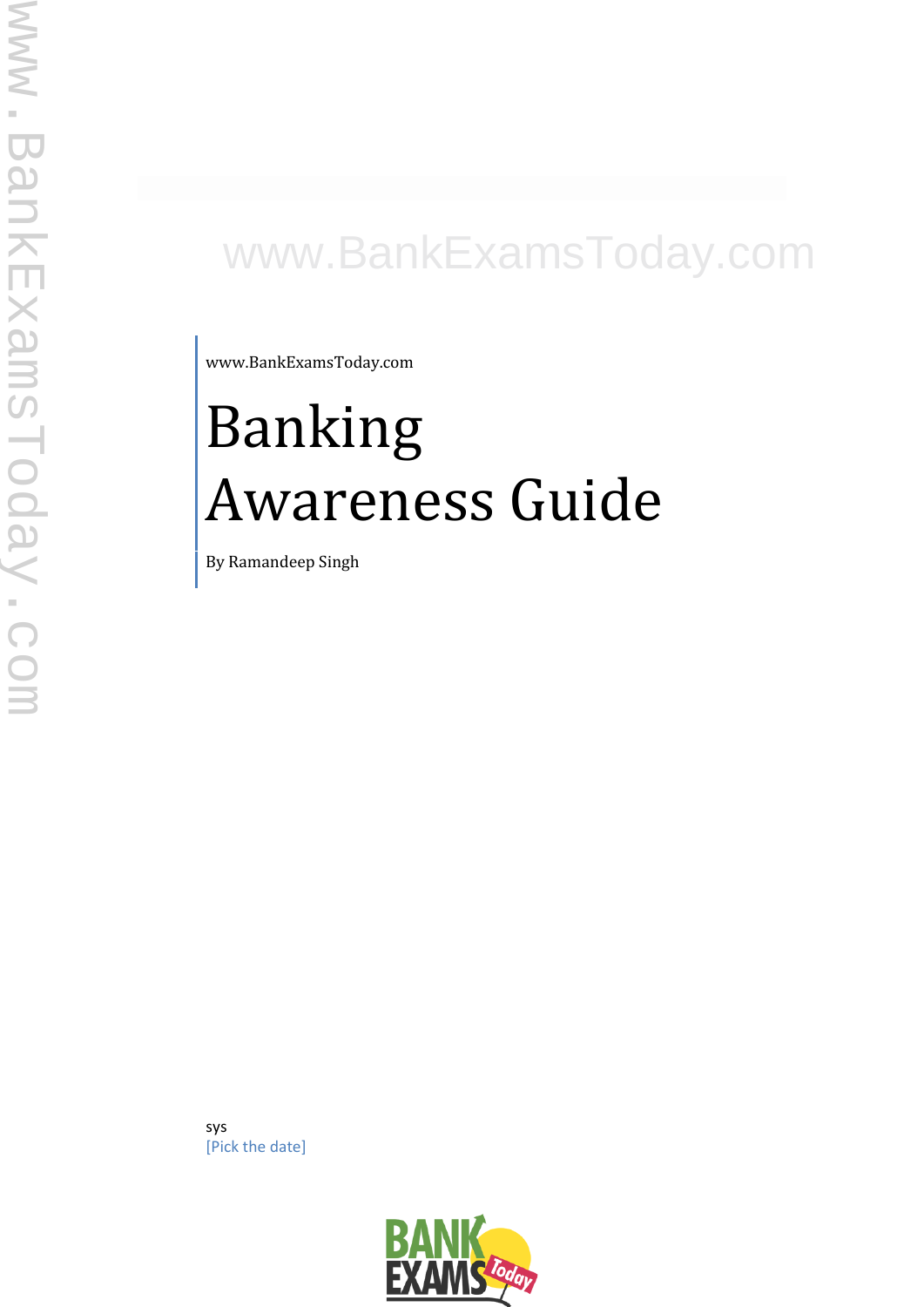|  | <b>Banking Awareness Guide</b> |  |
|--|--------------------------------|--|
|--|--------------------------------|--|

| <b>Index</b>     |                                                        |           |
|------------------|--------------------------------------------------------|-----------|
| <b>S. NO.</b>    | <b>TOPICS</b>                                          | PAGE NO.  |
| 1.               | <b>FINANCIAL SECTOR REGULATORS IN INDIA</b>            | $2-4$     |
| 2.               | <b>BASEL NORMS</b>                                     | $4 - 8$   |
| 3.               | STOCK MARKET INDEXES IN THE WORLD                      | $8 - 11$  |
| $\overline{4}$ . | VARIOUS PAYMENTS SYSTEMS IN BANKS IN INDIA             | $11 - 12$ |
| 5.               | TYPES OF ATM'S                                         | $12 - 14$ |
| 6.               | WHAT IS THE REAL VALUE OF US DOLLARS IN                | $14-15$   |
|                  | <b>TERMS OF INDIAN RUPEE</b>                           |           |
| 7.               | FOREX (MEANING AND INTRODUCTION)                       | $15-17$   |
| 8.               | TYPES OF BANK ACCOUNTS                                 | 17-19     |
| 9.               | DEFINITION OF MICRO, SMALL & MEDIUM                    | $19-20$   |
|                  | <b>ENTERPRISES</b>                                     |           |
| 10.              | WHAT IS SENSEX AND HOW IT IS CALCULATED                | $20 - 21$ |
| 11.              | 30 IMPORTANT BANKING TERMS FOR INTERVIEW               | $21 - 24$ |
| 12.              | RECENT BANKING AND FINANCIAL DEVELOPMENTS              | $24 - 25$ |
|                  | <b>IN INDIA</b>                                        |           |
| 13.              | <b>CORE BANKING SOLUTION</b>                           | $25 - 26$ |
| 14.              | <b>FUNCTIONS OF RBI</b>                                | 26-29     |
| 15.              | <b>BANKING OMBUDSMAN</b>                               | 29-31     |
|                  | MONETARY POLICY IN INDIA                               | $31 - 34$ |
| 16.              |                                                        |           |
| 17.              | CHEQUE TRUNCATION SYSTEM                               | 34-37     |
| 18.              | DIFFERENT TYPES OF CHEQUES                             | 37-39     |
| 19.              | FDI IN INDIA                                           | 39-42     |
| 20.              | <b>NITI AAYOG</b>                                      | $42 - 43$ |
| 21.              | MARKET AND<br>CAPITAL<br><b>MONEY</b><br><b>MARKET</b> | 43-47     |
|                  | <b>INSTRUMENTS</b>                                     |           |
| 22.              | NARASIMHAM COMMITTEE                                   | 47-49     |
| 23.              | GST (GOODS AND SERVICE TAX)                            | 49-52     |
| 24.              | <b>CURRENCY DEVALUATION</b>                            | 52-54     |
| 25.              | GOLD BOND<br>SCHEME VS<br>SOVEREIGN<br><b>GOLD</b>     | 54-55     |
|                  | MONETIZATION SCHEME                                    |           |
| 26.              | <b>WORLD BANK</b>                                      | 55-57     |
| 27.              | <b>BANDHAN BANK</b>                                    | 57        |
| 28.              | PAYMENT BANKS VS SMALL FINANCE BANKS                   | 57-58     |
| 29.              | CONTACT LESS MULTICURRENCY FOREX<br><b>CARD</b>        | 58-59     |
|                  | <b>SCHEME</b>                                          |           |
| 30.              | PRIVATIZATION OF NATIONALIZED BANKS                    | 59-60     |
| 31.              | SOCIAL SECURITY SCHEMES                                | $60 - 61$ |
| 32.              | <b>MUDRA BANK</b>                                      | 61-62     |
| 33.              | <b>SERVICE TAX</b>                                     | $62 - 65$ |
| 34.              | FOREIGN EXCHANGE MANAGEMENT ACT                        | 65-68     |
|                  |                                                        |           |
| 35.              | <b>Banking Basics</b>                                  | 68-83     |
| 36.              | <b>Basic Financial Terms A-Z</b>                       | 83-89     |

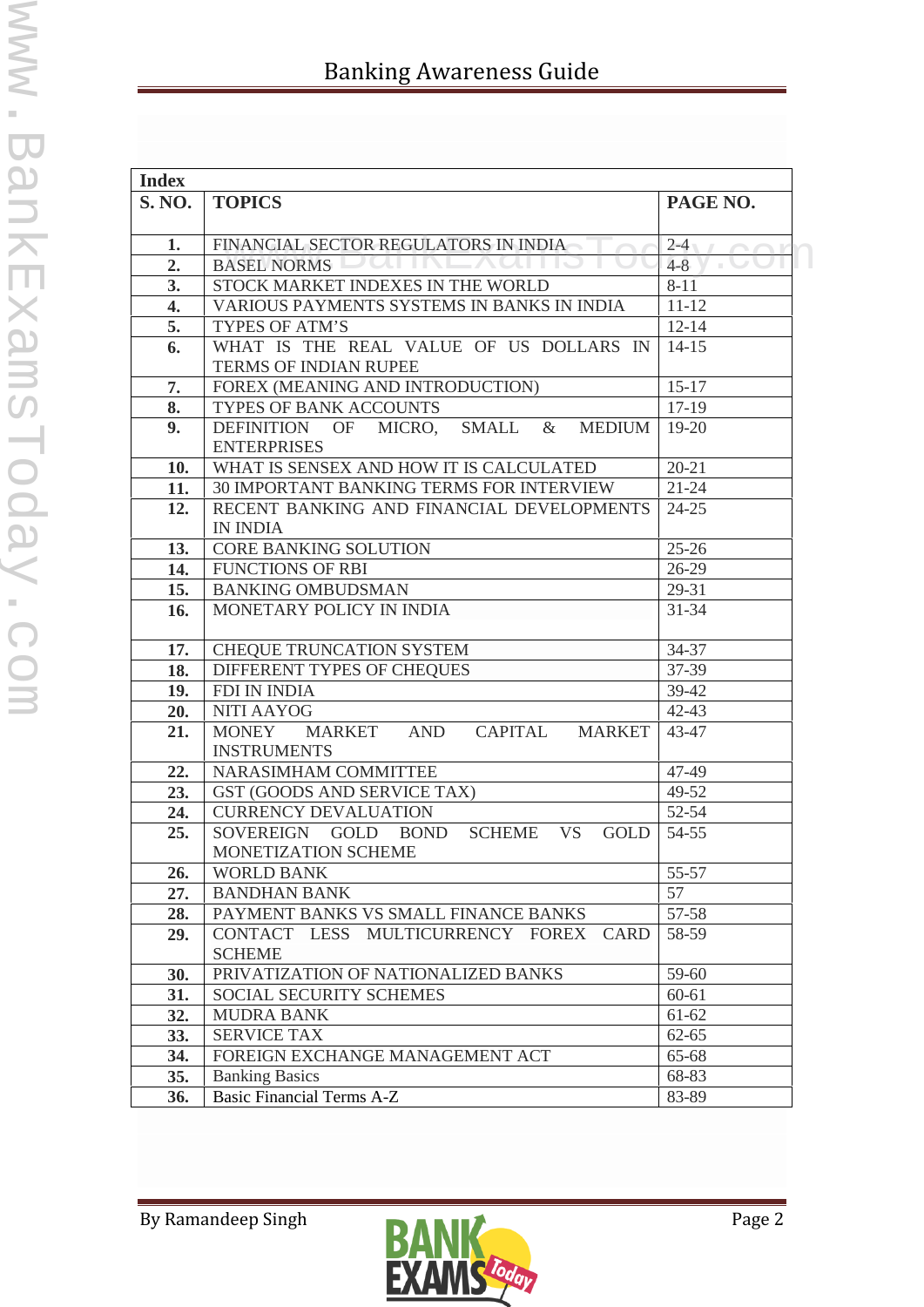Current Bank Rates :-

- 1. **Bank Rate - 7.75** %
- 2. **Cash Reserve Ratio (CRR**) 4 %
- 3. **Statutory Liquidity Ratio (SLR)** 21.5 %
- 4. **Repo Rate (RR)** 6.75 % **nsToday.com**
- 5. **Reverse Repo Rate (RRR)** 5.75 %
- 6. **Marginal Standing Facility (MSF)** 7.75 %

# **FINANCIAL SECTOR REGULATORS IN INDIA**

## **RBI-Reserve Bank of India**

**RBI** was established on 1 April 1935 with the sole aim to work as banking sector regulator .RBI was nationalized in 1949.RBI regulate the banking sector (government and private banks) by banking reglation act 1949 and RBI act 1935 which entrusted responsibility on the RBI to work foru the enhancement of banking sector in India .RBI is the sole authority to issue banking licenses to entities who want to open bank in India , and if any bank want to open new branch it has to be take prior approval from RBI.

The main aim of RBI is to provide banking services to the last mile of country .To full this initiative RBI has started financial inclusion program .In this RBI mandated all banks in India to open at least 25 percent braches in rural areas. RBI also ensure that adequate credit is provide to rural areas by priority sector lending In this RBI has mandated all banks including foreign banks working in India to provide 40 percent of their loans to priority sector like agriculture, student loans etc .If any bank found violating RBI policy ,it has power to take action against it .

RBI do supervision functions and regular checks to ensure that financial health of banks is maintained .RBI ensure that all banks follow the government guidelines for the banking sector. If any bank found indulging in activities against people interest and violating government polices RBI can fine bank including private banks.

The term of RBI governor is for three years and appointed by GOI.

Present Governor of RBI - **Raghuram Rajan**

Headquarter - **Mumbai**

1. RBI bits in detail

# **IRDA – Insurance Regulatory And Development Authority**

IRDA was establishes in 1999 by the IRDA act ,1999 .It is the autonomous body established by act of parliament .It aim is to ensure growth of insurance sector in

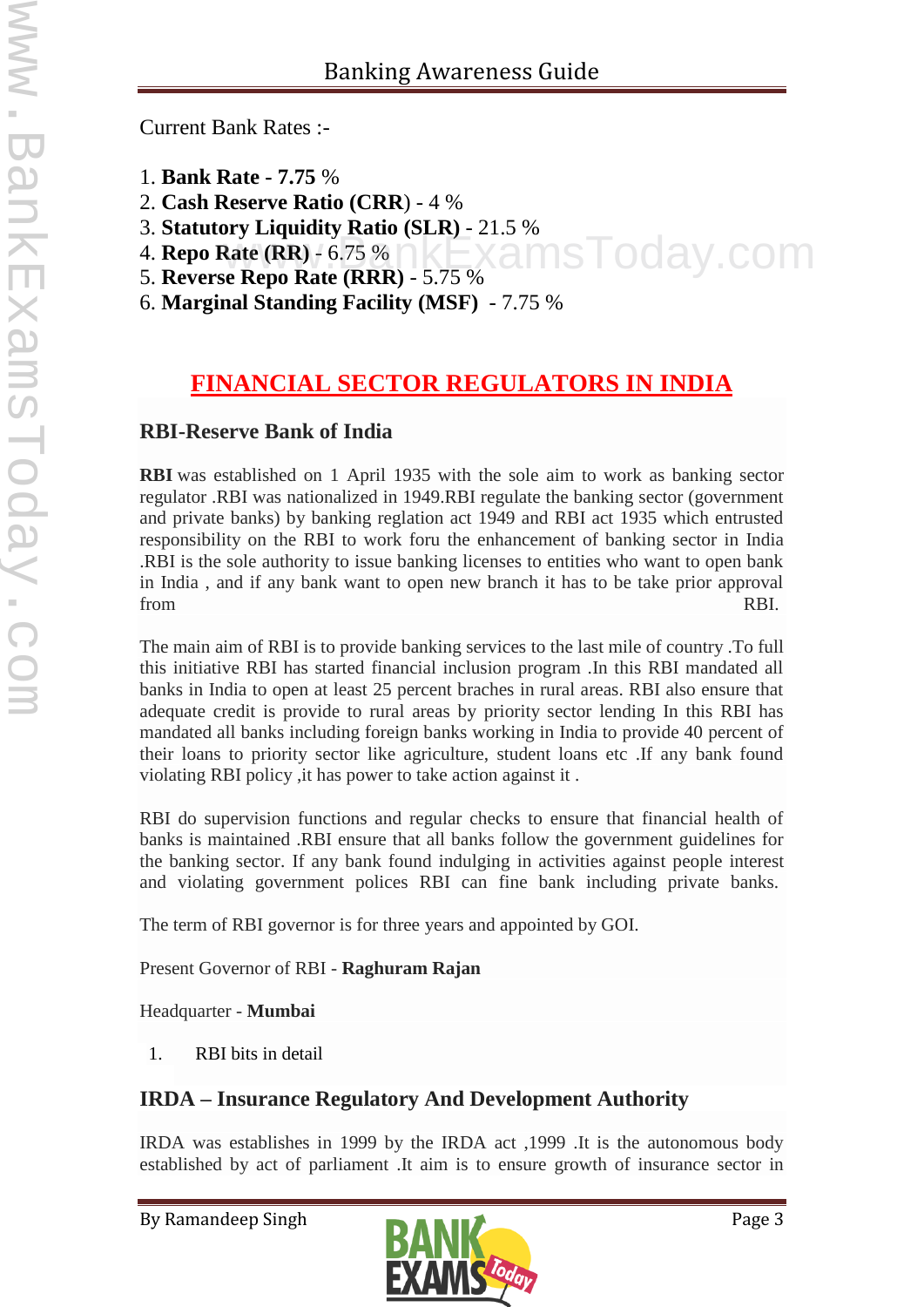India.

IRDA was established as sole authority to regulate the insurance industry in India , to ensure the growth of insurance industry and protect the interest of policy holders.

For any company want to work in insurance sector needs prior approval of IRDA .It also perform supervision functions to ensure that different insurance companies including private following rules and regulations or not .It can take action against erring companies .IRDA works to protect the interest of policy holder and to regulate, promote and ensure orderly growth of the insurance industry. mpany want to work in insurance sector needs prior approval of IKDA.<br>The supervision functions to ensure that different insurance companies<br>private following rules and regulations or not. It can take action against

The chairman of IRDA is appointed by GOI .The term of IRDA chairman is for **five years**.

Present chairman of IRDA - **T.S.Vijayan** Headquarter - **Hyderabad**

# **SEBI- Securities And Exchange Board Of India**

SEBI was enacted on April 12, 1992 in accordance with the provisions of the Securities and Exchange Board of India Act, 1992. The main aim of SEBI is to protect the interest of investor in securities .It is sole regulator for all stock exchanges in India. SEBI regulate the capital markets in India .If any company want to bring IPO it needs prior approval from SEBI .It is entrusted with responsibility to protect the interest of investor in stock exchange , ensure the growth of securities market ,regulate and develop a code of conduct for intermediaries such as brokers, underwriters, etc.

The chairman of SEBI is appointed by GOI .The term of SEBI chairman is for **three years**

Present Chairman of SEBI- **Upendra kumar Sinha**

Headquarter of SEBI - **Mumbai**

# **NABARD- National Bank For Agriculture And Rural Development**

**NABARD** was established on 12 July 1982 by the act of parliament .NABARD is the apex institution for the development of farm sector , cottage industries and small scale industries in rural areas. The Banking Regulation Act, 1949, empowers NABARD to conduct inspection of State Cooperative Banks (SCBs), Central Cooperative Banks (CCBs) and Regional Rural Banks (RRBs) and protect interest of the present and future depositor and also provide short and medium term loan to those banks working in rural areas development .It provides his expertise in rural areas to RBI and GOI in making policies.

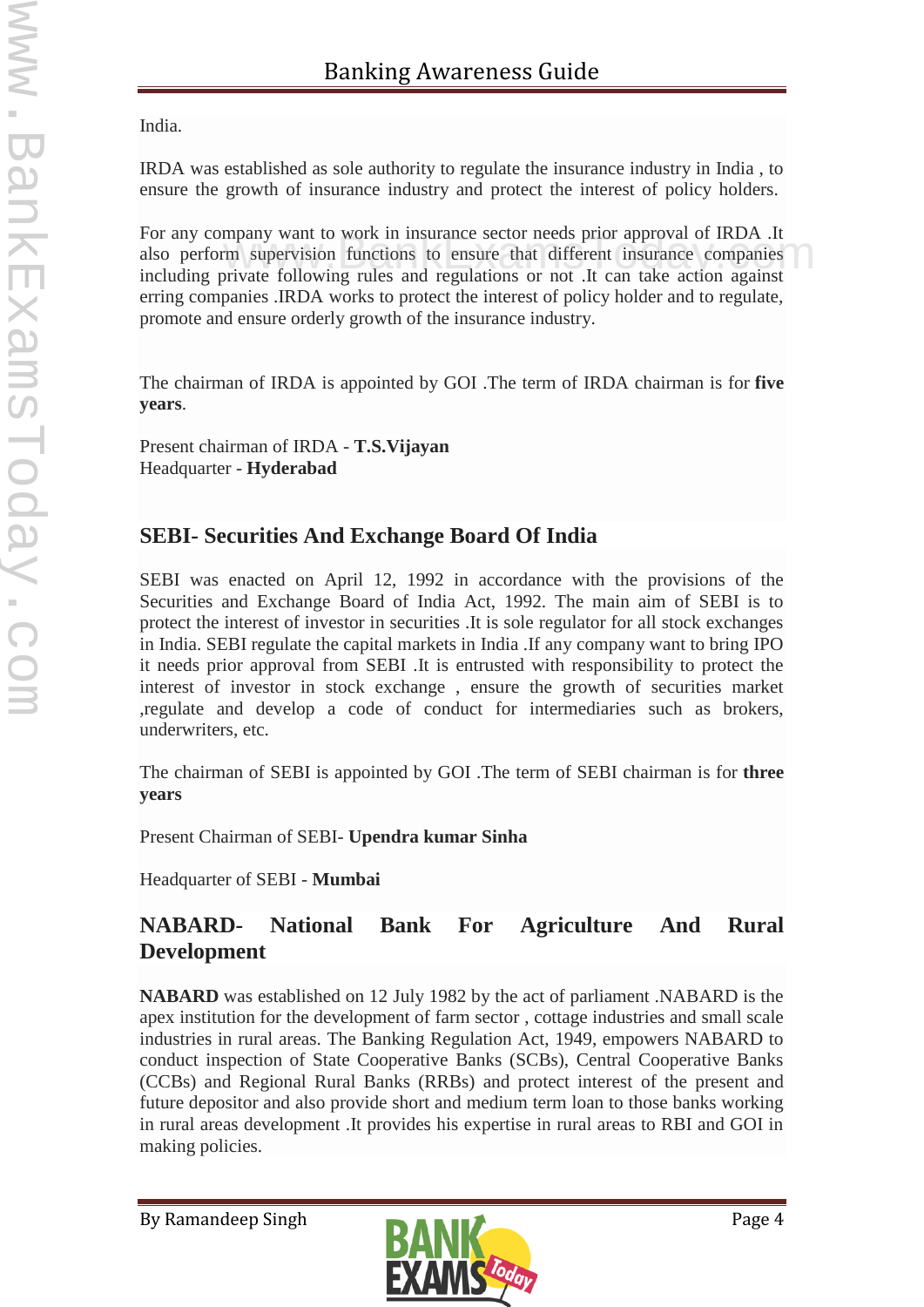The chairman of NABARD is appointed by GOI .The term of NABARD chairman is for**three years**

Present Chairman of NABARD - **Dr. Harsh Kumar Bhanwala**

Headquarter - **Mumbai** BankExamsToday.com

## **PFRDA- Pension Fund Regulatory And Development Authority**

PFRDA is the regulatory body for all the pension funds in India .The Pension Fund Regulatory & Development Authority Act was passed on 19th September, 2013.PFRDA regulate the pension sector and works for its development, formulate policies for pension sector.PFRDA is regulating NPS, subscribed by employees of Govt. of India, State Governments and by employees of private institutions/organizations & unorganized sectors.

Term of PFRDA chairman is for **five years** and appointed by GOI.

Present Chairman of PFRDA- **Hemant Contractor**

Headquarter - **New Delhi**

# **BASEL NORMS**

In the recent few days we have heard a lot that government is been infusing lot of money in the public sector banks….. To understand why??? We have to first understand that what **BASEL ACCORD or BASEL NORMS** is all about.

Basel is a city in Switzerland which is also the headquarters of Bureau of International Settlement (BIS).

BIS fosters co-operation among central banks with a common goal of financial stability and common standards of banking regulations.

*The Bank for International Settlements (BIS) established on 17 May 1930*, is the world's oldest international financial organization. There are two representative offices in the Hong Kong and in Mexico City. In total BIS has 60 member countries from all over the world and covers approx 95% of the world GDP.

## **OBJECTIVE-**

The set of agreement by the BCBS(BASEL COMMITTEE ON BANKING SUPERVISION), which mainly focuses on risks to banks and the financial system are called Basel accord. The purpose of the accord is

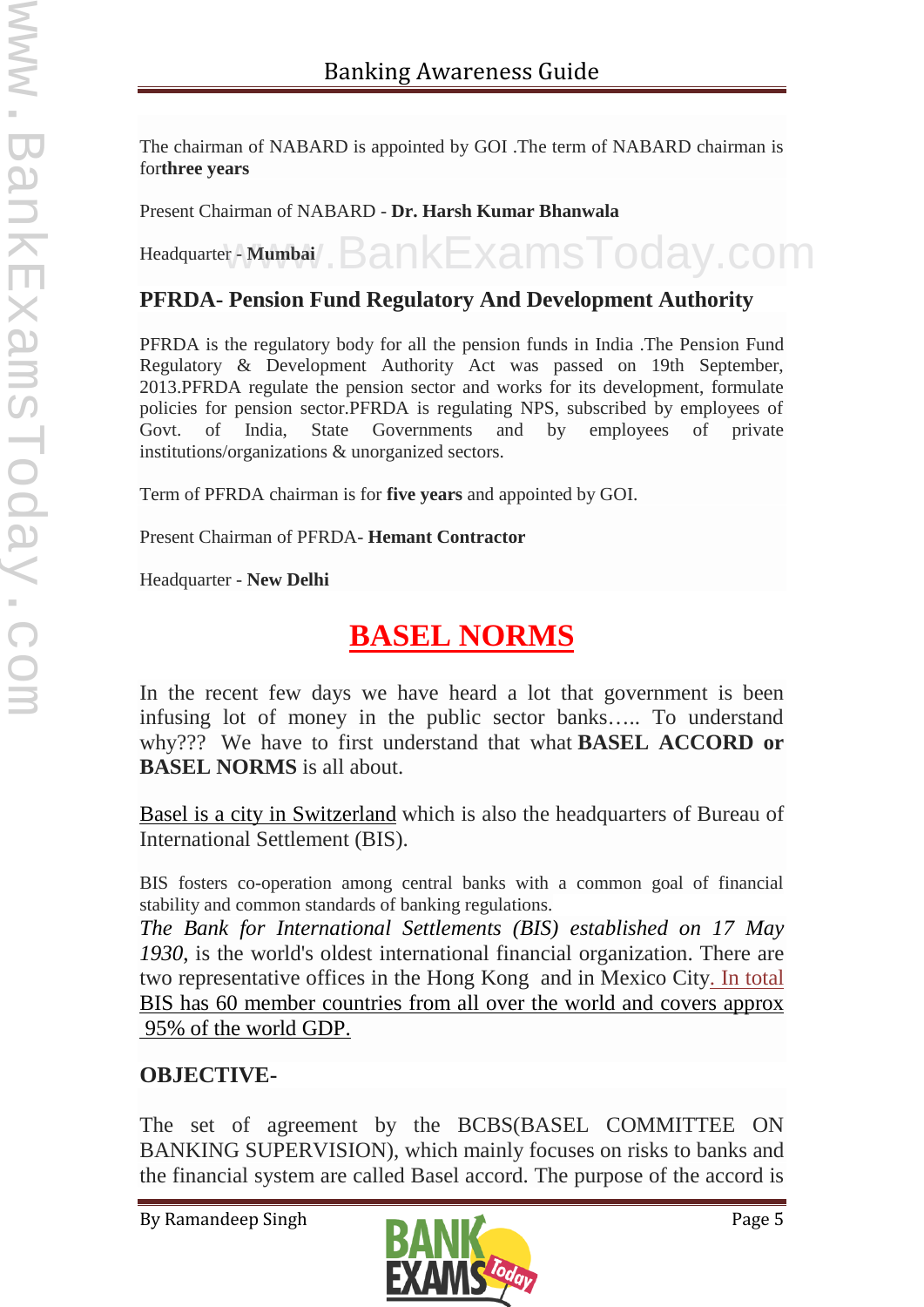to ensure that financial institutions have enough capital on account to meet obligations and absorb unexpected losses. India has accepted Basel accords for the banking system.

Up till now BASEL ACCORD has given us three BASEL NORMS which are BASEL 1,2 and 3 but before coming to that we have to understand following terms- Exams Loday.com

- CAR/CRAR- Capital Adequacy Ratio/ Capital to Risk Weighted Asset Ratio
- RWA- Risk Weighted Assets

Formulae for CAR=Total Capital/RWA\*100 Now here, Total Capital= Tier1+ Tier2 capital

**Tier 1** - The Tier-I Capital is the core capital…….

**For example** - Paid up Capital, Statutory Reserves, Other disclosed free reserves, Capital Reserves which represent surplus arising out of the sale proceeds of the assets, other intangible assets are belongs from the category of Tier1 capital.

**Tier 2** - Tier-II capital can be said to be subordinate capitals. **For example** - Undisclosed reserves, Revaluation Reserves, General Provisions and loss reserves , Hybrid debt capital instruments such as bonds, Long term unsecured loans, Debt Capital Instruments etc. are belongs from the category of Tier2 capital.

# **RISK WEIGHTED ASSETS -**

RWA means assets with different risk profiles; it means that we all know that is much larger risk in personal loans in comparison to the housing loan, so with different types of loans the risk percentage on these loans also varies.

# **BASEL-1**

In 1988,The Basel Committee on Banking Supervision (BCBS) introduced capital measurement system called Basel capital accord, also called as Basel 1. . It focused almost entirely on credit risk, It defined capital and structure of risk weights for banks.

The minimum capital requirement was fixed at 8% of risk weighted assets (RWA).

India adopted Basel 1 guidelines in 1999.

# **BASEL-2**

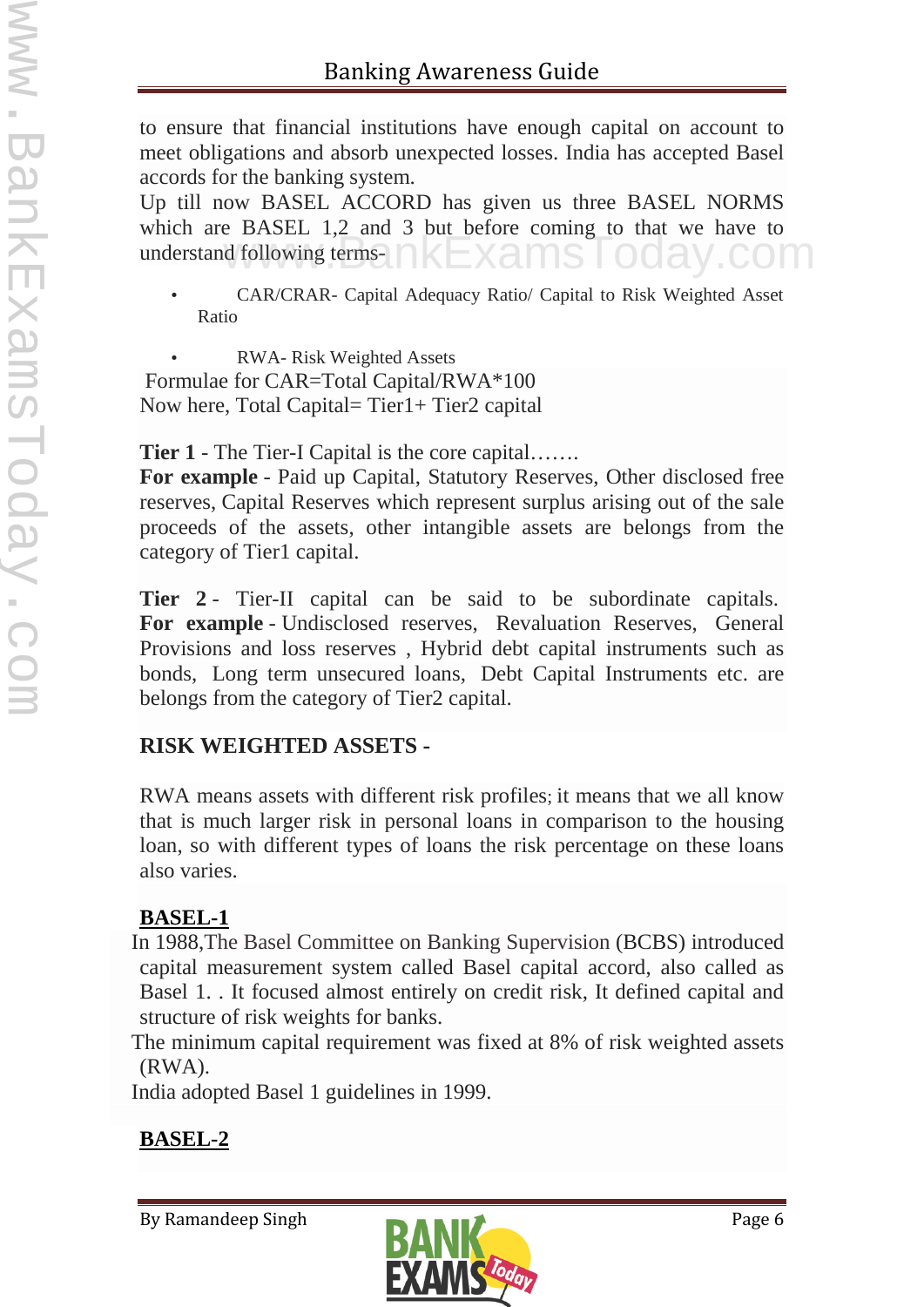In 2004, Basel II guidelines were published by BCBS, which were considered to be the refined and reformed versions of Basel I accord. The guidelines were based on three parameters which are as follows- Banks should maintain a minimum capital adequacy requirement of 8% of risk assets. Banks were needed to develop and use better risk management techniques in monitoring and managing all the three types of risks that is credit and increased disclosure requirements. disclosure requirements.  $\Box$ The three types of risk are- operational risk, market risk, capital risk. Banks need to mandatory disclose their risk exposure, etc to the central bank.

Basel II norms in India and overseas are yet to be fully implemented.

The three pillars of BASEL-3 can be understand from the following figure---





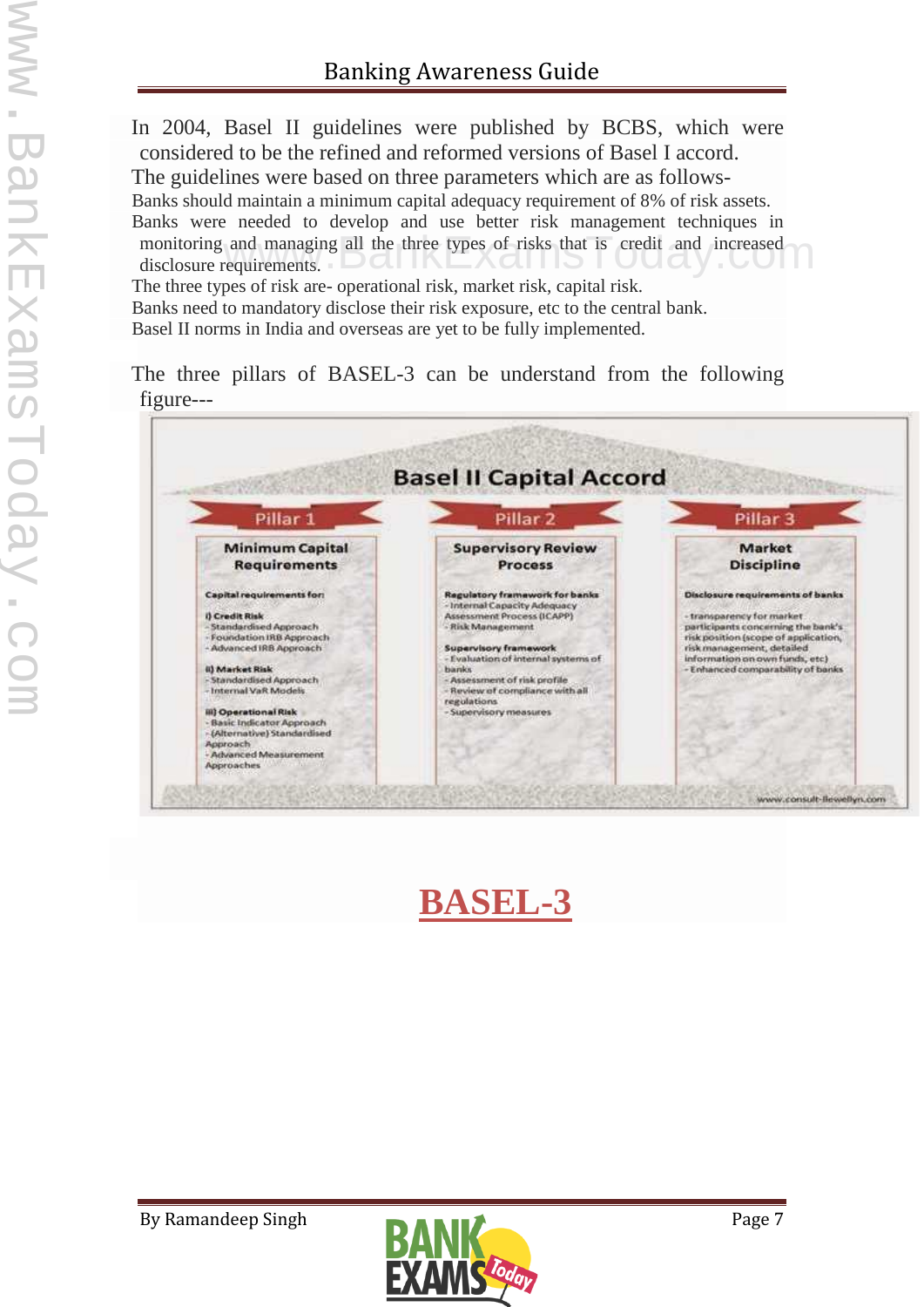

In 2010, Basel III guidelines were released. These guidelines were introduced in response to the financial crisis of 2008.

In 2008, Lehman Brothers collapsed in September 2008, the need for a fundamental strengthening of the Basel II framework had become apparent.

Basel III norms aim at making most banking activities such as their trading book activities more capital-intensive.

The guidelines aim to promote a more resilient banking system by focusing on four vital banking parameters viz. capital, leverage, funding and liquidity.

Presently Indian banking system follows basel II norms.

The Reserve Bank of India has extended the timeline for full implementation of the Basel III capital regulations by a year to March 31, 2019.

# **Important points regarding to the Implementation of BASEL-3**

- Government of India is scaling disinvesting their holdings in PSBs to 52 per cent.
- Government will soon infuse Rs 6,990 crore in nine public sector banks including SBI, Bank of Baroda (BoB), Punjab National Bank (PNB) for enhancing their capital and meeting global risk norms.
- This is the first tranche of capital infusion for which the government had allocated Rs 11,200 crore in the Budget for 2014-15.
- The government has infused Rs 58,600 crore between 2011 to 2014 in the state-owned banks.

![](_page_7_Picture_14.jpeg)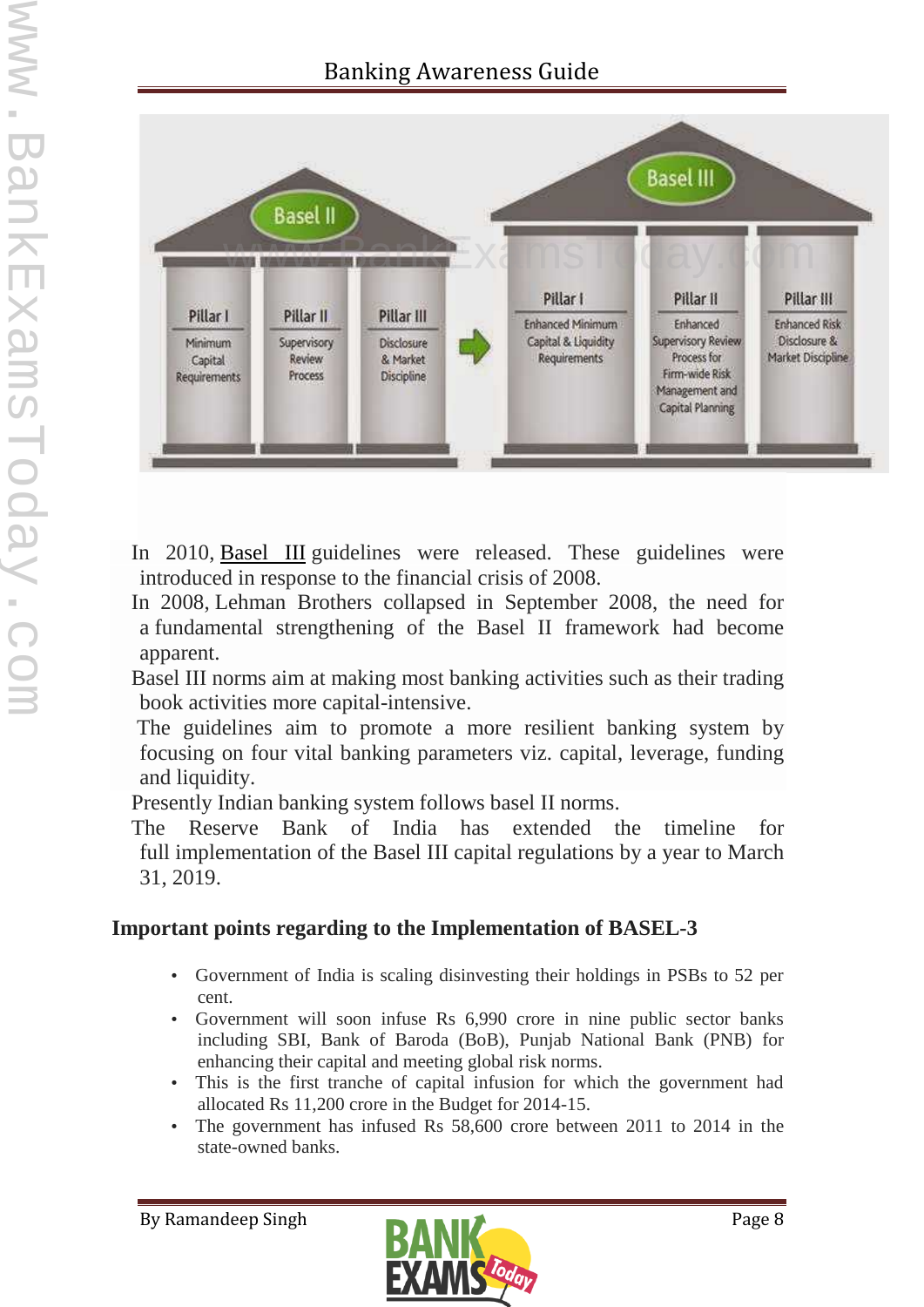Finance Minister Arun Jaitley in the Budget speech had said that "to be in line with Basel-III norms there is a requirement to infuse Rs 2,40,000 crore as equity by 2018 in our banks. To meet this huge capital requirement we need to raise additional resources to fulfill this obligation.

# **STOCK MARKET INDEXES IN THE WORLD**

'Sensex loses 556 points, slips below 28K' screams Economic Times! But what does it mean? What is Sensex? Why has it lost 556 points? What does it mean that it has slipped below 28K?

Dear readers, today we attempt to unmystify the world share/ stock market indexes (indices) – which until now we'd come across while turning pages in the newspaper!

## **What are stock indexes?**

*Stock Market*, as we all know, is a market (a real/virtual market) where stock or shares are bought and sold – companies raise money through stock markets. In stock markets the shares of those companies which are listed with the Stock Exchange are bought and sold.

Stock markets will have stocks of numerous companies – at various price levels – activity levels floating around.

Imagine your city's biggest and most popular vegetable market – where vendors from all over the city come to sell their produce – so many vendors – so many vegetables – so many buyers and so many different prices!

*Stock Exchange* is essentially an organization – which enables the trade in shares by providing a 'trading area', staff, infrastructure and making connections between buyers and sellers and agents possible. Every stock exchange has its rules and regulations, which any company which wishes to get listed with it have to comply with.

Now – when you come back from your veggie shopping trip – and someone at home asks you how were the prices at the market – were they cheap or not? – How would you gauge that? Will you, when at market note down the prices of every vegetable – compare it with prices in other markets – what will you do?!

You will look at the prices of potatoes and onions – because they are the most important veggies out their – the basic, regularly required veggies – and decide if they've become costlier than before!

Same principle here – some companies are taken as indicators – these companies are obviously doing well and indicate the overall performance of their industries.

Thus, *Stock Index* is a numeric/ statistical measurement – an index – a number – which shows the performance of an economy taking some key companies (a segment of stock market) as its indicator.

![](_page_8_Picture_15.jpeg)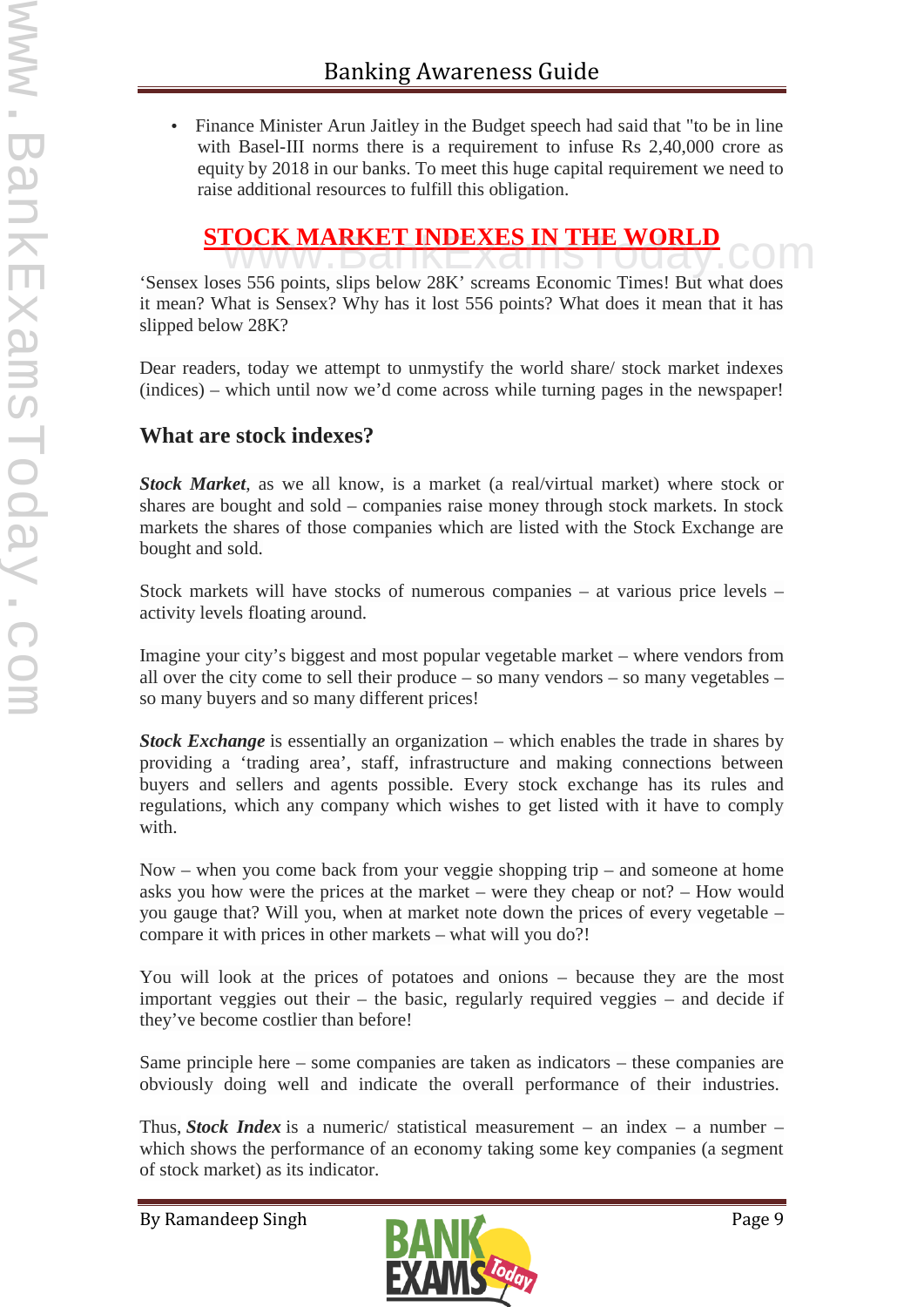In other words – looking at it from another angle – there is an 'index' which includes some stocks of some companies – the prices of these companies are measured and put through a formula – to give us the stock market index – the overall picture!

Through these indexes, investors, company owners, economists, traders etc. – who are known as stakeholders – glean useful information depending on their needs. An investor will invest if the markets are doing well and keep his money on the company showing progress – where performance falls – the investors take their monies away from the markets and that is when the indexes fall! Example 2.5. The markets are doing well and keep his money on the company<br>Il invest if the markets are doing well and keep his money on the company

So more the positive activity – index rises – and vice versa.

# **How are they calculated?**

Indices can differ based on their method of calculation – which is based on certain specific theory of what elements will give a near perfect indicator of industry average etc.

Indices may be price-weighted (prices of the stock are considered for calculating the index), or, capitalization-weighted index which looks at market value of the stocks.

Mostly used method is **market capitalization method,** where

#### **Market capitalization = market price of shares x number of shares outstanding (issued by the company)**

Another method used is **free float market capitalization method**, where

**Market capitalization = market price of shares x number of share which are available for trading in the open market**

# How Sensex is Calculated

## **Famous indices and trivia:**

Some very popular stock indices followed worldwide:

- *1.* Dow Jones Industrial Average, The Global Dow
- *2.* Dow Jones Asia Titans 50
- *3.* S & P Global 1000/1200 (S&P = Standard and Poor's)
- *4.* S & P Asia 50
- *5.* BBC Global 30
- *6.* EURO STOXX 50
- *7.* FTSE indices
- *8.* NASDAQ indices

and, Indian stock indexes are:

![](_page_9_Picture_25.jpeg)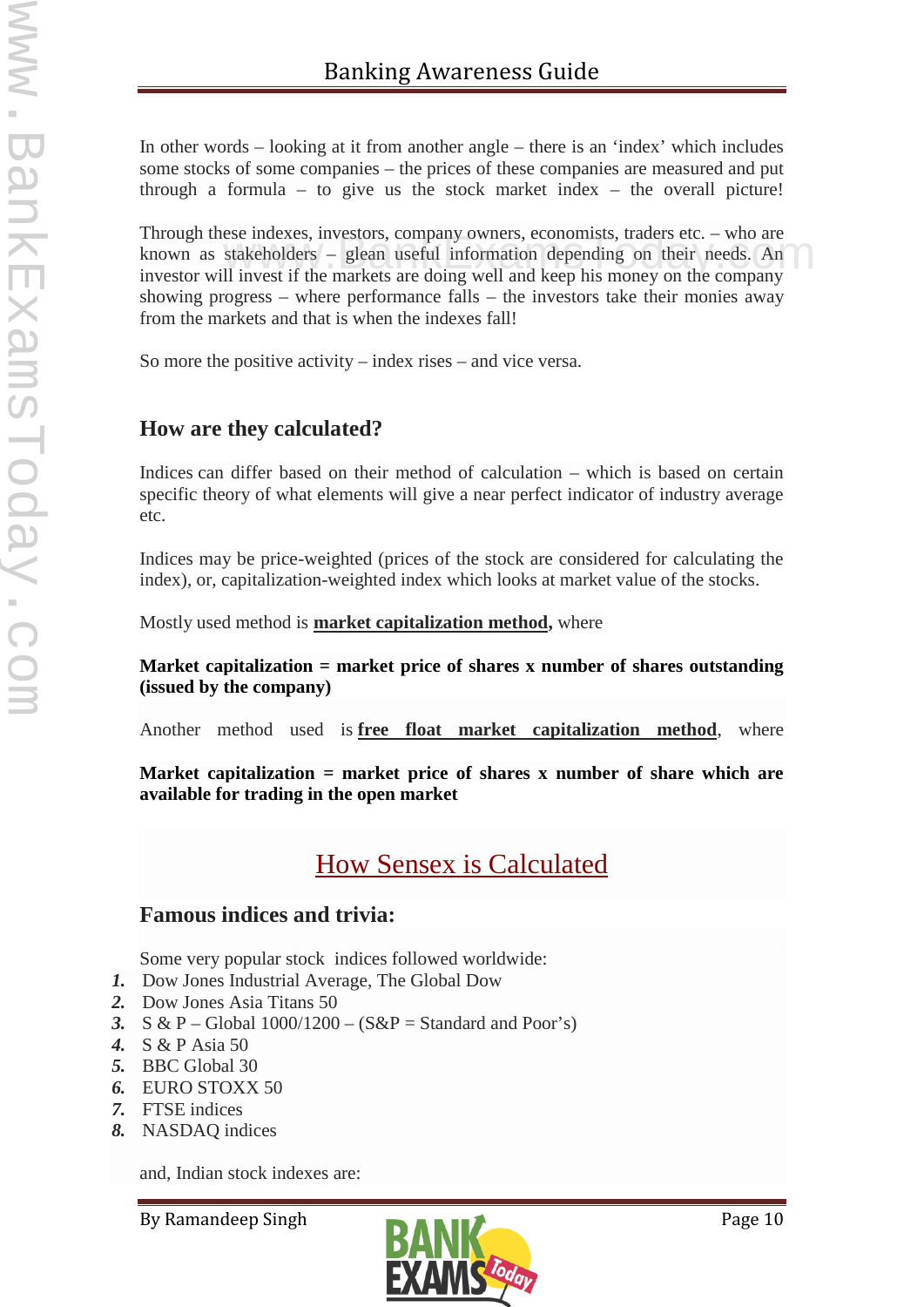- *1.* Nifty of NSE
- *2.* Sensex of BSE
- *3.* MCX-SX of MCX Stock Exchange

## **Famous Stock Exchanges:**

- (i) NYSE New York Stock Echange is the market leader.  $\bigcup_{n=0}^{\infty}$  COM
- (ii) NASDAQ
- (iii) Tokyo Stock Exchange
- (iv) LSE London Stock Exchange
- (v) Euronext

| $\cdot$ , |                           |                          |          |           |          |  |
|-----------|---------------------------|--------------------------|----------|-----------|----------|--|
| and,      | Indian                    |                          | Stock    | Exchanges | are:     |  |
| (vi)      | BSE                       | $\overline{\phantom{a}}$ | Bombay   | Stock     | Exchange |  |
| (vii)     | NSE                       |                          | National | Stock     | Echange  |  |
|           | (viii) MCX Stock Exchange |                          |          |           |          |  |

### **Some more indexes for g.k. purpose!**

- *1.* Iran's Tepix
- *2.* Japan's Nikkei 225
- *3.* China'a SSE, SZCE, CSI 300
- *4.* Hong Kong's Hang Seng Index
- *5.* Malaysia's Kuala Lumpur Composite Index
- *6.* Nepal's Nepal Stock Exchange NEPSE
- *7.* Pakistan's KSE indices
- *8.* Russia's Moscow Inter-bank currency exchange –MISEX
- *9.* Sri Lanka's All share Price Index ASPI
- *10.* UK has all the FTSE indices! So easy to remember
- *11.* USA has got plenty, am just going to list em the names are popular enough! Dow Jones, NASDAQ, Russell's, S & P's, Goldman Sach's, Amex indices, Wilshire's and CPMKTE (capital markets equity index)!

(The numbers after the names of the indices represent the number of companies in the index.)

## **and some unique indices:**

- *12.* Space Foundation Index (SFI)
- *13.* Palidas Water Index (PWI)
- *14.* Cleantech Index
- *15.* Solactive Indices

Interesting to know – BSE is India's and Asia's oldest stock exchange! It happened in 1878! Yep!!

Followed by Tokyo's stock Exchange in 1878 being the second oldest in Asia.

As far the international scenario is concerned – Amsterdam Stock Exchange is the oldest, having been established in 1602 by Dutch East India Company!

![](_page_10_Picture_33.jpeg)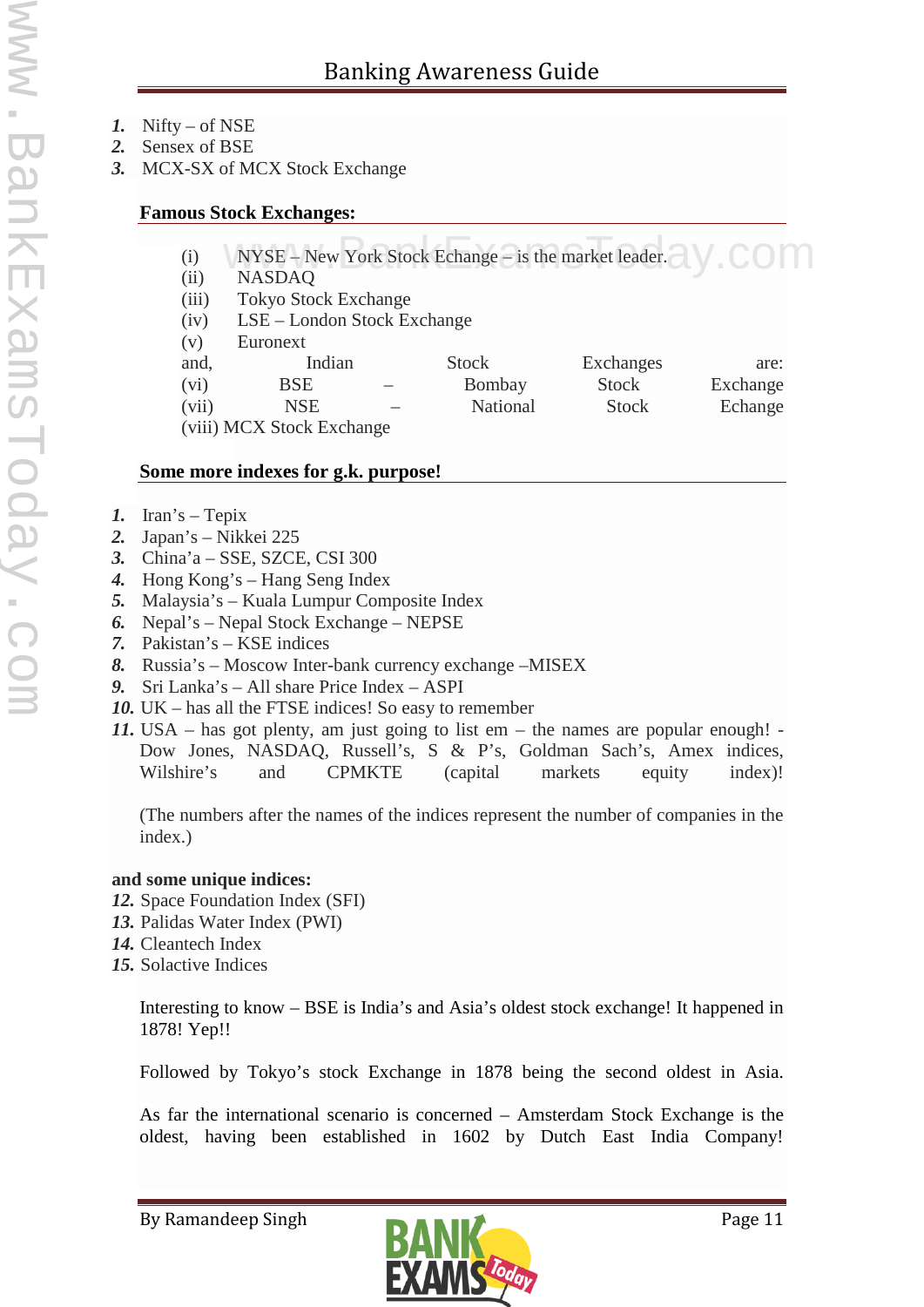## *Knowing the Indian ones properly!*

In Indian scenario – SEBI, the Stock Exchange regulator – recognizes only three stock exchanges:

- *SENSEX = Sensitive index*, which is the index given by BSE or Bombay Stock Exchange. SENSEX = SENSIUVE INDEX, WHICH IS the Index given by BSE or Bonnoay<br>Stock Exchange.<br>It was founded in 1875 by Premchand Roychand and is the oldest stock
- exchange in India of the three!
- It is Head Quartered at the famous Dalal Street in Mumbai.
- CEO is Ashish Chauhan.
- It uses free float market capitalization method  $=$  value of shares which are available for trading = the value taken into the index.
- It consists of 30 major companies listed with the BSE. Some of them are – SBI, ICICI Bank, Axis Bank, HDFC, Wipro, Infosys, TCS, ONGC, Airtel, HAL, BHEL, BEL, Coal India, Tata Motor etc.
- Sensex is India's foremost stock market indicator.
- *Nifty = National Stock Enchange*'s 50 major companies
- Controlled by India Index Services and Products.
- It was founded in 1992 and is head quartered in Mumbai.
- NSE's MD and CEO is Chitra Ramkrishna
- It uses free float market capitalization weighted method  $=$  value of shares which are available for trading and calculation done using weights  $=$  the value taken into the index.
- The 50 companies include the 30 of sensex and extra 20 companies.
- *MCX-SX-40*
- Founded in 2008 it is the youngest exchange with its Head Quarter in Mumbai.
- CEO is Saurabh Sarkar.
- It specializes in using state of the art infrastructure and technology to provide trading services for a variety of instruments.

# **VARIOUS PAYMENTS SYSTEMS IN BANKS IN INDIA**

In a series of providing useful material for *Banking Awareness* section of various banking exams. Today I am explaining various payment systems available in banks in a very simple language.

# **1. RTGS: Real Time Gross Settlement**

- It is a centralized payment system through which inter bank payment instructions are processed and settled, on GROSS basis, in REAL TIME.
- Which simply means, that the transactions are settled as they happen.
- Minimum amount is Rs. 2 lacs and there is no limit to maximum amount.
- A 'service charge' is charged by the banks for outwards transactions (making an RTGS) and nil for inwards transactions (receiving an RTGS).

![](_page_11_Picture_28.jpeg)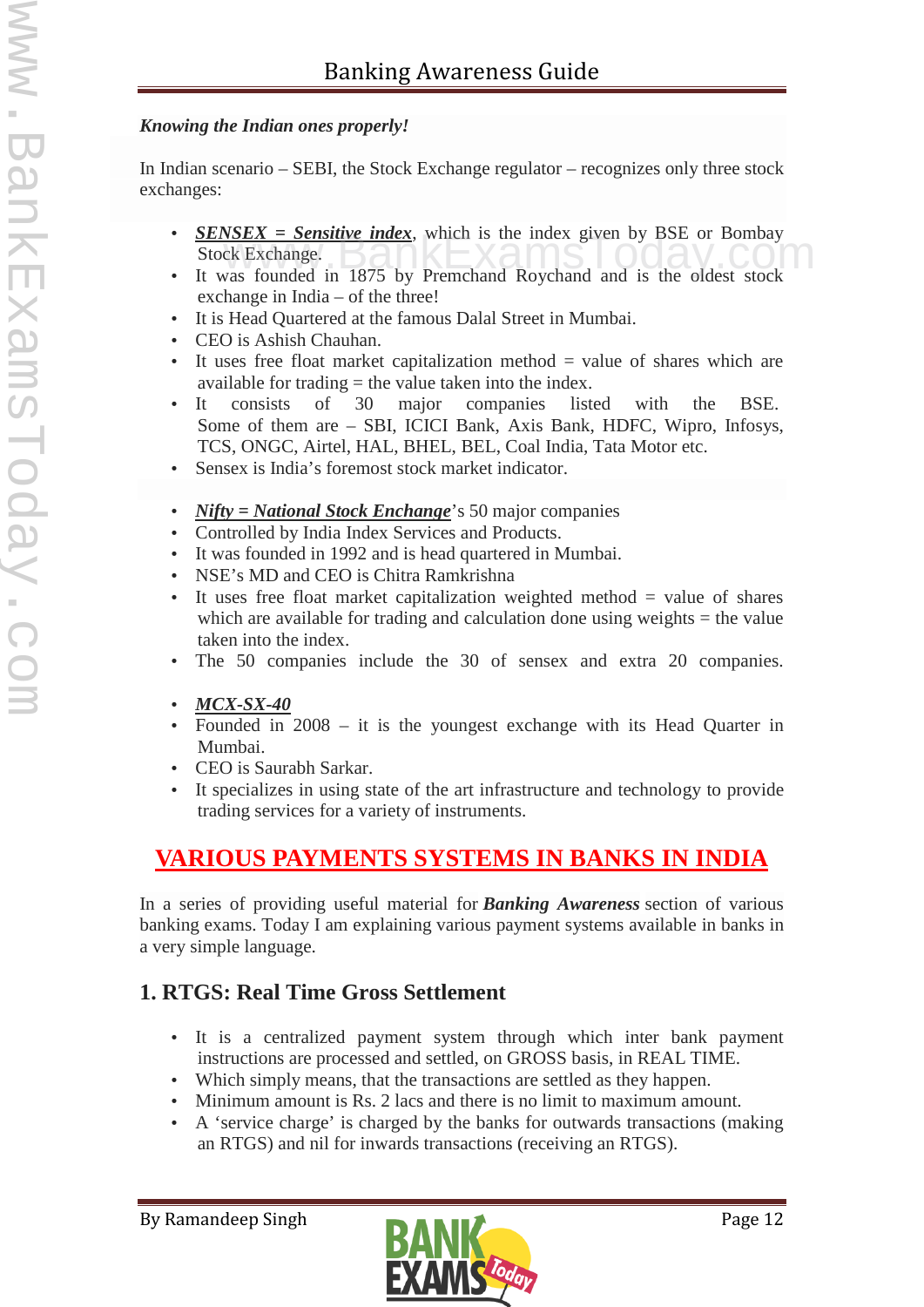- RTGS is used by banks to settle their inter-bank account transactions as well as customer's high value transactions.
- It uses INFINET (Indian Financial Network) platform to operate.

# **2. NEFT: National Electronic Funds Transfer**<br>Www.Bankerando Transfer

- It is a nation-wide funds transfer system which facilitates fund transfer from any bank's branch to any other bank's branch.
- The difference between NEFT and RTGS is that NEFT settlements happen in batches, and on net settlement basis. Where as RTGS is real time and gross settlement.
- Net Settlement means, that transaction pertaining to a particular bank branches are kept on hold and accumulated and then processed together in a batch with the 'net' amount, which would either be incoming or outgoing transfer.
- There is no limit to minimum/maximum transaction value.
- NEFT cannot be used for foreign remittances.

# **3. AEPS: AADHAR Enabled Payment System**

- It is a payment system which uses Aadhar card number and an individuals online UIDAI authentication, which are linked to a customers Bank account.
- A customer will have to register his/her Aadhar number to their existing bank account, provided their bank is AEPS enabled.
- Through AEPS, customer can withdraw or deposit cash, make balance enquiry, and transfer funds.
- The maximum amount of transaction per account per day is Rs.50,000.
- These transactions are normally conducted by Business Correspondents (BCs) service centres.

# **4. MTSS: Money Transfer Service Scheme**

- It is a system of money transfer for transferring personal remittances from abroad to beneficiaries in India.
- Through this only inward remittances into India are permissible. No outward remittance allowed.
- A maximum of Rs.50,000 can be remitted inwards as per the money value. And a maximum of 30 transactions per calendar year.

# **5. Nepal Remittance Scheme:**

- It is a cross-border one-way remittance facility scheme for remittance from India to Nepal.
- Maximum amount remittance is INR 50,000 and beneficiaries will receive in Nepalese Rupees.

# **TYPES OF ATM'S**

![](_page_12_Picture_24.jpeg)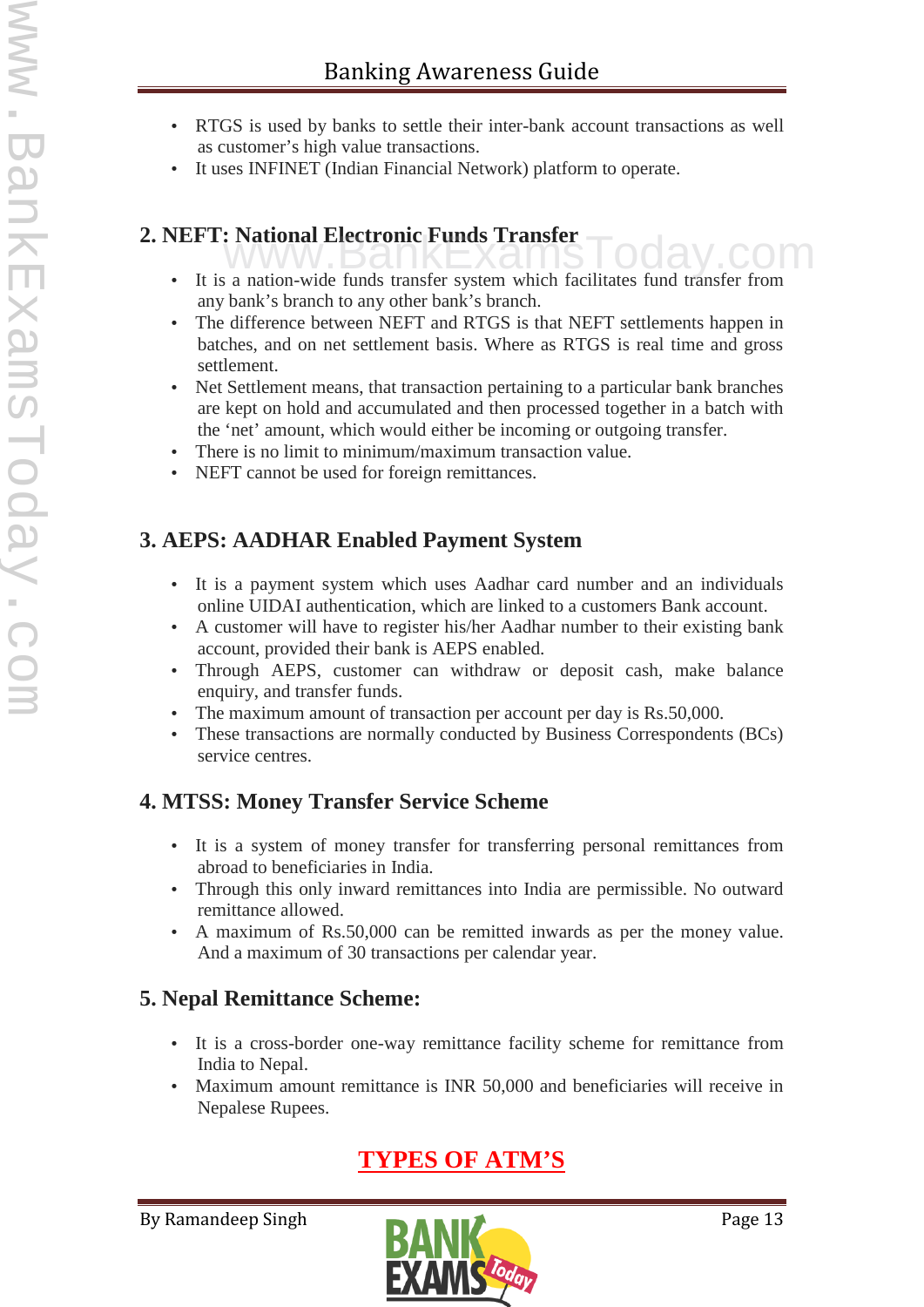List of various types of ATMs and their features.

## **White Label ATM**

White Label ATMs are those ATMs which set up, owned and operated by non-bank White Label ATMs are those ATMs which set up, owned and operated by non-bank<br>entities, which have been incorporated under Companies Act 1956, and after obtaining RBI's approval.

## **Brown Label ATMs**

These ATMs are owned and maintained by service provider whereas bank whose brand is used on ATM takes care of cash management and network connectivity.

## **Online ATM**

Online ATMs: These ATMs are connected to the bank's database at all times and provide real time transactions online. The withdrawal limits and account balances are constantly monitored by the bank. Online ATMs are always watching out for you!

# **Offline ATM**

Offline ATMs: These ATMs are not connected to bank's database- hence they have a predefined withdrawal limit fixed and you can withdraw that amount irrespective of the balance in your account.

So if you did not have balance in your account, and you went to a 'offline ATM' and withdrew money more than the balance – you'll still get the cash at that time, and later on will run afoul with your bank balance! Where banks may charge some penalty for exceeding your balance!

## **Stand Alone ATM**

Stand Alone ATMs are not connected with any ATM network- hence their transactions are restricted to the ATM's branch and link branches only.

The opposite of Stand alone ATMs are Networked ATMs, which are connected on the ATM Network.

## **Onsite ATM**

Onsite ATMs: are the ATMs you find next to your Bank's branch. They go side-by side! Or in proper terms, they are the ATMs installed within a branch's premises.

# **Off-site ATM**

![](_page_13_Picture_18.jpeg)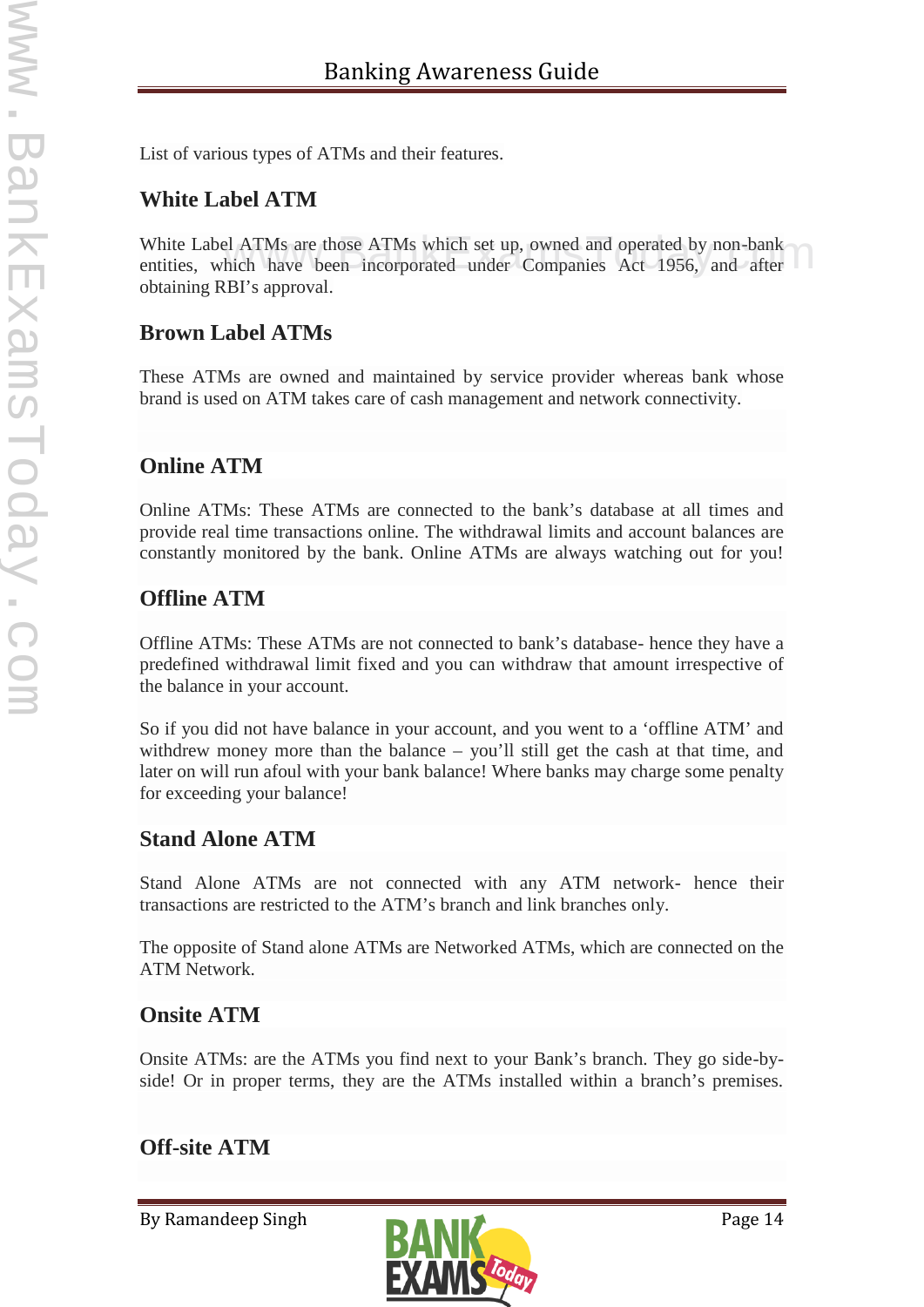Off-site ATMs are the ones which are installed anywhere, but within the branch premises. That is these are not installed next to branch. So where are they installed?

Shopping Malls, shopping markets, airports, hospitals, business areas etc.!

# **What is the real value of US Dollars in terms of Indian Rupee**

One of the most common question that arises among people who are planning to migrate to developed countries that how much can I purchase with salary of US \$ 5000 or 10,000 a month.

To explain the value of Indian Rupee in terms of US \$, I will use Big Mac Index by The Economist and Purchasing Power Parity by World Bank

PPP factor of India is 0.3 in terms of \$US

Monetary value of US\$  $1 = \text{INR } 63.70$  (30 December 2014)

In terms of PPP US\$  $1 = 63.70 * 0.3 = \text{INR } 19.11$ 

This the product you can purchase of US \$ 1 in Newyork city can be purchase for Rs 19.11 in New Delhi.

So if you salary is US \$ 5000 in Newyork, it is equivalent (in terms of PPP) of  $5000*19.11 = \text{Rs}.95,550$ 

- 1. Forex All you need to know
- 2. Foreign currency accounts

## **Big Mac Index**

The Economist, one of the leading economics magazine introduced Big Mac Index to compare purchasing power of various currencies around the world by comparing price of a standard Big Mac.

McDonald's is an international fast food chain and it has 35,000 restaurateurs 119 countries around the world.

Indian version of Big Mac is Maharaja Mac

Price of 1 Maharaja Mac in India = Rs 106

Price of 1 Big Mac =  $$4.8 = 4.8 * 63.7 = \text{Rs } 305$ 

In terms of Big Mac US\$  $4.8 = \text{Rs } 106$ 

Value of US\$  $1 = 106 / 4.8 = \text{Rs } 22.08$ 

![](_page_14_Picture_23.jpeg)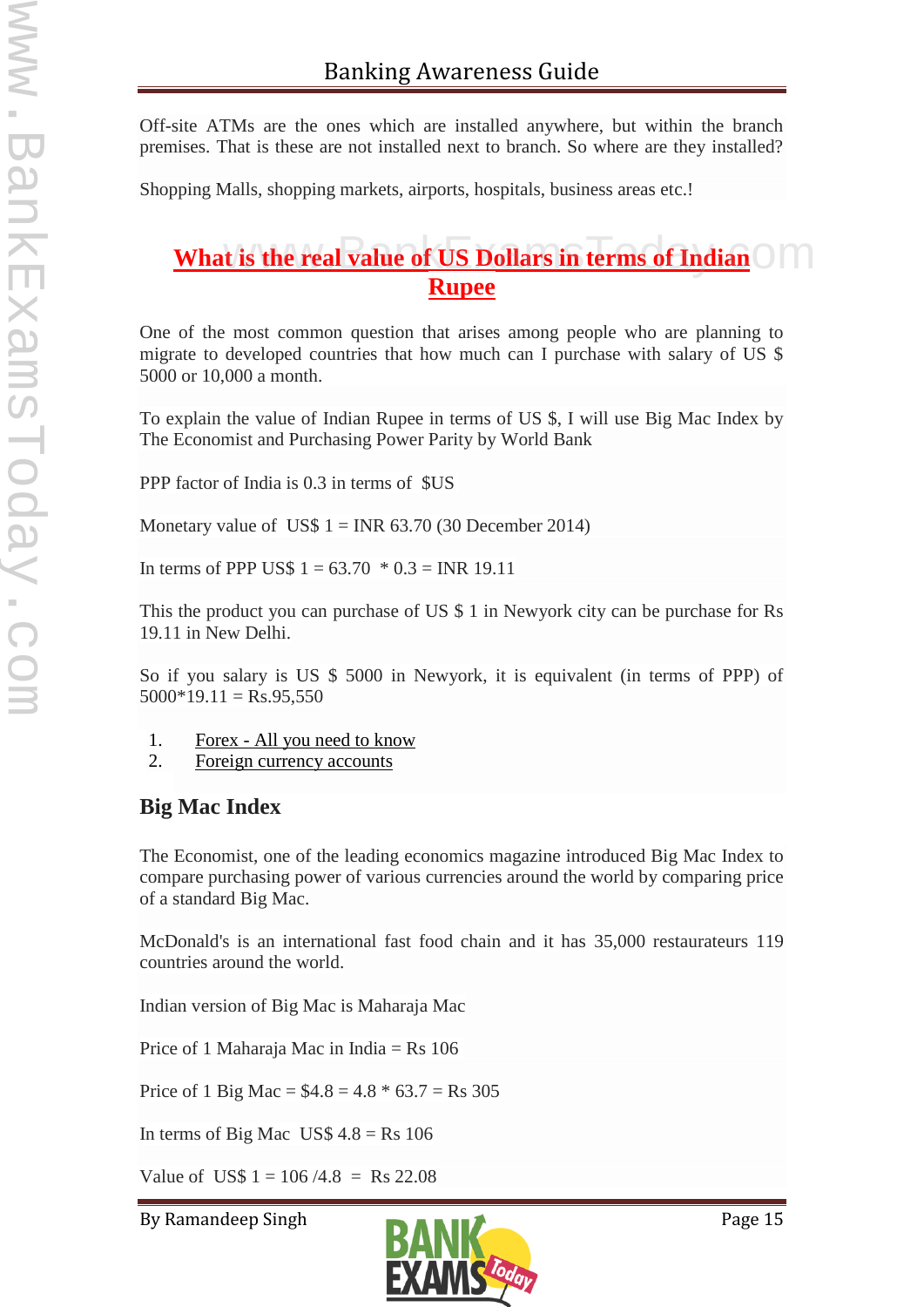So value of US\$ is near about Rs 20 in terms of real purchasing power.

Many of the engineers and migrants from Punjab flaunts about their salaries in US and UK. Many of my friends are getting \$3000 to \$4000 a month. By converting US\$ 4000 into INR 4000 $*60$  (Approx) = Rs 2,40,000, this looks good money. But to know how much you can actually buy, simply divide it by 3, so it Rs80,000. WINK 4000  $\degree$ 00 (Approx) = Ks 2,40,000, this looks good money. But to know<br>you can actually buy, simply divide it by 3, so it Rs80,000.

So a person making \$4000 in USA has an equal standard of living as a person earning Rs 80,000 in India.

# **FOREX (MEANING AND DETAILED INTRODUCTION)**

Forex stands for 'Foreign Exchange'. 'Foreign Exchange', 'Forex' or simply 'Fx' refers to the whole nine yards in respect of 'foreign currency'.

When you say forex, you could mean forex trading or the forex reserves or the forex rates. All the above deal with foreign currencies but has different meaning and implications.

Let start with the trading aspect of 'forex'.

# **Forex Trading**

- Forex Trading takes place in '*Forex Market*'.
- Forex market operates for 24 hours a day and 5 days a week! Why 24 hours? Simply because of the time differences in different parts of the world!
- Forex market is also known as currency market, as currencies from all over the world are traded; it is the largest market in the world only because of the sheer volume of transactions!
- Forex market is not a physical market  $-$  it is a term used to denote the worldwide 'market' where currencies from all over the world are traded – it is not limited by geographical constraints.
- Any person from any country can trade in the forex market; participants can be international banks, companies and individuals engaging in hedging or speculative transactions.
- Forex markets operate on 'Over the Counter' (OTC) form just like a medical store – over the counter – ask for the currency which you want and pay according to the existing rate of the currency.
- Then when you want to sell them take 'em back and sell 'em over the counter!
- The currency rates or forex rates differ every day and sometimes also during a day and exchange rates for different currencies are different and depend on various factors.
- Investors, traders, hedgers, speculators trading the forex market actually want to take advantage of the fluctuations of the exchange rates or simply put the currency's rate.

![](_page_15_Picture_20.jpeg)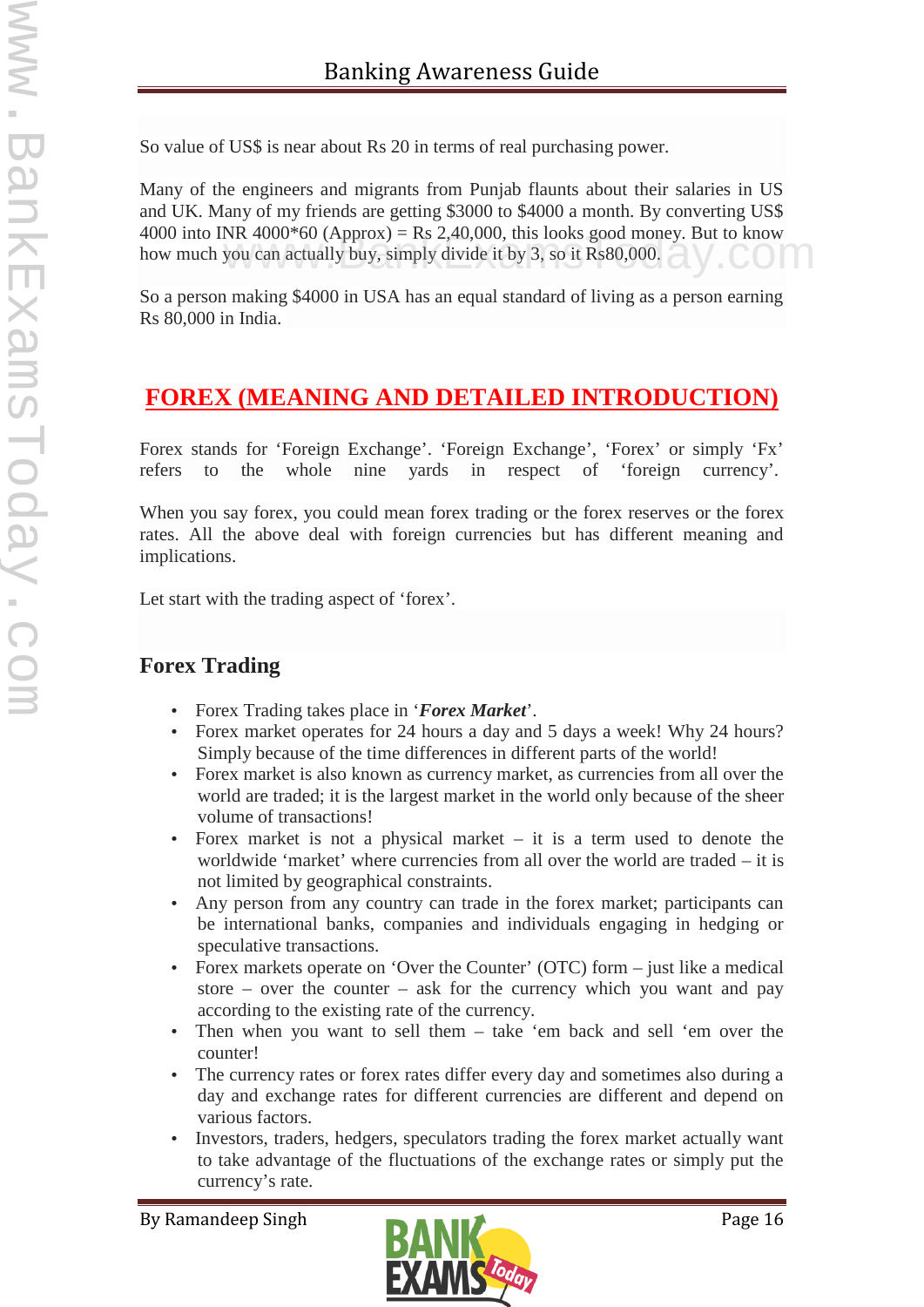Exchange rates depend on various factors such as level of economic activity of a country, its GDP, its share market activities, political stability or instability etc., speculators look at all of these factors and make their own predictions and put their money on particular currency.

Simple example – current dollar rates (forex rate of dollar!) is  $1\$  = Rs. 63.79; say you have Rs. 1000 with you and you want to try your luck in the currency market – you go and buy dollars using Rs. 1000. mple – current donar rates (forex rate of donar!) is  $1\bar{v} = \text{Rs.}$  65.79; say you<br>000 with you and you want to try your luck in the currency market – you go

How many dollars will you get (remember its all OTC!)?  $-1000/63.79 = $15.67$ .

So, with Rs. 1000 you are able to buy 15.67 dollars! Dollars is no use to you – its your commodity – you trade a commodity.

But when will you trade or in this case sell your dollar – you'll sell only when you see you can earn a profit obviously! So you wait for the rate to improve …and then when the rate become  $1\$  = Rs. 65.85 (it's increased from Rs. 63.79) you sell your 15.67 dollars and get your rupees back!

15.67 x 65.85 = Rs. 1032! Okay yeah … profit of only Rs. 32 … but we took an example with easy figure – in real world the figures are huge!

- So this is basically how trading objectives are  $-$  and when the prices fall, the traders are dealt with huge losses.
- Forex market is highly exciting, highly risky and to be dabbled in when you've become an expert in the free online trading games!

Okay here's a scenario for consideration – if you are an importer, i.e, you buy goods from foreign country to be sold in India – you've got to pay to the foreign country seller in say, dollars – today the dollar rate is  $1\$  = Rs.63.79, so for every dollar you need 63.79 rupees. Ok.

Suppose when at the time of payment the rate is Rs.  $68.85$  for every dollar – you've got a loss! Now you will end up paying Rs. 5.06 more for every dollar!

On the flip side – if you are an exporter – you are selling goods to a trader in a foreign country and you will receive payments in dollars – when the rate becomes Rs. 68.85 from Rs. 63.79 – you end up earning a profit due to exchange rate fluctuation of Rs. 5.06! As when you are paid by in dollars you will get Rs. 68.85 for every dollar!

So you can see what a dynamic world forex is! Ever changing and somewhat unpredictable!

This brings us to:

## **Forex Reserves**

 The term 'forex reserves' is used to denote the foreign currency reserve of a central banks or governments of countries.

![](_page_16_Picture_17.jpeg)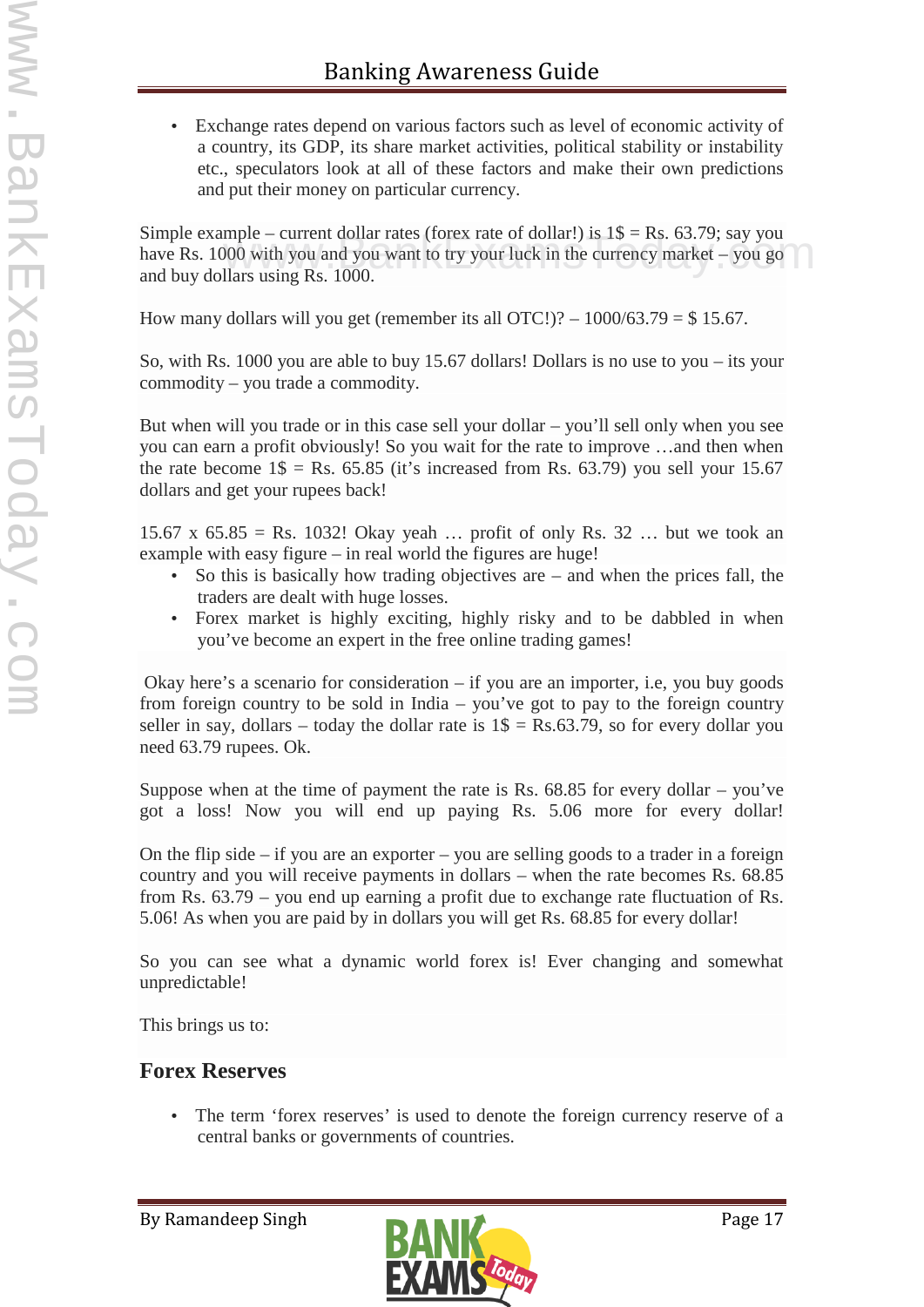- So what goes into forex reserves? Well, you could have foreign currency notes, deposits from foreign countries, foreign treasury bills other government securities etc.
- So basically forex reserves in a countries 'reserve' of money held in foreign currency or currency equivalent.
- Where does all the foreign currency come from? from Exports, Foreign Loans, Grants, foreign investments in India – when tourists come to India! ere does an the foreign currency come from  $t = 1$  from Exports, Foreign<br>ins, Grants, foreign investments in India – when tourists come to India!
- And the reserves are used to pay for imports, repay international loans and dues, or give international grants – when you go abroad!
- A country and its central bank has many international monetary obligations forex reserves are used for that – when this reserve runs low the IMF or World Bank comes to rescue.
- Also a country's strong forex position can impact its exchange rate and international trade relations!
- For India most of the forex is used to pay for oil imports as you all probably know – so having a strong forex reserve is extremely important.
- Forex reserves are managed by the RBI in India.

Latest though, **India is**  $9<sup>th</sup>$  on the list of countries with good forex position; list headed by China.

And even latest news on the forex reserves front is that, India's forex reserves rose by \$3.16 billion last week, so the current figure resides at \$319.99 billion!

Which is like -\$ 3,199,900,000! And the pundits are of the opinion that is it a comfortable position to be in. Well, who are we to argue!

All we can hope is that with the economic development envisioned for India in the coming years our forex reserves keep filling up!

# **TYPES OF BANK ACCOUNTS**

This topic is important for bank exams, as generally many questions are asked in bank exams and interview on bank accounts like what are different types of accounts in bank ,what is difference between current account and saving account .So understanding this topic is very important.

## VARIOUS TYPES OF BANK ACCOUNTS

- 1. Saving Account
- 2. Current Account
- 3. Recurring deposit Account
- 4. Fixed deposit Account
- 5. FCNR Deposit Account
- 6. NRO Account
- 7. NRE Account

![](_page_17_Picture_24.jpeg)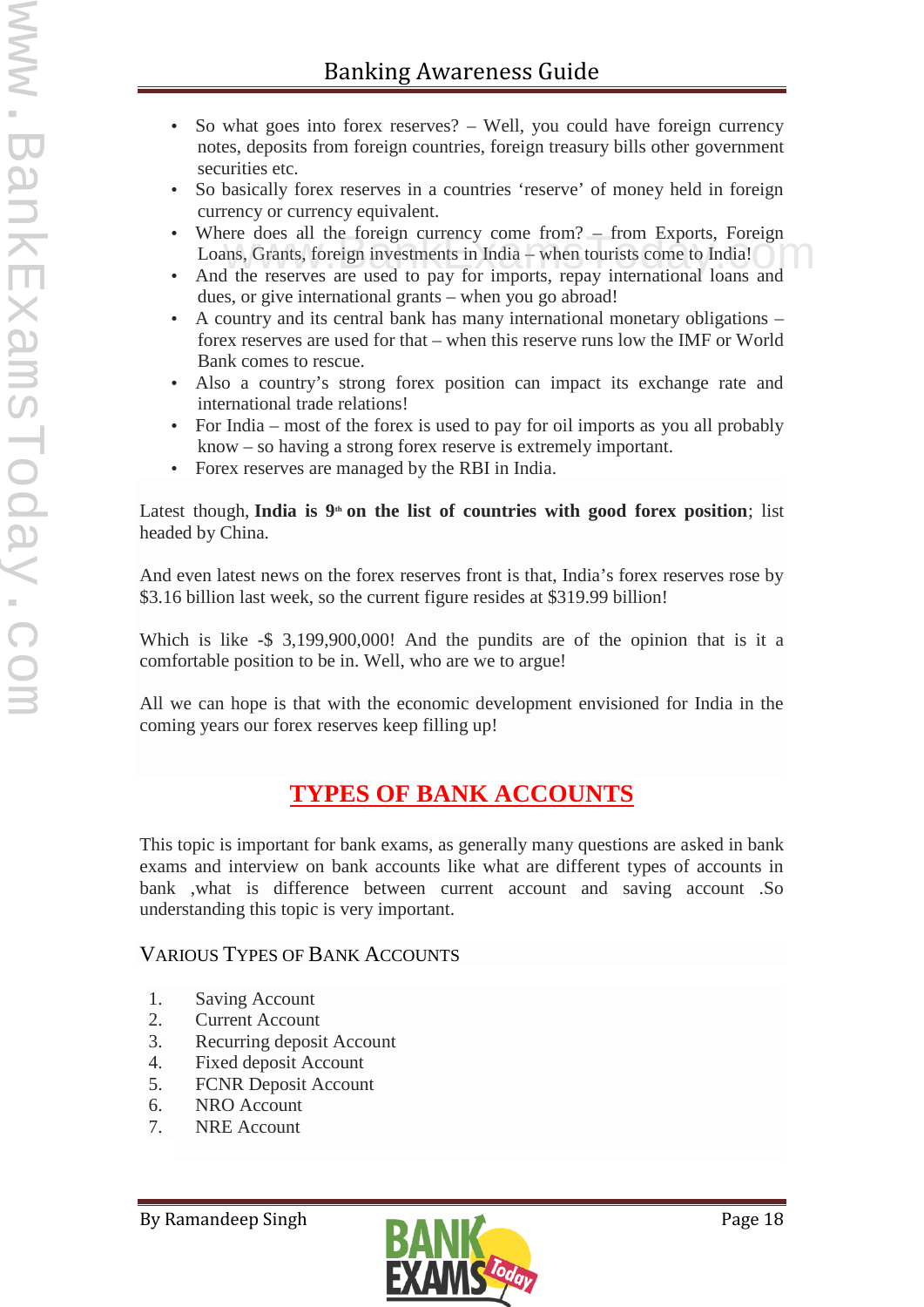# **Saving Account :**

Saving accounts are opened by individuals in banks to save some share of their earnings .Main aim of saving account is to promote saving habit among individuals. These saving accounts are opened on the name of individuals only.

On saving account an individual earns some rate of interest, these rate of interest varies from bank to bank ,earlier this rate of interest in fixed by RBI but now RBI has given power to banks to decide their own rate of interest on saving account .This rate of interest is usually 4% but some private banks offering 6% rate of interest too.

When a person open a saving account he is provided with a passbook , ATM card , cheque book .

In saving accounts there is restriction a person can deposit or withdrawal money within month . Minimum deposit a individual has to maintain in account (In PSU banks) is Rs1000 or less as some bank offering zero balance accounts.

# **Current Account :**

Current account are opened for business transactions , on the name of firm or company .Banks offered no rate of interest on money held in current account but provide extra features as compared to current account like there is not limit on deposit or withdrawal in current account but no passbook is issued for current account holder. Minimum deposit needed to open current account is Rs5000 or depends on respective bank. Many facilities are provided to current account holder like overdraft facility, statement of account.

# **Recurring Deposit Account or R.D.**

In recurring deposit account is a saving feature that bank offers to their customers, who can save only small amount of money per month. In recurring deposit account a person deposit a fixed sum of money for fixed period like a person deposit Rs 500 per month for one year bank pays interest on the deposit money every month after the completion of fixed period bank pay the deposit money along with interest to his customer.

Recurring deposit account are generally meant for salary earning people who can save a fixed sum of money every month.

# **Fixed Deposit Account or Term Deposit Account**

In fixed deposit account , a person deposit a fixed sum of money one time only for the fixed period bank pays the rate of interest on the fixed deposit account depends on tenure of deposit account , after the completion of period bank pay the amount along with rate of interest incurred on the amount .banks also charge penalty is premature withdrawal is done if person need money before the completion of fixed period .

*For NRI to invest in India and earn interest on their hard earn money , as rate of interest offered by Indian banks is higher than western counterparts so it is attraction option to deposit money in Indian banks and earn good rate of interest .*

![](_page_18_Picture_15.jpeg)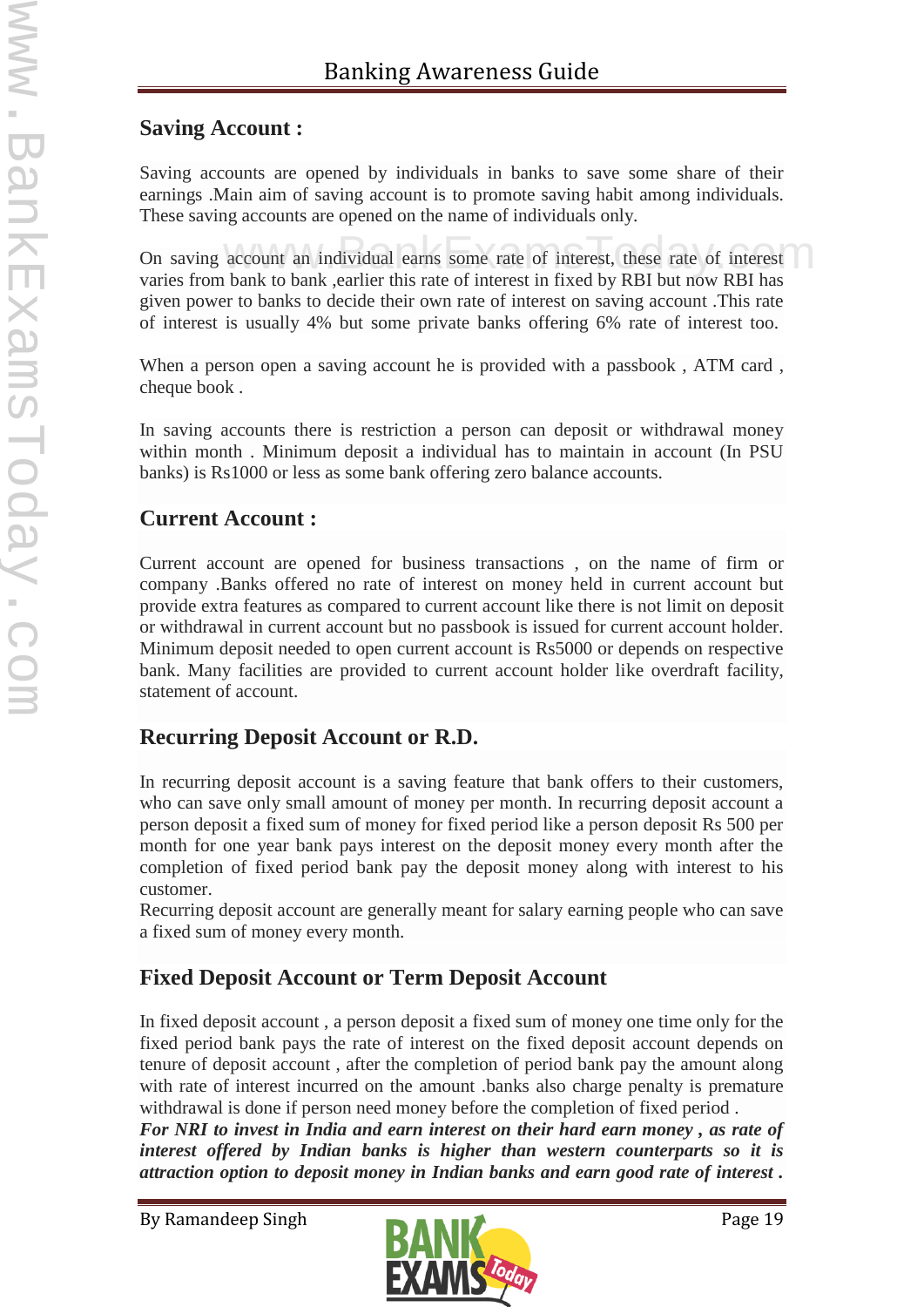*RBI allow three type of account to NRI by which they can deposit their money in India*

# **FCNR Deposit Account**

## **FCNR** stand for **Foreign Currency Non -Resident account**

**FCNR** stand for **Foreign Currency Non-Resident account**<br>This account is opened by NRIs In this account a person invest a fixed sum of money for a period not less than one year and max five years in any foreign currency in fcnr account . After the completion of fixed period principal and interest is paid in foreign currency in which he had deposited .In this way NRI are save from foreign exchange rate risk

# **NRO Deposit Account**

## **NRO** stand for **Non Resident Ordinary saving account**

The Non Resident Ordinary Account (NRO Account) is a Savings / Current. Recurring Deposit / Fixed Deposit bank account held in India, in Indian Rupees. **NRO account is opened by any person resident outside India** only who want to earn attractive rate of interest in India and also have some earnings in India (such as rent income, dividend, pension, etc).This account is best suited for NRI or PIO who have some earnings in India as these earnings are deposit in NRO account .NRO account is only operated in Indian currency only .Average monthly balance in NRO saving account is Rs1,50,000. NRIs can remit up to 1 million per calendar year . Banks are free to determine their interest rates on savings deposits under Ordinary Non-Resident (NRO) Accounts. However, interest rates offered by banks on NRO deposits cannot be higher than those offered by them on comparable domestic rupee deposits

# **NRE Account**

## **NRE stands for Non Resident External Account**

The Non Resident External Account (NRE Account) is a Savings / Current. Recurring Deposit / Fixed Deposit bank account held in India, in Indian Rupees. Such accounts can be opened only by the NRI. Balances held in NRE account are fully repatriable. With effect from March 1, 2014, interest rates offered by banks on NRE deposits cannot be higher than those offered by them on comparable domestic rupee deposits

# **DEFINITION OF MICRO, SMALL & MEDIUM ENTERPRISES**

In accordance with the provision of **Micro, Small & Medium Enterprises Development (MSMED) Act, 2006** the Micro, Small and Medium Enterprises (MSME) are classified in two Classes:

## **1 Manufacturing Enterprises**

![](_page_19_Picture_16.jpeg)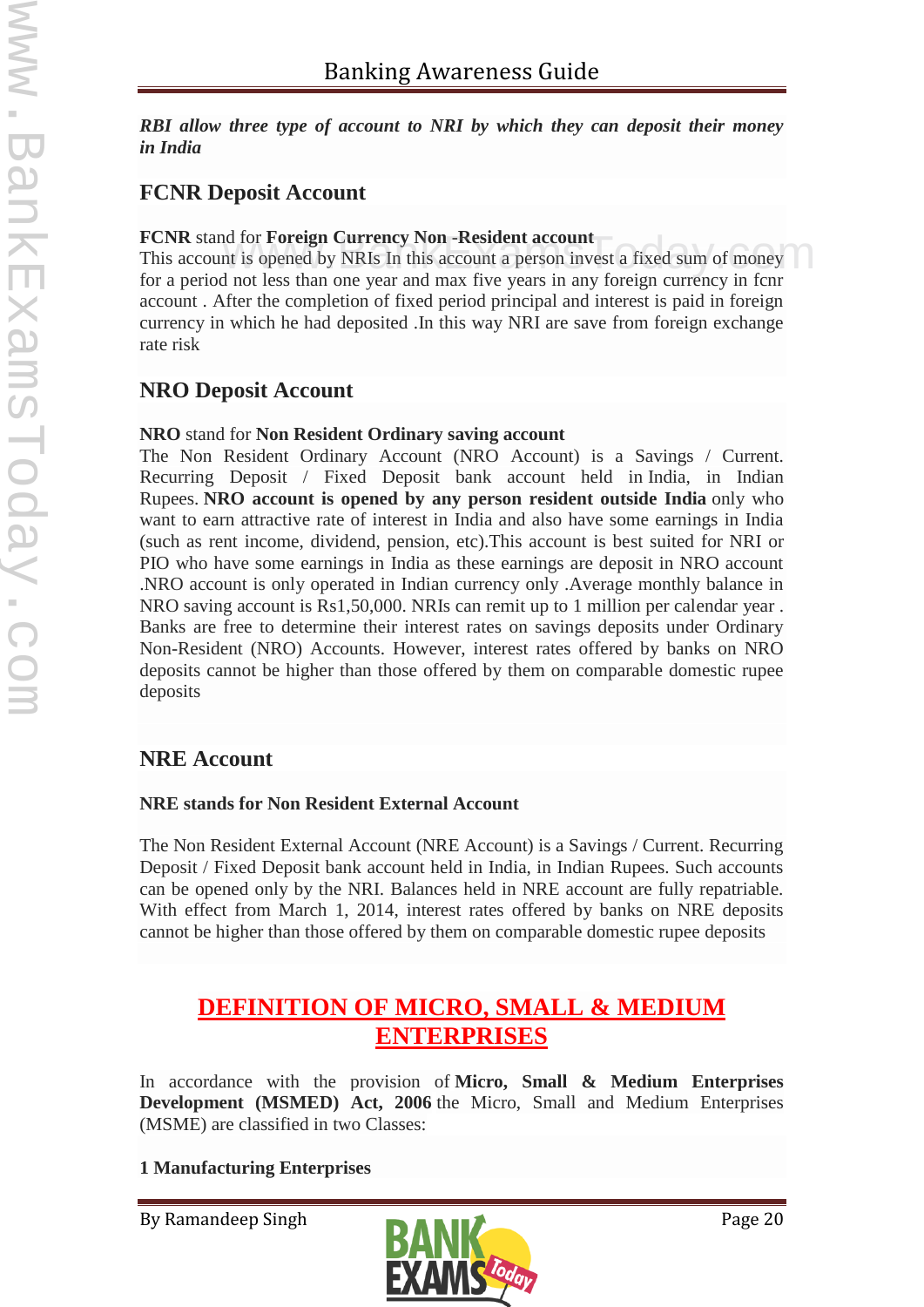The enterprises engaged in the manufacture or production of goods pertaining to any industry or employing plant and machinery in the process of value addition to the final product having a distinct name or character or use. The Manufacturing Enterprise are **defined in terms of investment in Plant & Machinery**

# **2. Service Enterprises** www.BankExamsToday.com

The enterprises engaged in providing or rendering of services and are **defined in terms of investment in equipment**.

| <b>Enterprises</b>        | Investment in plant & machinery                                            |  |
|---------------------------|----------------------------------------------------------------------------|--|
| Micro Enterprises         | Does not exceed twenty five lakh rupees                                    |  |
| <b>Small Enterprises</b>  | More than twenty five lakh rupees but does not exceed five<br>crore rupees |  |
| <b>Medium Enterprises</b> | More than five crore rupees but does not exceed ten crore<br>rupees        |  |

## **Manufacturing Sector**

## **Service Sector**

| <b>Enterprises</b>        | Investment in equipments                                               |  |
|---------------------------|------------------------------------------------------------------------|--|
| Micro Enterprises         | Does not exceed twenty Ten lakh rupees                                 |  |
| <b>Small Enterprises</b>  | More than twenty Ten lakh rupees but does not exceed 2 crore<br>rupees |  |
| <b>Medium Enterprises</b> | More than Two crore rupees but does not exceed Five crore<br>rupees    |  |

# **WHAT IS SENSEX AND HOW IT IS CALCULATED**

What is Sensex ?

This is a frequently asked questions in Bank interviews. Everybody know that these are stock indexes. But interviewers expect you to speak little more about this.

## **What is Sensex and Nifty ?**

Sensex is is an index of top 30 stocks in Bombay stock exchange (BSE) and Nifty is an index of top 50 stocks in National stock exchange (NSE)

# **How value of Sensex is calculated**

Value of Sensex is calculated using "Free Float Market Capitalization" method.

![](_page_20_Picture_17.jpeg)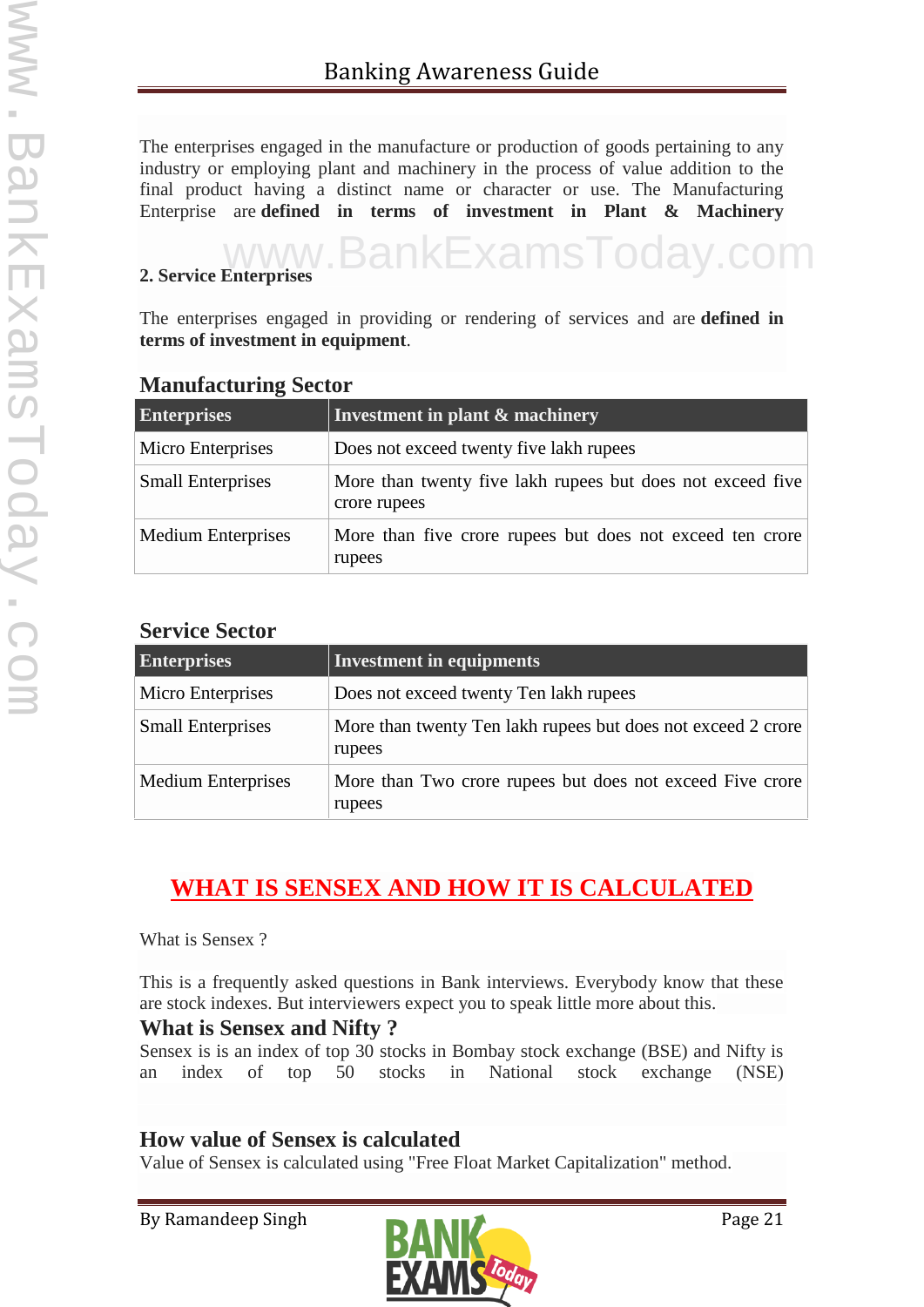Sensex is calculated on the basis of Free Float Market Capitalization of top 30 companies included the index.

Free float ratio is number of outstanding shares available for general public to trade

Sensex was started on 1 April 1979. At that time the base value was 100. s started on 1 April 1979. At that time the base value was  $100$ .

For example on 01-04-1979, the free float market capitalization of top 30 shares was 1000 crores. On 2 April 1979, free float market capitalization increased to 1050 crores. So the value increased by 5%. Value of Sensex will also be increased by 5% and value will become 105.

## **Formula to calculate Sensex**

It's nothing but submission of free float market capitalization top 30 stocks.<br> $X = \sum_i m(i)$ 

![](_page_21_Picture_8.jpeg)

# **30 IMPORTANT BANKING TERMS FOR INTERVIEW**

**Amortization** – Adjusting expenses for intangible assets over a long span of time is amortization.

**Balloon Payment** - as a balloon looks very little before filling air and seems bigger after filling with air. same way the payment will be very little at initial stage and later it will big enough.

**Bank Rate** - When RBI provides loan to the bank for long term (90 to 365 days).On that amount of loan RBI takes some interest i.e. called Bank Rate.

According to modern banking definition of BR (Bank Rate): Bank Rate is used by RBI to provide discount on his securities. So, Bank Rate is known as Discount or Exchange Rate.

**Base Rate -** This is the minimum lending rate, below this rate bank cannot provide loan to anyone.

**Call Money** - When one bank borrow money from another bank.

a. Valid for only one day

b. It is used to full fill the one day need of bank

**CAMEL** : CAMEL is the international model of rating the banks

- $\bullet$  C Capital Adequacy
- $\bullet$  A Assets
- $\bullet$  M Management

![](_page_21_Picture_23.jpeg)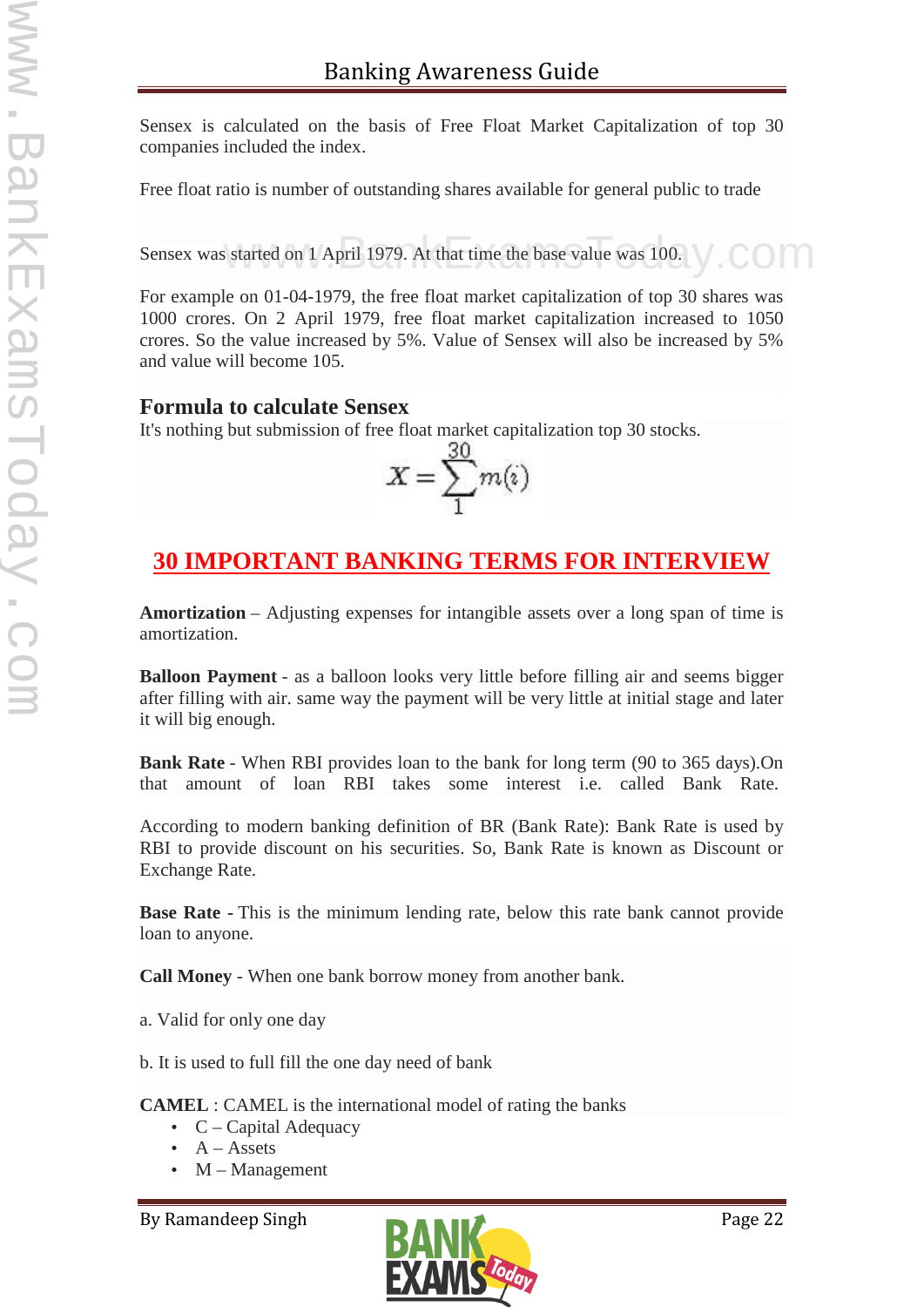- $\bullet$  E Earning Profit
- $\bullet$  L Liquidity

**CRR - (Cash Reserve Ratio)**:Bank have to maintain or reserve some part of their deposit in RBI in form of cash.

- CRR can be minimum no limit and maximum limit is 20%.Before some time back CRR was minimum 3% and maximum 15%  $\kappa$  can be minimum no finit and maximum finit is 20%. Before some time<br>k CRR was minimum 3% and maximum 15%
- CRR is calculated on daily bases
- No interest is paid by RBI on CRR
- Bank keep their CRR in currency chest

**CD**- Certificate of Deposit

- CD is issued by the bank
- Minimum amount of CD is 1 lakh
- Valid for minimum  $-7$  days
- Valid for maximum  $-365$  days

#### **CP** – Commercial Paper

- CP is issued by company
- Valid for minimum  $-7$  days
- Valid for maximum 365 days

#### **Convertible Debenture :**

Such type of debenture can be converted into shares, but only in equity shares.

**Debenture:** Debenture holder is the creditor of company, when company borrows money from public.

#### **Equity Shares**

- Equity share holder is the real owner of the company.
- Equity share holder has voting rights.

#### **Future Market**

- Commodity market
- In this market dealing is for future.
- Commodities & metals are traded in this market
- This market is regulated by Forward Market Commission under the Forward Contract Regulation Act (FCRA).

#### **Gilt Edge market**

- This is the government security market where government securities are traded.
- This is low profit market but low risk market.
- This market is not open for public but on the recommendation of government or RBI opened for public for some time.

#### For example:

![](_page_22_Picture_34.jpeg)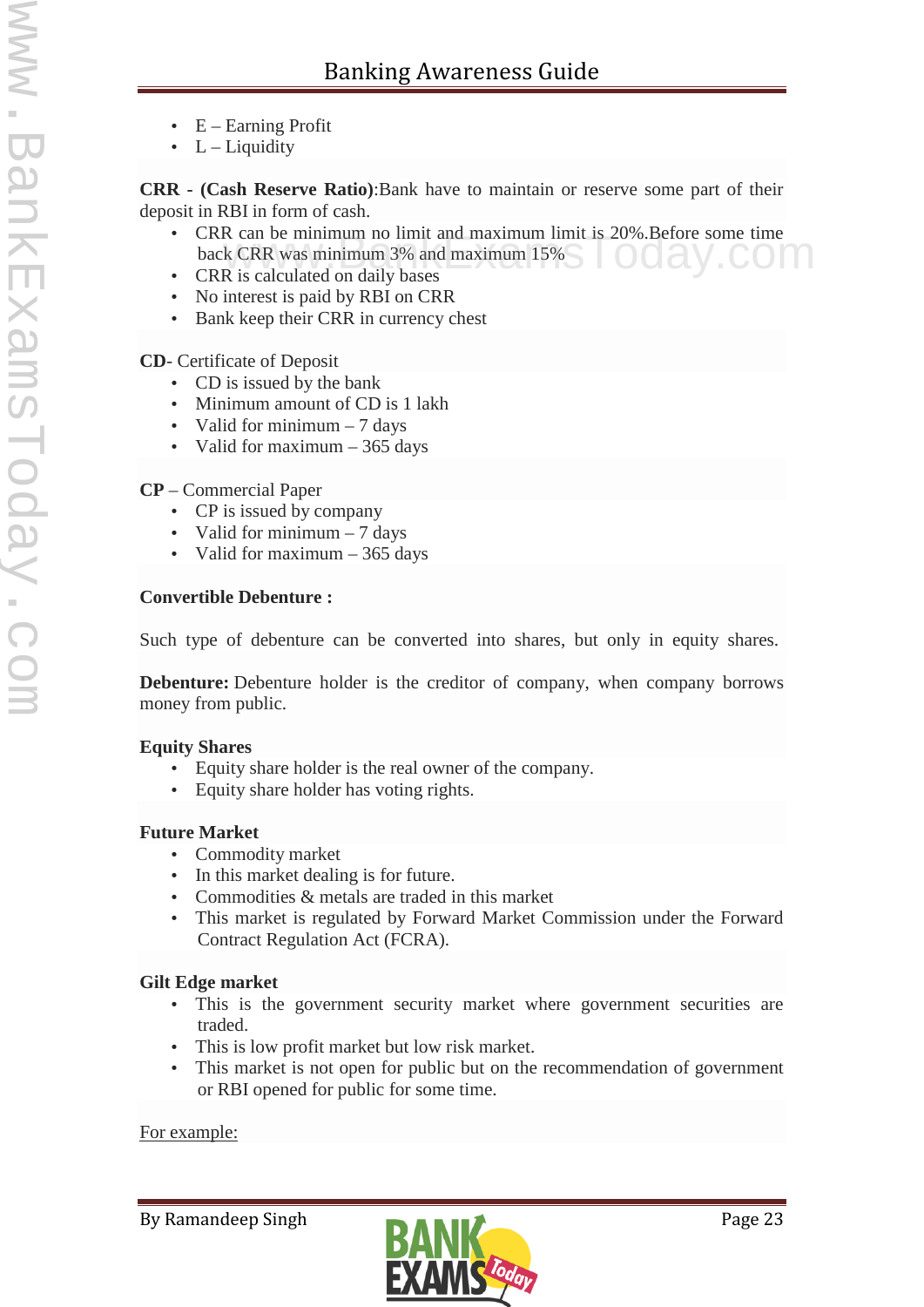Before some time, the RBI issued the Inflation Index Board (IIB) in this market. This bond had a maturity period of 3 years.

#### **IPO (Initial Public Offer)**

- When a company issues its share for the first time, it is known as IPO.<br>• This is a part of primary market.<br>• IPO can be the cheapest share of the company.
- This is a part of primary market.
- IPO can be the cheapest share of the company.
- IPO can be more beneficial than any other shares.
- IPO can be issued by unlisted company.

### **FPO (Follow on Public Offer)**

When a company launch the share after IPO, it is known as FPO.

**MSF –(Marginal Standing Facility)** : The facility in which RBI provide loan to the bank only for one day

- MSF interest Rate is always equal to Bank Rate
- By using MSF facility bank can borrow:
- Maximum 2% of their total deposit in RBI and 1 crore

### **NFO (New Fund Offer)**

- When a group of companies launch the share or when a company launch the share for a different scheme than its original one, it is known as NFO.
- For example, Closed ended funds: these are traded for a specific period of time.

## **P- Note (Participatory Note):**

- P-note is issued by FII (Foreign Institutional Investor) on the recommendation of SEBI in India.
- Without P- Notes, any foreign cannot investor cannot invest.

#### **PLR – (Prime Lending Rate)** : On this rate bank provide loan to his prime customers

- Another name of PLR is BPLR i.e. (Benchmark Prime lending rate)
- PLR is replaced by Base Rate
- Sub PLR : On this rate bank provide loan to unsecured persons
- Most PLR : On this rate bank provide loan to his employees

## **Preferential Shares:**

In this type of shares company gives preference in distributing their dividend i.e. part of profit.

**Repo Rate** - (Repurchased Option): When RBI provides loan to the bank for 1 to 90 days, RBI takes some interest i.e. called Repo Rate.

**Reverse Repo Rate**: When bank deposit his excess money in RBI then RBI provides some interest to that bank. This interest is known as Reverse Repo Rate.

![](_page_23_Picture_30.jpeg)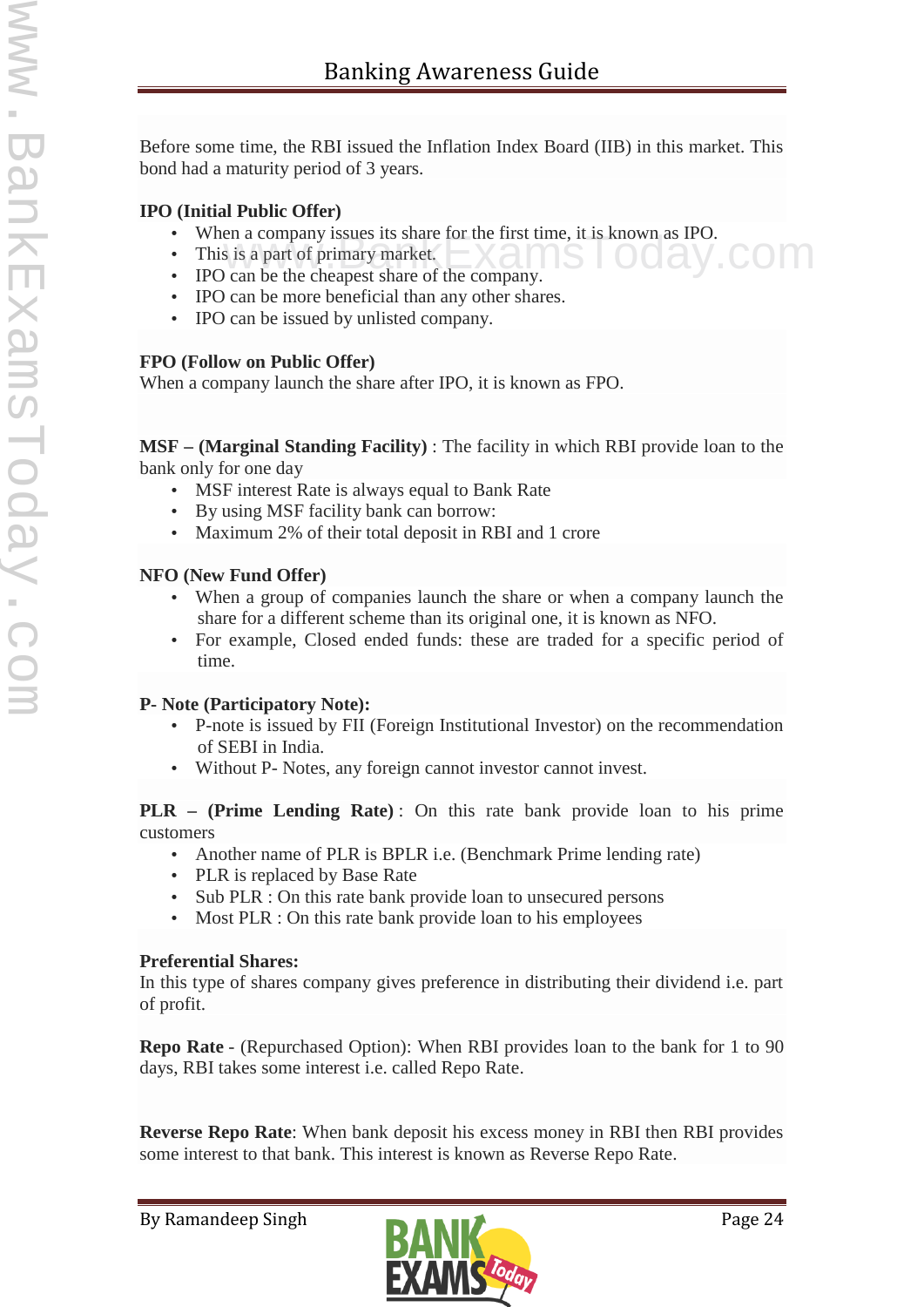**Right issue share:** Issues on discount, but only for existing share holder.

#### **Share Market**

- Long term market or above 1 year market
- Governing body of share market is SEBI (securities and exchange Board of India) SEBI was established in 1988 with its head office at Mumbai. Its chairman is
- Sh. U. K. Sinha.

**SLR –(Statutory Liquidity Ratio)** : Bank have to maintain some part of their deposits in itself in the form of cash/foreign exchange, mutual fund.

But in India Government security is the popular form of SLR.

- SLR maximum can be 40%
- No minimum limit of SLR

**Sweat equity Share:** Issued on discount, but only for employees.

**T-Bill** : Treasury Bill. T-Bill is issued by RBI on behalf of Govt.

# **RECENT BANKING AND FINANCIAL DEVELOPMENTS IN INDIA**

Here are some recent developments in the financial and banking realms.

- **K.V. Kamath** noted banker of India was on 11 May 2015 appointed as the first President of the \$100-billion New Development Bank (NDB) of the BRICS countries, to be based in China's financial hub Shanghai.
- Lok Sabha on 13 May 2015 passed **The Negotiable Instruments (Amendment) Bill**, 2015 by a voice vote. The Bills amends the Negotiable Instruments Act, 1881 in order to make cheque-bounce filing of cases more convenient for check payees (person who receives the cheque).
- According to the data released by the Reserve Bank of India (RBI), the number of outstanding credit cards at the end of December was **20.29 million**.
- Mangaluru-headquartered Corporation Bank recently dropped plans to take over the assets and liabilities of a Maharashtra-based cooperative bank named**Rupee co-operative bank license** was cancelled by the RBI in 2013.
- Private-sector **Federal Bank** on 18 May 2015 ventured into credit card segment with the launch of a co-branded credit card with **SBI**.
- The new **Gold Monetisation Scheme** (GMS) was announced in the Union Budget 2015-16 with the aim of replacing both the present Gold Deposit and Gold Metal Loan Schemes. The new scheme will allow the depositors of gold to earn interest in their metal accounts and the jewellers to obtain loans in their metal account.
- The Union Finance Ministry announced that it was able to contain the **fiscal deficit** for 2014-15 at 4% of GDP against 4.1% set to be achieved in the Union Budget.

![](_page_24_Picture_22.jpeg)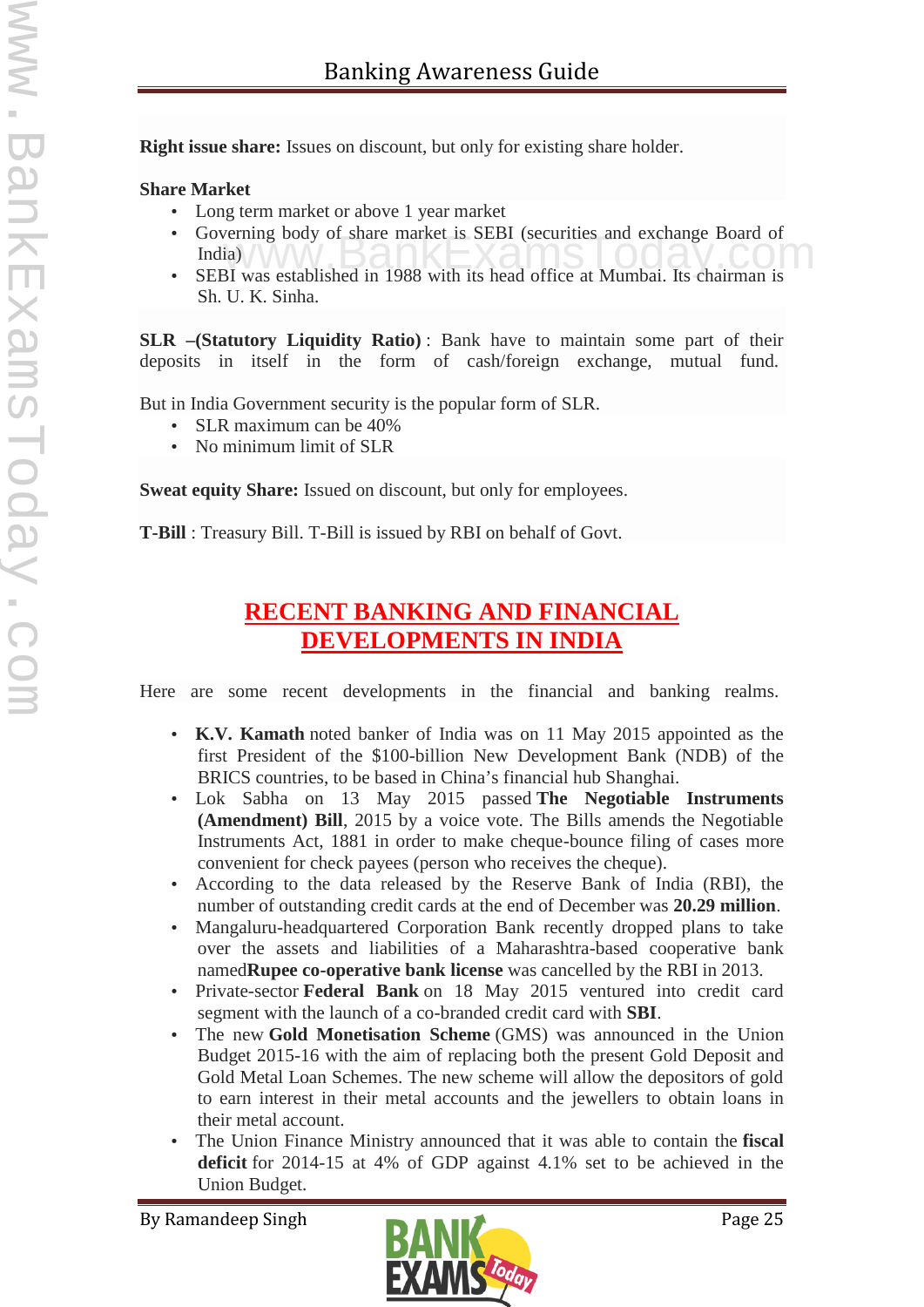- The **revenue deficit** was estimated at 2.8% of the as against the revised estimate of 2.9% of GDP, marking a sharp improvement over 3.2% for 2013- 14.
- The Companies (Amendment) Bill, 2014 was passed by the Rajya Sabha on 13 May. The amendments to the Companies Act, 2013, which came into effect from 1 April 2015, are designed to address some issues raised by stakeholders. India's largest banking entity State Bank of India (SBI) has launched **Online**
- **Customer Acquisition Solution** (OCAS), an online platform to apply for loans.
- India's largest private sector lender Industrial Credit and Investment Corporation of India (ICICI) Bank has launched **voice password facility** for users.
- India's largest public sector lender, **State Bank of India** (SBI) has signed memorandum of understanding (MoU) with e-commerce giant **Amazon**. The MoU seeks to identify and tap the potential areas of collaboration for payments and commerce solutions between both signatory parties.
- ICICI Bank's **first branch in China** was inaugurated in Shanghai, a major global financial hub. It was inaugurated by Prime Minister Narendra Modi in the presence of ICICI Bank's MD and CEO Chanda Kochhar. Earlier in 2003, ICICI Bank had opened a representative office in China.
- India's largest lender, State Bank of India (SBI) has launched contact-less credit and debit cards **sbiINTOUCH**. sbiINTOUCH is based upon latest **near-field technology** (NFC) that enables customer to transact using the card by just tapping or waving it against the reader of the POS. SBI is also proving a fraud liability cover of 1 lakh rupees on these cards.
- According to a latest report of the World Bank, 43 % of India's bank accounts were lying dormant in 2014.

# **CORE BANKING SOLUTION**

This word is more often used by bankers and now-a-days postal officials are also using it. CBS is an acronym of Core Banking Solutions. Again one will wonder what the meaning of core is, core is also an acronym. It stands for *"Centralized On-line Real-time Exchange"***.**

![](_page_25_Picture_13.jpeg)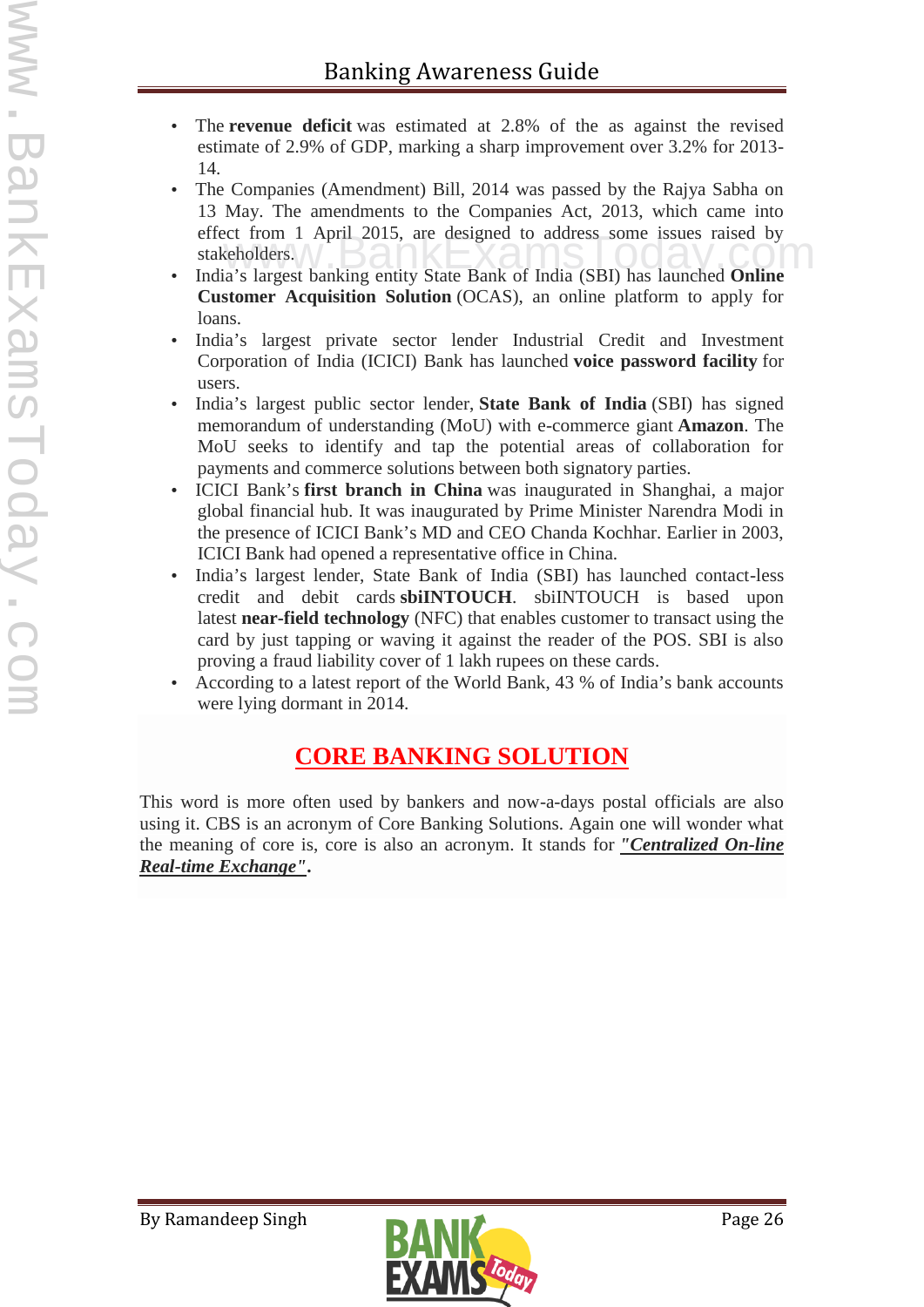# Banking Awareness Guide

![](_page_26_Figure_2.jpeg)

# **Definition:-**

Core Banking Solution (CBS) is networking of branches, which enables Customers to operate their accounts, and avail banking services from any branch of the Bank on CBS network, regardless of where he maintains his account. The customer is no more the customer of a Branch. He becomes the Bank's Customer.

Another interesting fact regarding CBS is that all CBS branches are inter-connected with each other. Therefore, Customers of CBS branches can avail various banking facilities from any other CBS branch located anywhere in the world.

## **What it offers to a customer?**

It offers invariably all information that a bank's customer would need if he/she visits a bank branch in person.

These are as herein follows:-

- 1. To make enquiries about the balance or debit or credit entries in the account.
- 2. To obtain cash payment out of his account by tendering a cheque.
- 3. To deposit a cheque for credit into his account.
- 4. To deposit cash into the account.
- 5. To deposit cheques / cash into account of some other person who has account in a CBS branch.
- 6. To get statement of account.
- 7. To transfer funds from his account to some other account his own or of third party, provided both accounts are in CBS branches.
- 8. To obtain Demand Drafts or Banker's Cheques from any branch on CBS amount shall be online debited to his account.
- 9. Customers can continue to use ATMs and other Delivery Channels, which are also interfaced with CBS platform.

![](_page_26_Picture_19.jpeg)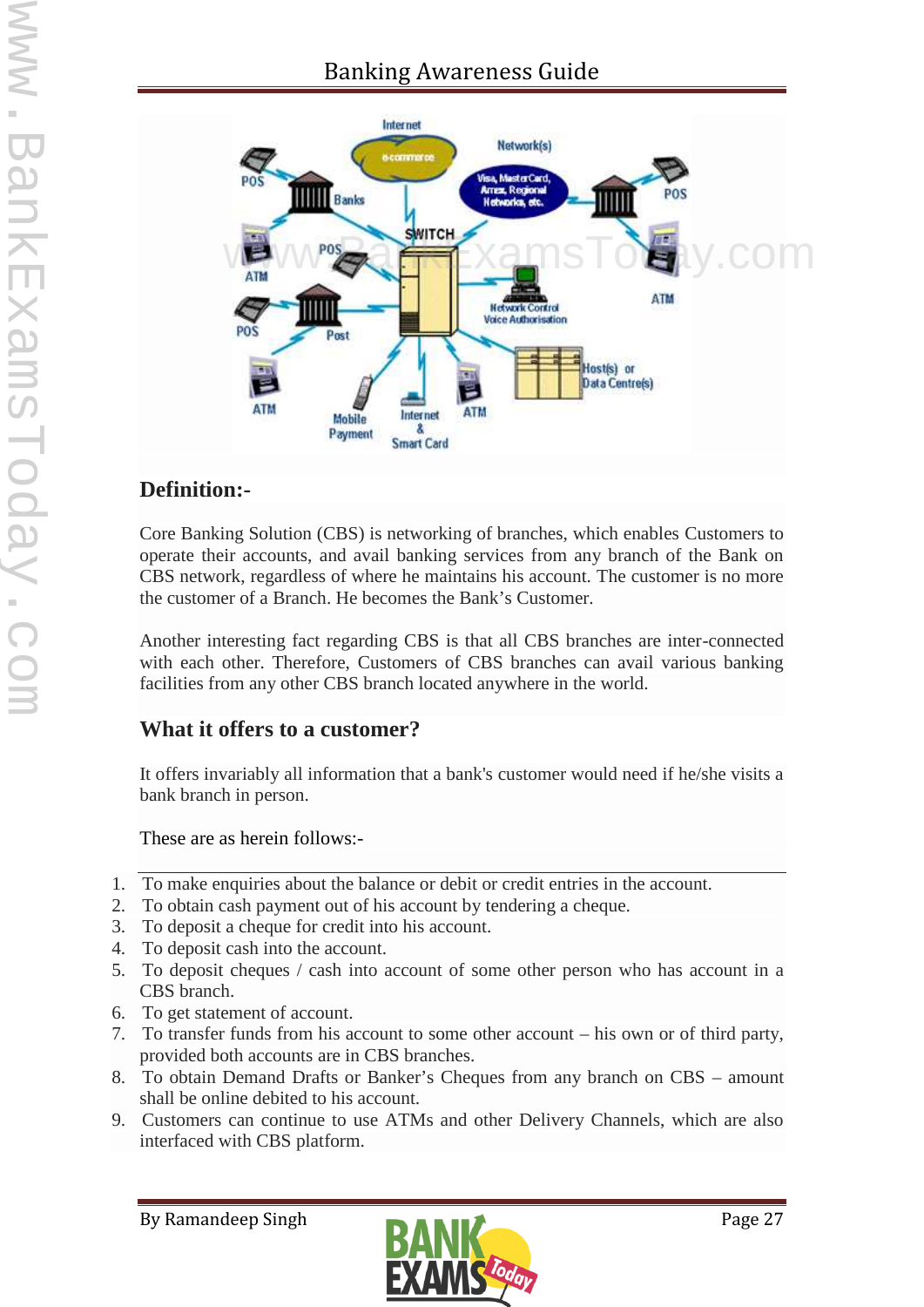# **Top CBS Application Software Providers**

1-Infosys Technologies Ltd. **Finnacle** is the universal banking solution from Infosys. 2**-I-flex solutions Ltd**. since late 2005 it is owned by Oracle

3-**TCS FNS (Financial Network Services Limited)** is an Australian developer and supplier of banking application software, operating in world markets. Now owned and<br>managed by TCS.<br>Thus CDS is a star tensor a phassical protocome complicate through an and managed by TCS.

Thus, CBS is a step towards enhancing customer convenience through anywhere and anytime banking.

# **FUNCTIONS OF RBI**

**RBI (Reserve Bank of India)** is an apex financial institution as we know. RBI is Central Bank of India. Lets know about its functions.

#### **Functions of RBI can be classified into following categories:**

- **a)** Traditional functions
- **b)** Development functions
- **c)** Supervisory functions\

# **(A) Traditional Functions of RBI**

#### **1. Issue of Currency Notes**

As per the provisions of the **Section 22 of the Reserve Bank of India Act 1934** the RBI has sole right or authority to issue currency notes **except** one rupee note and coins of smaller denomination. RBI can exchange these currency notes for other denominations. RBI issues these currency notes ( 2, 5, 10, 20, 50, 100, 500, 1000) against the security of gold bullion, foreign securities, rupee coins, exchange bills, promissory notes and government of India bonds etc.

#### **2. Banker to other Banks**

RBI also guide, help and direct other commercial banks in the country.RBI can control the volume of bank reserves. Every commercial bank has to maintain a part of their reserves with Its parent (RBI). If bank need fund they approach to RBI for fund, that is called**Lender of the Last Resort.**

#### **3. Banter to The Government**

RBI works as an agent of the central and state governments. On the behalf of government it makes payments, taxes and deposits etc. It also represent the government at international level also. It maintains government accounts and provide financial advice to the government. It also manages government public debts and maintains foreign exchange reserves on behalf of the government. RBI also provides overdraft facility to the government in case of financial shortage.

#### **4. Exchange Rate Management**

![](_page_27_Picture_20.jpeg)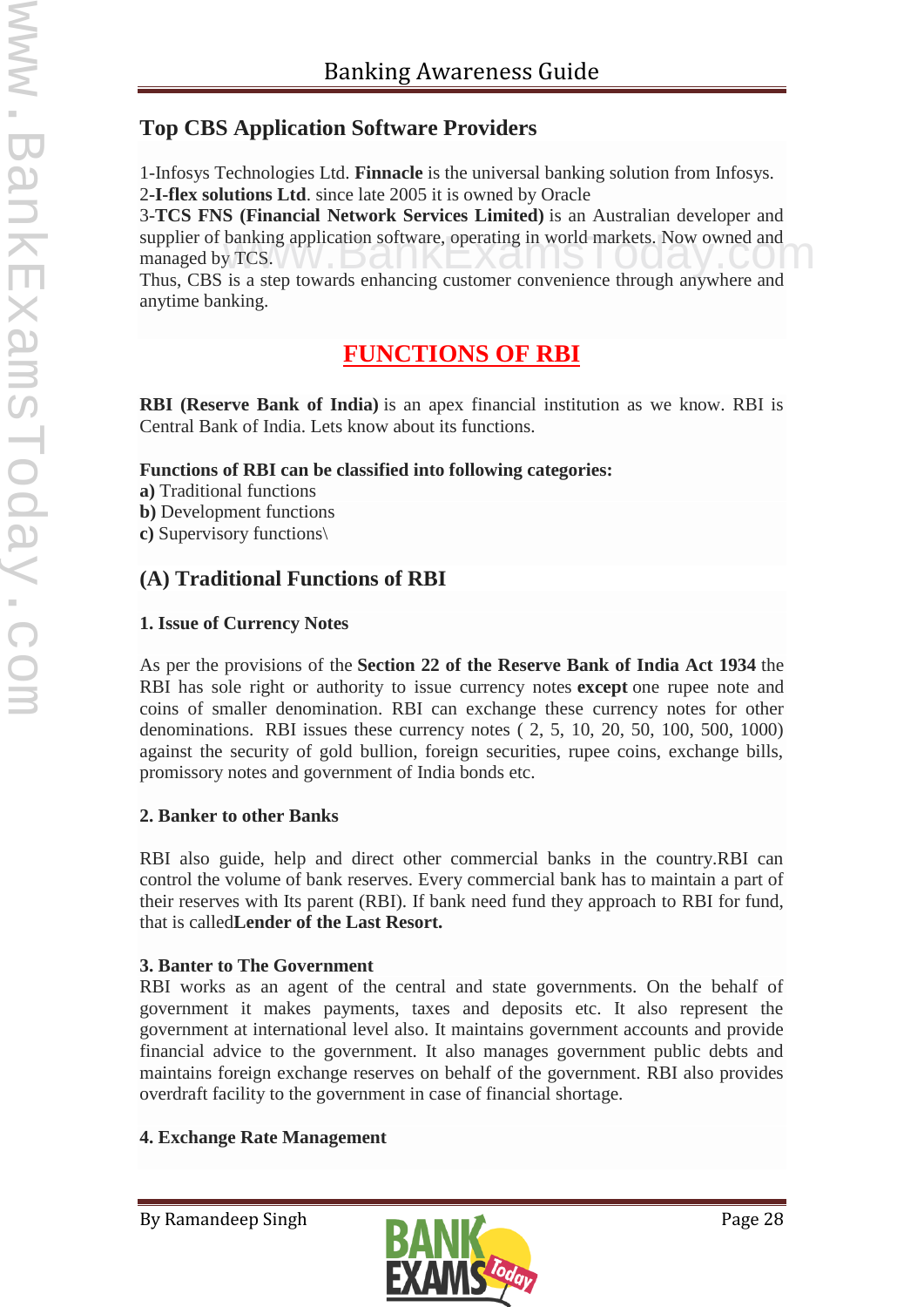For maintenance of the external value of rupee, RBI prepares domestic policies. Also it need to prepare and implement the foreign exchange rate policy which will help in attaining the exchange rate stability. For maintenance of exchange rate stability it has to bring demand and supply of foreign currency (U.S.) dollar close to each other.

## **5. Credit Control Function**

**S. Creant Control Function**<br>Commercial banks creates credit according to demand in the economy. But if this credit creation is unchecked or unregulated then it leads the economy into inflationary cycles. If credit creation is below the required limit then it harms the growth of the economy. As a central bank of India, RBI has to look for growth with price stability. Thus it creates the credit creation capacity of commercial banks by using various credit control tools.

## **6. Supervisory Function**

RBI supervise the banking system in India. RBI has power to issue licence for setting up new banks, to open new branches, to decide minimum reserves. RBI inspects functioning of commercial banks in India and abroad. RBI also guide and direct the commercial banks in India. RBI can conduct audit any of the bank.

# **(B) DEVELOPMENTAL FUNCTIONS OF RBI**

Developmental functions are described as under:

## **1. Development of the Financial System**

The financial systems includes - financial institutions, financial markets and financial instruments. The sound and efficient financial system is necessary for rapid economic development of the nation.

RBI encourages the banking and non - banking institution for maintenance of sound and healthy financial system.

## **2. Development of Agriculture**

As we know, India is an agrarian economy so RBI always give attention to agriculture sector by assessing credit needs of this sector. Regional Rural Banks (RRB), National Bank for Agriculture and Rural Development (NABARD) which are only for agriculture finance comes under the control of the RBI.

![](_page_28_Picture_15.jpeg)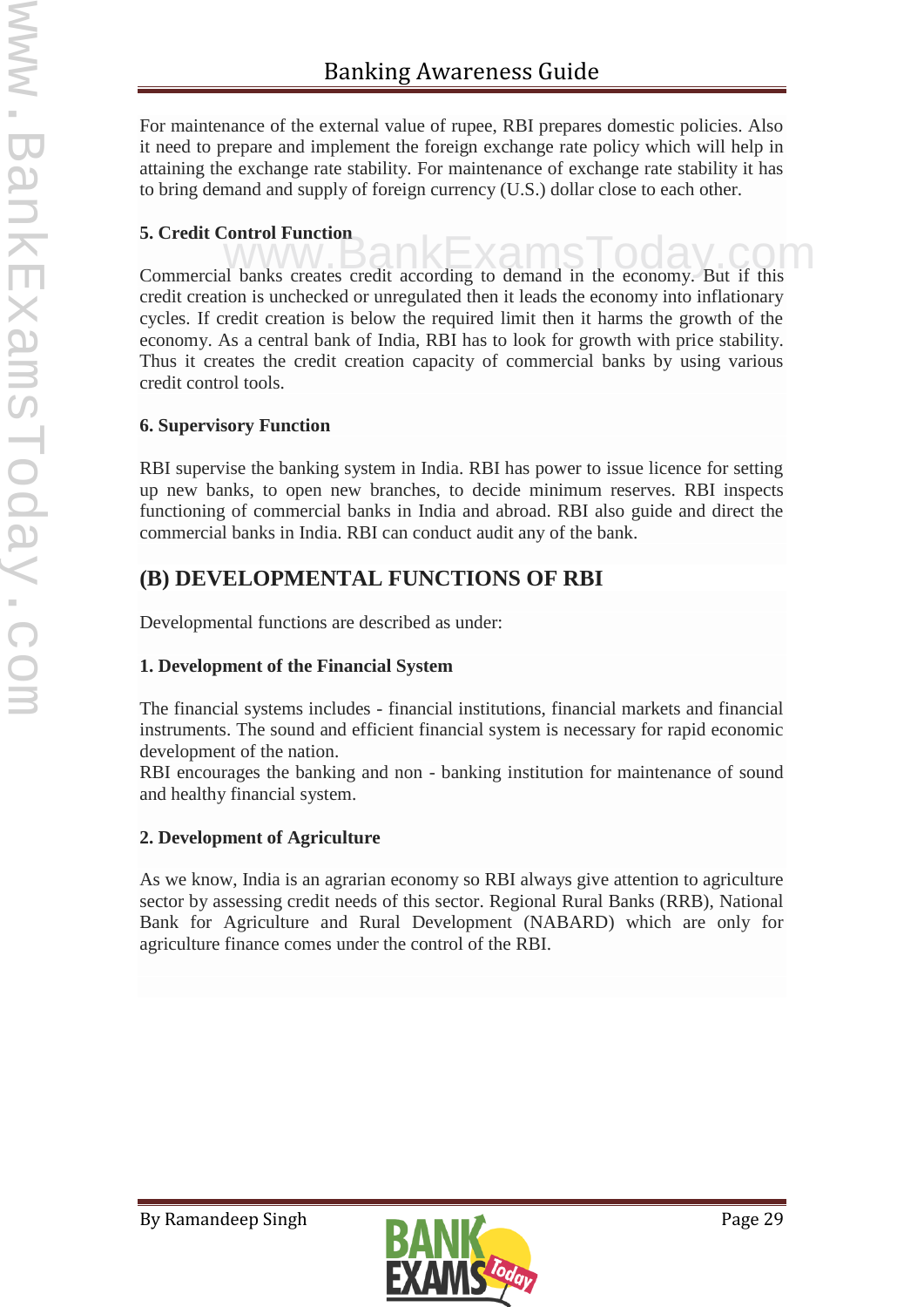### **3. Industrial Finance**

For economic development of country, Industrial development is necessary. As we know industries includes small industries, middle industries, large scale industries etc all these industries development is necessary for overall economic development of country. For this purpose RBI supports the industrial sector also. RBI had played the vital role for setting up of such industrial finance institutions like ICICI Limited, IDBI, SIDBI, EXIM etc. or uns purpose KBI supports the muustrial sector also. KBI had played the<br>for setting up of such industrial finance institutions like ICICI Limited,

## **4. Training Provision**

RBI always tried to provide essential training to the staff of the banking industry. RBI has set up banker's training college at several places. The training institute namely National Institute of Bank Management (NIBM), Bankers Staff College (BSC), College of Agriculture Banking (CAB) etc.

### **5. Data Collection**

RBI always collects important statistical data on several topics such as interest rates, inflation, savings, investment, deflation etc. This data is very much useful for policy makers and researchers.

### **6. Publication of the Reports**

RBI has its separate publication division. This division collect and publish data on different sector of the economy. The reports and bulletins are regularly published by the RBI. It includes RBI weekly reports, RBI annual reports, Report on Trend and Progress of commercial banks. This information is made available to the public also at cheaper rates.

## **7. Promotion of Banking Habits**

RBI always takes necessary steps to promote the banking habits among people for economic development of country. RBI has set up many institutions such as Deposit Insurance Corporation 1962, UTI 1964, IDBI 1964, NABARD 1982, NHB 1988 etc. These organizations develop and promote the banking habits among the people.

## **8. Export Promotion**

RBI always tries to encourage the facilities for providing finance for foreign trade especially exports from India. The Export - Import Bank of India (EXIM), and the Export Credit Guarantee Corporation of India (ECGC) are supported by refinancing their lending for export purpose.

# **(C) SUPERVISORY FUNCTIONS**

The supervisory functions of RBI are discussed as under:

## **1. Granting Licence to Banks**

![](_page_29_Picture_17.jpeg)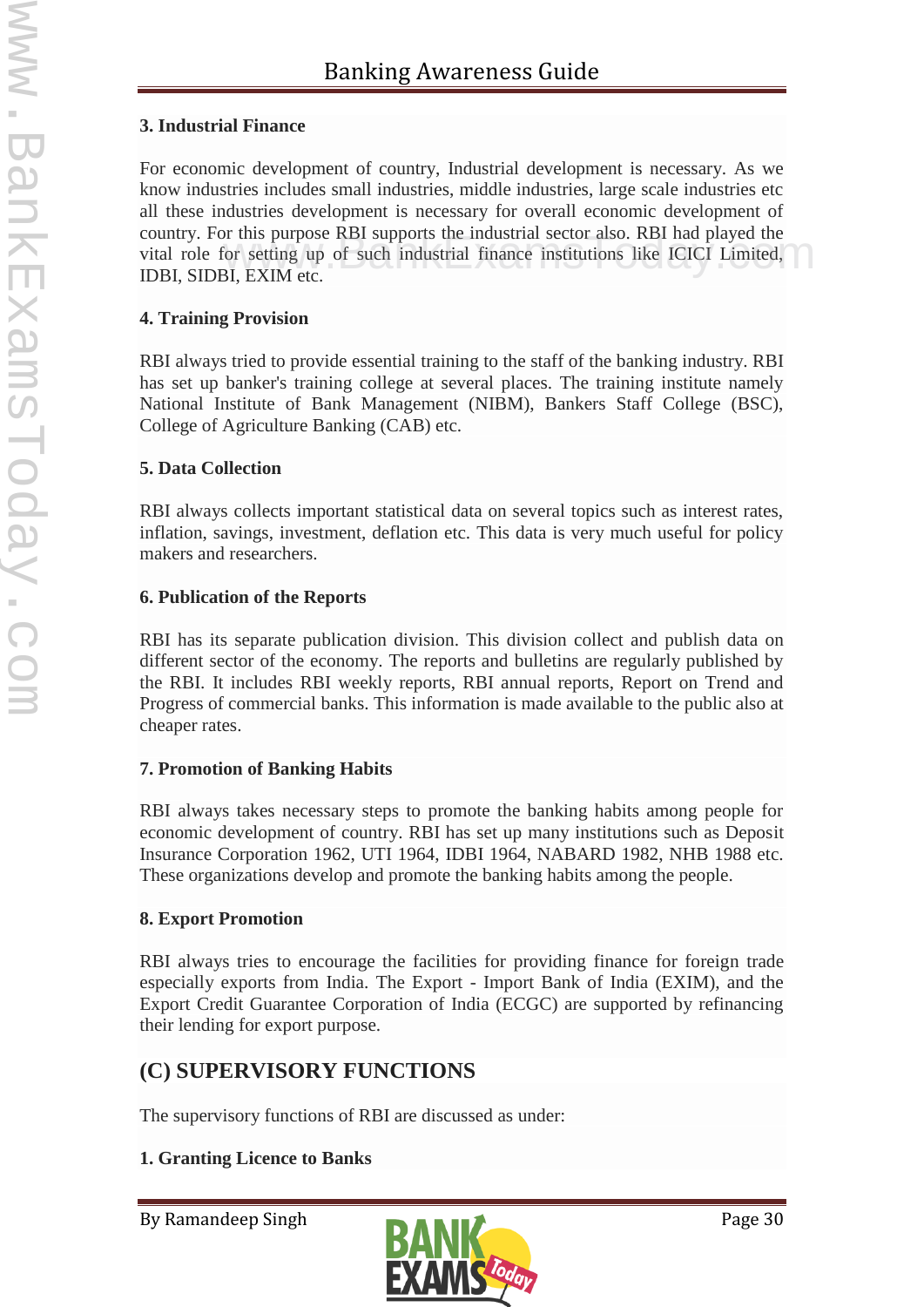RBI grants licence to banks for carrying its business. RBI also provide licence for opening extension counters, new branches even to close down existing branches.

#### **2. Bank Inspection**

RBI has power to ask for periodical information from banks on various components of assets and liabilities. ww.BankExams

## **3. Control Over NBFIs**

The non - bank financial institutions are not influenced by the working of a monitory policy. RBI has a right to issue directives to the NBFIs from time to time regarding their functioning. Through periodic inspection, it can control the NBFIs.

### **4. Implementation of Deposit Insurance Scheme**

The RBI has set up the Deposit Insurance Guarantee Corporation in order to protect the deposit of small depositors. All bank deposits below Rs. 1 Lakh are insured with this corporation. The RBI work to implement the Deposit Insurance Scheme in case of a bank failure.

# **BANKING OMBUDSMAN**

You all are familiar from the term **BANKING OMBUDSMAN.** Lets know more about it thoroughly.

- The Banking Ombudsman Scheme was introduced under **Section 35 A of the Banking Regulation Act, 1949** by **RBI** with effect from **1995.**
- The Banking Ombudsman Scheme was **first introduced in India in 1995**and it was **revised in 2002.**
- Current Banking Ombudsman Scheme introduced in **2006.**
- **From 2002 until 2006, around 36,000 complaints** have been dealt by the Banking Ombudsmen.
- Banking Ombudsman is appointed by **Reserve Bank of India.**
- Banking Ombudsman is a senior official appointed by RBI. He handle and redress customer complaints against deficiency in certain banking services.
- The **offices** of Banking Ombudsman is mostly situated at **State Capitals.**
- **Around 15** Banking Ombudsmen have been appointed.
- **All Scheduled Commercial Banks, Regional Rural Banks and Scheduled Primary Co - operative Banks** are covered under the Banking Ombudsman Scheme.
- GROUNDS OF COMPLAINTS

ONE CAN FILE A COMPLAINT ON THE FOLLOWING GROUNDS OF COMPLAINTS:

- 1. Any excessive delay or non payment of collection of cheques, drafts, bills etc.
- 2. Without any sufficient cause non acceptance of small denomination notes.
- 3. Charging any commission for acceptance of small denominations notes
- 4. Any delay in payment of inward remittances or non payment of inward remittances.

![](_page_30_Picture_26.jpeg)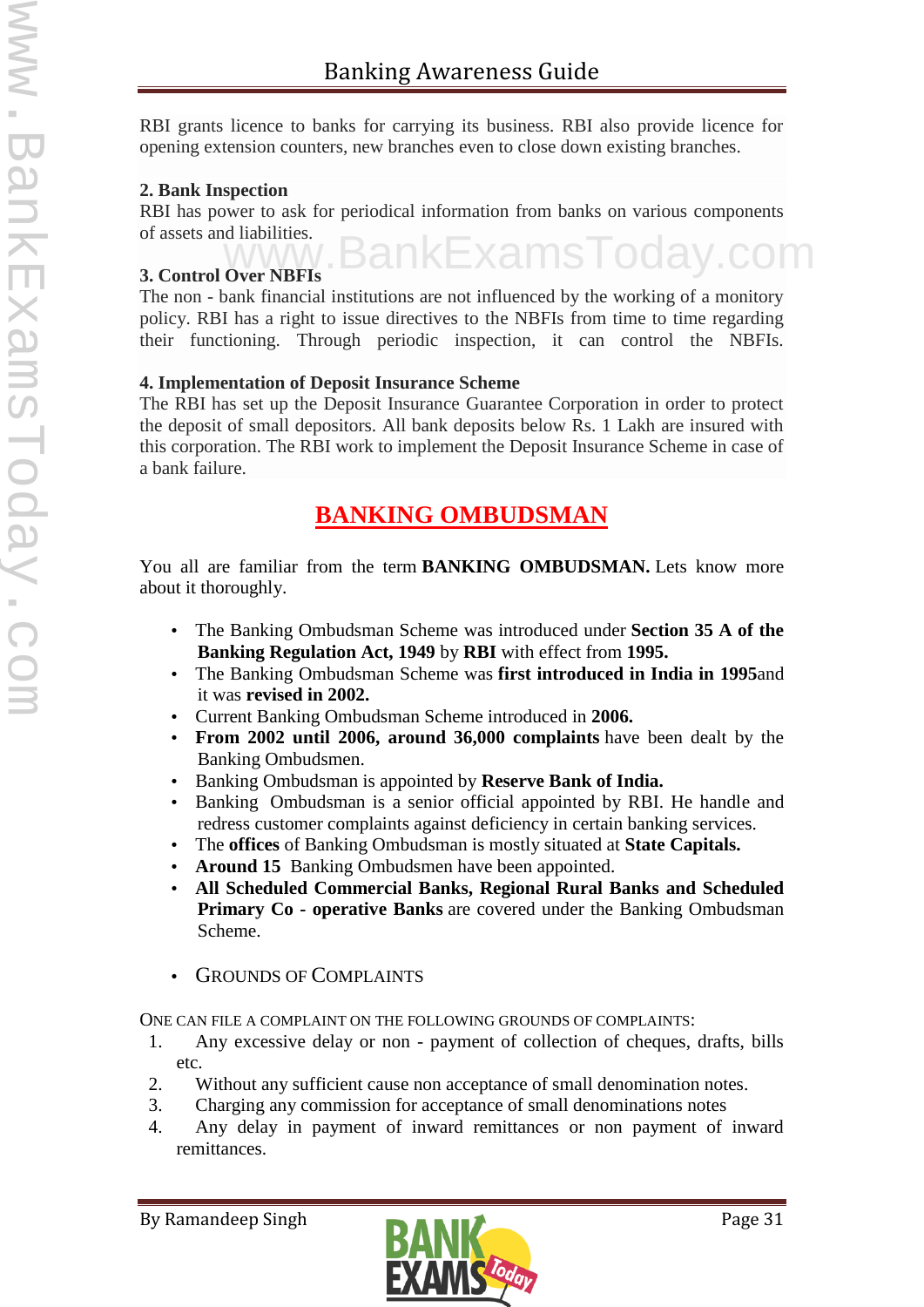- 5. If any banking organization refuses to accept taxes or any delaying in accepting taxes (as required by RBI or Government of India).
- 6. Any delay in issuing government securities
- 7. Refusal to issue or redemption of government securities.
- 8. Without any sufficient reason, forced close the deposit accounts by bankers.
- 9. If any banker refuse to close the accounts
- 10. If any banker deliberately delaying in closing the accounts. ny banker reruse to crose the accounts.<br>hy banker deliberately delaying in closing the accounts.<br>a compliance of the provisions of Banking Codes and Standard Board of
- 11. Non compliance of the provisions of Banking Codes and Standard Board of India.
- 12. If any banker commits non observance of Reserve Bank of India's guidelines or instructions or any violation of the directives issued by the Reserve Bank in relation to banking or other services.
- 13. Without any sufficient cause, non acceptance of coins tendered or charging of commission in respect thereof.
- 14. Delay or Failure in issue of drafts, pay orders or banker's cheques.
- 15. Performance of work is not as per prescribed working hours.
- 16. Delay or failure in providing any bank facility.
- 17. Complaints file by Non resident Indians having accounts in India in relation to their remittance from abroad, deposits and other bank related matters.
- 18. Without any reason, refusal to open deposit accounts.
- 19. Without adequate prior notice to the customer, charges levied by the banker.
- 20. Any violation of guidelines or instructions of RBI on ATM/Debit Card/Credit Card operations.
- 21. Non disbursement or delay in disbursement of pension.

# **Other Grounds**

A customer can also file a complaint on the following grounds of deficiency in service with respect to loans and advances:

- 1. The Banking Ombudsman may also deal with such other matter as may be specified by the Reserve Bank from time to time.
- 2. Without any valid reason non acceptance of application of loans.
- 3. Any violation of the provisions of the fair practices code for lenders as adopted by the bank or Code of Bank's Commitment to Customers, as the case may be.
- 4. Any type of violation of the instruction, guidelines, recommendations of the RBI
- 5. If any non observance of Reserve Bank Directives on interest rates;
- 6. Any delays in sanction of loan applications

# **Reasons, when you can File a Complaint**

- 1. If reply is not received from the bank within a period of one month after concerned bank has received complaint representation.
- 2. If bank rejects the complaint.
- 3. If complainant is not satisfied with bank's reply.
	- Banking Ombudsman does not charge any fee for filing and resolving customer's complaints.

![](_page_31_Picture_32.jpeg)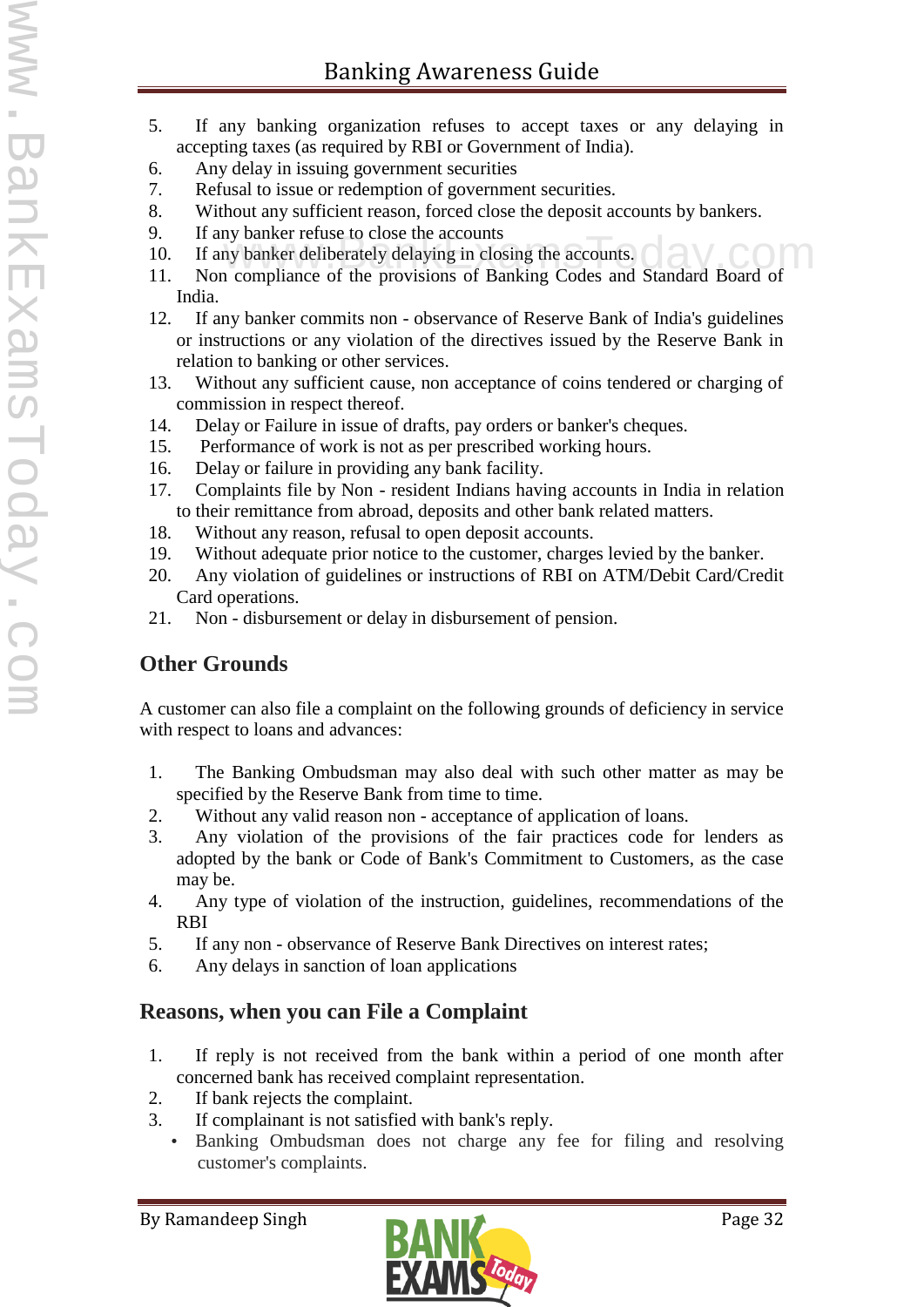If any loss suffered by the complainant then complainant is limited to the **amount arising directly out of the act or omission of the bank or Rs.10 Lakhs whichever is lower.**

# ww<del>MONETARY POLICY IN INDIA</del>day.com

**Monetary Policy** is a Policy made by the central bank(RBI) to control money supply in the economy and thereby fight both inflation and deflation. It helps maintain price stability and achieve high economic growth. To Combat Inflation RBI reduces Money Supply (Tight/Dear Money Policy). To Combat Deflation RBI increases Money Supply (Easy/Cheap Money Policy).

RBI implements monetary policy using certain tools. These are Quantitative Tools and Qualitative Tools. Quantitative Tools are Reserve Ratios(CRR,SLR) , OMO(Open Market Operations) and Rates(Repo , Reverse Repo , Bank Rate , MSF).

## **Cash Reserve Ratio**

Cash Reserve Ratio is a certain percentage of bank deposits (Net Time and Demand Liabilities) which banks are required to keep with RBI in the form of reserves or balances .

Higher the CRR with the RBI lower will be the liquidity in the system and vice versa.

It's a dead Money as Banks don't receive any Interest from RBI for reserves kept. RBI can charge Penalty(3% above Bank Rate) for not keeping the reserves. CRR is defined under Sec 42(1) of RBI Act , 1934.

Its Minimum and Maximum value is the discretion of RBI. It is maintained on Fortnightly Average Basis. At Present The CRR is 4%. By Increasing CRR the Money Supply can be Reduced in Market thereby Controlling Inflation(Dear Money Policy) and by Decreasing it Money Supply can be Increased thereby promoting Growth(Cheap Money Policy)

# **Statutory Liquidity Ratio**

Every financial institution has to maintain a certain quantity of liquid assets with themselves at any point of time of their total time and demand liabilities. These assets can be cash, precious metals, RBI approved securities like bonds, Shares etc. The ratio of the liquid assets to time and demand liabilities is termed as the Statutory liquidity ratio.

Some profits are earned through SLR by banks depending upon the asset. It is **defined under Sec 24 of Banking Regulation Act 1949.** It is maintained on daily basis by Banks.

Penalty for Not Maintaining SLR can be 3% above Bank Rate.

![](_page_32_Picture_15.jpeg)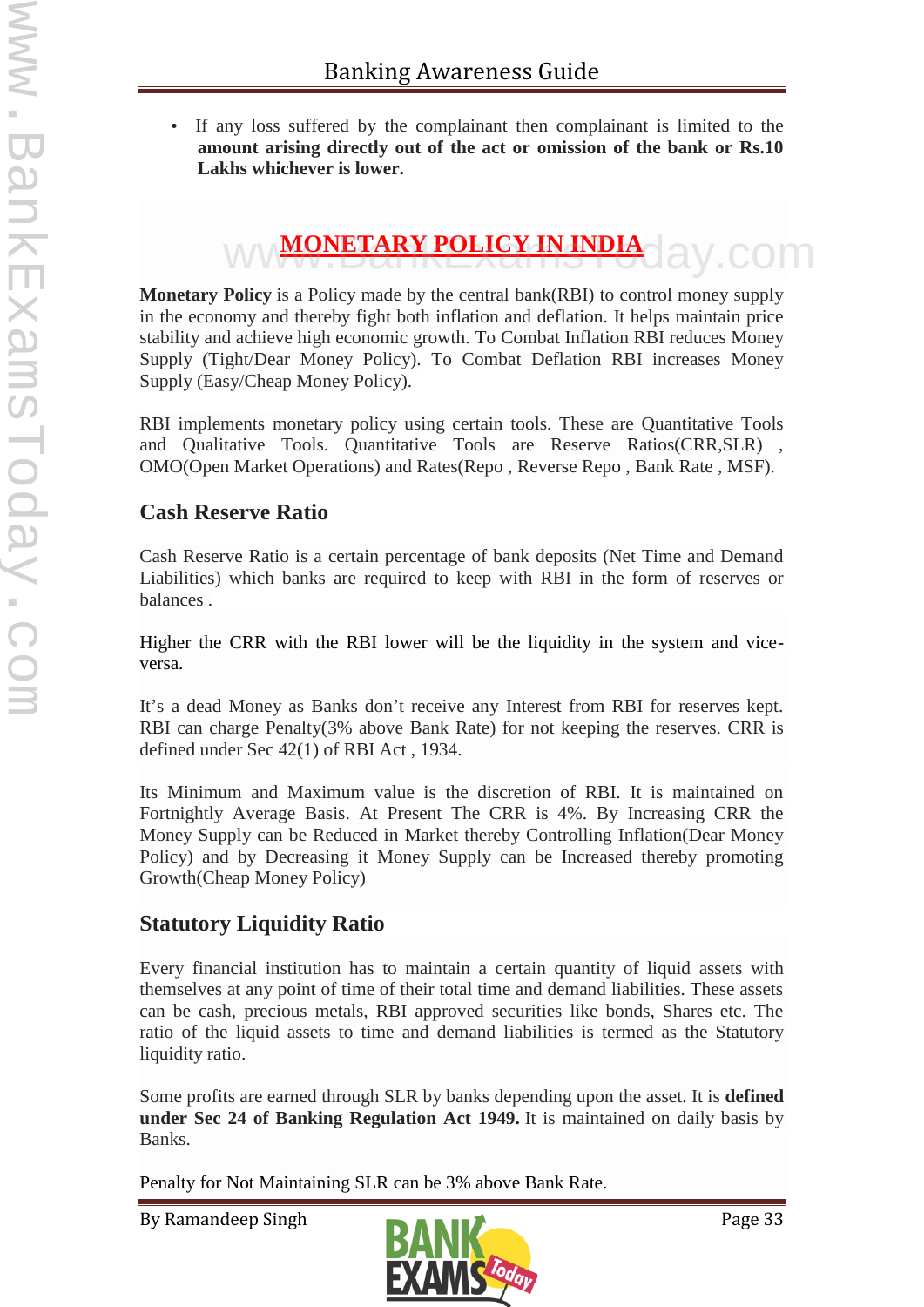Its Minimum and Maximum value(can be 40%) is the discretion of RBI. It is maintained on Daily Basis. At Present The SLR is 22%. By Increasing SLR the Money Supply can be Reduced in Market thereby Controlling Inflation(Dear Money Policy) and by Decreasing it Money Supply can be Increased thereby promoting Growth(Cheap Money Policy) www.BankExamsToday.com

# **Repo(Repurchase) rate**

It is the rate at which RBI lends money to commercial banks against securities in case commercial banks fall short of funds for Short Term. But Remember The banks cannot get money by mortgaging SLR quota securities to get money from RBI. It has to have securities above the SLR quota to Buy Money. This rate i**s also known as "Policy Rate"**under LAF(Liquidity Adjustment Facility).

There is No Limit on how much the Client can Buy from RBI but Minimum has to Rs 5 crores. Banks use this Facility only when they have less Deposits from Public but have more Loan Demand. Currently the Repo Rate is 7.75%.

By Increasing Repo Rate the Money Supply can be Reduced in Market as Money becomes Costly(Dearer) thereby Controlling Inflation(Dear Money Policy) and by Decreasing it Money Supply can be Increased as Money becomes Cheap thereby promoting Growth(Cheap Money Policy). Indirectly This helps in GDP growth of India as less Repo Rates most probably leads to Less Lending Rates by Banks. So Business can buy More Loans and invest that Money in Production.

## **Reverse Repo(Repurchase) Rate**

Rate at which RBI borrows money from commercial banks. When Banks have collected More Money from Public but Demand for Loans is Less then Banks mostly park their Money with RBI and Receives Interest(Reverse Repo Rate). Reverse Repo Rate is Dependent on Repo Rates as Reverse Repo Rate is set to Repo Rate -1%. RBI gives Government Securities as Collateral to Banks. Current rate is 6.75%

Officially Repo and Reverse Repo Rates Percentages are in Basis Points. So 1% means 100 Basis Points.

# **Marginal Standing Funding**

By this mechanism commercial banks can get loans from RBI for their emergency needs. **Under the Marginal Standing Facility (MSF), currently banks avail funds from the RBI on overnight basis against their excess SLR holdings**.

Additionally, they can also avail funds on overnight basis below the stipulated SLR up to two per cent of their respective Net Demand and Time Liabilities (NDTL) outstanding at the end of second preceding fortnight.

With a view to enabling banks to meet the liquidity requirements of mutual funds under the RBI's Special Repo Window announced on July 17, 2013, it has been

![](_page_33_Picture_14.jpeg)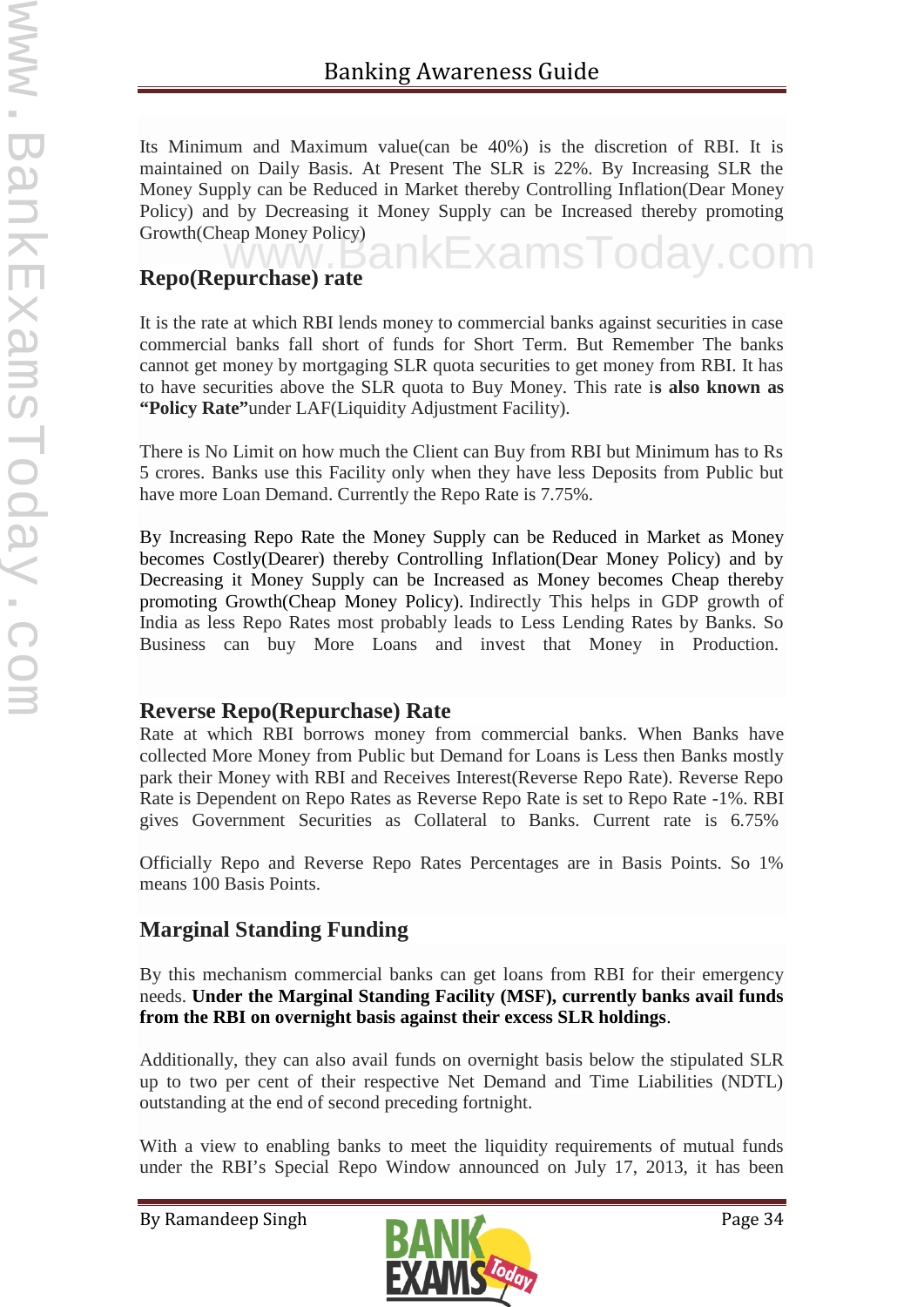decided to raise the borrowing limit below the stipulated SLR requirement under the MSF from 2 per cent of NDTL to 2.5 per cent of NDTL. This Facility is only Available to Scheduled Commercial Banks. Under This Facility Banks can use securities from SLR quota. MSF Rate = Repo Rate +1%. Current is 8.75%

# **Bank rate** www.BankExamsToday.com

It is a rate at which RBI lends money to commercial banks without any security. It is used for Long Term Borrowing . Bank rate is not the main tool to control money supply. Repo Rate is the main tool to Control Money Supply. Penal rates are linked with Bank rate. At present, Penalty rate  $=$  Bank rate  $+3\%$  (or 5% in some cases)

#### **Impact**

When bank rate is increased interest rate also increases which have negative impact on demand thus prices increases.

# QUALITATIVE TOOLS

- 1. **LTV(Loan to Value Ratio)** : Suppose I have Land Worth Rs 1 Crore and I want to get Loan from Bank by Mortgaging that Land. Then I will Not get Rs 1 Crore Loan . If LTV=60% then I can Get Maximum Loan of Rs 60 Lakh.
- 2. **Moral Suasion** : Moral Suasion is just as a request by the RBI to the commercial banks to take so and so action and measures in so and so trend of the economy. RBI may request commercial banks not to give loans for unproductive purpose which does not add to economic growth but increases inflation. Rajan will try to influence those bankers through direct meetings, conference, giving media statements, giving speeches etc
- 3. **Credit Ceiling**: In this operation RBI issues prior information or direction that loans to the commercial banks will be given up to a certain limit. In this case commercial bank will be tight in advancing loans to the public. They will allocate loans to limited sectors. Few example of ceiling are agriculture sector advances, priority sector lending.
- 4. **Credit Authorization Scheme**: Under this instrument of credit regulation RBI as per the guideline authorizes the banks to advance loans to desired sectors
- 5. **Direct action** : Means RBI gives punishment to notorious banks for not abiding by its guidelines. Punishment can involve: penal interest, refuses to lend them money and in worst case even cancels their banking license.

# **CHEQUE TRUNCATION SYSTEM**

I'm sure you must have come across the acronym CTS many a times during your banking studies; today we aim to go further from the acronym and actually understand what CTS is all about!

# **1. What is Cheque Truncation or truncation of cheques?**

![](_page_34_Picture_16.jpeg)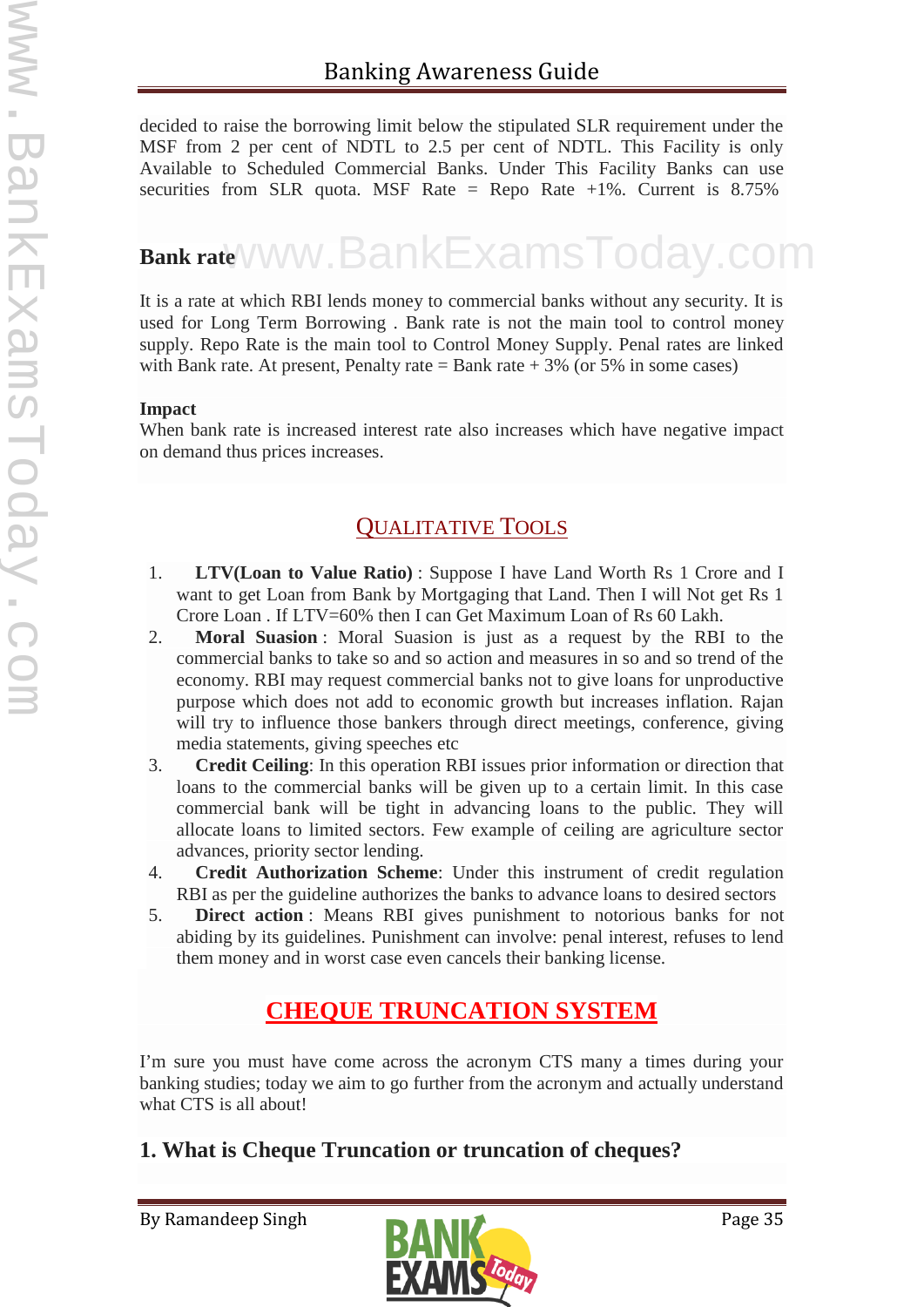Truncation literally means stopping or cutting short. Thus, truncation of cheque means stopping the flow of the physical cheque by the presenting bank (bank where the cheque is presented/dropped off!)

en-route to the drawee bank's (bank on which the cheque is drawn on) branch.

Instead of the physical cheque, an *electronic image of the cheque* is transmitted to the drawee branch, along with relevant information like data on the MICR band, date of presentation, presenting bank, etc. The physical cheque, an *electronic image of the cheque* is transmitted to the<br>nch, along with relevant information like data on the MICR band, date of

Cheque truncation, thus, removes the need to move the actual physical cheque from branch to branch.

## **2. Process of CTS:**

Basically there are three levels, namely, at the Presenting Bank, the Clearing House and the Drawee Bank. The following should help with understanding the process!

![](_page_35_Picture_9.jpeg)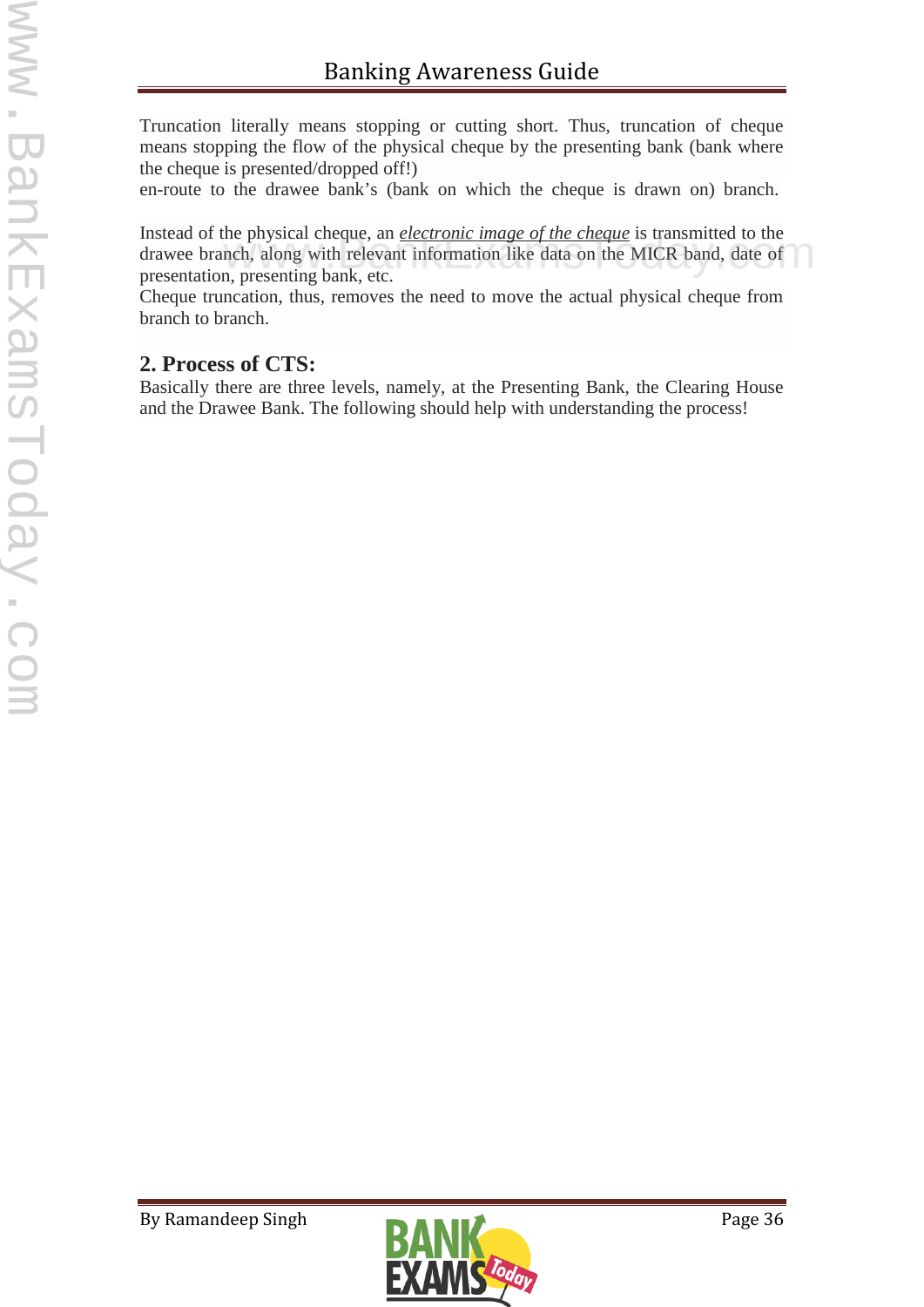

# **3. Benefits of CTS:**

(i) CTS speeds up the process of collection of cheques,

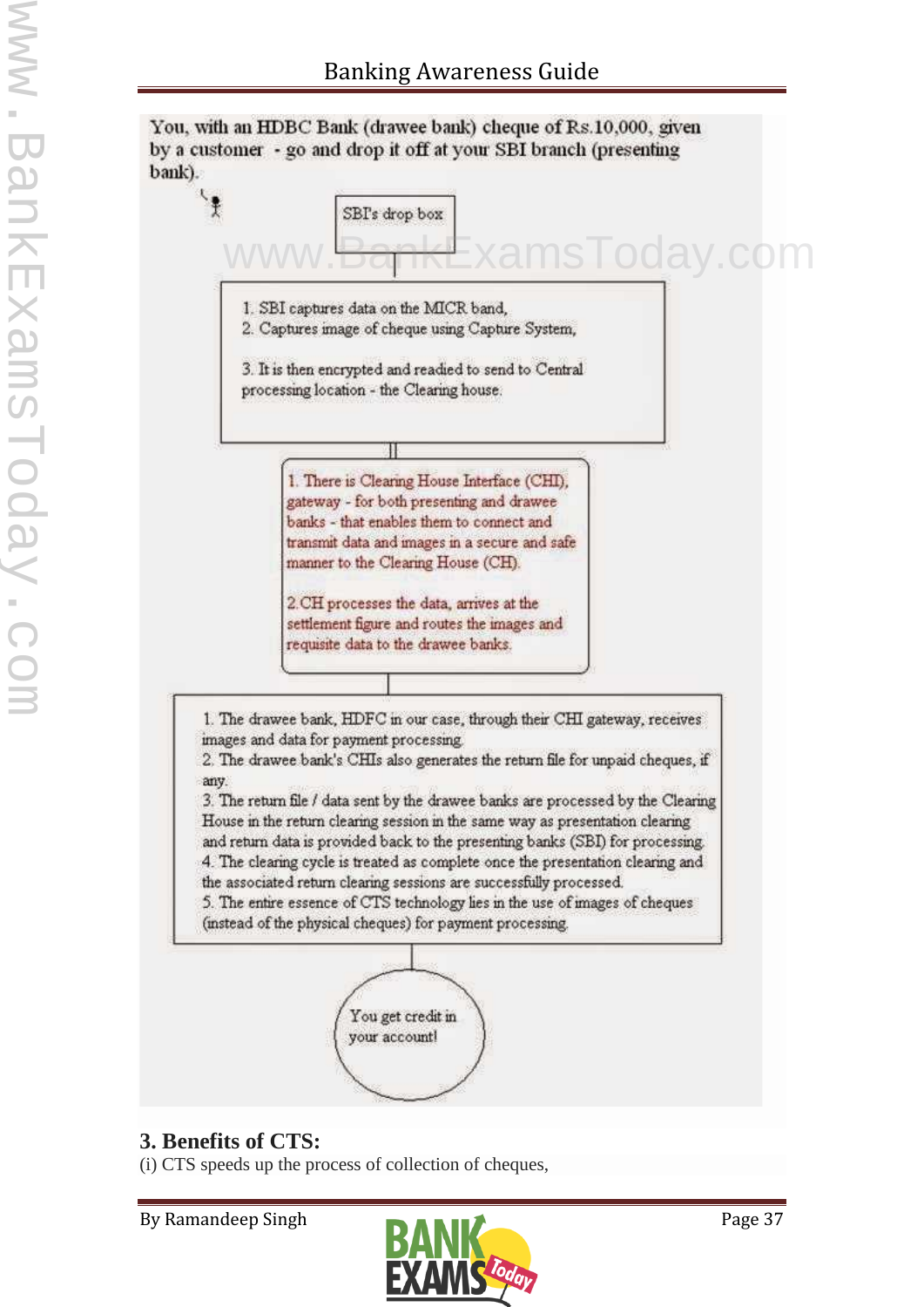(ii) Reduces the scope for clearing-related frauds or loss of instruments in transit,

(iii) Lowers the cost of collection of cheques,

(iv) Removes reconciliation-related and logistics-related problems,

(v) Reduces the time of clearing cycle – that is faster processing of cheques and payment in favour of the customer,

(vi) Reduces scope for frauds inherent in paper instruments,

Thus, as you can see CTS increases efficiency of the entire system.

### **4. What is CTS -2010?**

CTS-2010 is a standard benchmark recommended by RBI for the standardisation of:

(i) cheque forms (leaves) in terms of size,

(ii) MICR band,

(iii) quality of paper, having protection against alteration, should be sensitive to acid/alkali/bleach etc. and should not glow under UV light – CTS -2010 paper is UV dull!

(iv) watermark, all cheques to carry a standardized watermark, 'CTS INDIA' – should be oval and 2.6 to 3 cms in diameter,

(v) mandating colour schemes in pastels to ensure clarity of image etc.,

Thus, CTS-2010, standardizes the cheque to conform to certain features for identification and security purposes.

All banks providing cheque facility to their customers have been advised to issue only 'CTS-2010' standard cheques.

Cheques not complying with CTS-2010 standards will be cleared at less frequent intervals i.e. twice a week up to October 31, 2014 and weekly once from November 1, 2014 onwards.

#### **Some important points relating to CTS-2010**

**1.** The Reserve Bank has implemented CTS in the National Capital Region (NCR), New Delhi, Chennai and Mumbai with effect from February 1, 2008, September 24, 2011 and April 27, 2013 respectively.

**2.** The cheque images can be Black & White, Gray Scale or Coloured,

- Black & White images are light in terms of image-size, but do not reveal all the subtle features that are there in the cheques,
- Coloured images are preferable, but they increase storage and network bandwidth requirements,
- Gray Scale images are mid-way and most preferable,
- CTS in India use a combination of Gray Scale and Black & White images.
- There are three images of each cheques that need to be taken front Gray Scale, front Black & White and back Black & White.

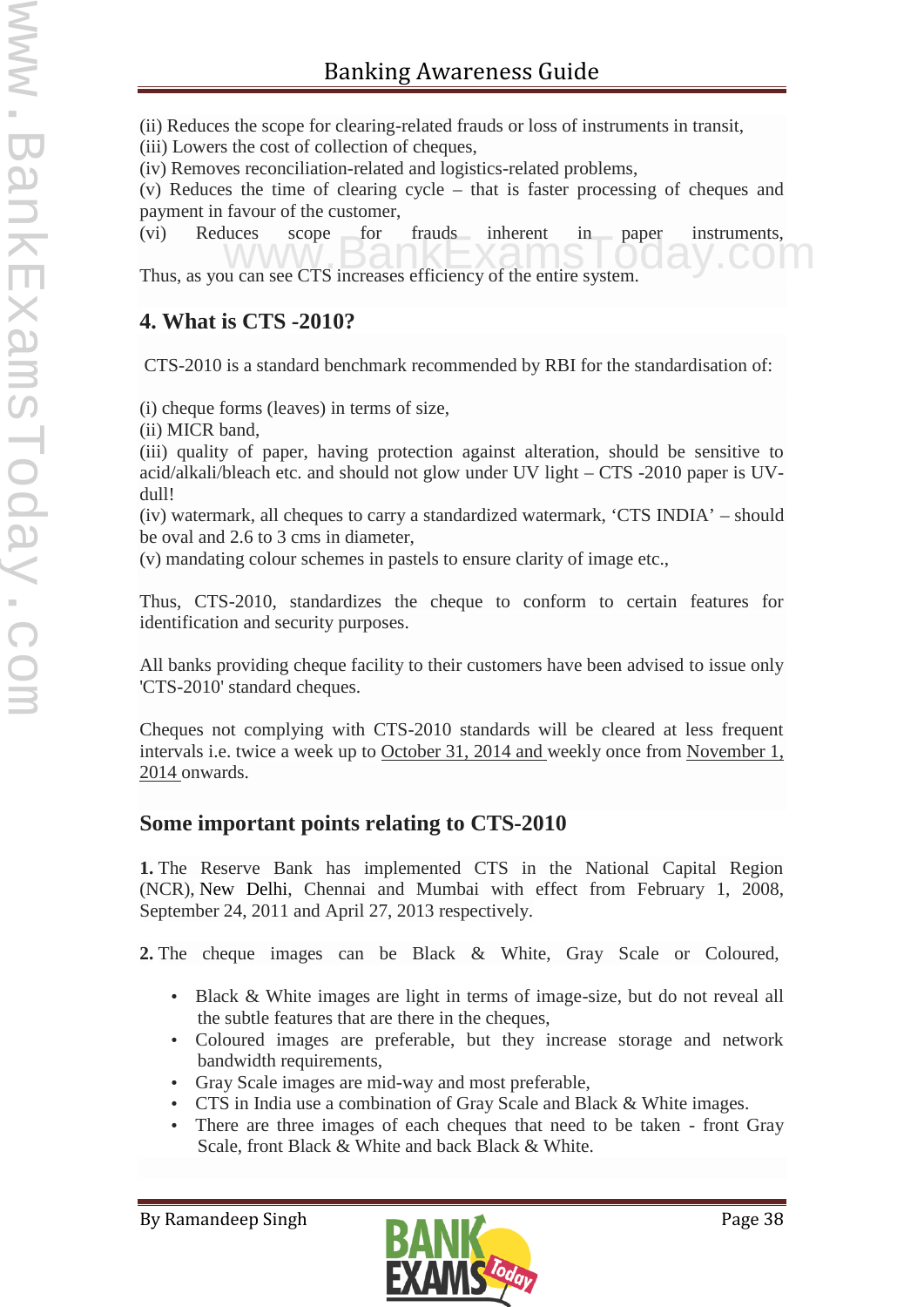**3.** Customers should use image-friendly coloured inks while writing cheques and avoid any alterations / corrections thereon.

**4.** Images that do not meet the specifications are rejected.

**5.** The security, integrity, non-repudiation and authenticity of the data and image transmitted from the paying bank to the payee bank are ensured using the Public Key Infrastructure (PKI). from the paying bank to the payee bank are ensured using the Public Key<br>tree (PKT)

**6.** The PKI standards used are in accordance with the appropriate Indian acts and notifications of Controller of Certifying Authority (CCA).

**7.** CTS is compliant to the requirements of the Information Technology Act, 2000.

**8.** It has been made mandatory for the presenting bank to sign the images and data from the point of origin itself.

**9.** Under CTS the physical cheques are retained at the presenting bank level and do not move to the paying banks.

**10.** A customer can be provided with the images of cheques duly authenticated, is such a need arises.

**11.** Customer can also demand to see the physical cheque – for that it would need to be sourced from the presenting bank, for which a request should be made to his/her bank.

**12.** According to CTS-2010, the presenting banks which truncate the cheques will have to*preserve the physical cheque* for a *period of 10 years*.

That was one helluva CTS related piece!

I decided on this topic because many friends of mine, who faced interviews in the last 1 year, have been asked about it – either the basics or the detailed process!

People who were from commerce background could answer the basics, but faltered with the process and details; and the ones not from commerce were left blinking their eyes at the interviewers!

# **DIFFERENT TYPES OF CHEQUES**

A cheque is an unconditional order addressed to a banker,signed by the person who has deposited money with a banker, requesting him to pay on demand a certain sum of money only to the order of certain person or to the bearer of the instrument.

# TYPES OF CHEQUES-

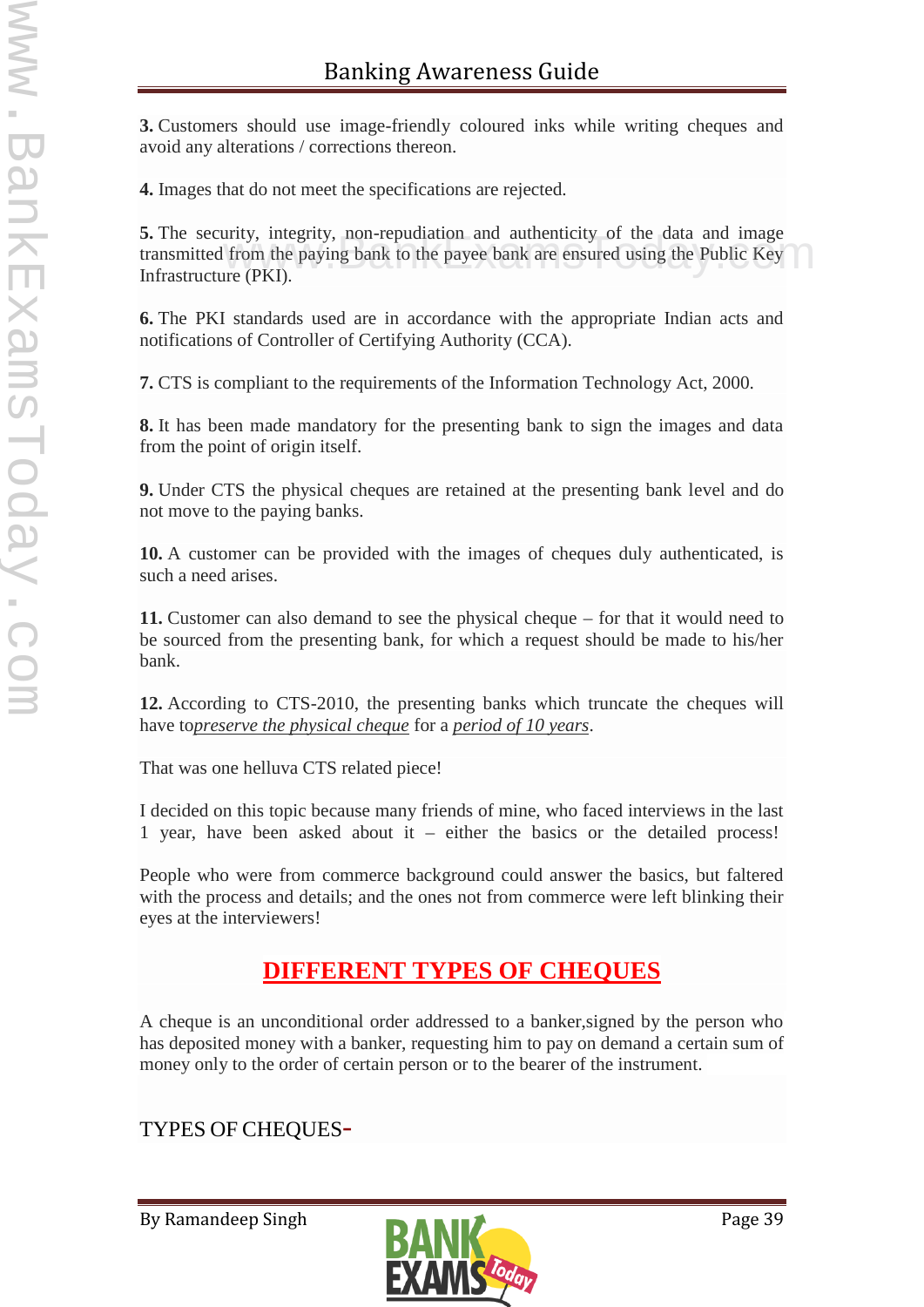# **1) BEARER CHEQUE-**

Bearer cheque are the cheques which withdrawn to the cheque's owner.These types of cheques normally used for cash transaction.

# **2) ORDER CHEQUE-**

Order cheque are the cheques which is withdrawn for the payee(the cheque withdrawn for whose person).Before withdrawn to that payee,banks cross check the identity of the payee. www.BankExamsToday.com

# **3) CROSSED CHEQUE-**

On that type of cheques two parallel line made on the upper part of the cheques,then that cheques formed to crossed cheques.This type of cheques payment does not formed in cash while the payment of that type pf cheques transferred to the payee account and the normal person's account who recommend by the holder on the cheque.

### **4) ACCOUNT PAYEE CHEQUE**

When two parallel lines along with a crossed made on the cheque and the word 'ACCOUNT PAYEE' written between these lines,then that types of cheques are called account payee cheque.The payment of the account payee cheque taken place on the person,firm or company on which name the cheque issue.

# **5) COMPANY CROSSED CHEQUES-**

When two parallel lines along with a crossed made on the cheque and the word 'COMPANY' written between these lines,then that types of cheques are called company crossed cheques.Then type of withdrawn does not taken in cash while the person on which the cheque issue,transferred on its account.Normally crossed cheque and company crossed cheque are same.

# **6) STALE CHEQUE-**

If any cheque issue by a holder does not get withdrawn from the bank till three months, then that type of cheques are called stale cheque.

# **7) POST DATED CHEQUE-**

If any cheque issue by a holder to the payee for the upcoming withdrawn date,then that type of cheques are called post dated cheque.

### **8) ANTI DATED CHEQUE**

If any cheque issue for the upcoming withdrawn date but it withdraw before the date printed on the cheque, then that type of cheques are called anti dated cheques.

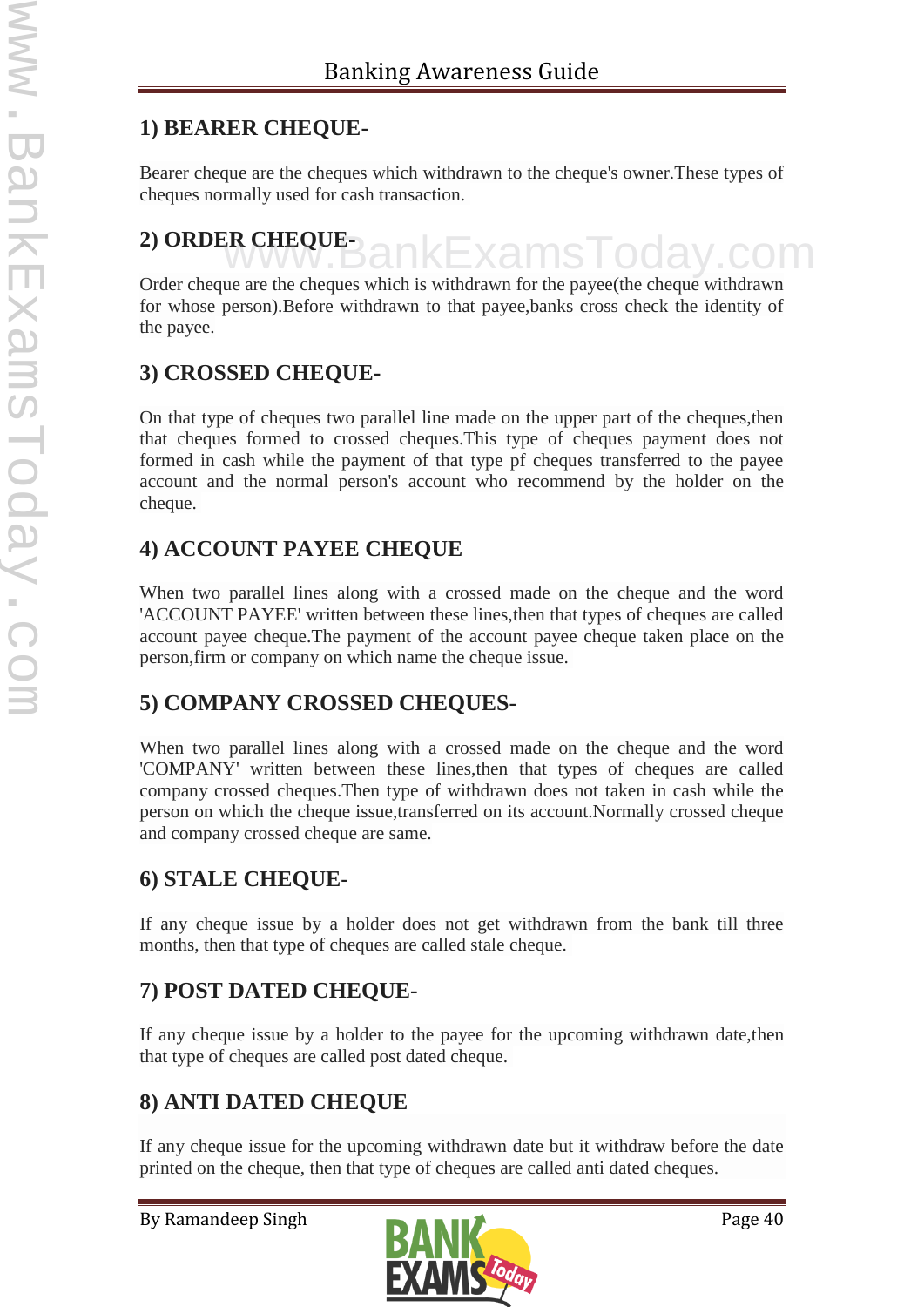# **FDI IN INDIA**

FDI is a hot topic, with the current government increasing the caps on many sectors; it is something that will definitely shape the economy in the months to come – also having far reaching consequences with the Make in India vision of PM Modi.

So what is FDI? How does it actually work? And some latest news!

### **1. What is FDI – Foreign Direct Investment?**

Foreign Direct Investment is when persons/companies who/which are non-Indian, invest in Indian companies.

Thus, through FDI, the investors become the shareholders in Indian companies and usually have stake that will give them controlling power of the company.

FDI can be done in many ways – popular of which are through acquiring of shares and merger and acquisition.

Also important to know is that there are two 'routes' of FDI, namely, Automatic Route(does not require RBI or CG approval) and the Government Route (requires the approvals for those not covered under the automatic route).

### **2. Why would anyone invest in another country?**

Well, there are plenty of reasons – why would a foreign company invest in any Indian Company?

- There could be tax incentives,
- The company believes that doing a particular business will be more profitable in India,
- There could be tax exemptions favorable to the company both in India and in the company's home country,
- Or, it might be up for some concessions in the home country as a part of the country's trade agreement with India …
- Or, the company might be aiming at starting operations in South Asia and India is the most developing economy in this part of the world!

The reason could something else too – but mostly it is related to more business opportunities, tax benefits, more profitability etc.

### **3. What FDI means to a company?**

- Foreign Investors become shareholders of a sizeable stake and the reason they are investing is because they want returns – good returns.
- Which means they'll be very much interested in the working of the company so that their money earns returns.

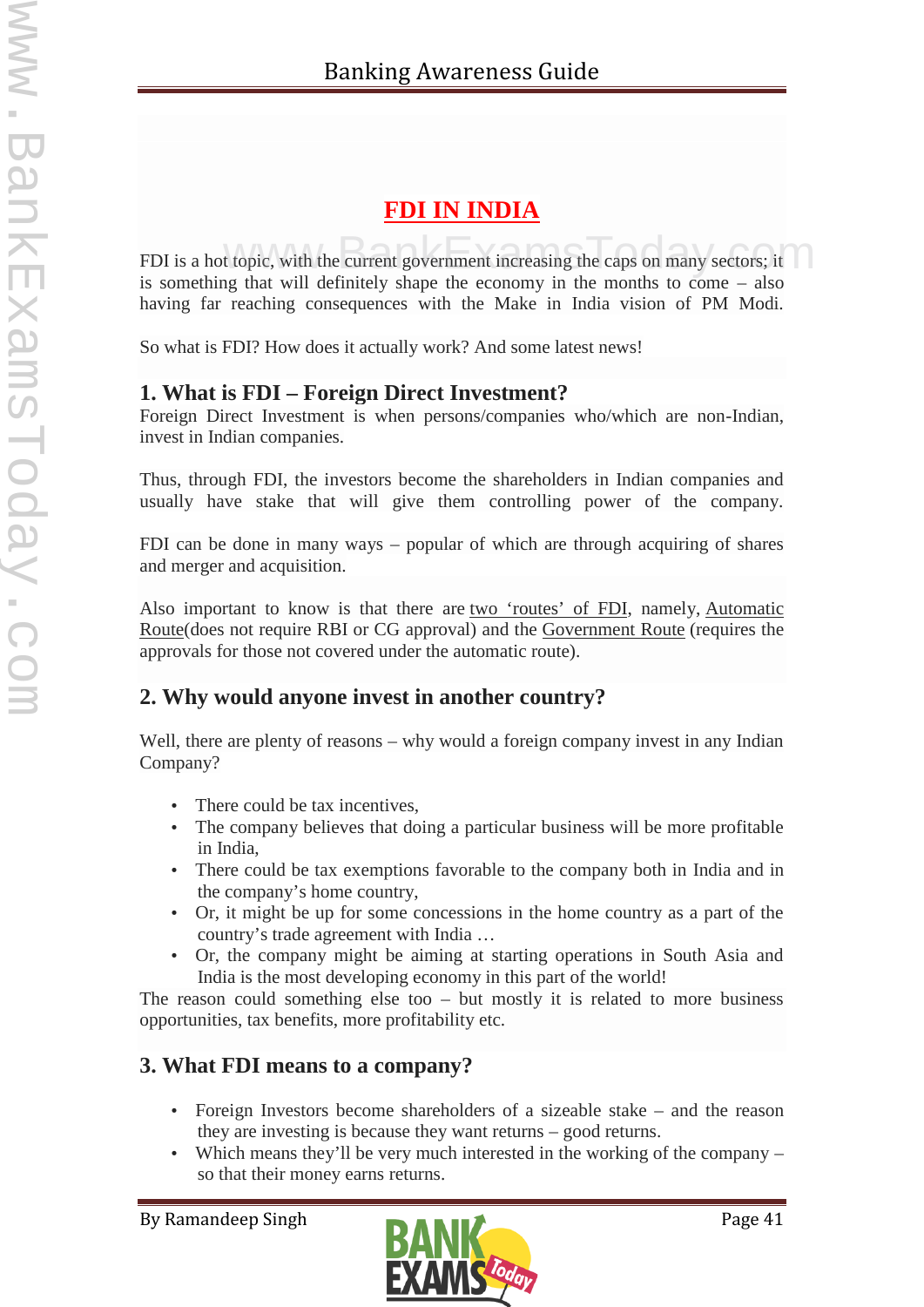- They'll also be active shareholders, board members and ensure the company is utilizing its resources properly and towards the growth of the company, increasing turnover and ultimately profits.
- To ensure the company gets the best resources to produce best results the FDI investors may also bring with them management personnel, advanced technology, new system of work and management of the company etc.

# **4. What does FDI mean to the home/ host country – India?** mology, new system of work and management of the company etc.

- FDI brings in more capital into the economy.
- It brings in the much needed foreign exchange foreign currency.
- It also boosts the domestic economy and industries and generally triggers a positive economic ripple effect.
- It brings in more revenues for the Income Tax Department.
- Advanced technology touches the shores of the host country, along with technically superior human resource.
- Creation of new jobs also happens and in India jobs can never be few!

The above mentioned points can also be considered to be the **pros** or benefits from FDI.

#### Which leads us to the **cons** of FDI in India:

- It can lead to the domestic companies losing their market share.
- Domestic companies may lose out to the competition altogether.
- Thus cons are always from the point of view of the host country and how FDI will effect its own economy.
- FDI in retail- which had been in the middle of the entire FDI related storm also meant farmers, small retailers, and the mom and pop shops losing their business.

# **4. Sectors where FDI is ALLOWED and the latest caps.**

- Railways  $-100\%$
- Defence  $-49%$
- Telecom 49% under automatic route and rest as per FIPB's approval
- $\bullet$  Insurance 49%
- News Media currently 26% and increase to 49% is in the talks
- Courier Services 100%
- Single Brand Retail 100%
- Civil aviation 49%
- Construction Sector 100%
- Credit Information Companies 74%
- Power Trading  $-49%$
- Commodity Exchanges  $-49%$
- Oil refineries 49%
- Stock Exchanges 49%

# **5. Sectors where FDI is NOT ALLOWED**

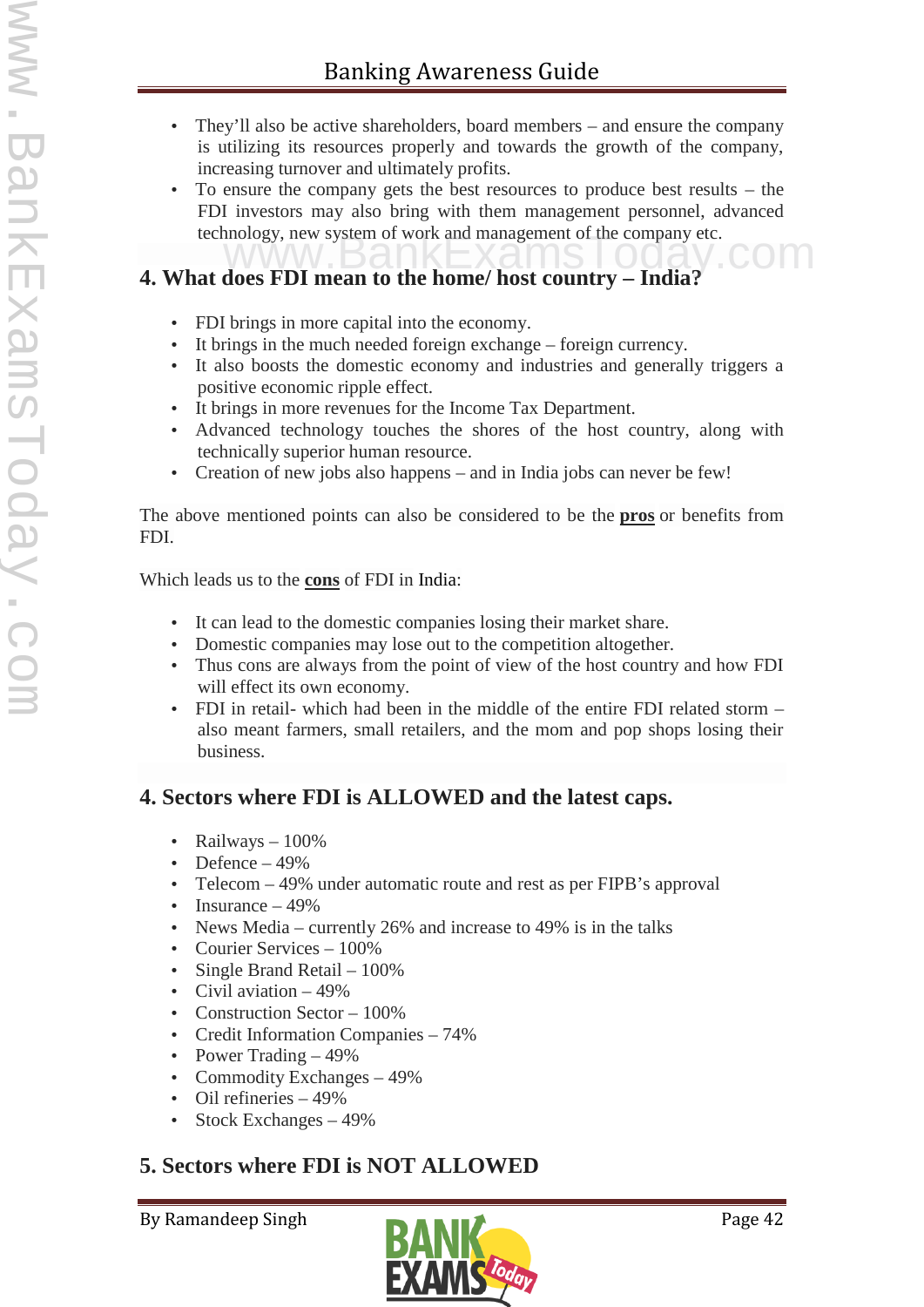FDI in the following sectors are prohibited completely  $-$  i.e., under both Automatic and Government routes it is **not allowed.**

ExamsToday.com

- Atomic Energy
- Agricultural and Plantation activities
- Gambling, betting and lottery
- Nidhis and Chit Funds
- Real Estate
- Manufacture of cigarettes and tobacco

### **6. What are FIIs?**

Foreign Institutional Investors (FIIs) are persons or companies incorporated outside India(companies can be Mutual funds, Pension funds, investment companies, foreign banks etc.), investing in shares of a company – where their investment is very less. They do not have any sizeable investment – they do not have any controlling power in the company.

It is just like you and me investing in shares of Reliance Industries – only investing is done by people who are not Indian residents; and they have to be registered with SEBI to participate in the market.

So, basically FIIs are the financial market players – and the source of liquidity in the markets. Their investing in the Indian markets project a +ve image and brings in more investors.

There is a ceiling limit of 24% FII of paid-up capital of an Indian company, and 20% in case of PSU banks.

Just like FDIs, FIIs also bring in forex – but when the share Indian sharemarket sees a down – or the markets of other countries sees an upswing – these FIIs are quick to sell their stakes in Indian companies and invest the money where the markets are progressing!

The major difference between FDIs and FIIs are that the former actually has a lot of stake in the company's well being and profitability in the long run – whereas the FIIs want short term returns on the investments.

Foreign exchange reserves always favour more FDIs rather than FIIs as FIIs are the first to abandon the sinking ship!

# **7. What is India's stance on FDIs and FIIs?**

India is now taking a positive and progressive stance towards FDIs and FIIs with encouraging talks on about FDI cap increase in News Media and the ongoing debate on multiple brand retailing.

Recent talks with USA has seen India inviting the US to 'make, innovate and invest' in India – signaling considerable inflow of FDI in the coming months. FIIs are witnessing a surge because of the over upward trend of the economy, the markets and

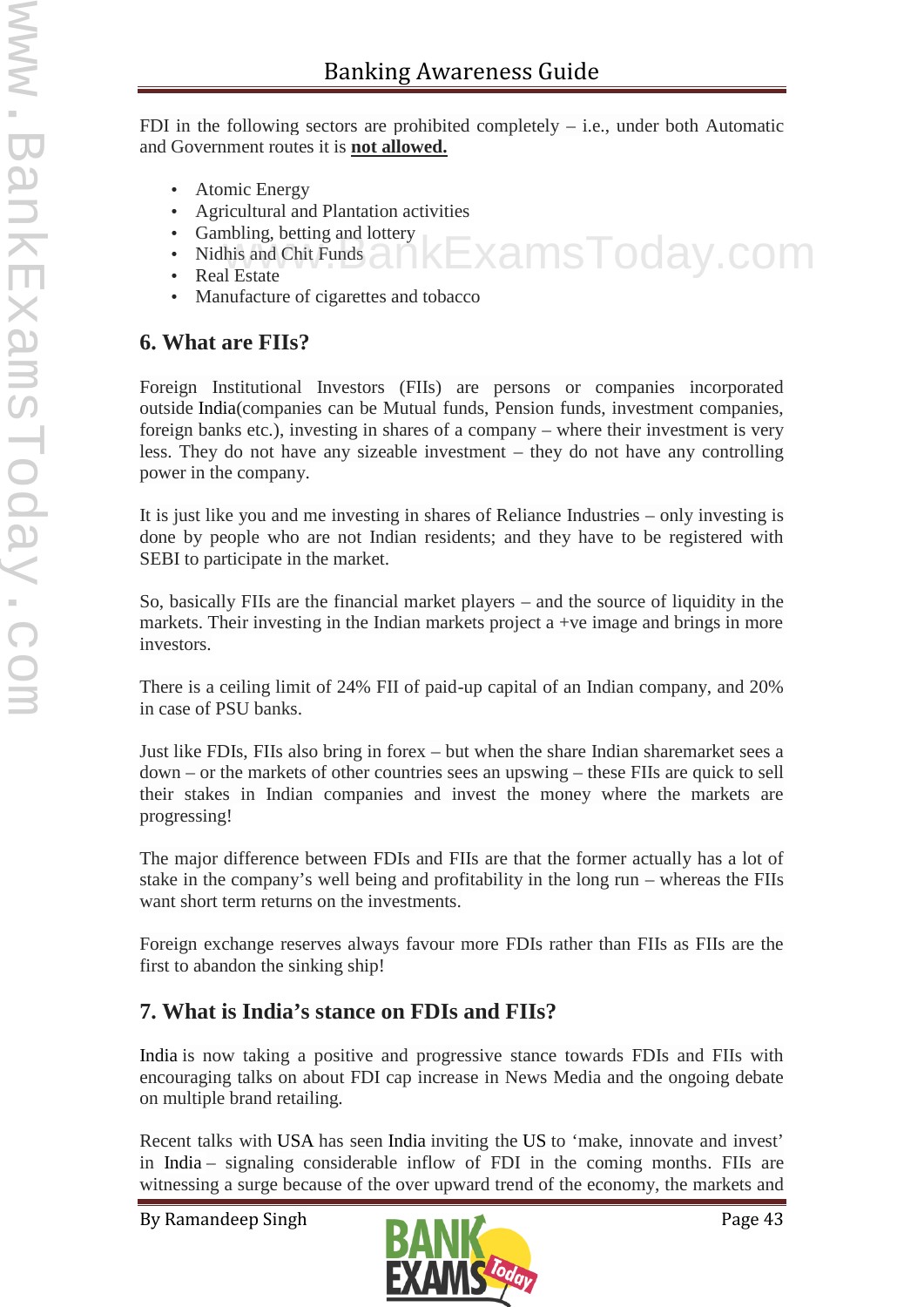the recent RBI rate cut. With the economies of US and other developed and developing countries still in the 'recovery' stage – worldwide investors have turned India's way!

# **8. Trivia:**

- FDI was introduced in India way back in 1991 by the then Finance Minister Dr. Manmohan Singh.
- USA has the maximum incoming FDI followed by UK and other counties likeHong Kong, China etc.(not necessarily in the same order)
- Singapore has made maximum FDI in India as per F.Y. 2014's stats. The previous  $1$ <sup>st</sup> place was held by Mauritius!
- Service Sector has always received maximum FDI in India.
- Focus now shifting to Manufacturing sector with the Make in India vision.

# **NITI AAYOG**

History is all set to change with all over for planning commission and new institution know as NITI Aayog set to take his role.

The main aim of forming Niti Aayog is pro people development by following up bottom up approach and with active participation of all stakeholders. It has been set up as a think-tank for formulating a new policy framework in keeping with the changes and challenges of rapidly evolving socio-economic scenario in the country.

The thought behind its establishment to work as enabler or catalyst for development not as provider for development. Aayog will provide strategic and technical advice on issues of "national and international importance" to the Centre and states.

NITI Aayog known as **National institution for transforming India came into**existence on 1-January-2015 with good bye to six decades old planning commission. Planning Commission was established in 1950s to respond to development needs of Indiaafter independence .It made resources available to state government to meet their development needs and come up with five years plans for development . It was set up by the resolution of GOI on 1950.

#### **So Why the need felt to replace Planning Commission with Niti Aayog**

- 1. Most of the criticism regarding planning commission was that it thrust his development agenda on states without their active collaboration and not considering their social economic uniqueness. One size fit for all solution was followed by planning commission.
- 2. Niti Aayog will be more like think tank advising central and state governments on strategic and technical issues across the spectrum of key elements of policy where as in planning commission there was no active participation of stakeholders.
- 3. In Niti Aayog will have all the state chief ministers and Lt. Governors included in the governing council where as in planning commission state chief ministers were not actively involved .

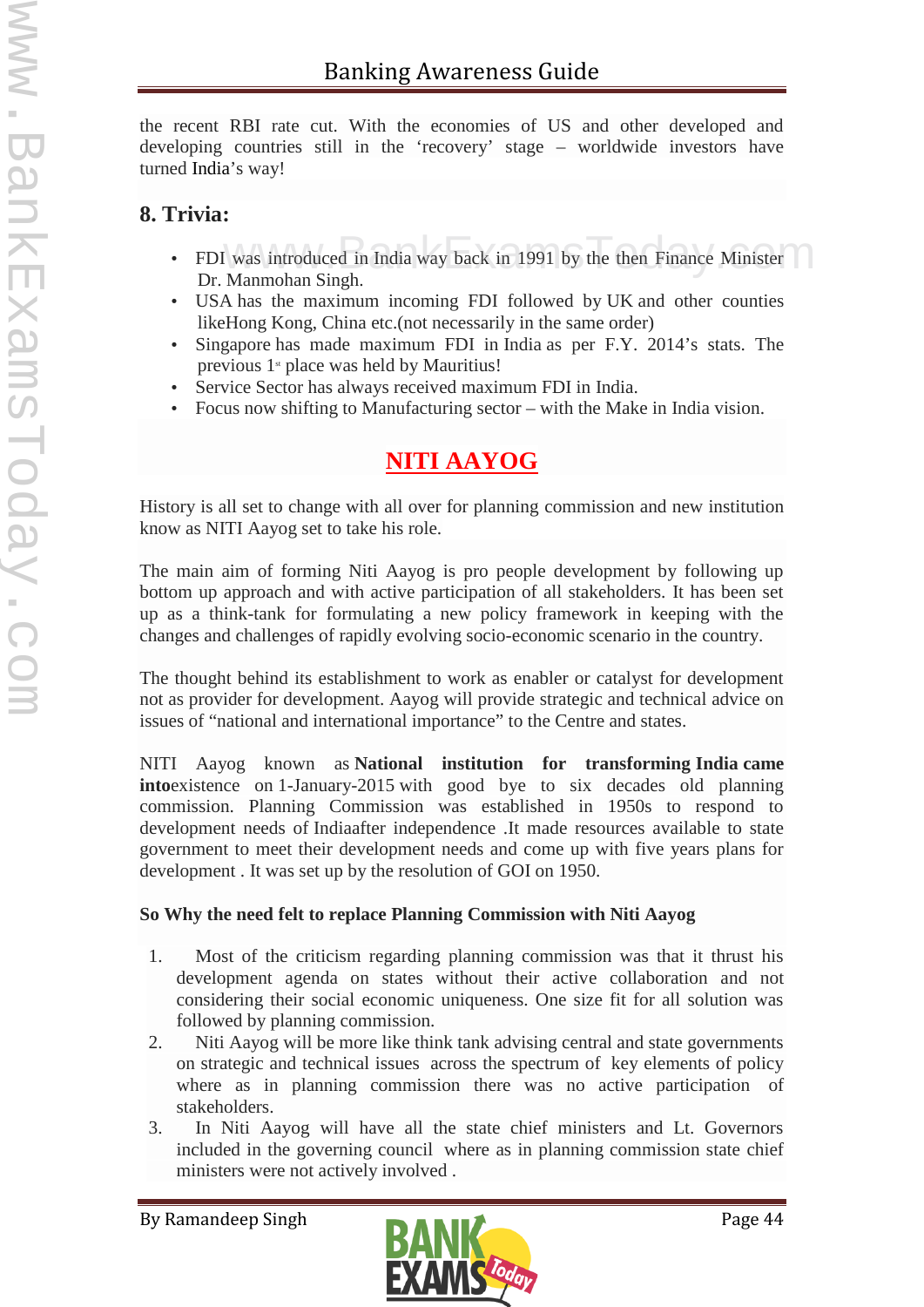4. The mantra of Niti Aayog is inclusiveness with states as partners ,equality, transparency ,pro people ,empowering which was not visible in planning commission.

So the big difference is states now have a greater say ,where as it was planning commission the formulate plans for state without their active involvement and asked the states to implement those plans .Niti Aayog will followed the bottom to top model of development to meet the specific development needs of village, states by having provision to foam regional development council. It will provide flexible approach in development to pick experts from various sectors. In the formulate plans for state without their active involvement and asked<br>to implement those plans .Niti Aayog will followed the bottom to top<br>levelopment to meet the specific development needs of village states by

### **Niti Aayog will have**

- 1. Prime Minister as chairman
- 2. CEO
- 3. Vice chairman
- 4. Full time members
- 5. Two part time members
- 6. Four union ministers as ex-officio members
- 7. Governing council comprising of all state chief ministers and Lt. Governors.
- 8. Regional Councils which will be formed to address any state specific issues.
- 9. Invitees from different fields having relevant domain knowledge.

### **Recently appointed members to Niti Aayog**

- **Arvind Panagariya appointed as Vice Chairman of Niti Aayog.**
- Bibek Debroy and VK Saraswat DRDO chief were appointed as full-time members.
- Union Ministers Rajnath Singh, Arun Jaitley, Suresh Prabhu and Radha Mohan Singh will be the Ex-Officio members .
- Nitin Gadkari, Smriti Zubin Irani and Thawar Chand Gehlot -- Special Invitees.

There are many challenges that lie ahead in front of Niti Aayog ,the biggest challenge is to take all stakeholders on board to full fill the aspirations of common man and take the development to village level by making policies that are people centric or it just prove to be old wine in new bottle .

### **MONEY MARKET AND CAPITAL MARKET INSTRUMENTS**

Financial Market plays a very important role in development of any country because it is place where liquidity requirement who needs money like industries to meet their expansion plans and those who want to earn better rate of interest on the surplus funds are met .Individuals and financial institution having surplus money come to earn better rate of interest Financial market is a platform where buyers and sellers are involved in sale and purchase of financial products like shares, mutual funds, certificate of deposit ,bonds and so on.

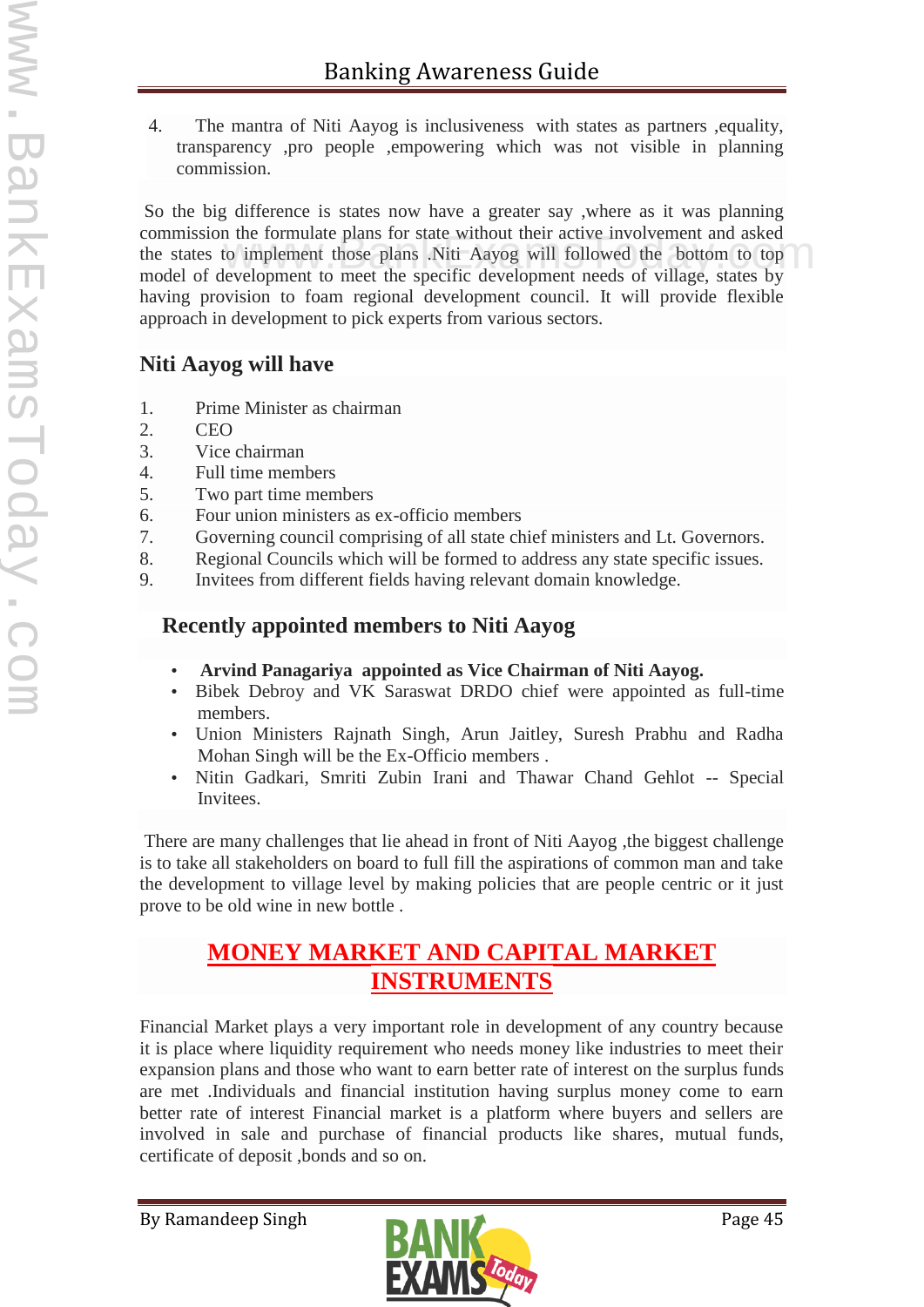Any industry like reliance ,tatas or government needs money to meet liquidity requirement come to financial market .Financial market act as intermediary between those who need money and who want to invest their money to earn better rate of interest.

Financial market are divided in two types depends on duration for which they need money. narket are divided in two types depends on duration for which they need

There are two types of financial market :

- 1. Money Market
- 2. Capital Market

#### MONEY MARKET

It is one part of financial market where instruments like securities ,bonds having short term maturities usually less than one year are traded is know as Money market .Organization or Financial institutions having short term money requirement less than one year to meet immediate needs like buying inventories, raw material ,paying loans come to Money Market. It involves lending and borrowing of short term funds. Money market instruments like treasury bills, certificate of deposit and bills of exchange are traded their having maturity less than one year .Investment in money market is safe but it gives low rate of return.

Money Market is regulated by R.B.I in India and instrument having maturity less than one year usually traded in money markets

#### **Major Players in Money Market:-**

- 1. RBI
- 2. Central Government
- 3. State Governments
- 4. Banks
- 5. Financial Institutions
- 6. Micro Finance Institutions
- 7. Foreign Institutional Investors (FII)
- 8. Mutual Funds

### **Money Market Instruments**

- 1. Treasury Bills
- 2. Commercial Papers
- 3. Certificate of Deposit
- 4. Bankers Acceptance
- 5. Repurchase Agreement

# **1. Treasury Bills**

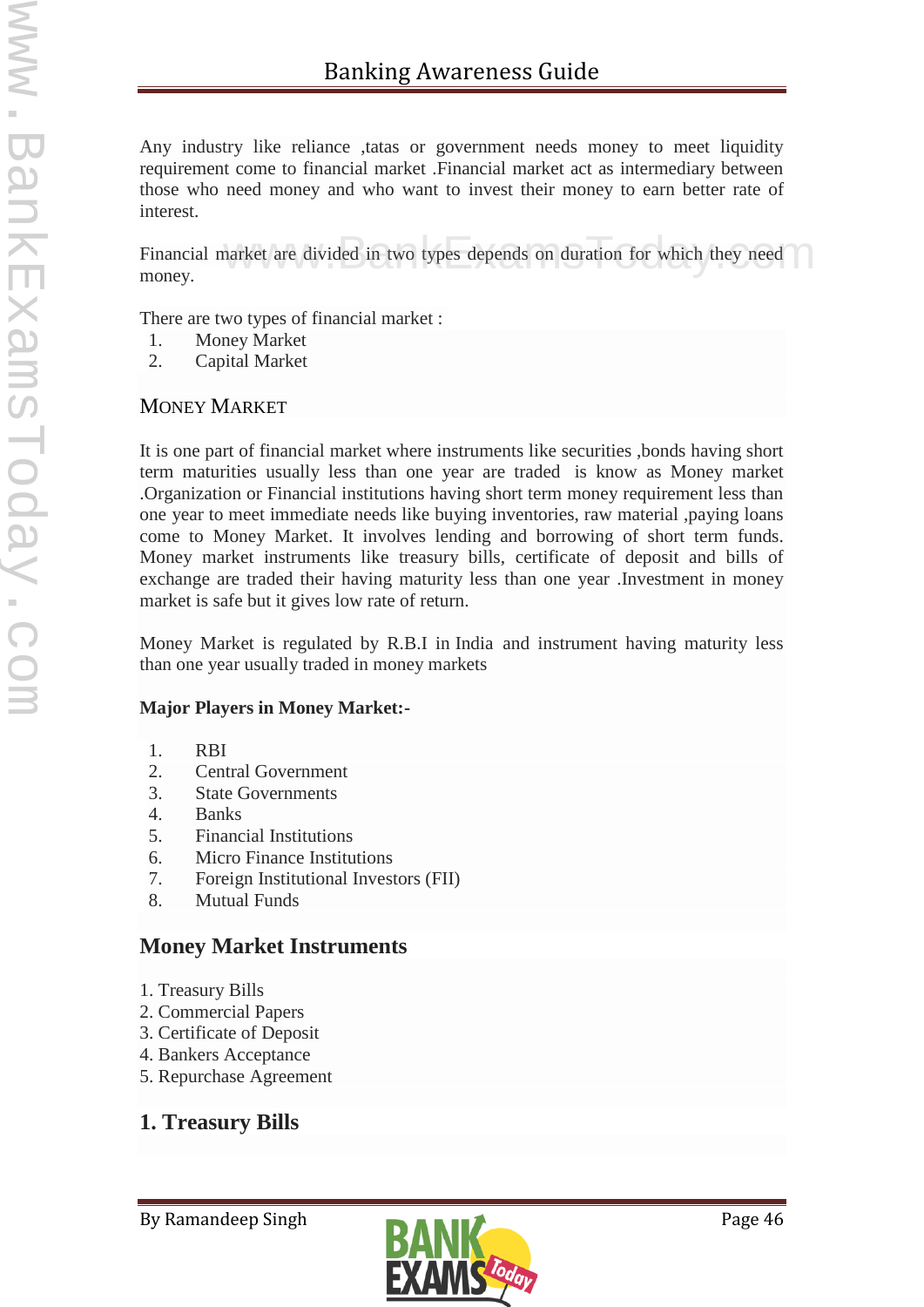Treasury Bills are also know as T-Bills. This is one of safest instrument to invest .T bills are issued by RBI backed by government security. RBI issue treasury bills on the behalf of central government to meet the short term liquidity needs of central government bills are issued at a discount to face value, on maturity face value is paid to holder.

At present, the Government of India issues three types of treasury bills through auctions, for 91-day, 182-day and 364-day. Treasury bills are available for a minimum amount of Rs.25,000 and in multiples of Rs.25,000. the Government of India issues three types of treasury bills through  $\bigcap_{\text{or} 91 \text{-day}} 182 \text{-day}$  and  $364 \text{-day}$  Treasury bills are available for a

Treasury bills are also issued under the Market Stabilization Scheme (MSS).In this if RBI want to absorb excess liquidity it can issue T-bills .

# **2. Commercial Papers (CP)**

Commercial papers are issue by private organizations or financial institutions having strong credit rating to meet short term liquidity requirements. These are unsecured instruments as these are not backed by any security. The return on commercial papers is usually higher than T-bills. Different rating agencies ,rate the commercial paper before issue by any organization .If commercial paper carrying good rating means it is safe to invest and carrying lower risk of default .

All corporate are not eligible to issue CP, only who met certain defined criteria by RBI are eligible to issue CP.

CP can be issued for maturities between a minimum of 7 days and a maximum of up to one year from the date of issue and can be issued not less than 5 lakhs and multiples thereafter.

### **3. Certificate Of Deposit**

Certificate of Deposit (CD) is a money market instrument. CDs can be issued by scheduled commercial banks and select All-India Financial Institutions (FIs) that have been permitted by RBI to raise short-term resources. Minimum amount of a CD should be Rs.1 lakh, i.e., the minimum deposit that could be accepted from a single subscriber should not be less than Rs.1 lakh, and in multiples of Rs. 1 lakh thereafter. The maturity period of CDs issued by banks should not be less than 7 days and not more than one year, from the date of issue. CDs may be issued at a discount on face value.

In this a person invest his money in COD and after the end of maturity period he receives money along with interest.

# **4. Bankers Acceptance**

Bankers Acceptance is also a money market instrument to meet short term liquidity requirement .In this company provides bank guarantee to seller to pay amount of good purchased at agreed future date . In case buyer failed to pay on agreed date , seller can invoke bank guarantee . It is usually used to finance export and import.

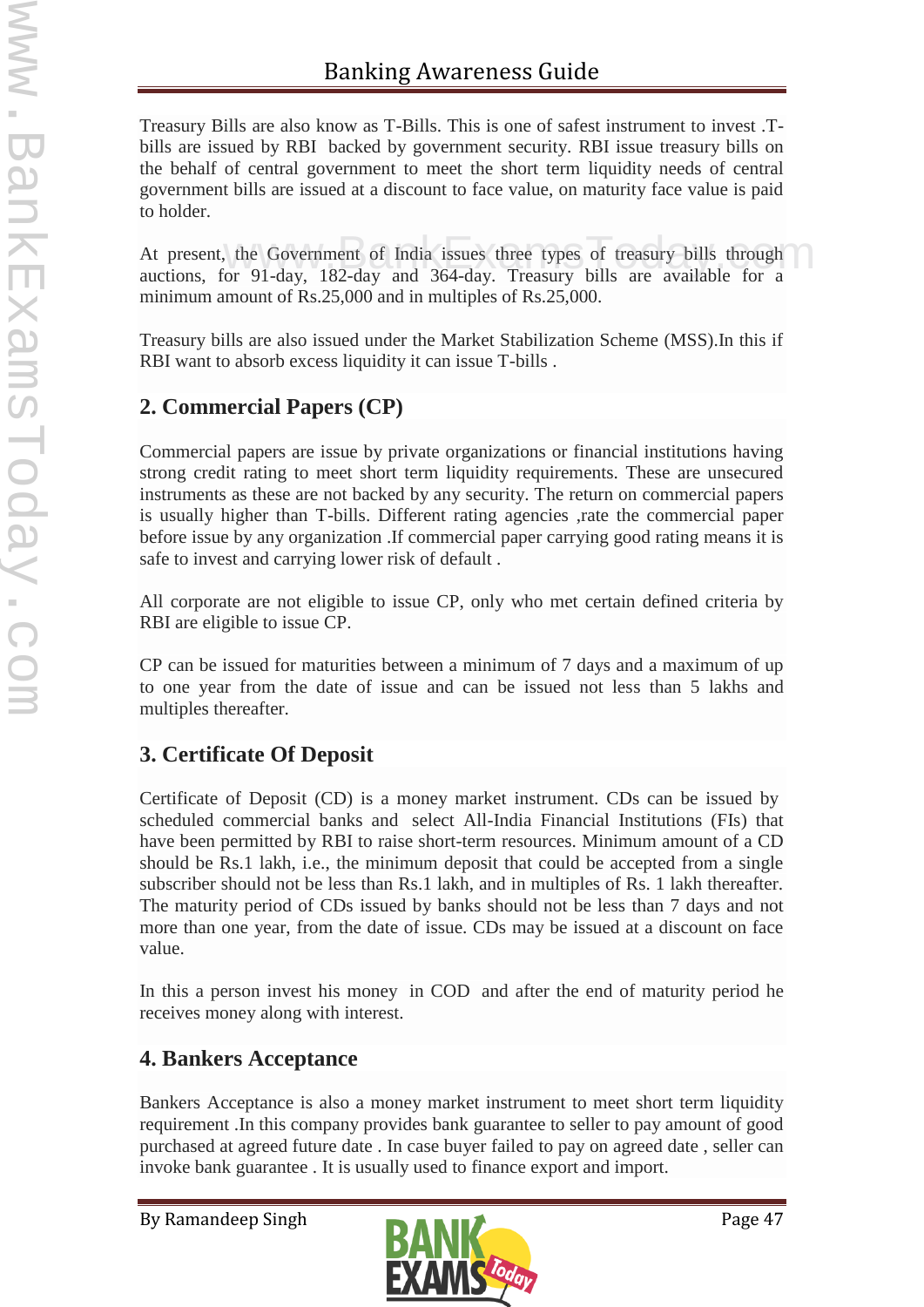# **5. Repurchase Agreement**

Repurchase agreement is also know as Repo .It is money market instrument .In this one party sell his asset usually government securities to other party and agreed to buy this asset on future agreed date . The seller pays an interest rate, called the repo rate, this asset on future agreed date . The seller pays an interest rate, called the repo rate, when buying back the securities. This is like a short term loan given by buyer of security to seller of security to meet immediate financial needs.

### **Major Players in Money Market:-**

- 1. S.E.B.I
- 2. Central and State Government
- 3. Financial Institutions like L.I.C.
- 4. Financial intermediaries like stock brokers
- 5. Individuals
- 6. Corporate houses
- 7. Insurance companies

#### CAPITAL MARKET

Capital market is also very important part of Indian financial system .This segment of financial market meant to meet long term financial needs usually more than one year or more .Companies like manufacturing , infrastructure power generation and governments which need funds for longer duration period raise money from capital market. Individuals and financial institutions who have surplus fund and want to earn higher rate of interest usually invest in capital market.

**S.E.B.I. regulate the capital market in India** .It set the transparent mechanism rules and regulations for investors and borrowers .It task is to protect the interest of investors and promote the growth of capital market.

**Capital** market can be primary market and secondary market . In primary market new securities are issued where as in secondary market already issue securities are traded. Capital market is divided into two

**1.Equity 2.Bond**

# **Capital Market Instruments**

- 1. Shares
- 2. Debentures
- 3. Bonds

# **Equities**

Equity market generally known as stock .In this company want to raise money issue shares in share market like B.S.E. or N.S.E.to individual or financial institutions who want to invest their surplus money

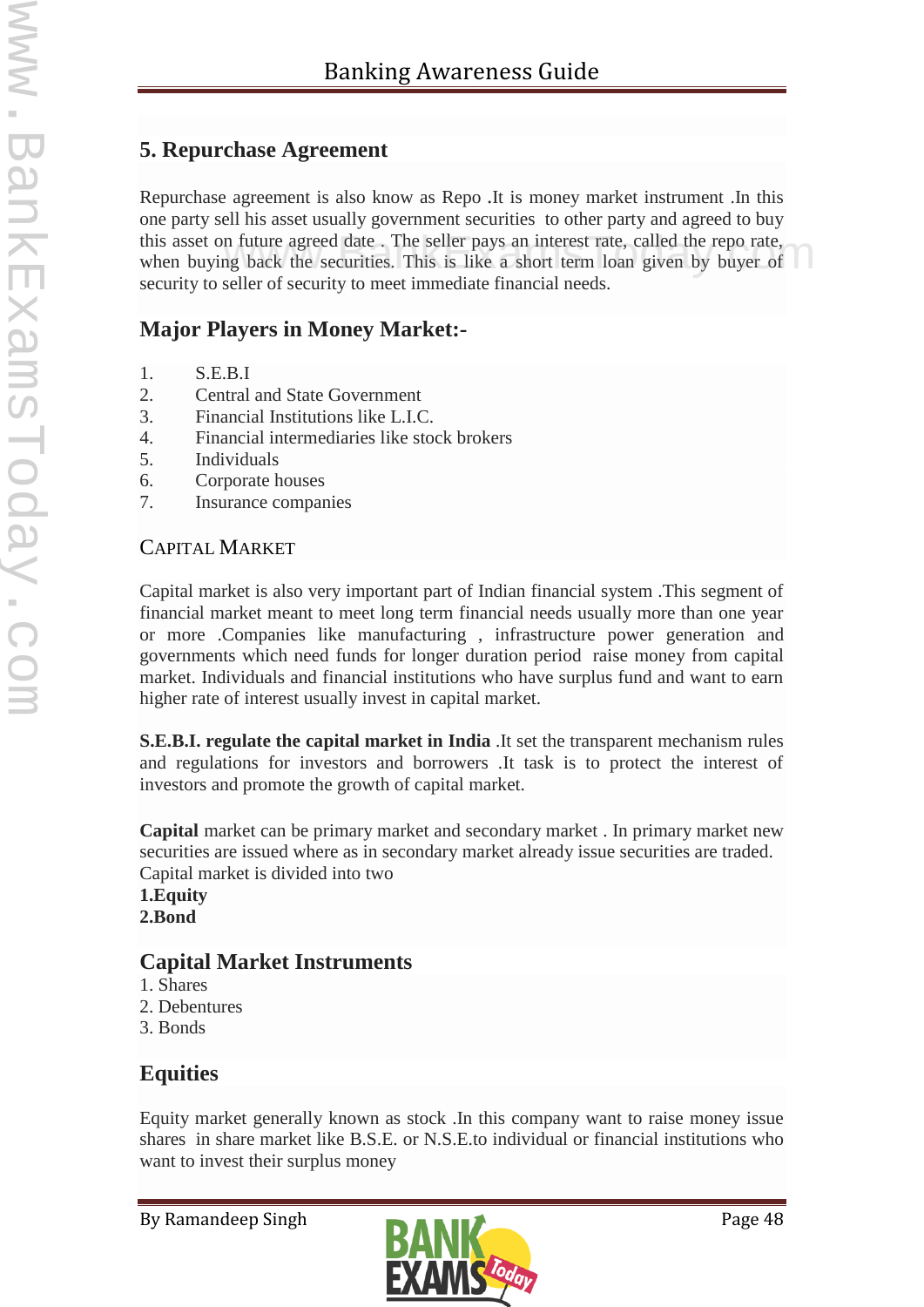#### **Shares can be issued in two ways:**

If company issuing share for first time that it is known as I.P.O.(Initial Public Offering ).IPO of any company issued in primary market and if company issuing shares for second or third time than it is known as FPO(Follow on Public Offering ) and trading of already issued shares take place in secondary market.

and trading of already issued shares take place in secondary market.<br>Share gives ownership right to individuals who subscribe to it, in this way company has to dilute his ownership right Same way public sector undertakings dilute up to 49 percent of their ownership and keep remaining 51 percent with them so that they have majority control.

A person earns from shares is company make profit which is distributed among share holders know as dividend and if company make loss value of share also falls so shares are high risk instruments

### **Bond or Debt**

Bond market is also know as Debt market. A debt instrument is used by government or organization to generate funds for longer duration. The relation between person who invest in debt instrument is of lender and borrower .This gives no ownership right .A person receives fixed rate of interest on debt instrument.

**If any company or organization want to raise money for long term purpose without diluting his ownership that it is know as Debentures**. These are backed by security so there is no risk involves but return on these instrument is low as compared to shares .Company pay fixed rate of interest on debentures.

**If government want to generate funds to meet long term needs like infrastructure it issue bonds** know as sovereign bonds which are backed by government security so there is no risk

# **NARASIMHAM COMMITTEE**

A high level committee on Financial System (CFS) was constituted by Government of India in 1991 to examine all aspects relating to structure, organization, function and procedures of the financial system under the Chairmanship of M. Narasimhan.

### **The Narasimham Committee's recommendations aimed at ensuring**

- A degree of operational flexibility of the banks.
- Internal autonomy for Public Sector Banks in their decision making process.
- Considerable professionalism in banking operations.

### **The major recommendations of the (CFS) or Narasimham Committee I were the following:**

 The Banking supervision should be strengthened and its character must be drastically changed i.e., prudential regulations.

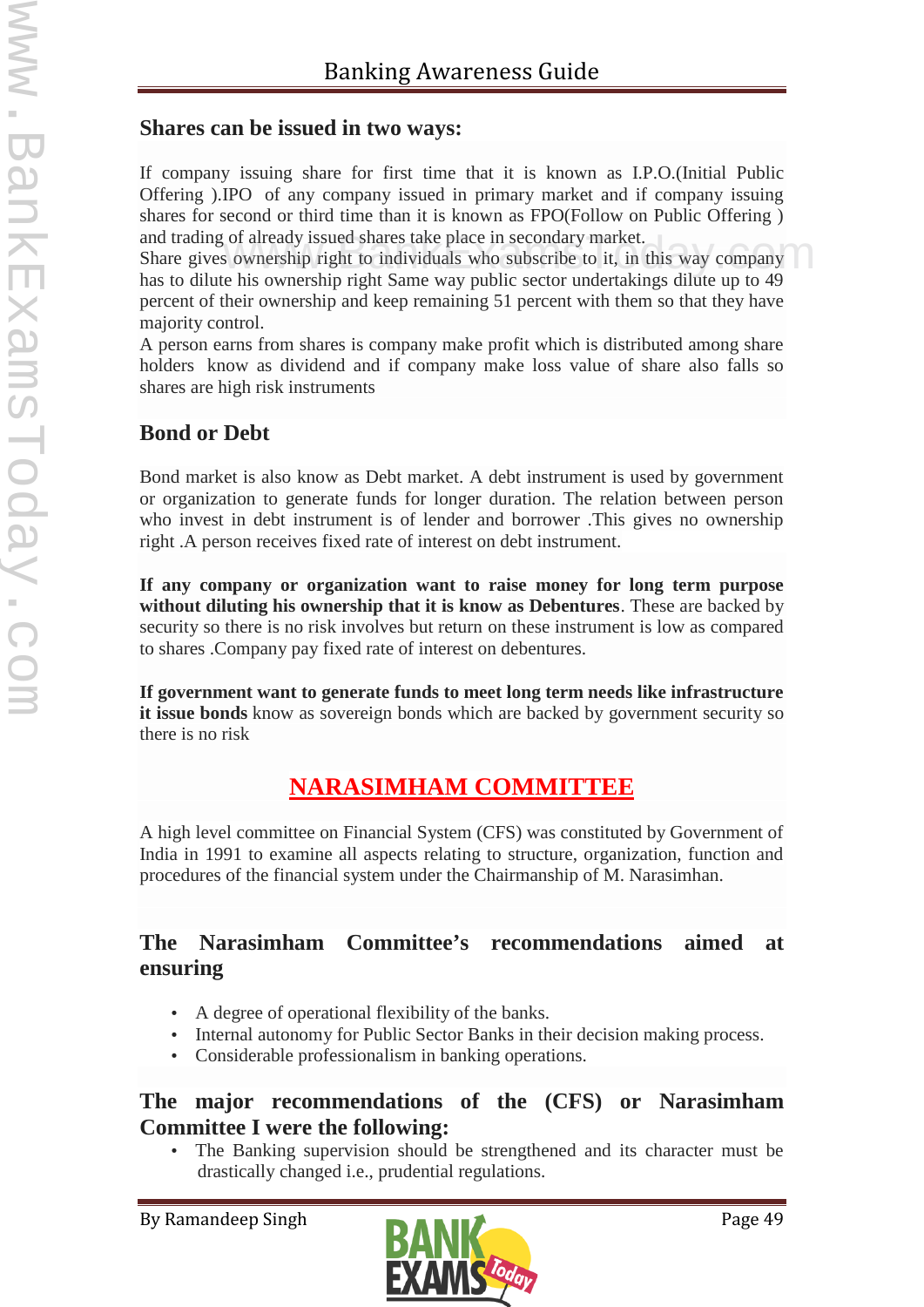- The government accepted these recommendations and through the RBI issued guidelines for income recognition, asset classification and provisioning and adopted the Basel Capital adequacy standard.
- Establishment of a four tier hierarchy for the banking structure with 3 or 4 large Banks including State Bank of India. At the top and Rural Banks at the bottom mainly engaged in financial agriculture and related activities.
- Phased achievement of 8% capital adequacy ratio as recommended by Basel Committee. commanny engaged in financial agriculture and related activities.<br>sed achievement of 8% capital adequacy ratio as recommended by Basel
- Abolition of branch licensing policy.
- Competition among financial institutions which will adopt a syndicating or participating approach rather a consortium approach.
- Prudential guidelines should govern the functioning of financial institutions.

### **NARASIMHAM COMMITTEE ON BANKING SECTOR REFORMS**

The Government constituted another committee on the banking sector reforms under the chairmanship of M. Narasimhan in 1997.

The following are the major recommendation of Narasimhan Committee II on the banking sector reforms.

- 1. Creation of stronger banking system by merging public sector Banks and the financial institutions.
- 2. Stronger Banks and development financial institutions should be merged while weaker and unviable one should be moved up.
- 3. 10% increase of capital-to-risk weighted adequacy ratio.
- 4. Do away with budgetary, recapitalization of public sector banks.
- 5. Strengthening the legal framework for loan recovery.
- 6. All banks to cut down their net Non Performing Assets (NPAs) to below 5% by 2000 and to 3% by 2002.
- 7. Continuation of licensing to both Domestic and foreign Private Banks.

### **Frequently asked questions:**

#### Define Financial Inclusion.

Financial inclusion means providing to the large inbanked population of India access to financial products and services like deposit accounts and credit facilities, financial advisory services. Steps taken so far promotion for financial inclusion have been the co-operative movement, nationalization of bank, lead bank scheme, regional rural banks, and self help groups and last but not the least no frill accounts.

#### What is Balanced Growth of an economy?

Growth of an economy in which all aspects of it especially factors of production, grow at the same rate.

#### What is Gross Domestic Product (GDP)?

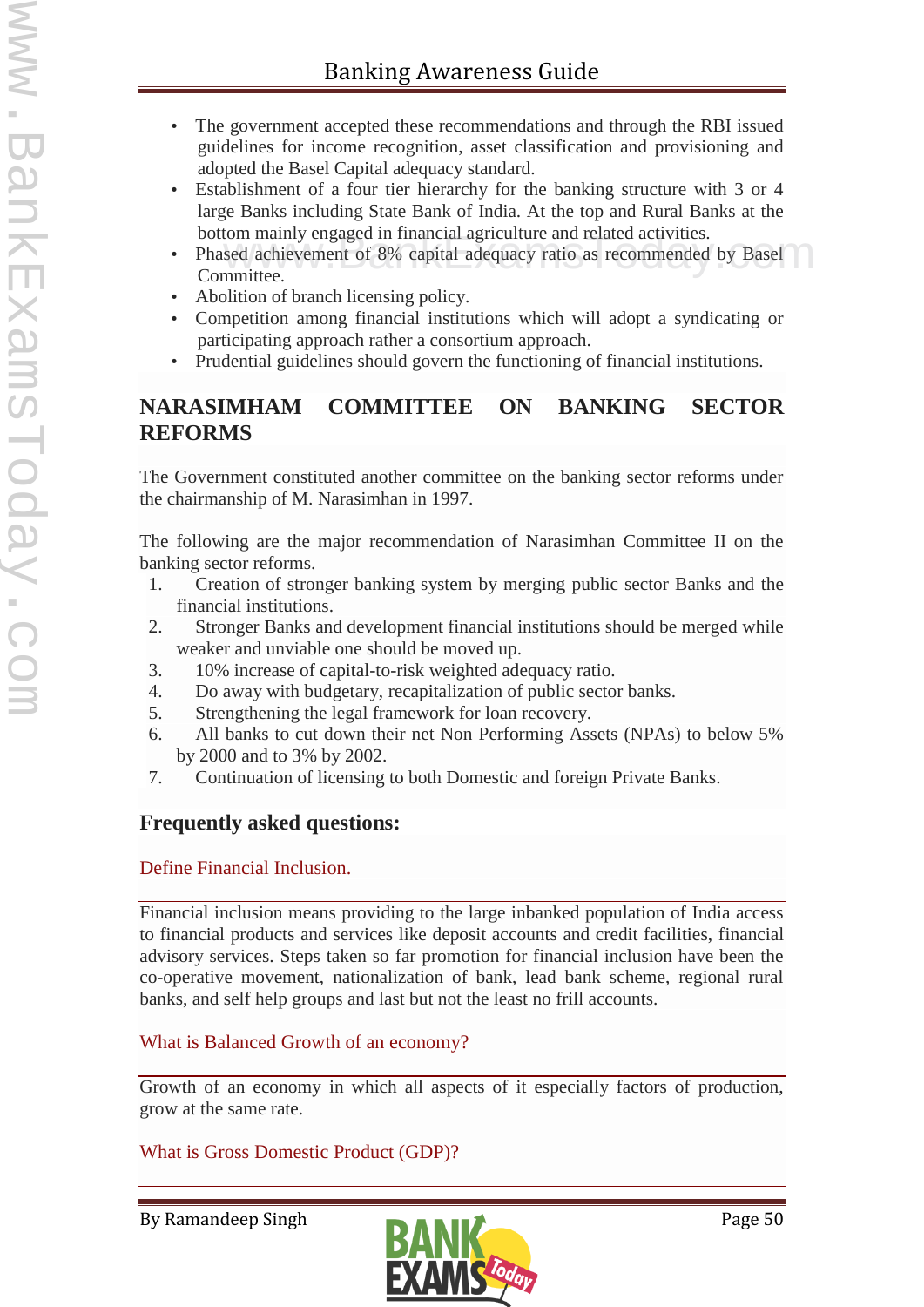Gross Domestic Product (GDP) is the total value of all final goods and services currently produced within the domestic territory of a country in a year.

Difference between economic Growth and Economical Development.

Economic growth is the process whereby the real per capita income continues to grow Economic growth is the process whereby the real per capita income continues to grow<br>in the long run whereas the economic development is the process whereby the real per<br>genite income, increases in the long run along with r capita income increases in the long run along with reduction in poverty, unemployment and inequality.

#### Discuss Sustainable Development

Sustainable development is a development that does not deplete resources irreversibly. It is a process of development that meets the needs of the present without comprising the ability of future generations to meet their own needs.

# **GST (GOODS AND SERVICE TAX)**

Indirect  $\text{Tax} = \text{Tax}$  the burden of which is indirectly put on us!

We buy garments – there'll be VAT. We eat at KFC – there'll be the sneaky VAT and Service Tax!

We are not paying these taxes as an Assessee - the respective tax departments don't know it is us who are paying the taxes for what specific goods/ service we took  $-$  it is collected from the mass, everyone who buys or uses a service, at the same rate, irrespective of a person's income level.

You buy a pack of biscuits or a person under  $BPL -$  both pay indirect tax – and most of the times you don't even know or pay attention as to how much you are paying in indirect taxes!

It could be very easily more than what you pay for your income tax!

### **What is the scenario today?**

Currently India (I mean us the consumers) is reeling under a lot of different indirect taxes – excise duty, VAT, Service Tax, sales tax etc.

Some are levied by the Central Government, while others by the State Government – as India has a 'federal' system of Governments – i.e. two governments, one in the centre and the ones in the states.

Excise and Service tax are central government levied indirect taxes. VAT and Sales tax are State Government levied indirect taxes.

Excise Duty is a tax on the manufacturing of excisable goods. Thus if a manufacturer, manufactures those goods which the central government has deemed to be 'excisable'

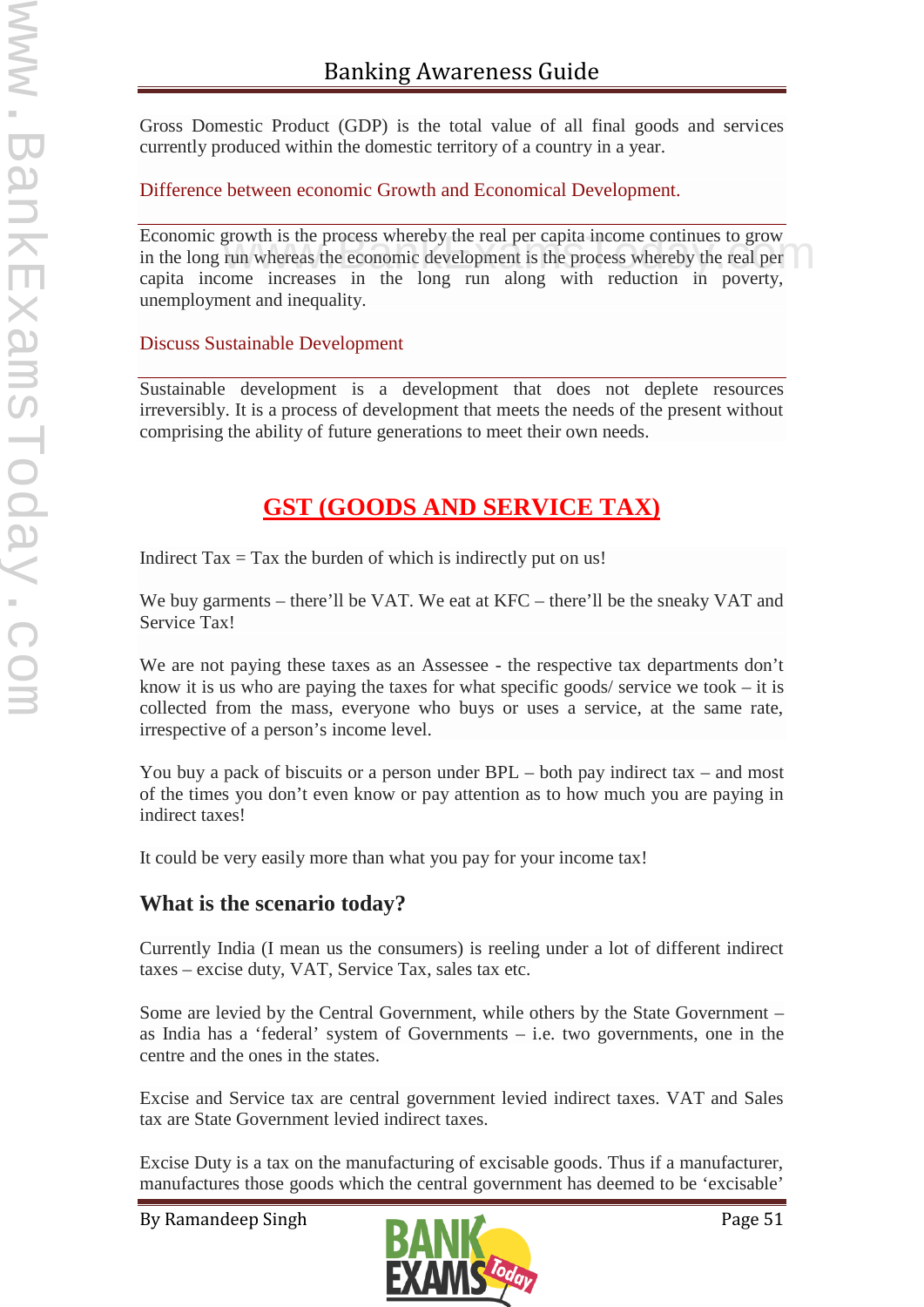$\text{good}(s)$  – then the manufacturer will have to pay excise duty on those goods.

Service Tax is a tax on 'services rendered' which are not in the 'negative list'. Thus – all services rendered are under the blanker of service tax – except for those which are mentioned in the negative list!

**VAT** – or Value Added Tax is a stage wise levy of tax on value addition – thus at every stage of 'value addition' VAT is levied and passed on to the next person in the chain of changing hands. Value Added Tax is a stage wise levy of tax on value addition – thus at  $\bigcap$  of 'value addition' VAT is levied and passed on to the next person in the

Sales Tax is a tax on sale of goods – interstate and intrastate.

The rules and regulations and compliance procedures of all are different – and complex and tedious – and we're only talking about the popular four indirect taxes!

To bring all these varied and sometimes overlapping taxes under one umbrella and to plug the loopholes that invariably comes with such multiple and confusing and dual taxation system – the concept of GST was formulated.

# **Goods and Service Tax or GST**

GST is a combined or 'one' tax on both goods and services – incorporating the concept of 'value addition' – extending from manufacturing to consumption.

GST is the new 'it' word in today's economic scene – with economists and Finance Ministers to tax payers and Chartered Accountants all eyeing the 2016 roll out with either eager, optimistic, skeptical or doubtful outlooks!

But until GST is a 100% reality – we the students need to know the 101s of what on earth GST is? What is this GST? Is it a three headed tax monster out to chew and drool on out life styles and expendable incomes?

The Salient Features of GST:

- GST will combine the best of all indirect taxes to bring a compact, singular and easy system for levy, collection and assessment of indirect taxes in India.
- Empowered Committee of State Finance Ministers and their 'thinkers' are the ones nailing down the details for proper introduction and application and back-end operational requirements, infrastructural requirements, databases, consumer education, and most importantly the procedural compliances during transition stage etc.
- Most important feature Tax Input Credit under GST will be available for set-off at every stage.

**Input Credit** means, if you've paid tax on purchase of any good(s) or procurement of any service(s) and – when selling your goods or services you're required to further pay tax – you can set off your tax payment liability with the tax already paid by you when you procured your inputs.

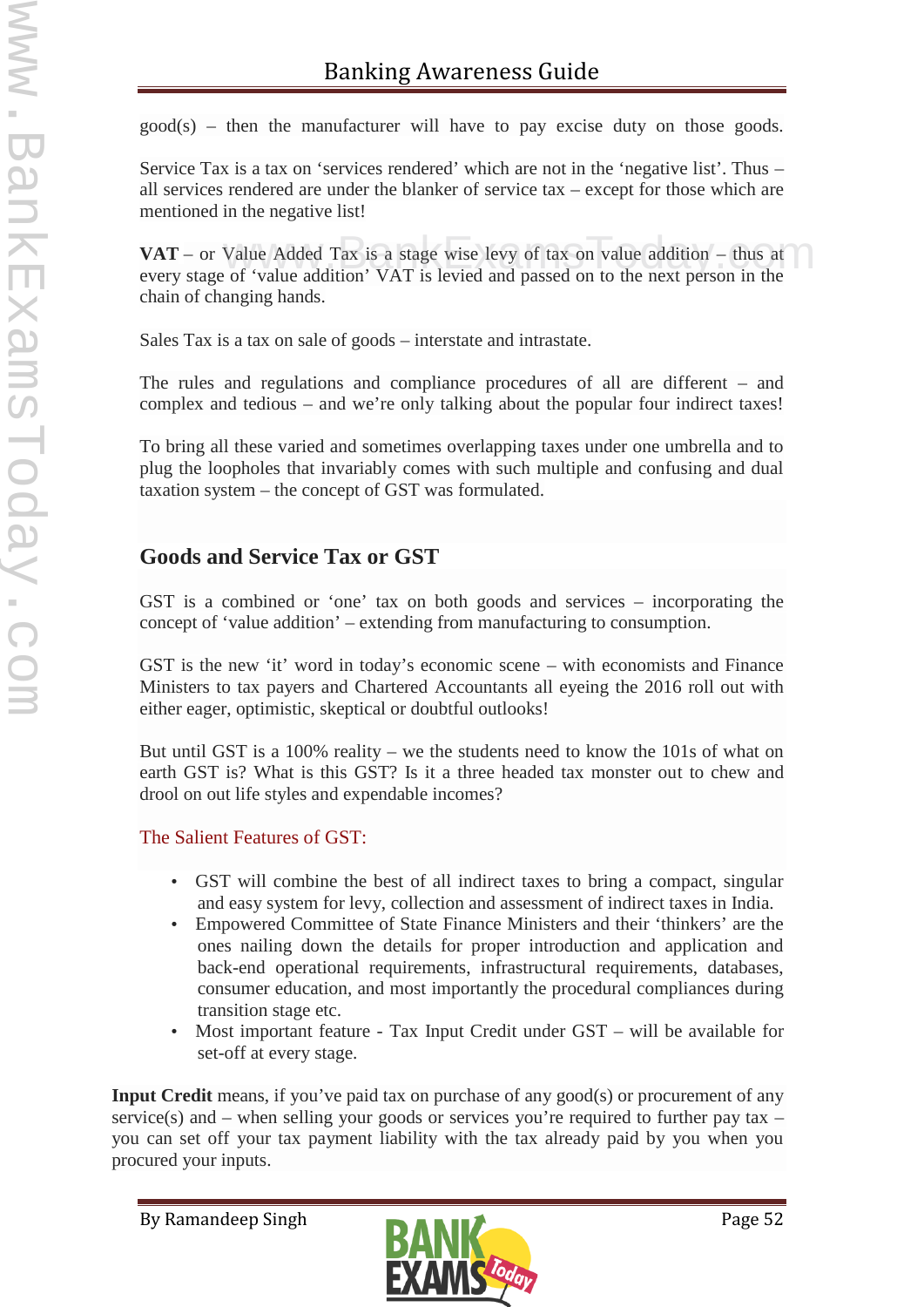Example: You are 'special muffin manufacturer'. You buy a whole lot of special ingredients to manufacture your muffin – say you bought multi flavoured syrups for the flavours – you had to pay tax (indirect you see!) to procure the syrups.

Now you used these syrups and made your muffins (this is value addition – without the process of baking, adding of ingredients there would be no muffin) – you sell them – but you got to pay tax on the 'manufactured' muffins! these syrups and made your murnins (this is value addition – without the<br>ting, adding of ingredients there would be no muffin) – you sell them – but<br>tax on the 'manufactured' muffins!

So you paid tax when you bought the ingredients (input tax) and when you manufactured/ sold them you paid tax again (output tax) – here, you will get the credit of the input tax paid to decrease your liability of output tax.

This is the Input tax credit system simplified for understanding.

- GST will be levied at every stage of value addition.
- Value addition would mean applying effort on the goods or services to make worth more. By undergoing a certain process, or set of activities – 'value' is being added to the goods or services.
- Under  $GST$  the rate of tax 'Revenue Neutral Rate' or  $RNR$  is set to not exceed 27% combining both central and state tax rates.
- It will bring more people under the indirect taxes net thereby increasing revenue and also dealing with tax evasion and black money issues.
- Meanwhile a higher rate of Service Tax @ 14%, adding Education Cess to Excise Duty and taking off items from the exempted list are nothing but measured steps towards applying GST – which is slated for a 1st April 2016 release – after having missed numerous past deadlines!
- More specifics on GST will become available as the Government will approach the 2016 deadline so keeping abreast with the development is important.

#### Pros of GST -

- Easier to understand for the taxpayers and will simplify compliance
- Uniformity of rules and regulations of levy, assessment, collection and rates will mean easier administration and proper collection and voluntary compliance
- Bringing India at par with international taxation standards.
- Increase in revenue for the Governments.

#### Cons

- States will have revenue sharing issue
- If the dual rate and control system which is existing under the current taxation schemes in India not properly combined – then the purpose of GST is defeated. It'll be the same ol' Service Tax/ Excise Duty and VAT bur under a different name!

That is all folks on GST worth knowing – for bank and insurance exam purposes!

For the successful candidates of IBPS SO (written), SBI Clerical (final), and SSC

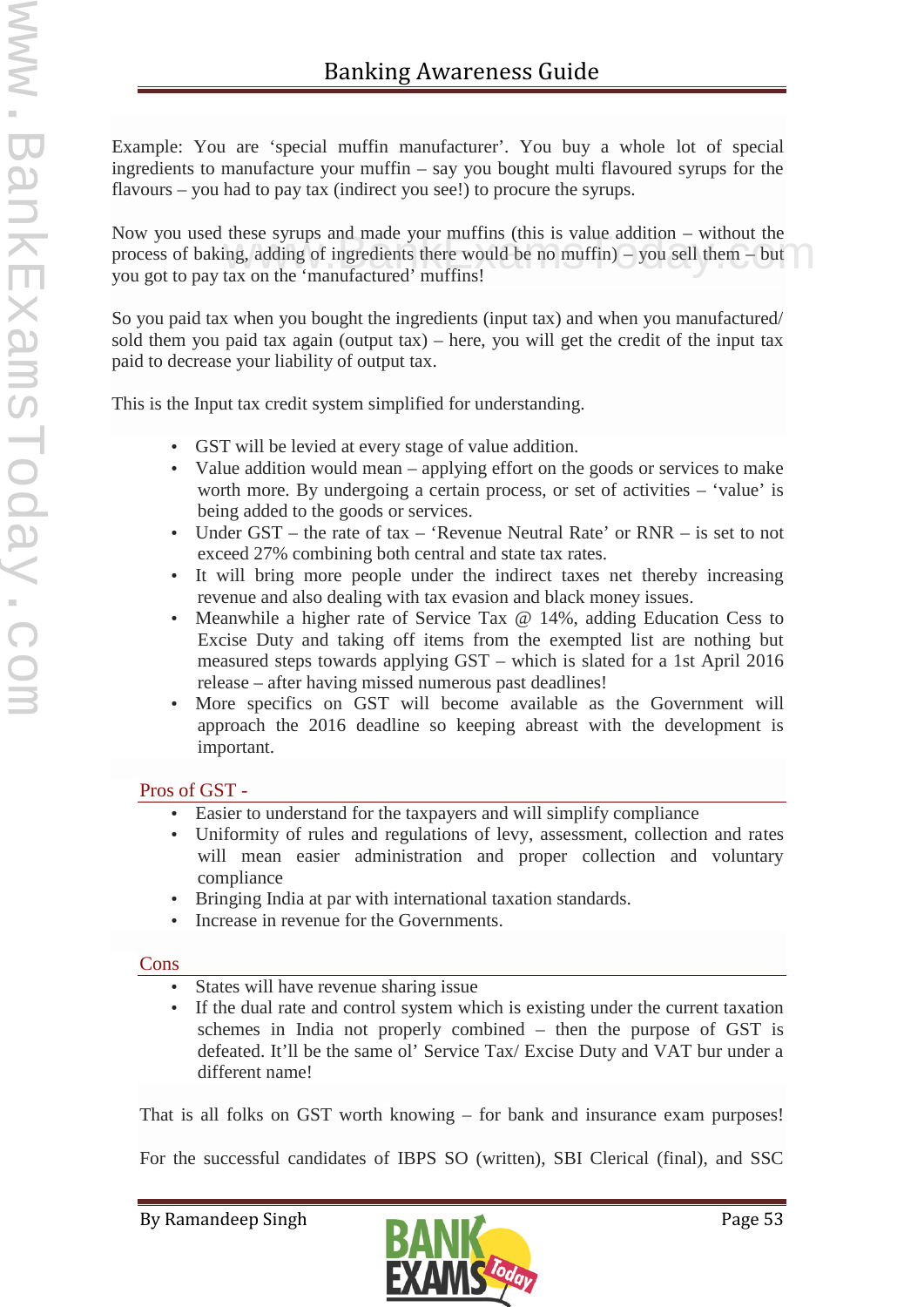CGL 14 (Tier  $1$ ) – a big congratulations – and for the hopefuls of IBPS PO and Clerical '14 (finals) – keep the prayers on full mode!

### **Update 9 May 2015**

Constitution (122nd Amendment) Bill, better known as the GST (goods and services Constitution (122nd Amendment) Bill, better known as the GST (goods and services<br>tax) Bill passed on Lok Sabha, now it will be presented in Rajya Sabha. As it is a constitutional amendment, at least 50% attendance is required and 2/3 of the votes are required in favour of amendment.

### **Update 10 October 2015**

"Missing the April 1, 2016, deadline does not mean going to 1st April 2017. GST can be implemented anytime during the year" -CBEC

GST can be implemented anytime during 2016. In 2015 Parliamentary sessions, Congress didn't let the Government to pass the bill.

# **CURRENCY DEVALUATION**

The term Devaluation was in news recently as China devalued its currency . What is devaluation and what its impact on the China and World economy ?

**Devaluation means when the one's country reduce the value of its currency with respect to those good , services and monetary units with which currency can be exchanged.** This is done to increase export as export become cheaper when one country devalued its currency and import to that country become costlier .For E.g.1\$ cost 65 rupees for country XYZ but after devaluation 1\$ might be cost Rs70, so after devaluation country XYZ export to different countries become cheaper because have to pay less dollar for XYZ goods become cheaper and import become costlier as to import have to shed more money for import so it can also increase import bills one one's country.

# **Why China Devalued the yuan**

Recently China has devalued the value of its currency Yuan upto 4% against dollar which produced ripple effects in financial markets. As China export to other countries is declining and its economy is getting slower ,So in a surprise move People Bank of China (PBoF) devalued the value of yuan against dollar as in China government uses the U.S dollar as a benchmark against which they mange their currency value.A weaker currency will help China exporter to sell their goods abroad and put American and other countries companies at disadvantage which export goods to China as their goods becomes costlier in China , so this move by PBoC will put pressure on Central Banks of different countries to help their own exporters. So it will reignite the currency war .

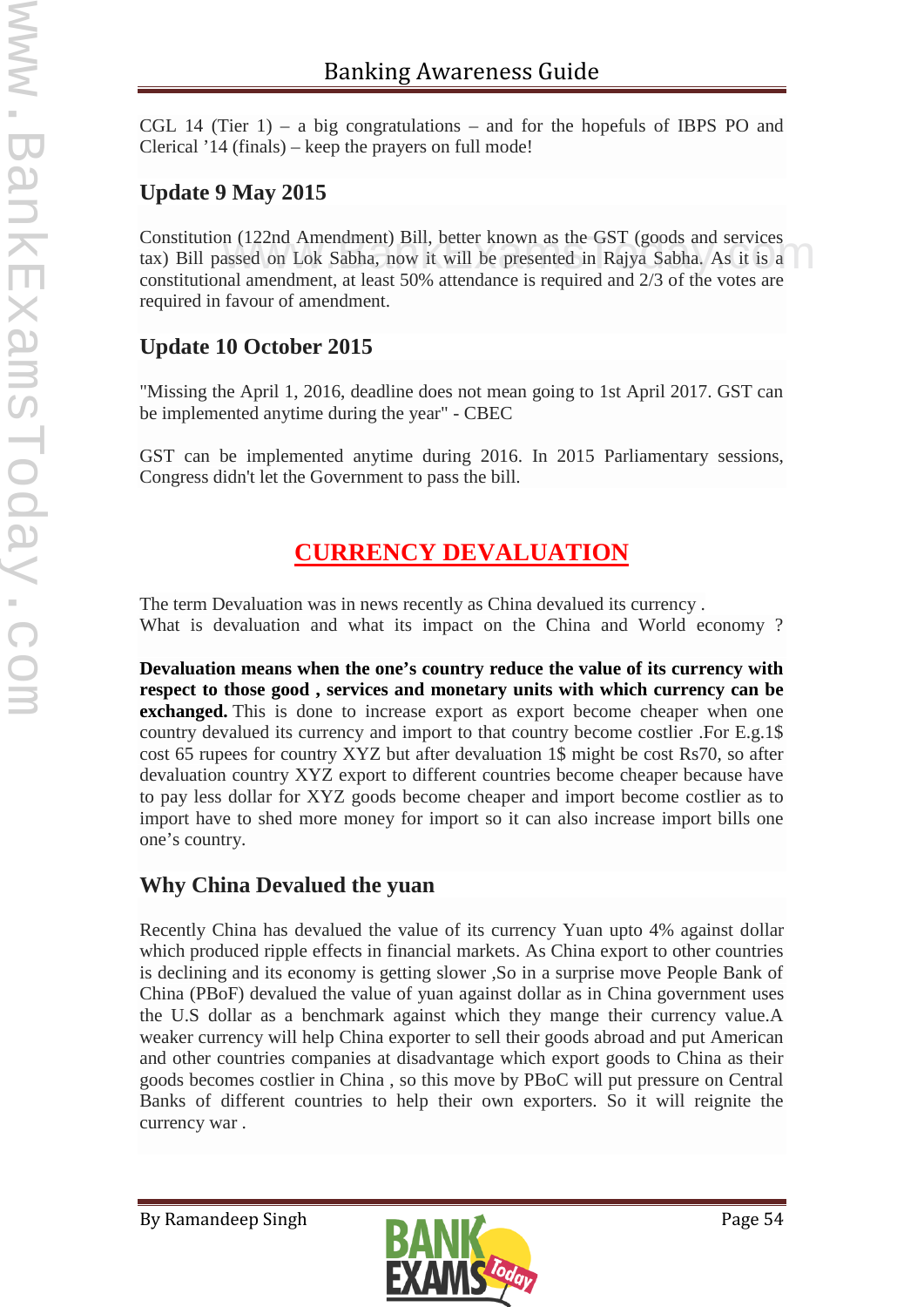#### IMPACT ON INDIA

### **1. Put Pressure on Indian Exporter**

As India and China compete for several export items like textiles ,gems so cheaper Chinese export will add to disadvantage of Indian exporters export will add to disadvantage of Indian exporters

### **2. Dumping of Chinese goods in Indian market**

Due to yuan depreciation there is fear that it will help china dump cheap goods in Indian market which will impact domestic manufacturers.

# **INDRADHANUSH APPROACH**

Public sector banks play a vital role in development of our economy by providing finance to vital sectors of our economy like infrastructure and industries but these sectors faces various issues like delay in construction ,regulatory approvals,hurdles in land acquisition which turn the loans of these PSB's in non performing assets which effect the profits of PSB's and added up to NPA's of banks.

To solve these problems faced by PSB's, GOI has taken various steps to revitalize these PSB's:-

### **1. Appointments**

In appointments for post of MD and CEO's of PSB's private candidates are allowed to apply and in subsequent process two MD & CEO of major PSB's was appointed from private sector and post of chairman has been separated from MD &CEO to bring transparency in the working of PSB's.

### **2. Bank Board Bureau**

The Bank Board Bureau(BBB) will replace the Appointment Board for the appointment of Directors and non executive chairman of PSB's.The BBB will engange bank board of directors of various PSB,s and formulate policies for growth .

### **3. Capitalization**

Government of India has provided adequate financial assistance to PSB's bank to meet Basel III norms and also taken steps to built capital buffer over and above basel norms Government has decided to allocate 70,000 cr to banks in four years. In current financial year i.e 2015-16 -25,000 cr will be infused by government and in 2016-17- 25,000cr, 2017-18- 10,000cr,2018-19- 10,000cr.

### **4. De- stressing**

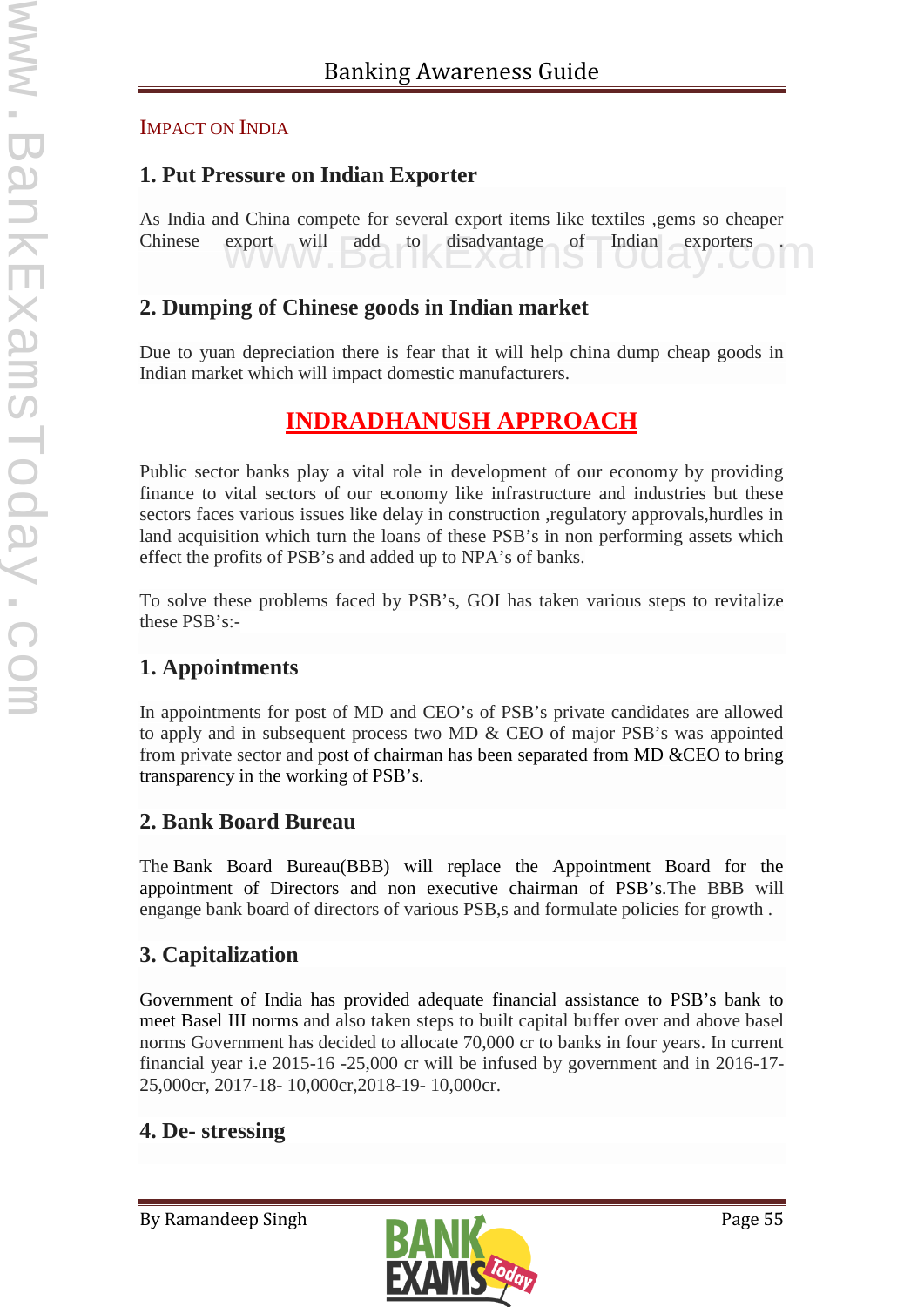To distress public sector banks as major recipient of loans from PSB's are core infrastructure companies which faces regulatory issues in clearances of different project thus leading to NPA for banks. Thus government has set up Porject Monitoring Group within concerned ministries for speedy clearances of stalled or new project and flexible restructuring of long term project loans.

# 5. Empowement of PSB's nkExamsToday.com

GoI has told PSB's that their will be no interference in their working so that they can take decision independently keeping the best interest of organization in mind and bringing accountability .Banks has been told to set up grievances redressal system for customers and staff.

### **6.Framework of Accountability**

A new system has been developed to measure the performance of PSB's now as Key performance Indicator (KPI).

KPI divided in four sections totaling 100 marks, 25 marks each allotted to efficient use of capital and business diversification.15 marks each allotted to NPA's and financial inclusion plans and remaining 20 marks reserved for strategic initiatives .

The incentives and bonus to be paid to MD's and CEO linked to KPI.

### **7.Goverance Reforms**

Process of governance reforms started from Gyan sangam enclave in which various discussions was held on different issues face by PSB's.

# **SOVEREIGN GOLD BOND SCHEME VS GOLD MONETIZATION SCHEME**

Government of India recently launched the Sovereign gold bond scheme aimed at discouraging people to invest in physical gold and encouraging them to invest in demat gold bonds to reduce the import of gold.

### **Objectives of Sovereign Gold Bond scheme**

- 1. To reduce the demand of gold as India is biggest importer of gold .
- 2. To encourage people to invest in demat gold bonds.

### **Features Of Sovereign Gold Bond Scheme**

In this scheme prices of gold bond is linked to actual gold prices prevailing in market that time and interest of 2 to 3% will be given by government.When one best buys a gold bond by depositing money he is issued a certificate by RBI on the behalf of Government of India which is equivalent to 10gm of physical gold .Prices of this gold bond is linked to prices of gold in market that time. **Gold bond will be issue in**

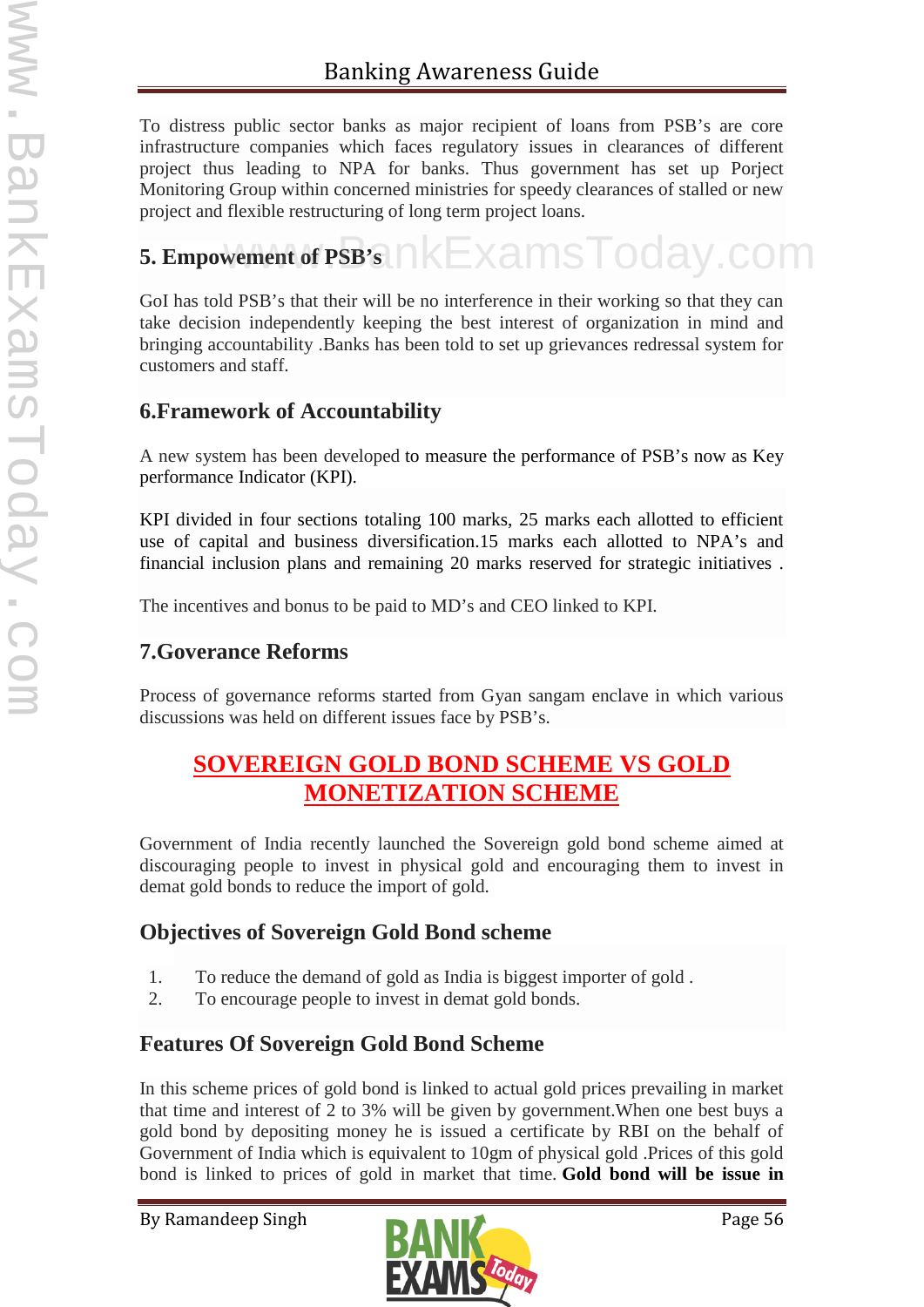**denomination of 2gm,5gm,10gm or other denominations. There is cap on maximum value of bonds allotted to per person should be 500gm.**

**The tenor of gold bonds could be between 5 to 7 years,** One can also take loans by pledging these gold bonds to bank. These bonds are easily traded on commodity exchanges .In first installment government has decided to issue bonds for 13,500 crore equivalent to 50 tonnes of gold. crore equivalent to 50 tonnes of gold .

KYC for gold bonds is same as when we buy 50,000Rs above gold .Need identification proof like PAN card or Id card.

#### **Capital gain tax is same as for physical gold.**

#### GOLD MONETIZATION SCHEME

In other scheme launched by government of India known as Gold Monetization scheme in which a person can deposit his or her ideal gold in any foam with authorized dealer which would be melted and stored in bullion .Minimum of 30gms of gold can be deposited.

### **Objective of Gold Monetization Scheme :-**

- 1. To mobilize the ideal gold in country and put it to productive use .
- 2. To give customers a opportunity to earn interest on ideal gold .

**In this scheme a person can deposit his or her ideal gold in any foam like jewellery to authorized dealer or bank which is melted and stored as bullion.** Banks will pay interest on deposited gold. Both principal and interest will be value in gold .On maturity customer can take in foam of gold or in cash .Minimum deposit period will be 1 yr and thereafter multiples of one year.

# **WORLD BANK**

World Bank is an international financial institution that provides loans to developing countries for development programs.

- World Bank was formed on **July 1944** at the **Bretton Woods Conference.**
- Headquarter of World Bank is located at **Washington D.C. (U.S.A.)**
- The main purpose of the world bank is **''Reduction of Poverty''.**
- Current member nations of world bank are **188.**
- Now the president of the World Bank is **Jim Yong Kim.**
- World Bank is comprises of two institutions International Bank for Reconstruction and Development (IBRD) and the International Development Association (IDA).
- World Bank is member of the United Nations Development Group as well as World Bank Group.
- World Bank Group includes International Bank for Reconstruction and Development (IBRD), International Development Association, International

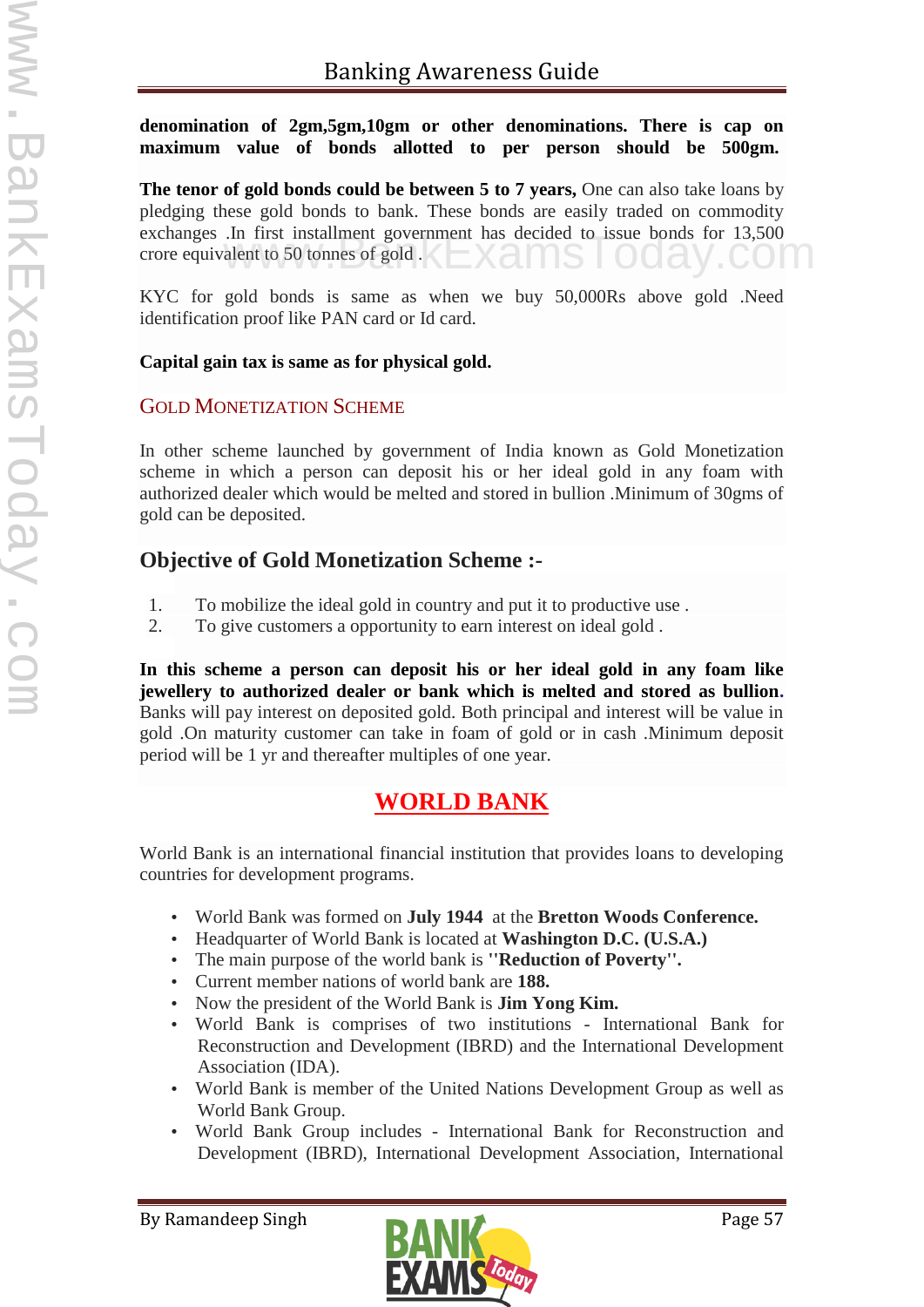Finance Corporation, Multilateral Investment Guarantee Agency, International Center for Settlement of Investment Disputes.

- The president of the world bank comes from the largest shareholder. Members are represented by a Board of Governors.
- If a country wants to be a member of world bank, it has to purchase the shares of world bank group institutions as per agreement, rules and regulations set.
- The five largest shareholders are U.S., U.K., France, Germany and Japan. world bank group institutions as per agreement, rules and regulations set.<br>
Five largest shareholders are U.S., U.K., France, Germany and Japan.
- The largest shareholders nations has their own Executive Directors.

### **Objectives and Functions of World Bank**

- To help in reconstruction and development of member countries.
- Spread peace all over the world regarding financial terms.
- Helps to the economies of those countries destroyed by wars.
- Helps to developing and less developed countries by crediting the finance.
- To promote private foreign investments.
- To promote long term balanced growth of international trade.
- Maintenance of equilibrium in balance of payments of member countries and also to increase the standard of living as well as labor conditions of developing and less developed countries.
- Investment of money in productive purposes only.
- World Bank provides various technical services to member countries. **"The Economic Development Institute"** and a **"Staff College"** has established by world bank in Washington.
- World Bank can grant loans to a member country up to **20%** of that country;s share in the paid up capital.
- The interest rate, quantities of loans and all any other terms and conditions are determined by world bank itself.
- The borrower nation has to repay either in reserve currencies or in the currency in which the loan was sanctioned.

# **Membership**

- Any country can become the member of world bank if **75%** of the existing member countries approved the application.
- Any member nation can also resign from its membership voluntarily or if any country violates the rules of the world bank.

### **Management**

- Management of world bank includes Board of Governors, Board of Executive Directors, Loan Committee, Advisory Committee, President and other members of the staff.
- **Board of Governors** of the world bank includes one Governor (Finance Minister) and one alternate governor (governor of central bank) appointed by each member country for a term of **5 years**. Each governor has voting power in relation to its financial contribution to the capital of the bank. Board is required to meet at least once in a year.

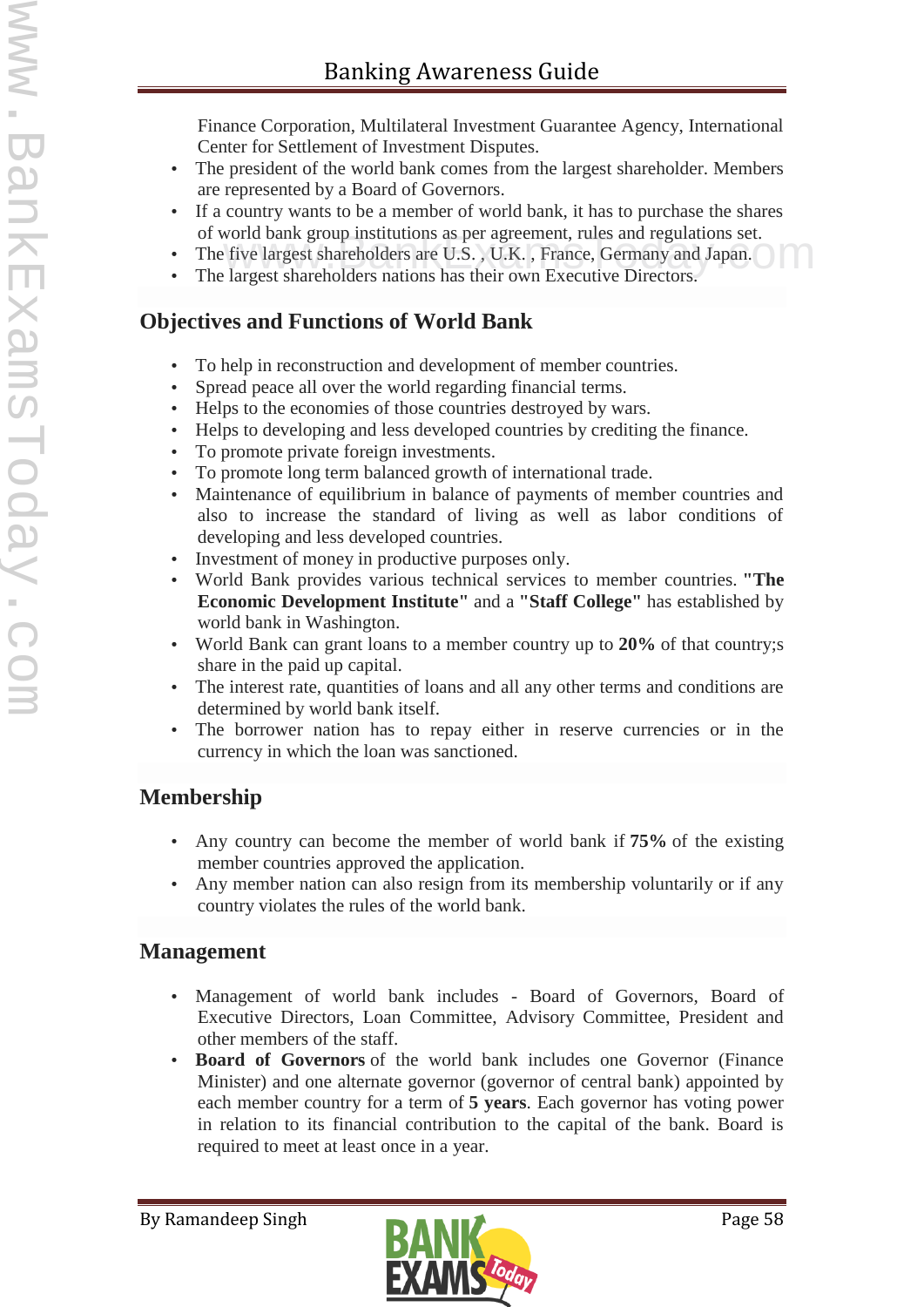- **Executive Directors** are **21** and out of this **6** are appointed by the six largest shareholders like USA, UK, Germany, France and Japan. The remaining 15 members are elected by the rest of member countries. It meets once a month to carry on daily routine work.
- **President** is appointed by board of executive directors.
- World Bank perform its functions with the help of **two committees** Advisory Committee and the Loan Committee. Advisory Committee includes **7 experts**appointed by the Board of Governors. Loan Committee is constituted by the executive directors and loan is provided as per the economies of member countries. mittee and the Loan Committee. Advisory Committee is constituted<br>nectsannointed by the Board of Governors Loan Committee is constituted

### **Lending Procedures**

- Loans out of its own funds
- Loans out of borrowed capital
- Loans through Bank's Guarantee

# **BANDHAN BANK**

Recently, there is a buzz about **BANDHAN BANK,** Lets know about it:

- **Bandhan Bank** was set up in **2001** to handle dual objective of **poverty alleviation** and **women empowerment.**
- It was previously a **Non - Banking Financial Company (NBFC)** but**Bandhan Bank** received its universal banking licence from **Reserve Bank of India.**
- The bank rolled out its services on **23rd August, 2015 (Founded).**
- The bank started with **501 branches** in all most **22 states** in India which is highest branches of any private bank on the **first day.**
- The bank will provide funds to help and develop the **Small and Medium Enterprises (SME).**
- The saving interest rates have been fixed at **4.25% below Rs. 1,00,000** and**5% above Rs. 1,00,000.**
- It is interesting to know that **Bandhan** was the only micro-finance institution that applied for a banking licence.
- **Headquarters** is located at **Kolkata, West Bengal.**
- **Slogan** of bank is "**Aapka Bhala, Sabki Bhalai".**
- Incidentally, Bandhan is the **first bank** to be **set up in eastern part of India after Independence.**
- **MD and CEO of** bank is **Chandra Shekhar Ghosh.**

# **PAYMENT BANKS VS SMALL FINANCE BANKS**

Payment banks can receive deposits and remittances, but cannot lend, focusing on migrant labour and low income households.

Small banks will lend to "unserved and under-served sections", including small

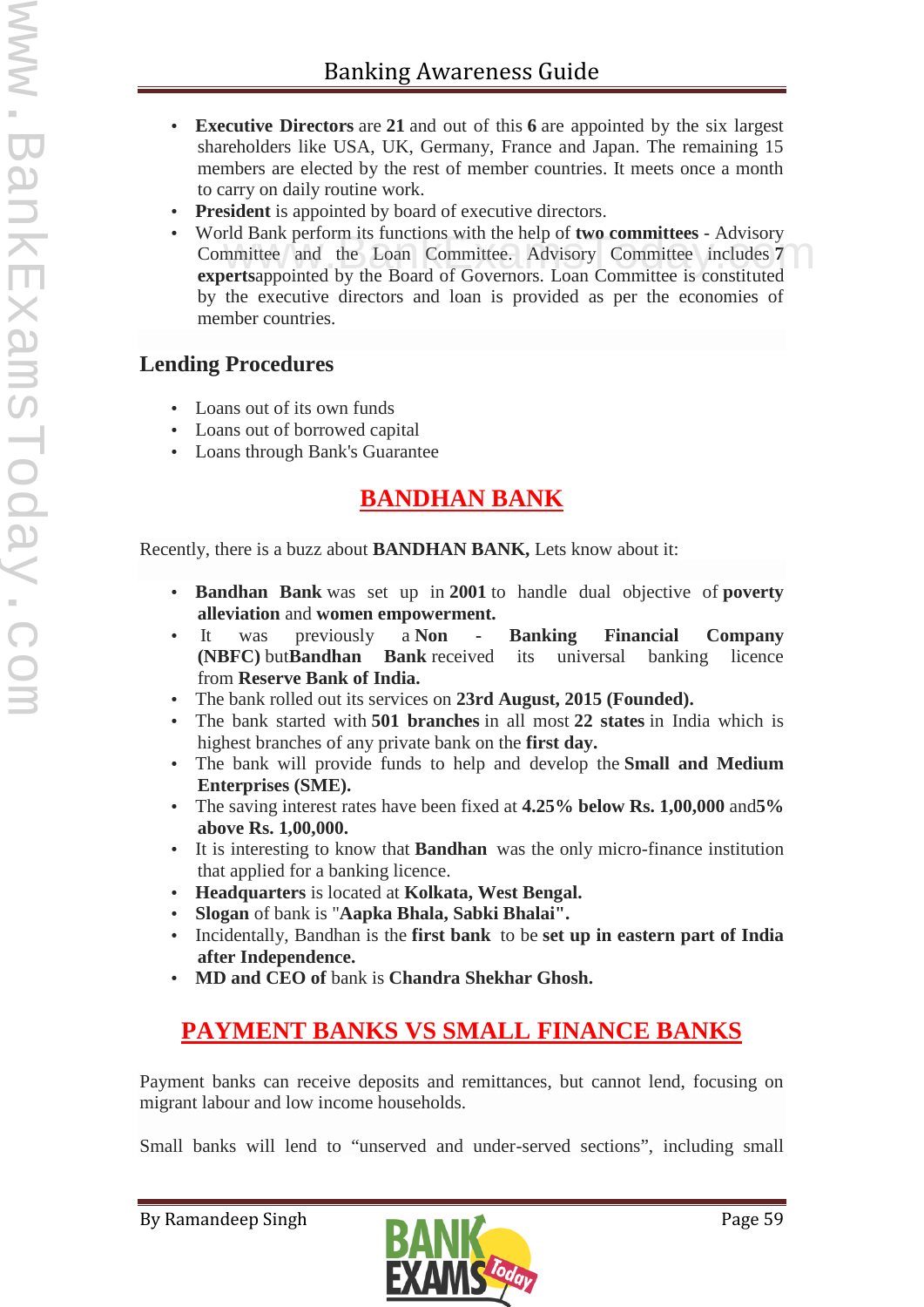business units, s mall and marginal farmers, and micro and small industries.

| <b>Payment Banks</b>                                                                                                                                                                                                  | <b>Small Finance Banks</b>                                                                                                                                                                                                                                              |  |  |  |
|-----------------------------------------------------------------------------------------------------------------------------------------------------------------------------------------------------------------------|-------------------------------------------------------------------------------------------------------------------------------------------------------------------------------------------------------------------------------------------------------------------------|--|--|--|
| Objective                                                                                                                                                                                                             |                                                                                                                                                                                                                                                                         |  |  |  |
| Provide<br>small<br>labour<br>workforce<br>and<br>households                                                                                                                                                          | savings accounts and Financial inclusion and supply of credit to<br>payments /remittance services to migrant small business units and farmers through<br>low-income high-technology and low-cost operations                                                             |  |  |  |
| <b>Eligible Promoters</b>                                                                                                                                                                                             |                                                                                                                                                                                                                                                                         |  |  |  |
| Individuals or professionals with necessary<br>experience and eligibility, existing NBFCs,<br>corporate banking correspondents, mobile<br>companies, supermarket chains, real estate<br>co-ops and corporate entities | Resident individuals or professionals with<br>10 years of experience in banking and<br>finance, companies and societies owned<br>and controlled by residents, existing<br>NBFCs, microfinance institutions and local<br>area banks owned and controlled by<br>residents |  |  |  |
| <b>Scope of Activities</b>                                                                                                                                                                                            |                                                                                                                                                                                                                                                                         |  |  |  |
| Accept deposits but customer balance<br>should not exceed Rs.1 Lakh                                                                                                                                                   | Basic services of accepting deposits and<br>lending                                                                                                                                                                                                                     |  |  |  |
| Cannot give loans, can issue ATM/Debit No restriction on the area of operations<br>card but no credit cards                                                                                                           |                                                                                                                                                                                                                                                                         |  |  |  |
| products<br>such as<br>insurance products                                                                                                                                                                             | Can distribute non-risk simple financial At least 50% of its loan portfolio should<br>mutual funds and constitute loans and advances of upto<br>Rs.25 Lakh                                                                                                              |  |  |  |
| NRIs will not be allowed to open accounts                                                                                                                                                                             |                                                                                                                                                                                                                                                                         |  |  |  |

**Capital Requirement and Promoter's contribution**

Minimum paid-up equity capital of Rs.100 Crore/initially 40%, to be gradually brought down to 26% within 12 years from date of commencement

# **Update**

On 19 August 2015, RBI approved "in-prinicple" licenses to 11 entities to start payment banks, these are 11 entities are :-

- Aditya Birla Nuvo
- Airtel M Commerce Services
- Cholamandalam Distribution Services
- Department of Posts
- FINO PayTech
- National Securities Depository
- Reliance Industries

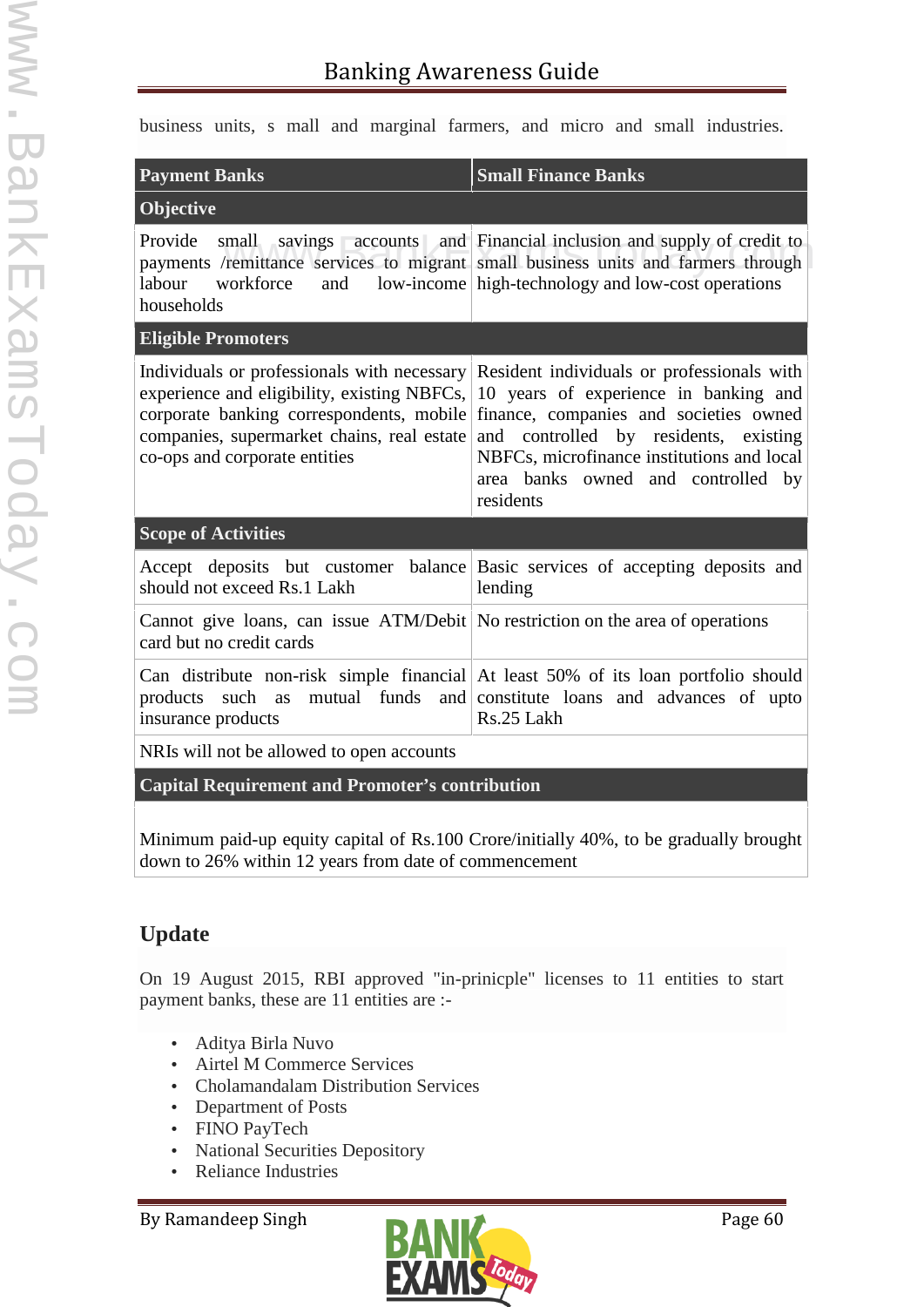- Dilip Shanghvi, founder of Sun Pharmaceuticals
- Vijay Shekhar Sharma, CEO of Paytm
- Tech Mahindra
- Vodafone M-Pesa

# **CONTACT LESS MULTICURRENCY FOREX CARD<br>SCHEME<br>SCHEME SCHEME**

- Axis Bank is India's **Third largest private sector lender.**
- It launched the first Contact less Debit, Credit and Multi Currency Forex Card in association with **VISA** the payments gateway company in the country.
- Axis Bank's Contact less cards contain chip and an antenna (based on Radio Frequency) that is designed to make payments quicker, seamless and hassle free.
- The bank will offer a contact less debit/credit cards to its **1.7 Million Premium customers, which also enables withdrawal of 15 currencies via Multi - Currency Forex Facility.**
- Once the merchant enters the purchase amount in the contact less POS terminal, then customer simply has to tap the card on the terminal and the payment is processed wirelessly in a secure manner. The customer will alert through SMS and E-mail.
- The use of this card is very easy.
- The **symbol**  $\binom{n}{k}$  on your card and on such machine will be same. It means you can get benefit of contact less card on that machine.
- This card has a facility that you have to not to enter your password (up to Rs. 2000) at billing counter where contact less terminal is kept.
- This card benefits you because you have no need to carry more cash.
- **Example -** If your billing or purchasing amount is **more than Rs. 2,000** then you will have to use it like **simple credit or debit card** and to **enter your PIN** while swiping your card near machine.
- There is no limit on value of goods that you can purchase. **Below Rs. 2,000** on every transaction **no PIN is required. PIN is required only if amount is more than Rs. 2,000.**
- If you want any thing **ONLINE** then this card works as your **normal credit or debit card** because contact less features works at that place where such machine is installed.
- This Contact less card benefits in **INDIA** only because each country has different rules regarding contact less card. **For example - In India,** no need to enter your PIN on this cards is Rs. 2000 but in another country, it may be different.

# **PRIVATIZATION OF NATIONALIZED BANKS**

After burying the vital sectors in the name PPP mode of our country viz. coal, mines, lands, ports, forest and many more, now this government is making a headway in privatizing the consolidating economic pillars of our country Banking and Insurance sectors.

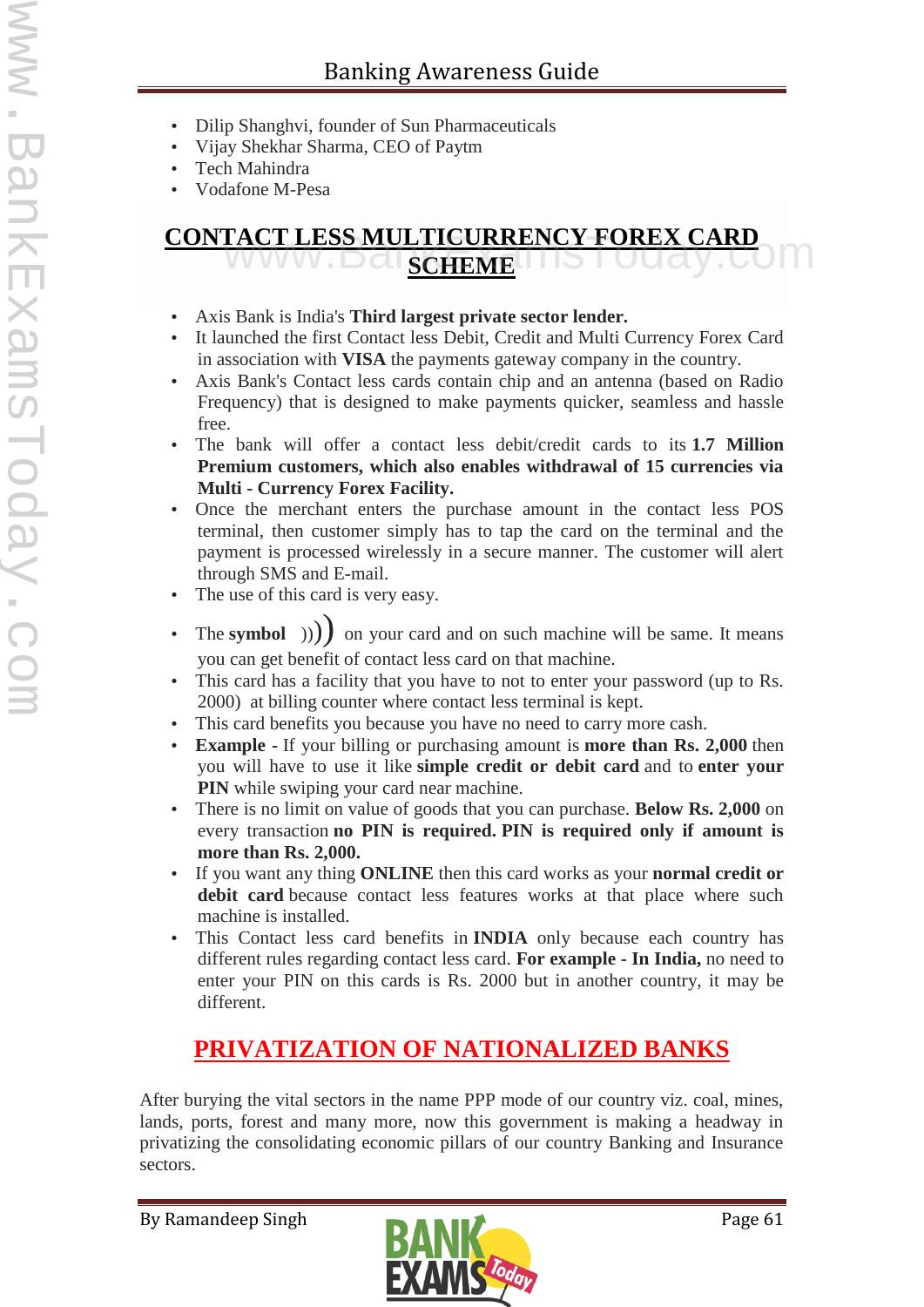Country's corporate tycoons and international lords of different companies are now showing immense interest in buying stakes in nationalized banks and insurance companies. Modi's government is inviting private entities to come and capture the entire Indian market belittling the exact meaning of swadesi. This government is of the view that if private set ups will come up then our country will flourish and will be able to showcase India's position on global platform in a better way. Government has forgotten the reason behind the nationalization of banks way back in the year 1969 and 1982. at if private set ups wiff come up then our country wiff flourish and wiff be<br>wease India's position on global platform in a better way. Government has<br>ne reason behind the nationalization of banks way back in the year 196

Total number of branches of nationalized banks is now at 75000. And in these branches the amount of hard earned money deposited by our people is 80 lakh crore. Out of these deposited amount 61 lakh crore rupees have been used as advances and loans by the banks. In the fiscal year 2013-2014, the banking institutions had registered a profit of 1, 28,000 crore rupees. But the net profit was pegged at 37000 crore rupees only because those corporates who had taken the loans from banks and not made any repayment towards the advances. In order to write off these loans huge provisions had been made that is the reason of reduced net profits in the banks.

Instead of blacklisting and probing the wrong doings of these finger countable corporate and private firm owners, the government is interested in promoting these entities to have pie in the BFSI sector. The pace at which this government wants to privatize the nationalized outfits is more as compared to that of the erstwhile UPA government.

Recently, Prime Minister Modi with his entourage has visited Australia and recommended SBI to allow a credit of \$1 Billion to Adani Group for buying a debtridden company of Australia in Queensland. No other banks were willing to make advances for the Adani's project. Adani group has a colossal liability of around INR 28000 crore rupees from Indian banks. Whose ulterior motive is behind this? Well, all of you have to think about it. This government is trying to dilute the nationalization act by bringing down the government stakes to 37% which is imminent.

Before nationalization all the banks in India were private and were owned by individual business houses. All the hard earned money of depositors in these banks was utilized by the business houses to carry out their own businesses. After waiting for an auspicious occasion on someday these banks declare themselves as bankrupt and the innocent gullible depositors would have to lose their hard earned money. This was the main cause to bring most banks under the nationalization act to preserve the public interest. In 1975, the inception RRBs were also made because of the fact that the interest of the village people could be protected from the clutch of so called Sahukars (usurpers) and Mahajans.

Now this is the high time to raise the voice against privatization of nationalized banks. We have to sensitize this issue on a massive scale so that public interest shouldn't be hampered.

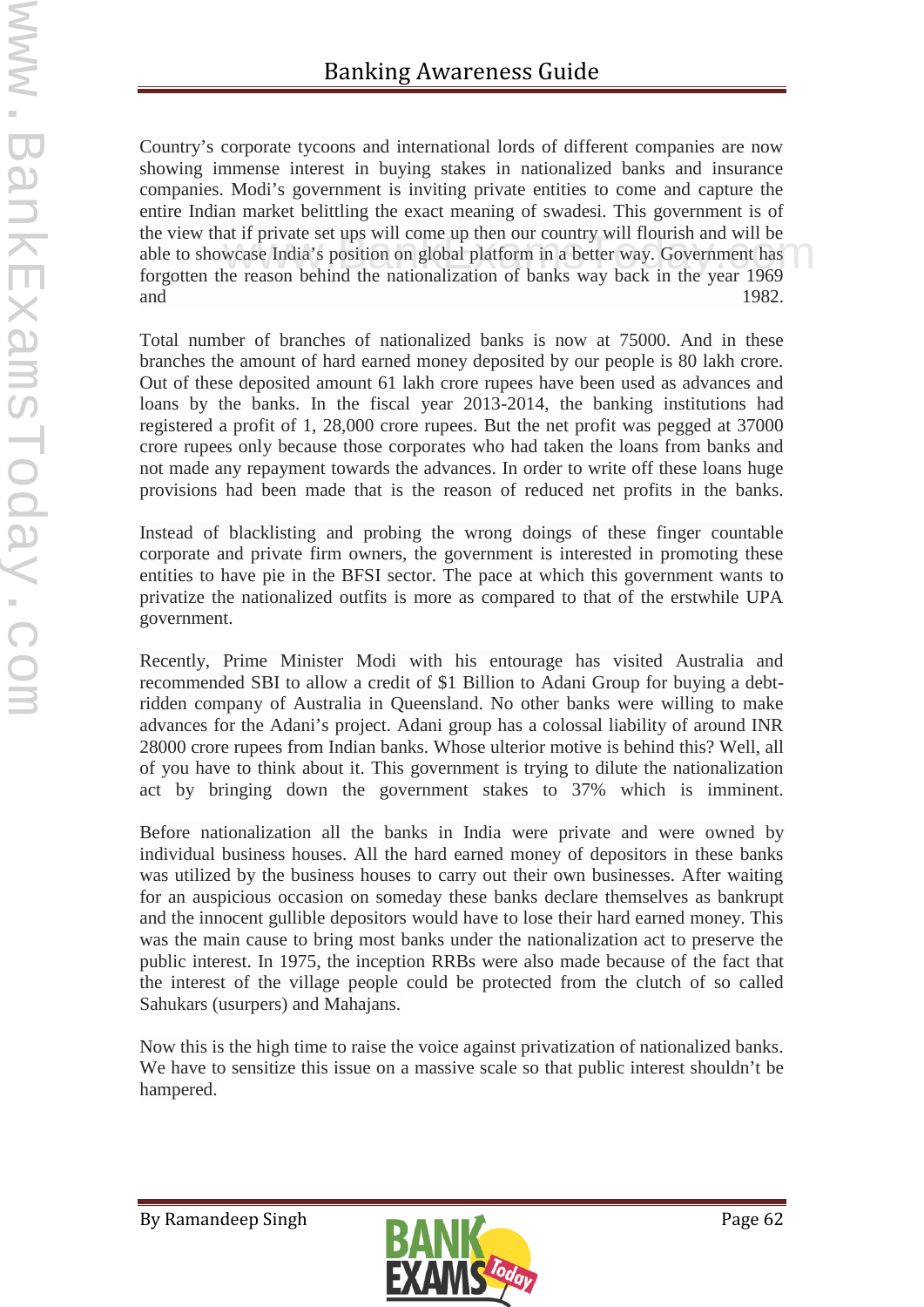# **SOCIAL SECURITY SCHEMES**

On his first visit to West Bengal after becoming Prime Minister of India, Narendra Modi surprised financial analysts by declaring three social security schemes for 1.25 billion people. Now accidental insurance is available at mere Rs.12 for a coverage of Rs.200,000. Read summary of schemes :- XamsToday.com

# **Pradhan Mantri Suraksha Bima Yojna**

#### **Eligibility**

- 18 to 70 years of age
- Having a savings account with a public sector bank
- Insurer allows auto withdrawal for the payment of annual premium

#### **Policy cost and coverage**

Rs.12 per subscriber for a coverage of Rs.2,00,000

#### **Maturity**

Death due to accident or total physical disability due to accident

# **Pradhan Mantri Jeevan Jyoti Yojana**

#### **Eligibility**

- 18 to 50 years of age
- Having a savings account with a public sector bank
- Insurer allows auto withdrawal for the payment of annual premium

### **Policy cost and coverage**

Rs.330 per subscriber for a coverage of Rs.2,00,000

### **Maturity**

• Death due to any reason

# **Atal Pension Yojana**

- Subscriber should have saving account
- Eligible age for entering into scheme 18 to 40 years
- Provides subscribers a fixed minimum pension of Rs 1,000, Rs 2,000, Rs 3,000, Rs 4,000 or Rs 5,000 per month starting at the age of 60 years
- Period of contribution by subscriber should be equal to or more than 20 years

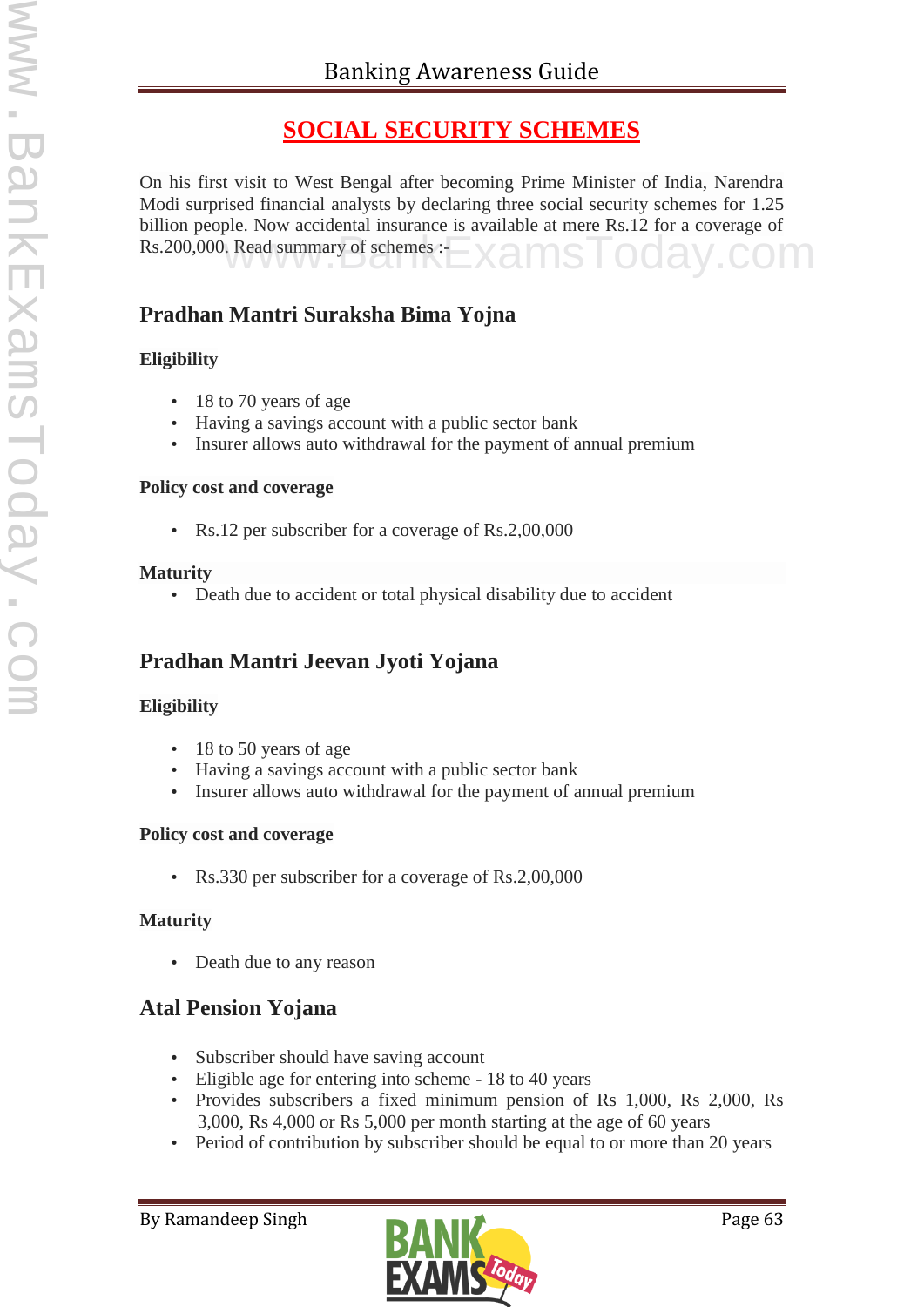Central government will contribute 50% of the contribution by subscriber or Rs.1000 per annum, whichever is lower for 5 years.

# **MUDRA BANK**

#### **What is Mudra Bank?** amsTod

- MUDRA means Micro Units Development and Refinance Agency(known as the MUDRA bank)
- Mudra bank is being set up through a statutory enactment and will be responsible for developing and refinancing through a Pradhan Mantri Mudra Yojna.
- It is first set up as a subsidiary of the **Small Industries Develpoment Bank of India(SIDBI)**. It will later be converted into full-fledged bank through an act of the parliament.
- **MUDRA** Bank is a public sector financial institution in India, It provides loan at low rates to small entrepreneurs.

# **OBJECTIVE -**

- It was launched in 8th April 2015 with the objective of regulating micro and small enterprise financing business, and supporting them particularly those members who belongs from scheduled castes and scheduled tribes.
- MUDRA Bank will also register **MFIs(Micro Finance Institutions)** and will be responsible for accreditation and rating of MFI.
- It will also make proper last mile practices to be followed by MFI to provide proper client protection and to prevent from indebtedness.

# **AIM -**

- The finance ministry said measures to be taken up by the MUDRA are targeted mainly on young, educated or skilled workers and entrepreneurs including women entrepreneurs.
- Basically small entrepreneurs and small businessman are often cut from banking system because of limited branch presence, so MUDRA bank will partner with local coordinators and provide finance to small and micro businesses.

# **IMPORTANT FIGURES ABOUT MUDRA BANK**

- The bank will be set up with the initial corpus of Rs 20000 cr and a credit guarantee corpus of Rs 3000cr.
- The bank have categorized the amount of loan to be given in three different categories-
- **SHISHU** This is the first stage and in it the loan will be given for upto 50000 Rs.
- **KISHOR** In the second stage a loan amount will be ranging from 50,000 to Rs 5 lakh.
- **TARUN** This is last category which will provide upto Rs 10 lakh.

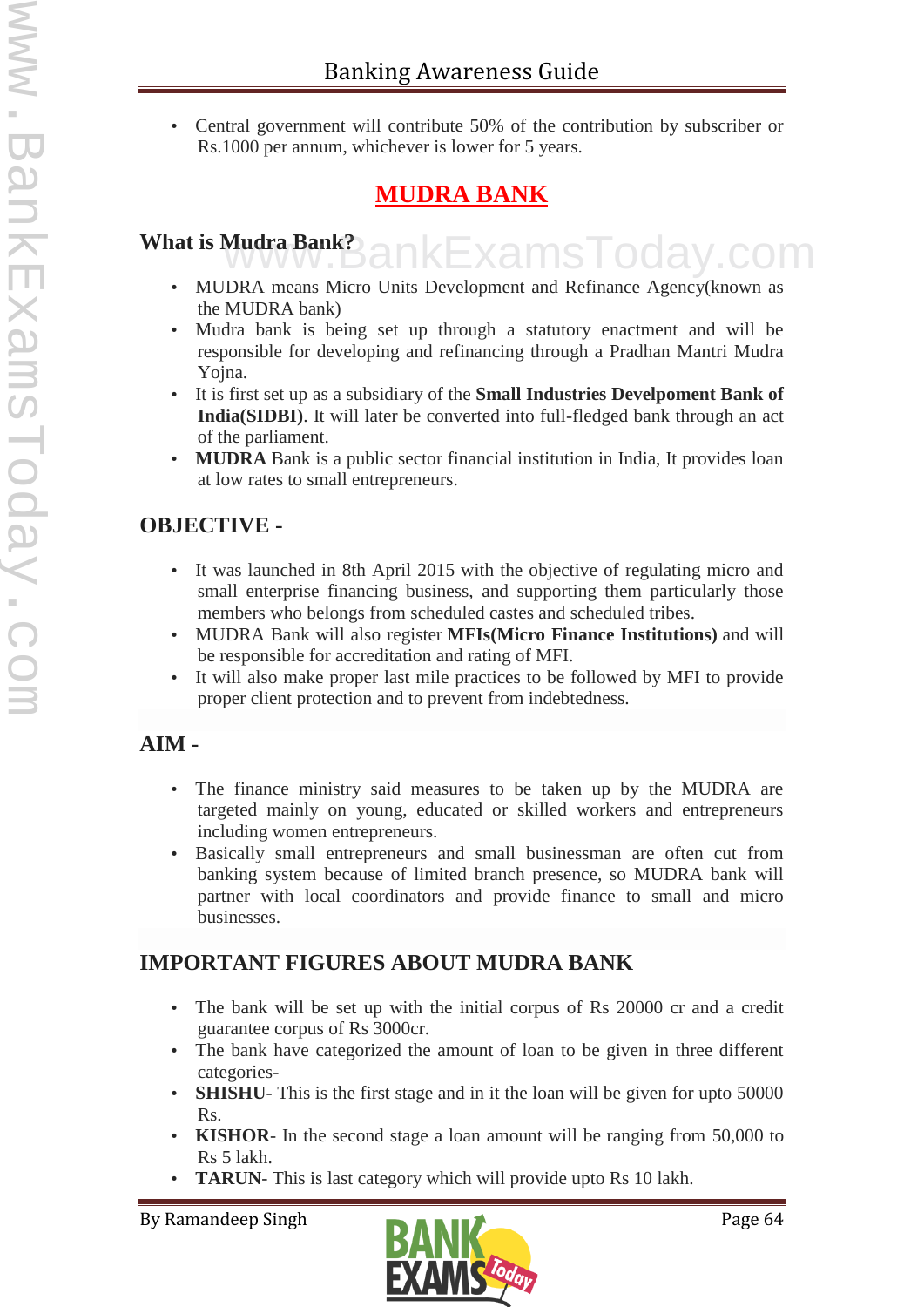- The bank will cater to 5.77 crore small business units that spread all across India who currently find it difficult to access credit from the regular banking system.
- According to Mr NARENDRA MODI the bank would help over 6 cr families out of which 65% of them belongs to scheduled caste and scheduled tribes.



Service Tax is an indirect tax levied on taxable services; where the obligation/ liability is of the service provider to collect and deposit service tax.

### **History**

In 1994, Service Tax was introduced in India by the then Finance Minister Dr. Manmohan Singh – who envisioned services as being a whole new sector from which tax can be collected to increase Government revenue.

At the time India needed revenue and new sources for revenue generation were being sought. Thus, finally on the recommendations of Dr. Raja Chelliah Committee on tax reforms -Service tax was been first levied at a rate of five per cent flat on 15 July 1994.

Previously until July 2012, we had the selected service approach for taxing services – i.e., only those services shall be taxed which were mentioned specifically in the list.

From July 2012 onwards, India has adopted the 'Negative List' system – whereby all services are taxable, except those mentioned in the Negative List. The Negative List concept was introduced during Finance Minister Pranab Ray's regime.

### **How to calculate Serviec Tax**

Okay just to simply a whole lot of pages worth theories, here's a numerical example:

If say, you provide the service of preparing food and selling them in containers to office goers – if such a tiffin service is taxable – then you as the **service provider** are **liable to pay service tax**.

How will you pay the service tax? – you will collect the service tax amount, at the prescribed rate, from the service receivers by adding it to the bill amount and then pay the service tax amount so collected into the credit of the government.

|                                 |  | Your bill amount will be: |        |                        |  |                 |               |     |               |  |
|---------------------------------|--|---------------------------|--------|------------------------|--|-----------------|---------------|-----|---------------|--|
| Tiffin Charges for March $15 =$ |  |                           |        | Rs. 10,000.00          |  |                 |               |     |               |  |
|                                 |  |                           |        | Add: S. Tax and E.Cess |  | $\omega$ 12.36% | $\cdot$ = $=$ | Rs. | 1.236.00      |  |
|                                 |  |                           |        |                        |  |                 |               |     |               |  |
| Total                           |  | bill.                     | amount | and the state          |  |                 |               |     | Rs. 11,236.00 |  |

So, you the service provider collects Rs. 11,236 from your customer – you keep your

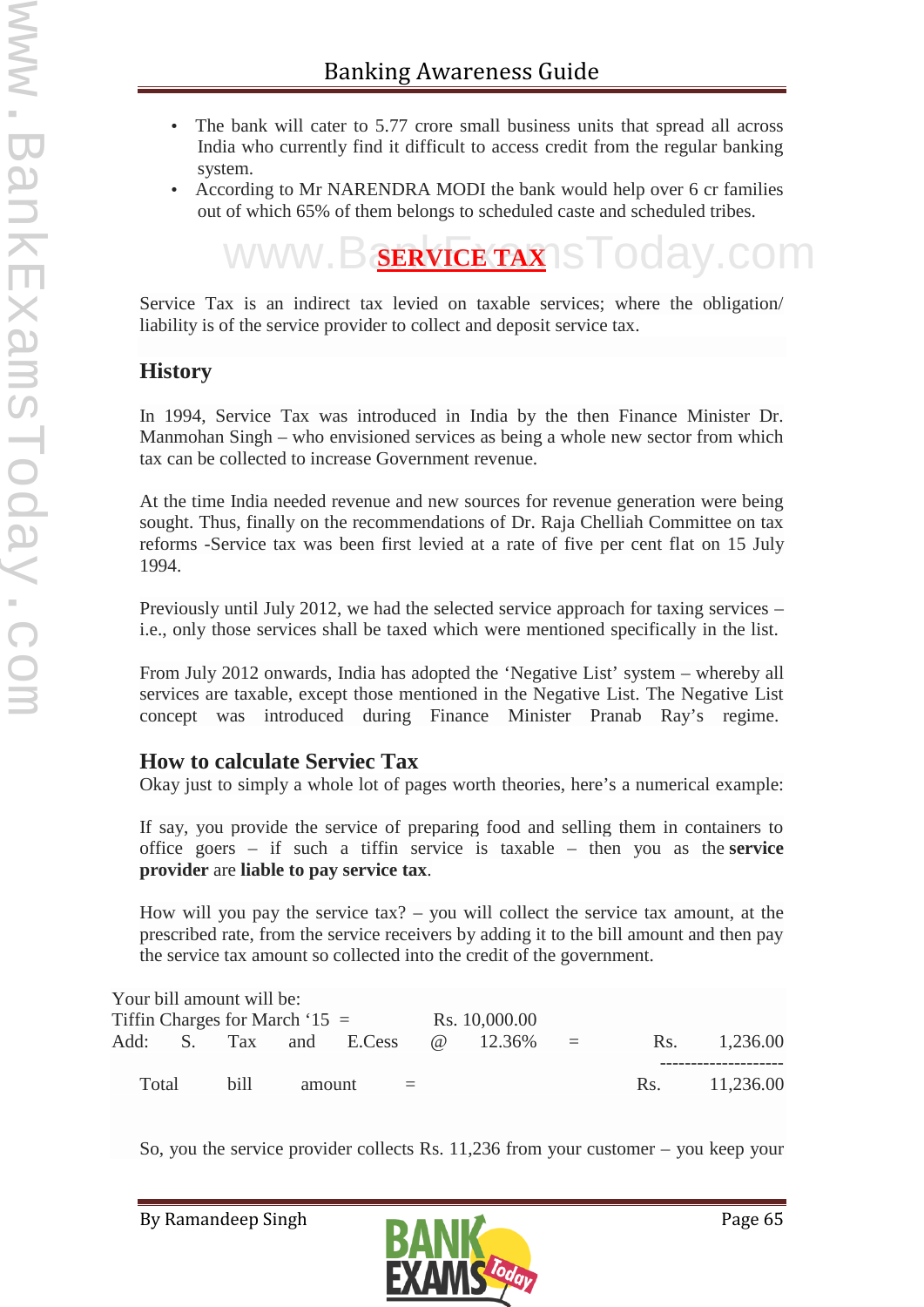Rs. 10,000 for yourself (your income) and deposit Rs. 1,236 into the Government's account as service tax collected.

Service providers collect service tax from every customer, per bill, and deposit them monthly/ quaterly.

Thus, you can see the incidence of the service tax is actually on us – the service receivers. can see the incidence of the service tax is actually on us - the service

So, now you know when you go to a restaurant you end up paying a lot more than what you had ordered!!

#### **Which services are taxable?**

Now, important to know – not all services are taxable. Only those which are 'taxable services' are taxable under service tax!

'Taxable services' – means those services which are taxable under the service tax net. In other words,

Taxable Services = All services + Declared Services – Negative List – Any exemptions

#### Examples:

- i. giving the right to use intellectual property right (declared service)
- ii. Services by Chartered Accountants
- iii. Services by beauty salons!
- iv. Services by advertising agencies
- v. Courier services
- vi. Event management services etc.

Now you must be wondering if you maternal aunt, who runs a ladies beauty parlour at her home in South Delhi is liable to collect and deposit service tax – take heart!

Service tax liability arises if the total value of services provided in a financial year exceeds Rs, 10,00,000!

### **Negative List?**

The current service tax laws provide that all services as such are taxable – except for those mentioned in the negative list.

So if you are a service provider  $-$  go check if the service you are providing is in the negative list – if so – breathe easy – if not – you've got service tax liability and you'll need to adhere to the very strict service tax formalities, rule and regulations!

i. Services provided by government or local authority ii. Services provided by RBI

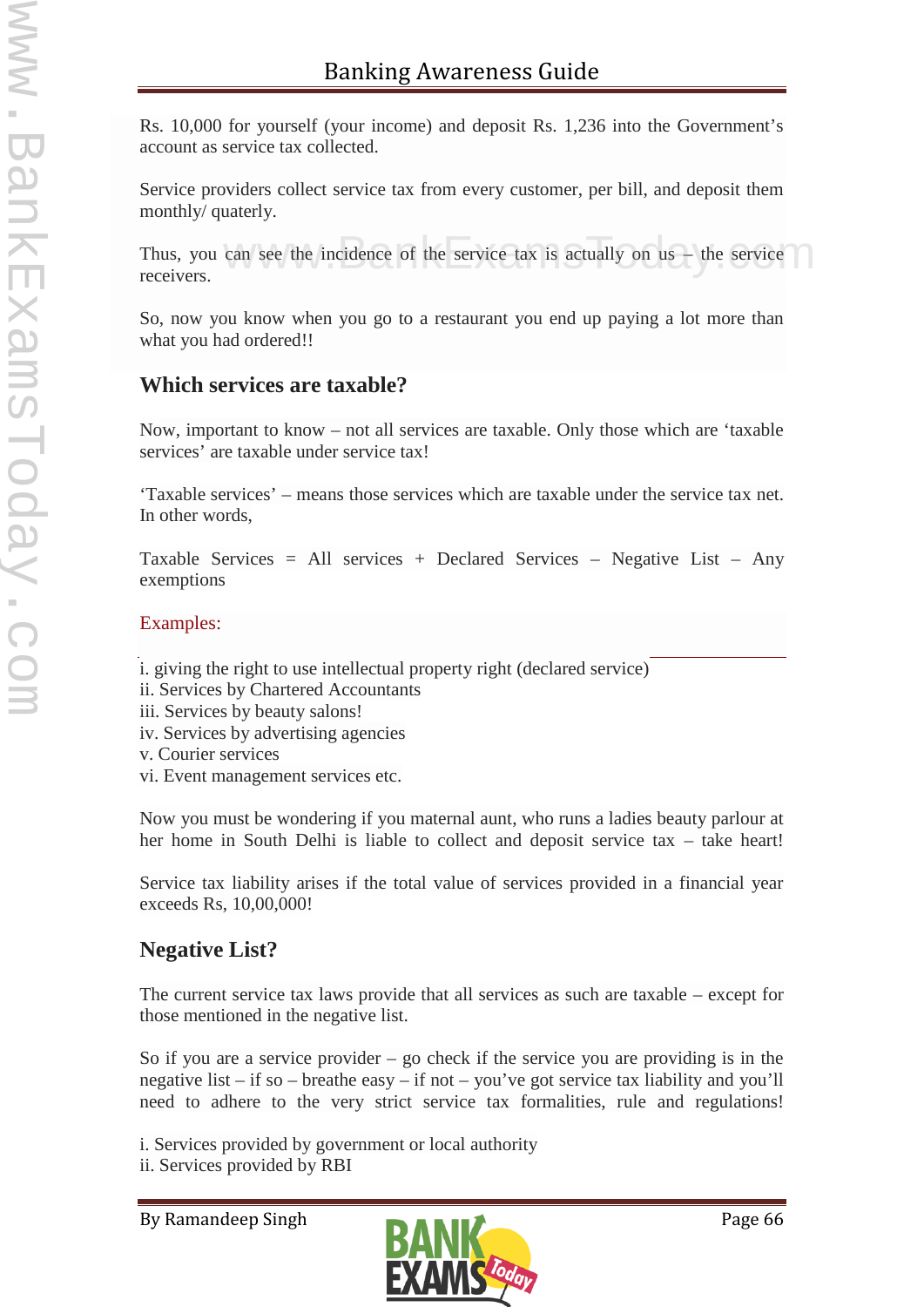- iii. Transmission or distribution of electricity
- iv. Services relating to transportation of passengers etc.

#### **What is the rate of service tax?**

The rate of service tax is 14%

The rate of service tax is 14%<br>Swachh Bharat cess of 2% was proposed in Union Budget 2015 but it's not yet implemented. In case it is implemented then effective rate of Service tax will be 14%  $+ 2\% \text{ of } 14\% = 14.28\%$ 

### **Trivia:**

1. Service Tax is levied in 'taxable territory', which includes the Indian mainland – territorial waters and the airspace above it.

2. Service Tax is NOT levied if services are provided, by anyone, in Jammu and Kashmir. So J&K and rest of the world are - not taxable territories! 3. Sometime even the service receiver has to pay the service tax – this is known as reverse charge!

#### **Latest news on service tax:**

- In budget 2015 a higher rate of 14% (inclusive of Education Cesses) was proposed which will come to effect after the approval of the finance bill; which is proposed to be pushed for approval in the second budget session starting after  $20<sup>th</sup>$  April 2015.
- Service Tax exemption has been granted, w.e.f. 1 April 2015 to the services given byzoos, national parks, wildlife sanctuaries, tiger reserves and museums = they don't have the obligation to deduct service tax from the public via the tickets.
- Exemption from service tax liability is also forwarded to:

i. Services by life insurance scheme – Varishtha Pension Bima Yojna,

ii. Retail packing of fruits and vegetables,

iii. Ambulance services

iv. Construction services, when given to Government, in respect of historical monuments, irrigation work, water supply and sewage treatment plants,

v. services provided by folk and classical artists is exempt if the amount charged by them as fee is less than Rs. 1,00,000 vi. Transportation of food grains, including rice and pulses, milk and salt only, via road, rail or vessel is exempt

- Increase in service tax on air travel services. Earlier service tax was levied on 40% of the ticket value – if your ticket costs Rs. 1000, then service tax will be levied on Rs. 400 – this 40% has now been **increased to 60%.**
- Service tax will be levied on the services provided in the following cases: i. by Mutual Fund agents

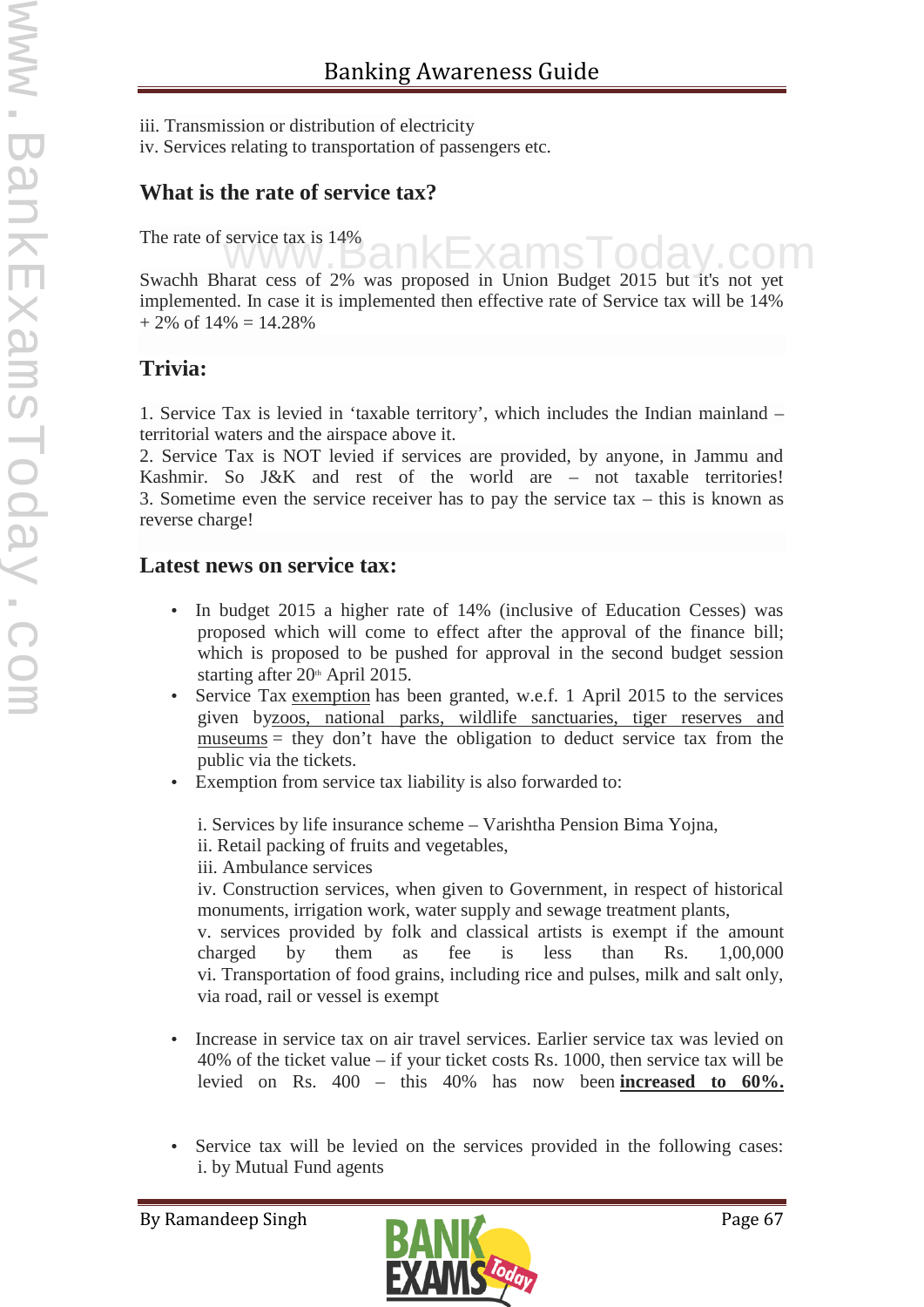ii. marketing of lottery tickets iii. Departmentally run public telephones iv. Free telephone calls from airports and hospitals v. by chit fund foremen vi. Exemption given earlier stands withdrawn for construction, erection, commissioning or installation of original works with regards to airports or ports.

# **FOREIGN EXCHANGE MANAGEMENT ACT**

Popularly known as FEMA – the Act is the Bible of all Forex transactions that happen in the country – it is the Holy Rule Book of foreign exchange transactions and of the administration part too.

It is important here to know a little **history of FEMA**:

FEMA actually has a predecessor – a stricter, meaner and a draconian predecessor, popularly called the FERA.

Foreign Exchange Regulation Act, 1974 or FERA – was introduced in the year 1974 with the prime objective of 'conserving' preserving' the foreign exchange; which means the forex transactions were severely controlled to avoid misuse – as it was considered a scarce resource.

Also – the mean part – if an offence was committed under FERA it was considered a 'criminal offence'!

With time, economic liberalization, globalization, better forex transaction infrastructure and opening of the world market, need was felt to do away with FERA as its provision resulted in constricting the growth of forex and ultimately the economy at large.

Thus at the turn of the millennium and India's coming of age FEMA was introduced in 2000, on  $1$ <sup>\*</sup> June, with the Foreign Exchange Management Act, 1999.

#### FEMA stands for:

- Facilitating foreign exchange transaction exports, imports, and payments thereof;
- Promoting development of forex;
- Maintenance of a healthy forex market in the country.

#### **Salient Features of FEMA:**

1. FEMA is applicable to Individuals (you and me!), HUFs, companies, firms and AOPs and BOIs.

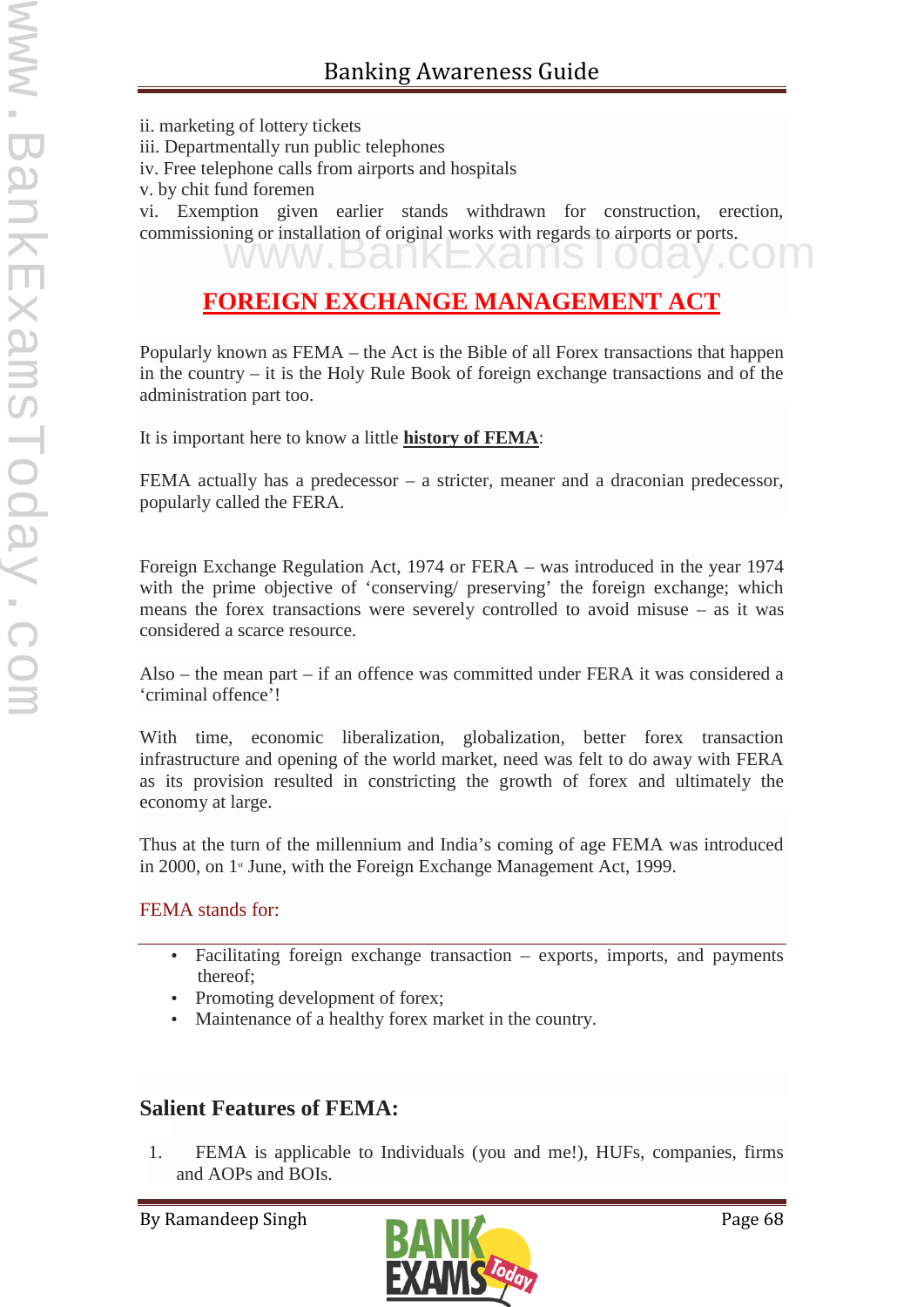- 2. FEMA is applicable to a person '**Resident**' in India as opposed to FERA's citizenship criteria – which means if the status of any person, who is a citizen of India or not, is 'Resident' he or she shall be covered under the FEMA for any forex transaction as per the given provisions.
- 3. Under FEMA a person, who has been residing in India for **more than 182 days**, will be considered a 'Resident'!
- 4. 'Currency' under FEMA includes **debit cards, ATM cards and credit cards** too! will be considered a Resident !<br>rrency' under FEMA includes **debit cards, ATM cards and credit**
- 5. FEMA treats offences committed under the Act as **civil offences**.
- 6. Only '**Authorized Persons**' can deal in foreign exchange all our transactions will be routed through them.

Authorized Persons are nothing but authorized dealers – authorized by the RBI; and they have to follow RBI guidelines very strictly to keep their licenses.

- 7. We are permitted by RBI to buy **forex from Post Offices** in the form of postal/ money orders! Easy availability in the time of emergency requirements!
- 8. Any monetary transaction with **Nepal or Bhutan** in rupees these two countires recognize and accept 'Rupees' – **will not fall under FEMA**!
- 9. 'Capital Account' transactions are those transactions which alter the assets and liabilities of a person – buying/ selling of foreign securities, borrowing/ lending of loans, purchase/ sale of immovable properties etc – and all these being across national boundaries!

NO restrictions on forex transaction for repayment of loans – important to know!

10. 'Current Account' transactions are those other than capital and are mostly personal in nature like remittances for living expenses for studies/ medical treatment abroad, foreign travel, foreign business etc.

Current Account transactions are categorized into three explicitly drawn out categories which spell out the transactions allowed and not allowed - (i) those which are prohibited by FEMA, (ii) those which require Central Government's permission, (iii) and those which require RBI's permission.

#### **Prohibited Current Account transactions (V.Imp!!!!) – you can't draw foreign exchange for:-**

- **1.** Forex can't be drawn for making payment to any person in Nepal or Bhutan! Use Rupees!
- **2.** Remitting lottery winnings outside India. Remitting any income from winning in any races/ horse races/ hobbies etc.
- **3.** You can't remit any money outside India for the purchase of lottery tickets, or banned magazines, sweepstakes, betting etc.
- **4.** You can't draw forex for making payments on any 'Call Back Services' on telephone calls – call back is when you call and then immediately get a call back being routed through the telephone services of a company where charges are lower. **Approval of Central Government needed for:**

#### **1.** Drawal of forex for taking cultural tours outside India.

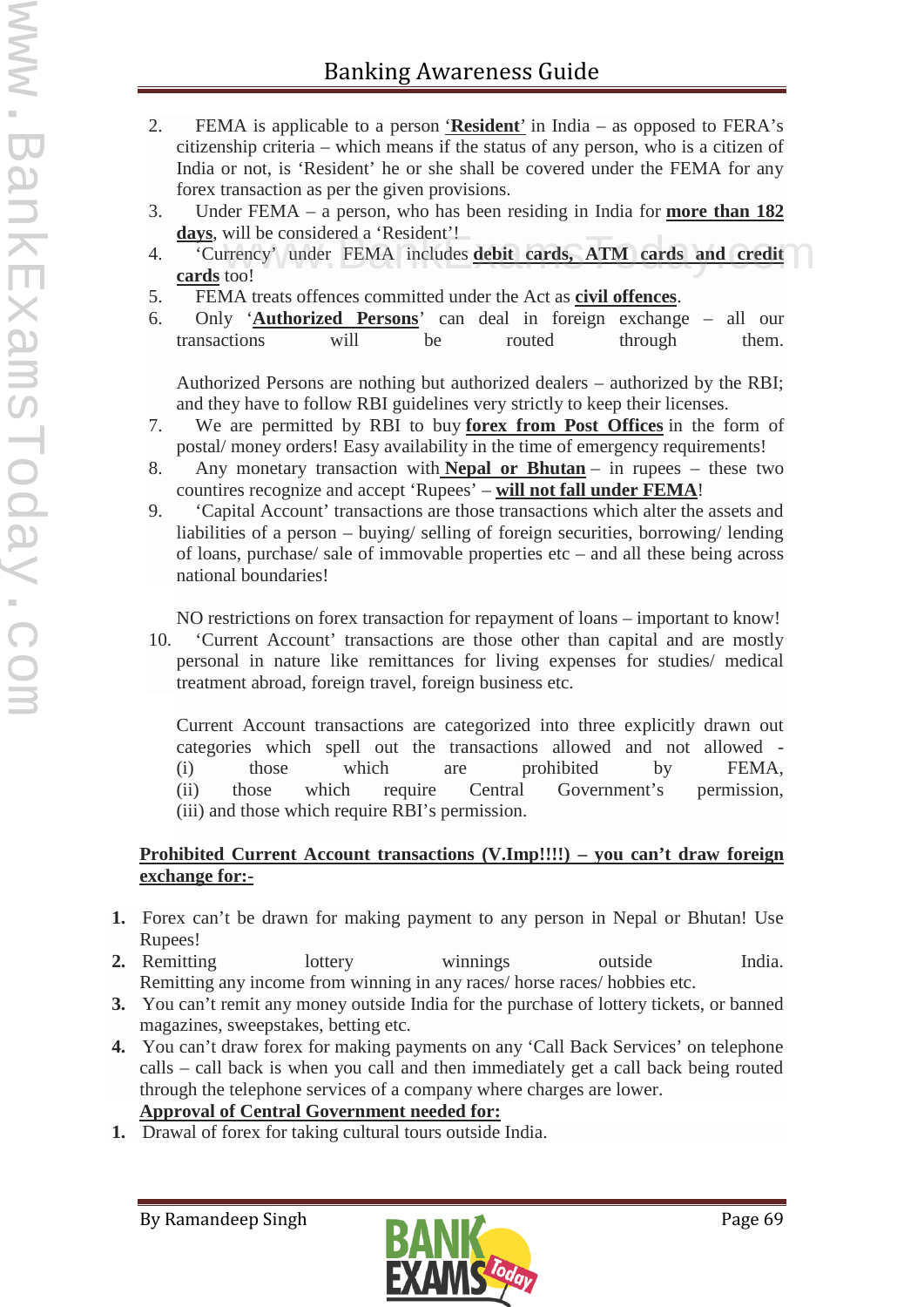- **2.** If state government or its undertakings advertise in foreign print media (for any purpose other than promotion of tourism, investments – exceeding USD 10,000) – then CG approval needed!
- **3.** Remittance of prize money, sponsorship of sporting activities abroad by persons other than sporting bodies – if the amount being remitted exceeds USD 1,00,000.
- **4.** Remittance for hiring of transponders by ISPs and TV channels.<br>Approval of RBI peeded for:

#### **Approval of RBI needed for:-**

- **1.** For infrastructure projects if the consultancy is taken from outside India and the remittance for such exceeds USD 1,00,00,000 per project.
- **2.** For any other projects if the consultancy is taken from outside India and the remittance for such exceeds USD 10,00,000.
- **3.** Approval of RBI needed to release forex in excess of USD 10,000 in one financial year.
- **4.** Approval of RBI needed for gift/ donation remittances in excess of USD 5,000 in one financial year, per remitter or donor (the receiver of the gift remittance)
- **5.** Exceeding USD 1,00,000 for persons going abroad for employment/ emigration.
- **6.** Exceeding USD 25,000 for business travel, attending conference etc.
- **7.** Medical treatment abroad based on doctor's estimate of expenses if doctor's estimate exceeds USD 1,00,000 – then no approval is required.

11. The limit under **Liberalised Remittance Scheme**, has be increase to USD 2,50,000 per financial year for permissible current or capital account transaction or a combination of both, whereby all resident individuals, including minors, are allowed to freely remit to that extent – the increase came in 2015.

This  $11<sup>th</sup>$  point has been asked in a couple of interviews irrespective of candidate's educational background - so keep this new limit in mind for upcoming exams and/ or interviews!!

# **Banking Basics**

# Functions of Banks



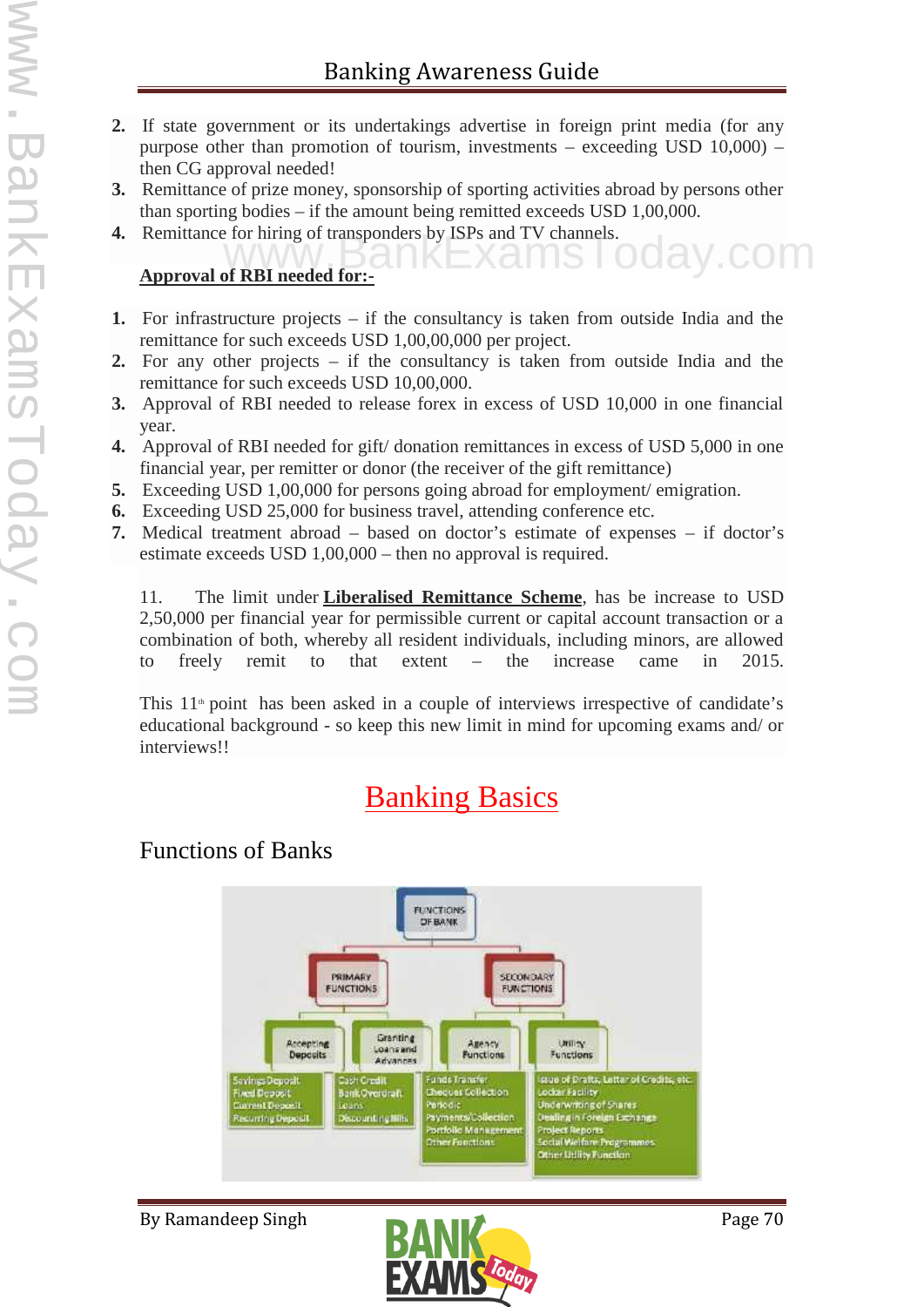# Primary Functions

#### **Accepting deposits**

Most important function of a bank is to mobilize public funds. Bank provides safe custody as well as interest to the depositors. www.BankExamsToday.com

#### **Saving deposit**

Saving deposit account meant for those people who wants to save for future needs and uncertainties. There is no restriction on number and amount of withdrawals. Bank provides cheque book, ATM cum debit card and Internet banking facility. Depositors need to maintain minimum balance which varies across different banks.

#### **Fixed deposit or Term deposit**

In fixed deposit account, money is deposited for a fixed tenure. Banks issues a deposit certificate which contains name, address, deposit amount, withdrawal date, depositor signatures and other important information.

Depositor can't withdraw money during this period. In case depositor want to withdraw before maturity, banks levy pre-mature withdrawal penalty.

#### **Current account**

Current accounts are normally opened by businesses. Banks provide overdraft facility for these accounts by which account holder can withdraw more money than available bank balance. This act as a short term loan to meet urgent needs. Bank charges high rate on interest and charges for overdraft facility because bank need to maintain a reserve for unknown demands for overdraft.

Recurring deposit

In this type of account depositors deposits certain sum of money at regular period of time. Benefit of recurring account is that it provides benefit of compounded rate of interest and enables depositors to collect big sum of money.

Granting Loans and advances

#### **Cash credit**

It is a short term loan facility under which banks allows its customers to take loan up to a certain limit, normally bank grants this loan against mortgage of certain property.

#### **Bank overdraft**

Bank provides this facility to current account holders. Account holder can withdraw money anytime up to the provided limit. He need to pay interest only on borrowed amount for the period for which he took loan.

#### **Loans**

Banks providing loans for various kinds of short term as well as long term needs. Borrower pay back the loan in installments.

#### **Discounting bills**

In normal day to day business, sellers sends bills to buyer whenever they sell their products and it is mentioned in bill to make payment in stipulated time. Lets take it 30

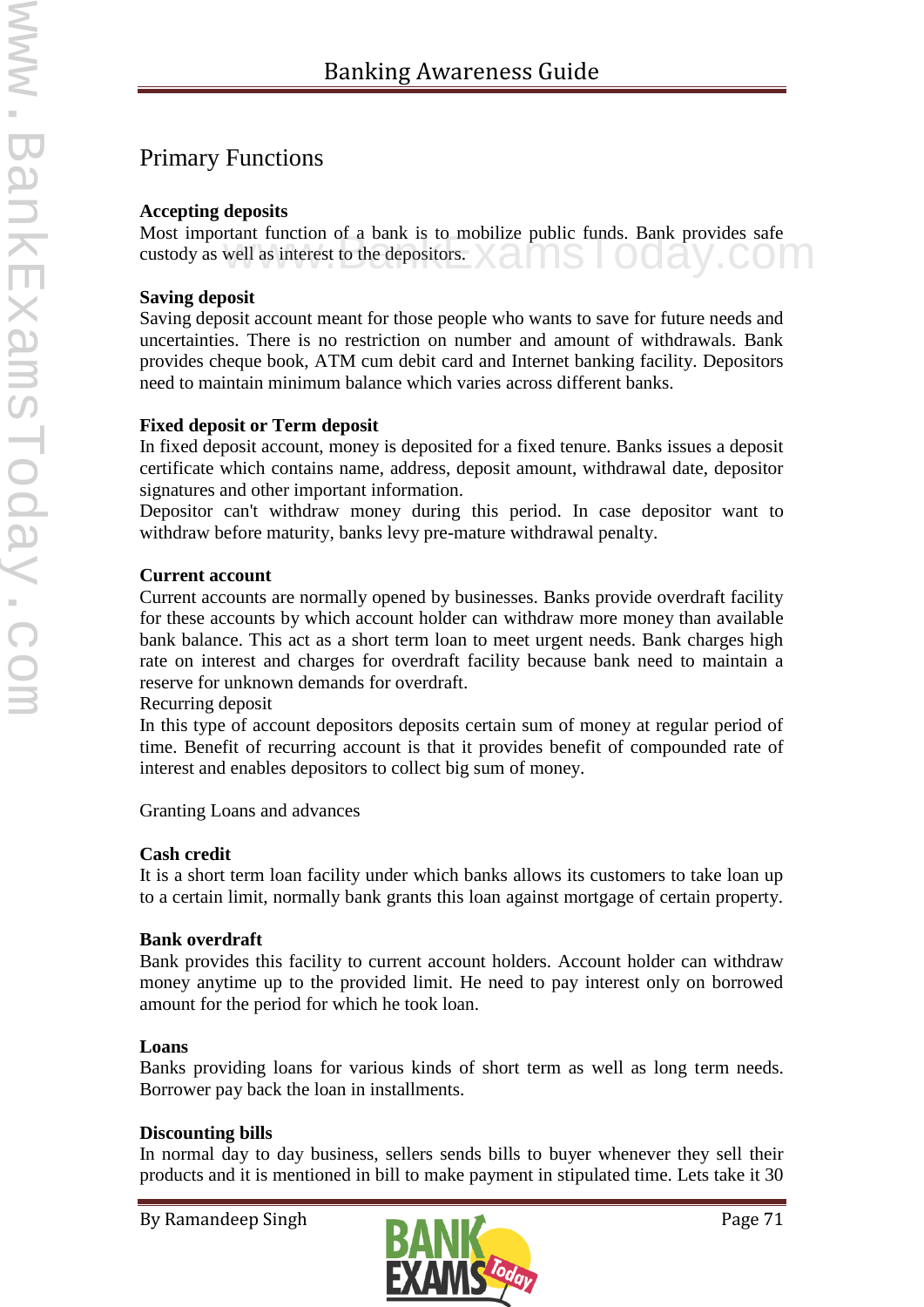days. In such conditions seller may discount the bill from bank for some fees. In such situation bill discounting acts as short term loan. In case the buyer or the drawer defaults, bank send the bill back to seller to drawer so that he may take legal action against drawee or buyer.



# **Secondary functions**

#### **Agency functions**

- Funds transfer
- Cheques collection
- Periodic payments/collection
- Portfolio management

#### **Utility functions**

- **Issue of draft, letter of credit etc** :-Letter of credit acts as an assurance that in case the borrower defaults in making the payment, bank will make the payment up to the amount mentioned in letter of credit
- Locker facility
- Underwriting of shares
- Dealing in foreign exchanges
- Project reports
- Social welfare programs

**RBI:** The Reserve Bank of India was established on April 1, 1935 in accordance with the provisions of the RBI Act, 1934. RBI was nationalized in 1949 and it is fully owned by the Government of India. RBI was established on the recommendation of the Hilton Young Commission.

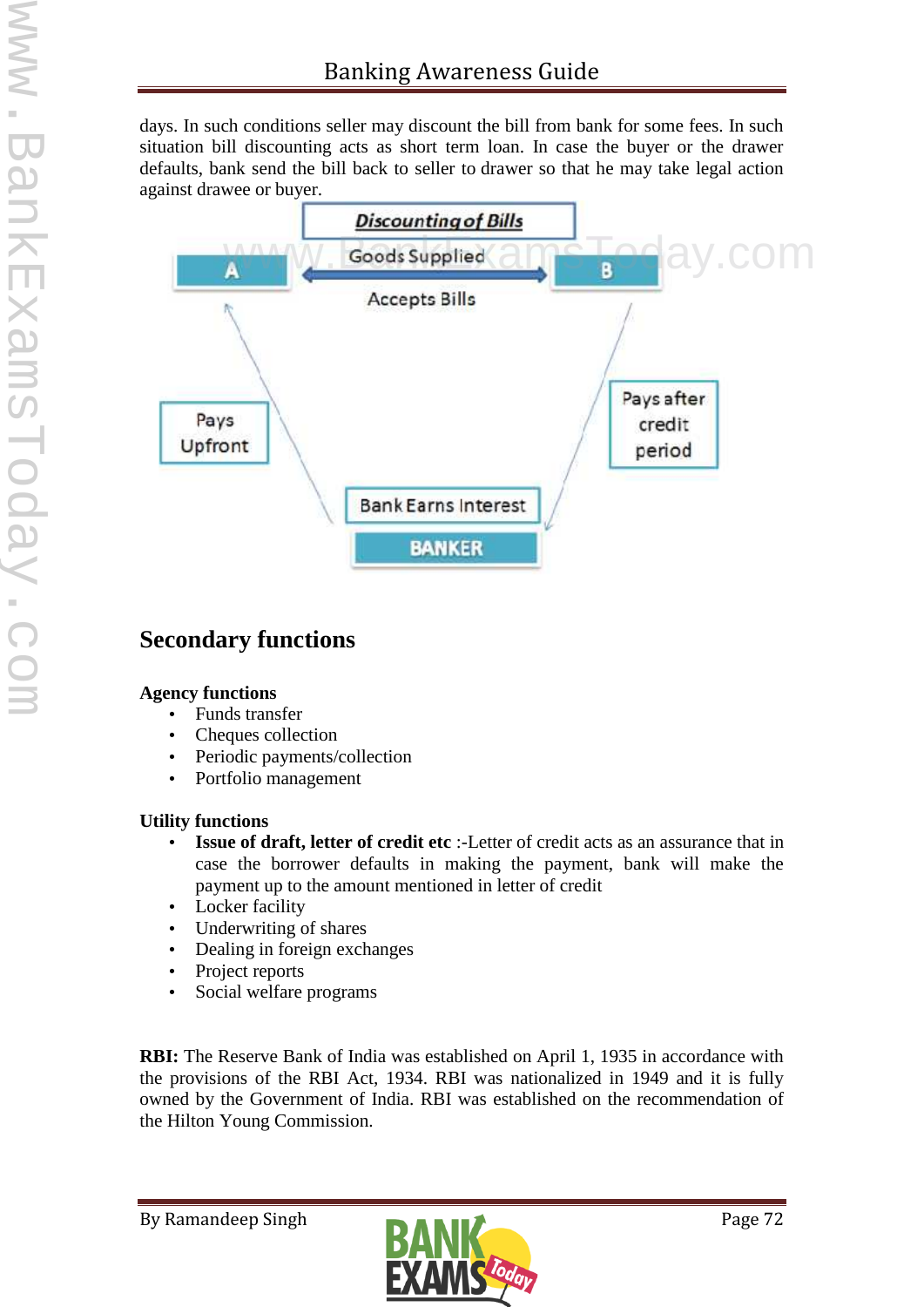# RBI's FUNCTIONS:

- 1. Issue of currency notes
- 2. Controlling the monetary policy
- 3. Regulator and supervisor of the financial system
- 4. Banker to other banks
- 5. Banker to the government kamsToday.com
	- 6. Granting licenses to banks
	- 7. Control over NBFIs (Non Banking Financial Institutions)
- 8. Manager of Foreign Exchange of India (also known as FOREX)

# RBI & Monetary Policy:

Monetary policy refers to the use of instruments under the control of the central bank to regulate the availability, cost and use of money and credit. The main objectives of monetary policy in India are:

#### **Maintaining price stability**

Ensuring adequate flow of credit to the productive sectors of the economy to support economic growth

#### **Financial stability**

There are several direct and indirect instruments that are used in the formulation and implementation of monetary policy.

# **Direct instruments:**

**Cash Reserve Ratio (CRR):** The share of net demand and time liabilities that banks must maintain as cash balance with the Reserve Bank.

**Statutory Liquidity Ratio (SLR):** The share of net demand and time liabilities that banks must maintain in safe and liquid assets, such as government securities, cash and gold.

**Refinance facilities:** Sector-specific refinance facilities (e.g., against lending to export sector) provided to banks.

## **Indirect instruments**

Liquidity Adjustment Facility (LAF): Consists of daily infusion or absorption of liquidity on a repurchase basis, through repo (liquidity injection) and reverse repo (liquidity absorption) auction operations, using government securities as collateral.

**Open Market Operations (OMO)**: Outright sales/purchases of government securities, in addition to LAF, as a tool to determine the level of liquidity over the

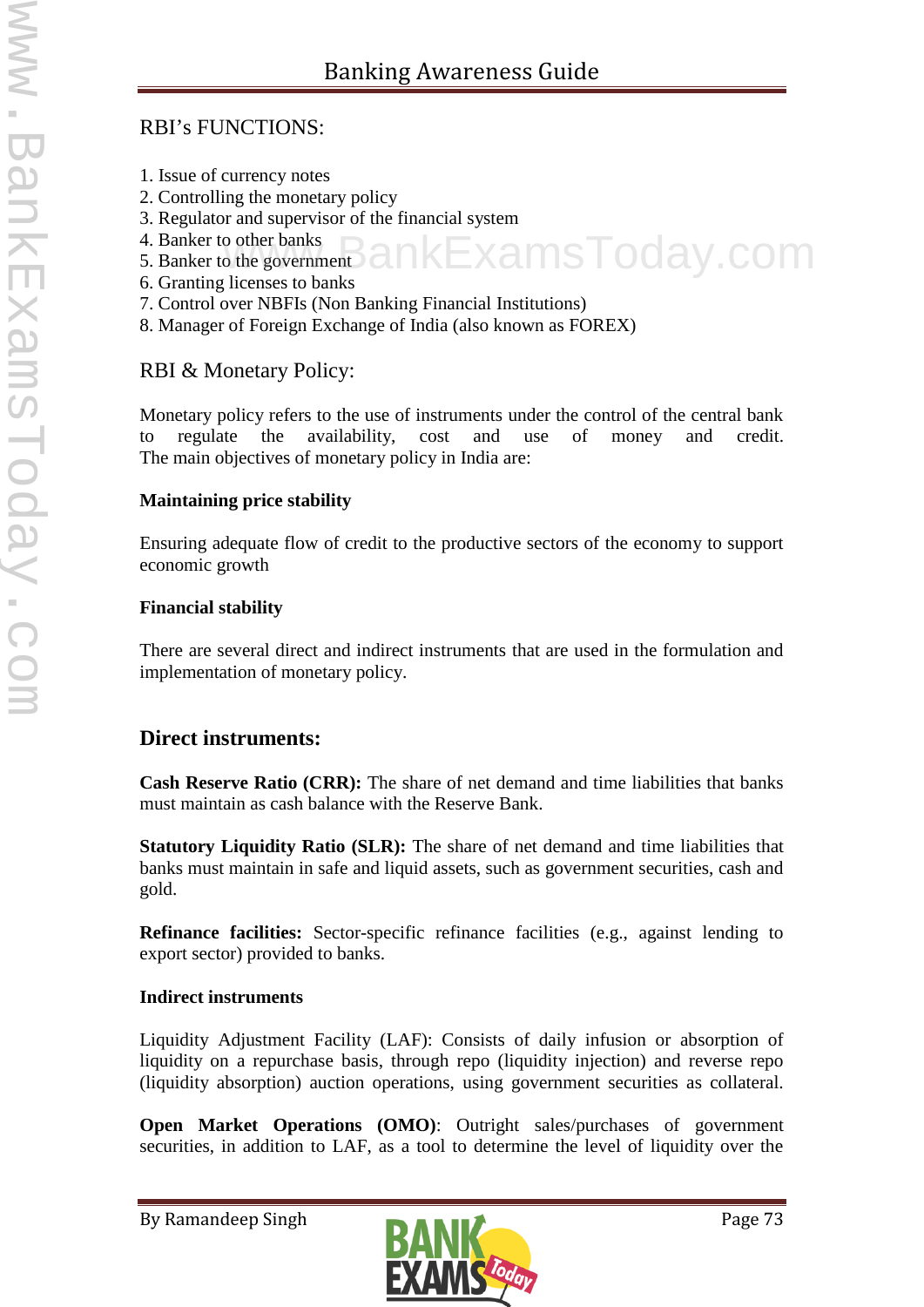#### medium term.

**Market Stabilisation Scheme (MSS):** This instrument for monetary management was introduced in 2004. Liquidity of a more enduring nature arising from large capital flows is absorbed through sale of short-dated government securities and treasury bills. The mobilised cash is held in a separate government account with the Reserve Bank.

The moonised cash is held in a separate government account with the Reserve Bank.<br> **Repo/reverse repo rate:** These rates under the Liquidity Adjustment Facility (LAF) determine the corridor for short-term money market interest rates. In turn, this is expected to trigger movement in other segments of the financial market and the real economy.

Bank rate: It is the rate at which the Reserve Bank is ready to buy or rediscount bills of exchange or other commercial papers. It also signals the medium-term stance of monetary policy.

# Key financial terms

**APR:** It stands for Annual Percentage Rate. APR is a percentage that is calculated on the basis of the amount financed, the finance charges, and the term of the loan.

ABS: Asset-Backed Securities. It means a type of security that is backed by a pool of bank loans, leases, and other assets.

**EPS:** Earnings Per Share means the amount of annual earnings available to common stockholders as stated on a per share basis.

**CHAPS:** Clearing House Automated Payment System. It's a type of electronic bankto-bank payment system that guarantees same-day payment.

**IPO:** Initial Public Offerings is defined as the event where the company sells its shares to the public for the first time. (or the first sale of stock by a private company to the public.)

**FPO:** Follow on Public Offerings: An issuing of shares to investors by a public company that is already listed on an exchange. An FPO is essentially a stock issue of supplementary shares made by a company that is already publicly listed and has gone through the IPO process.

**Difference:** IPO is for the companies which have not been listed on an exchange and FPO is for the companies which have already been listed on an exchange but want to raise funds by issuing some more equity shares.

**RTGS:** Real Time Gross Settlement systems is a funds transfer system where transfer of money or securities takes place from one bank to another on a "real time". ('Real time' means within a fraction of seconds.) The minimum amount to be transferred through RTGS is Rs 2 lakh. Processing charges/Service charges for RTGS transactions vary from bank to bank.

**NEFT:** National Electronic Fund Transfer. This is a method used for transferring funds across banks in a secure manner. It usually takes 1-2 working days for the

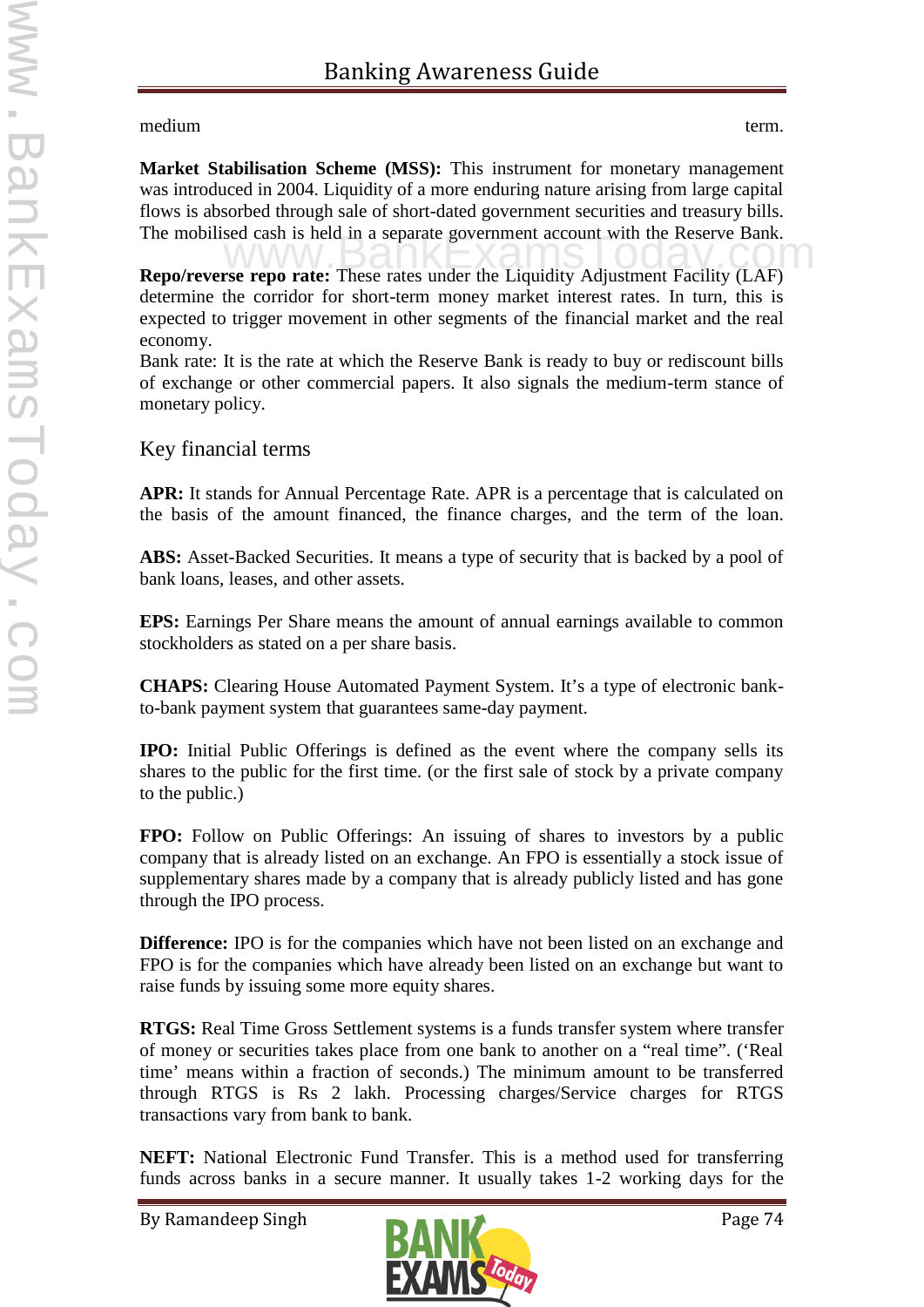transfer to happen. NEFT is an electronic fund transfer system that operates on a Deferred Net Settlement (DNS) basis which settles transactions in batches. (Note: RTGS is much faster than NEFT.)

**CAR:** Capital Adequacy Ratio. It's a measure of a bank's capital. Also known as "Capital to Risk Weighted Assets Ratio (CRAR)", this ratio is used to protect depositors and promote the stability and efficiency of financial systems around the world. It is decided by the RBI.  $\mu$  Kisk weighted Assets Katio (CKAR), this fatio is used to protect<br>and promote the stability and efficiency of financial systems around the<br>decided by the RBI

**NPA:** Non-Performing Asset. It means once the borrower has failed to make interest or principal payments for 90 days, the loan is considered to be a non-performing asset. Presently it is 2.39%.

**IMPS:** Inter-bank Mobile Payment Service. It is an instant interbank electronic fund transfer service through mobile phones. Both the customers must have MMID (Mobile Money Identifier Number). For this service, we don't need any GPS-enabled cell phones.

**BCBS:** Basel Committee on Banking Supervision is an institution created by the Central Bank governors of the Group of Ten nations.

**RSI:** Relative Strength Index.

**IFSC code:** Indian Financial System Code. The code consists of 11 characters for identifying the bank and branch where the account in actually held. The IFSC code is used both by the RTGS and NEFT transfer systems.

**MSME and SME:** Micro Small and Medium Enterprises (MSME), and SME stands for Small and Medium Enterprises. This is an initiative of the government to drive and encourage small manufacturers to enjoy facilities from banks at concessional rates.

**LIBOR:** London InterBank Offered Rate. An interest rate at which banks can borrow funds, in marketable size, from other banks in the London interbank market.

**LIBID:** London Interbank Bid Rate. The average interest rate at which major London banks borrow Eurocurrency deposits from other banks.

**ECGC:** Export Credit Guarantee Corporation of India. This organisation provides risk as well as insurance cover to the Indian exporters.

**SWIFT:** Society for Worldwide Interbank Financial Telecommunication. It operates a worldwide financial messaging network which exchanges messages between banks and other financial institutions.

**STRIPS:** Separate Trading for Registered Interest & Principal Securities.

**CIBIL:** Credit Information Bureau of India Limited. CIBIL is India's first credit information bureau. Whenever a person applies for new loans or credit card(s) to a financial institution, they generate the CIBIL report of the said person or concern to

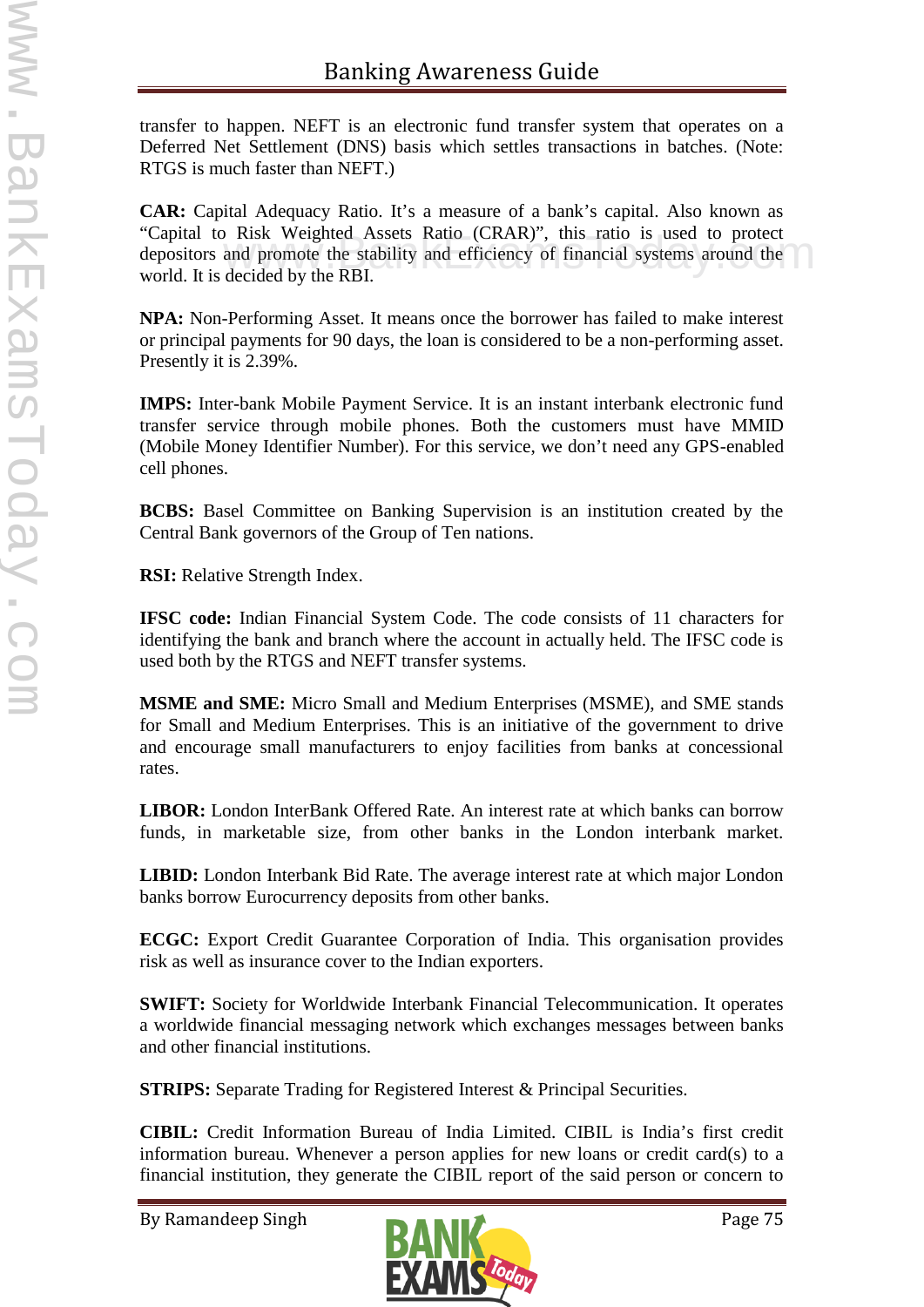judge the credit worthiness of the person and also to verify their existing track record. CIBIL actually maintains the borrower's history.

**CRISIL:** Credit Rating Information Services of India Limited. Crisil is a global analytical company providing ratings, research, and risk and policy advisory services.

**AMFI:** Association of Mutual Funds of India. AMFI is an apex body of all Asset Management Companies (AMCs) which have been registered with SEBI. (Note: AMFI is not a mutual funds regulator) sociation of Mutual Funds of India. AMFI is an apex body of all Asset

**FCCB:** Foreign Currency Convertible Bond. A type of convertible bond issued in a currency different from the issuer's domestic currency.

**CAC:** Capital Account Convertibility. It is the freedom to convert local financial assets into foreign financial assets and vice versa. This means that capital account convertibility allows anyone to freely move from local currency into foreign currency and back, or in other words, transfer of money from current account to capital account.

**BANCASSURANCE:** Is the term used to describe the partnership or relationship between a bank and an insurance company whereby the insurance company uses the bank sales channel in order to sell insurance products.

**Balloon payment:** Is a specific type of mortgage payment, and is named "balloon" payment" because of the structure of the payment schedule. For balloon payments, the first several years of payments are smaller and are used to reduce the total debt remaining in the loan. Once the small payment term has passed (which can vary, but is commonly 5 years), the remainder of the debt is due - this final payment is the one known as the "balloon" payment, because it is larger than all of the previous payments.

**CPSS:** Committee on Payment and Settlement Systems

**FCNR Accounts**: Foreign Currency Non-Resident accounts are the ones that are maintained by NRIs in foreign currencies like USD, DM, and GBP.

**M3 in banking**: It's a measure of money supply. It is the total amount of money available in an economy at a particular point in time.

**OMO:** Open Market Operations. The buying and selling of government securities in the open market in order to expand or contract the amount of money in the banking system. Open market operations are the principal tools of monetary policy. RBI uses this tool in order to regulate the liquidity in economy.

**Umbrella Fund:** A type of collective investment scheme. A collective fund containing several sub-funds, each of which invests in a different market or country.

**ECS:** Electronic Clearing Facility is a type of direct debit. Tobin tax: Suggested by Nobel Laureate economist James Tobin, was originally defined as a tax on all spot conversions of one currency into another. Z score is a term widely used in the banking field.

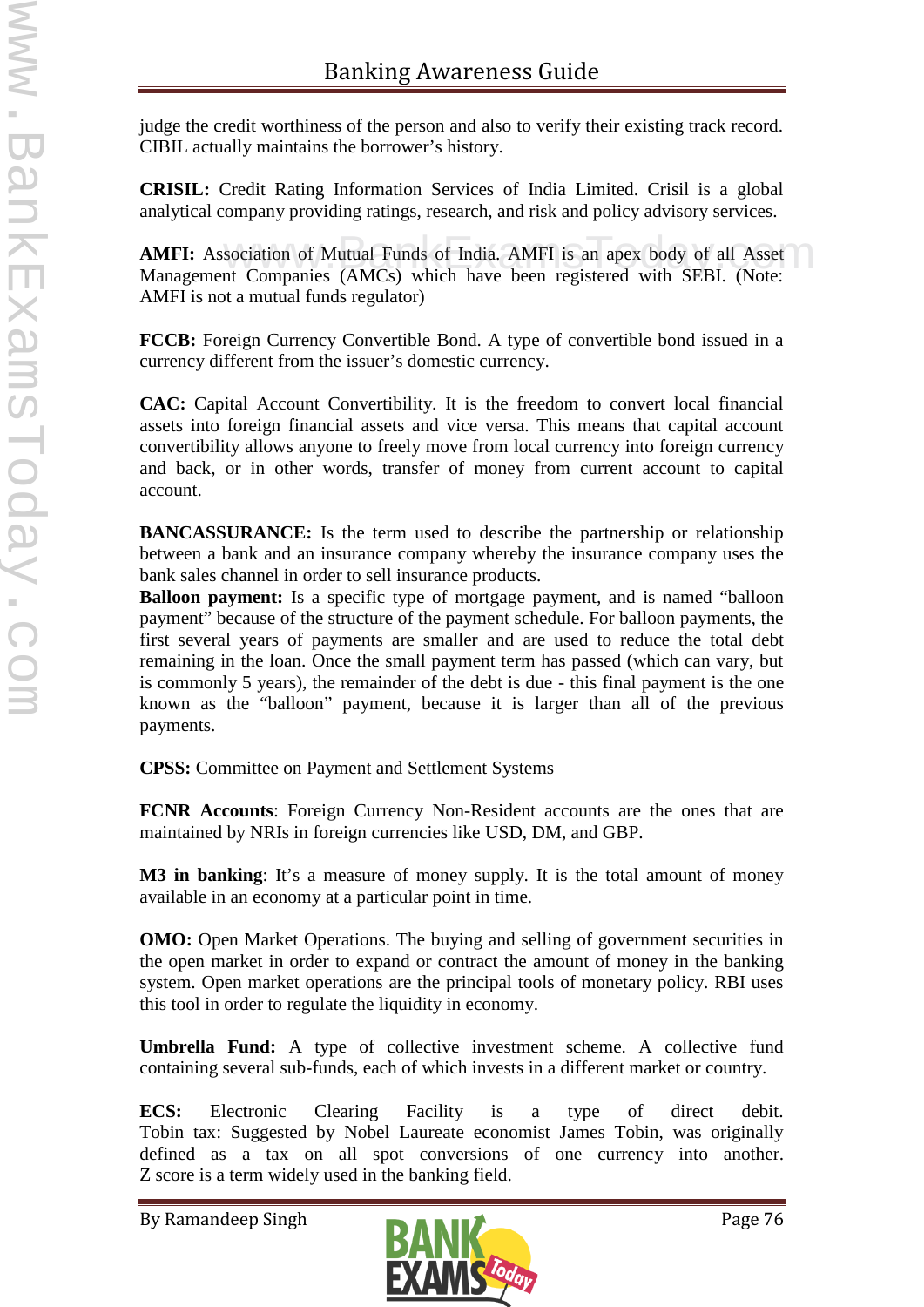**POS:** Point Of Sale, also known as Point Of Purchase, a place where sales are made and also sales and payment information are collected electronically, including the amount of the sale, the date and place of the transaction, and the consumer's account number.

LGD: Loss Given Default. Institutions such as banks will determine their credit losses through an analysis of the actual loan defaults. s Given Default. Institutions such as banks will determine their credit

**Junk Bonds:** Junk bonds are issued generally by smaller or relatively less wellknown firms to finance their operations, or by large and well-known firms to fund leveraged buyouts. These bonds are frequently unsecured or partially secured, and they pay higher interest rates: 3 to 4 percentage points higher than the interest rate on blue chip corporate bonds of comparable maturity period.

**ARM:** Adjustable Rate Mortgage is basically a type of loan where the rate of index is calculated on the basis of the previously selected index rate.

**ABO:** Accumulated Benefit Obligation, ABO is a measure of liability of pension plan of an organisation and is calculated when the pension plan is terminated.

**Absorption:** A term related to real estate, it is a process of renting a real estate property which is newly built or recently approved.

**AAA:** A type of grade that is used to rate a particular bond. It is the highest rated bond that gives maximum returns at the time of maturity.

**DSCR:** Debt Service Coverage Ratio, DSCR is a financial ratio that measures the company's ability to pay their debts.

**FSDC:** Financial Stability and Development Council, India's apex body of the financial sector.

**ITPO:** India Trade Promotion Organisation is the nodal agency of the Government of India for promoting the country's external trade.

**FLCC:** Financial Literacy and Counseling Centres.

**ANBC:** Adjusted Net Bank Credit is Net Bank Credit added to investments made by banks in non-SLR bonds.

**Priority sector lending:** Some areas or fields in a country depending on its economic condition or government interest are prioritised and are called priority sectors i.e. industry, agriculture.

**M0, M1, M2 AND M3:** These terms are nothing but money supply in banking field. BIFR: Bureau of Industrial and Financial Reconstruction.

**FRBM Act 2003:** Fiscal Responsibility and Budget Management act was enacted by the Parliament of India to institutionalise financial discipline, reduce India's fiscal

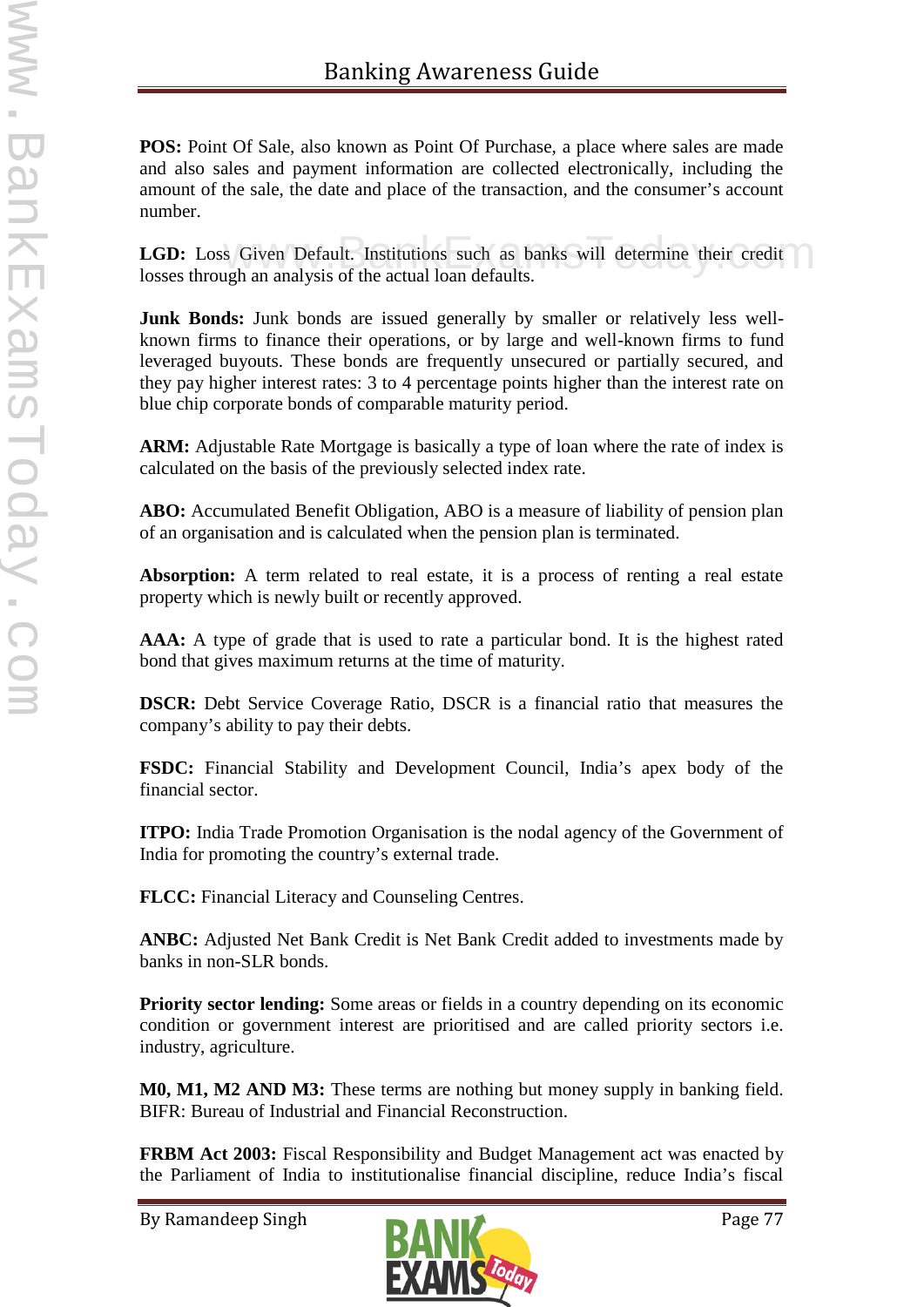deficit, improve macroeconomic management and the overall management of the public funds by moving towards a balanced budget.

## **The main objectives of FRBM Act are:-**

- 1. To reduce fiscal deficit.
- 2. To adopt prudent debt management. Examples included the management.  $K$   $\square$   $\times$   $\alpha$   $\text{MSS}$   $\text{C}$   $\alpha$   $\text{C}$   $\alpha$   $\text{C}$   $\alpha$   $\text{C}$   $\alpha$   $\text{C}$   $\alpha$   $\text{C}$   $\alpha$   $\text{C}$   $\alpha$   $\text{C}$   $\alpha$   $\text{C}$   $\alpha$   $\text{C}$   $\alpha$   $\text{C}$   $\alpha$   $\text{C}$   $\alpha$   $\text$
- 3. To generate revenue surplus.

**Gold Standard:** A monetary system in which a country's government allows its currency unit to be freely converted into fixed amounts of gold and vice versa.

**Fiat Money:** Fiat money is a legal tender for settling debts. It is a paper money that is not convertible and is declared by government to be legal tender for the settlement of all debts.

**BCSBI:** The Banking Codes and Standards Board of India is a society registered under the Societies Registration Act, 1860 and functions as an autonomous body, to monitor and assess the compliance with codes and minimum standards of service to individual customers to which the banks agree to.

**OLTAS:** On-Line Tax Accounting System.

**EASIEST:** Electronic Accounting System in Excise and Service Tax.

**SOFA:** Status of Forces Agreement, SOFA is an agreement between a host country and a foreign nation stationing forces in that country.

**CALL MONEY:** Money loaned by a bank that must be repaid on demand. Unlike a term loan, which has a set maturity and payment schedule, call money does not have to follow a fixed schedule. Brokerages use call money as a short-term source of funding to cover margin accounts or the purchase of securities. The funds can be obtained quickly.

**Scheduled bank:** Scheduled Banks in India constitute those banks which have been included in the Second Schedule of RBI Act, 1934 as well as their market capitalisation is more than Rs 5 lakh. RBI in turn includes only those banks in this schedule which satisfy the criteria laid down vide section 42 (6) (a) of the Act.

**FEDAI:** Foreign Exchange Dealers Association of India. An association of banks specialising in the foreign exchange activities in India.

**PPF:** Public Provident Fund. The Public Provident Fund Scheme is a statutory scheme of the Central Government of India. The scheme is for 15 years. The minimum deposit is Rs 500 and maximum is Rs 70,000 in a financial year.

**SEPA:** Single Euro Payment Area.

**GAAP:** Generally Accepted Accounting Principles. The common set of accounting

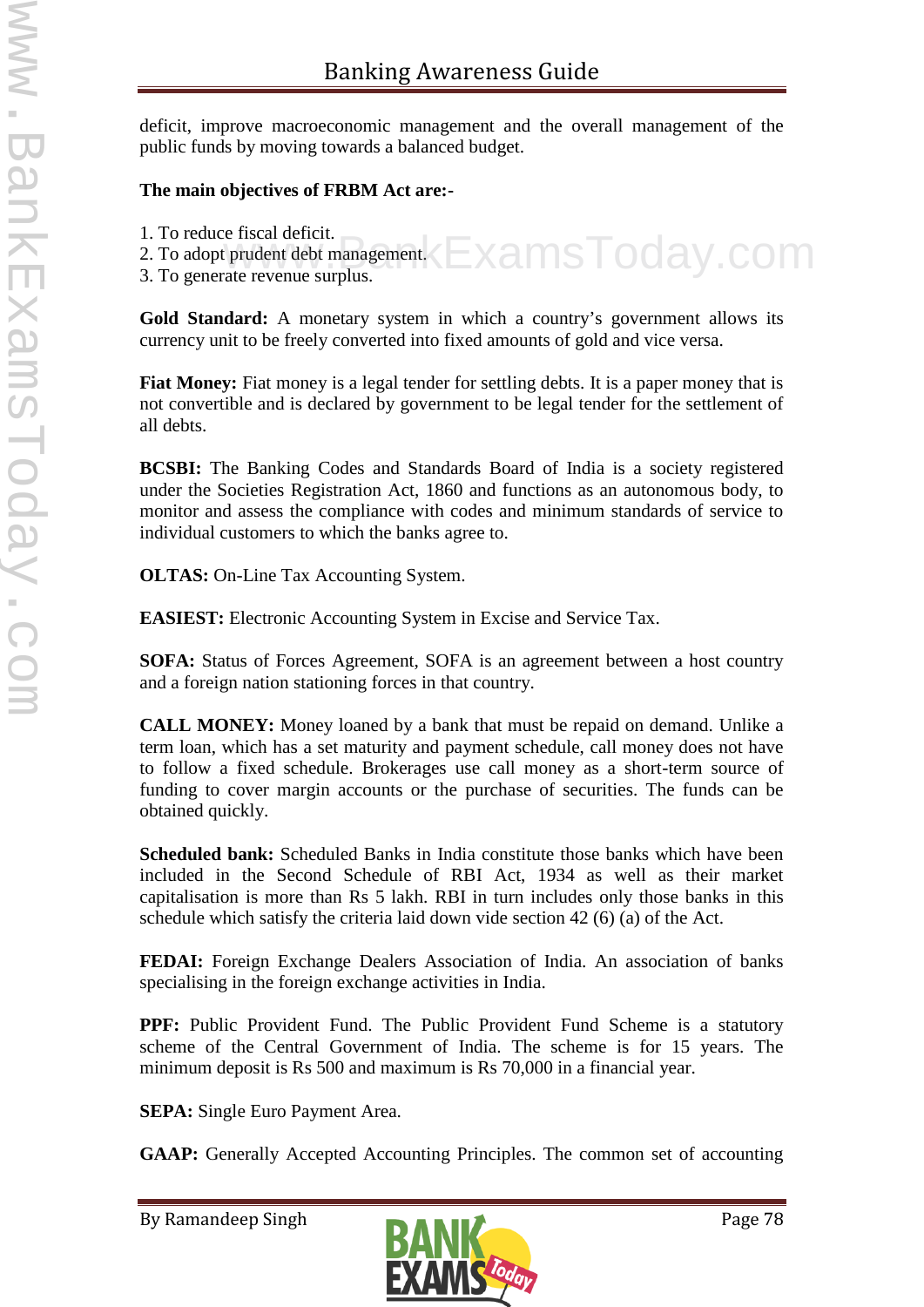principles, standards and procedures that companies use to compile their financial statements.

**Indian Depository Receipt:** Foreign companies issue their shares and in return they get the depository receipt from the National Security Depository in return of investing in India.

In mula.<br>**Hot Money:** Money that is moved by its owner quickly from one form of investment to another, as to take advantage of changing international exchange rates or gain high short-term returns on investments.

**NMCEX:** National Multi-Commodity Exchange.

**PE RATIO:** Price to Earnings Ratio, a measure of how much investors are willing to pay for each dollar of a company's reported profits.

**CASA:** Current Account, Savings Account.

**CAMELS:** CAMELS is a type of Bank Rating System. (C) stands for Capital Adequacy, (A) for Asset Quality, (M) for Management ,(E) for Earnings, (L) for Liquidity and (S) for Sensitivity to Market Risk.

**OSMOS:** Off-site Monitoring and Surveillance System. Free market: A market economy based on supply and demand with little or no government control.

**Retail banking:** It is mass-market banking in which individual customers use local branches of larger commercial banks.

**Eurobond:** A bond issued in a currency other than the currency of the country or market in which it is issued.

**PPP:** Purchasing Power Parity is an economic technique used when attempting to determine the relative values of two currencies.

**FEMA Act:** Foreign Exchange Management Act, it is useful in controlling HAWALA.

**Hawala transaction:** It's a process in which large amount of black money is converted into white.

**Teaser Loans:** It's a type of home loans in which the interest rate is initially low and then grows higher. Teaser loans are also called terraced loans.

**ECB:** External Commercial Borrowings, taking a loan from another country. Limit of ECB is \$500 million, and this is the maximum limit a company can get.

**CBS:** Core Banking Solution. All the banks are connected through internet, meaning we can have transactions from any bank and anywhere. (e.g. deposit cash in PNB, Delhi branch and withdraw cash from PNB, Gujarat)

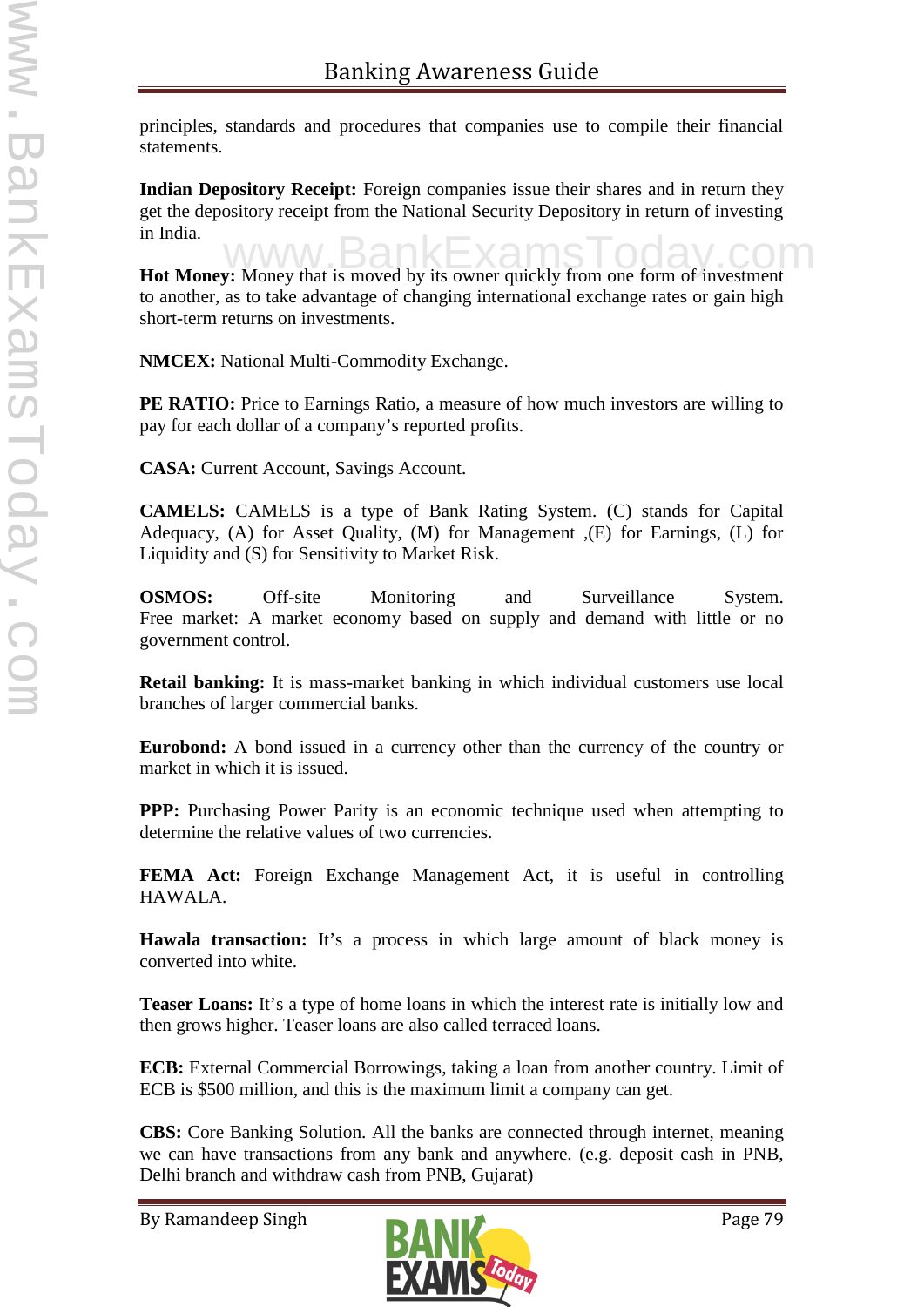**CRAR:** For RRB's it is more than 9% (funds allotted 500 cr) and for commercial banks it is greater than 8% (6000 cr relief package).

**NBFCs:** NBFC is a company which is registered under Companies Act, 1956 and whose main function is to provide loans. NBFC cannot accept deposit or issue demand draft like other commercial banks. NBFCs registered with RBI have been classified as AssetFinance Company (AFC), Investment Company (IC) and Loan Company (LC). in function is to provide foans. NBFC cannot accept deposit or issue<br>aft like other commercial banks. NBFCs registered with RBI have been<br>as AssetEinance Company (AEC). Investment Company (IC) and Loan

**IIFCL:** India Infrastructure Finance Company Limited. It gives guarantee to infra bonds.

**IFPRI:** International Food Policy Research Institute. It identifies and analyses policies for meeting the food needs of the developing world.

**Currency swap:** It is a foreign-exchange agreement between two parties to exchange aspects (namely the principal and/or interest payments) of a loan in one currency for equivalent aspects of an equal in net present value loan in another currency. Currency swap is an instrument to manage cash flows in different currency.

**WPI:** Wholesale Price Index is an index of the prices paid by retail stores for the products they ultimately resell to consumers. New series is 2004 2005. (The new series has been prepared by shifting the base year from 1993-94 to 2004-05). Inflation in India is measured on WPI index.

**MAT:** Minimum Alternate Tax is the minimum tax to be paid by a company even though the company is not making any profit.

**Future trading:** It's a future contract/agreement between the buyers and sellers to buy and sell the underlying assets in the future at a predetermined price.

**Reverse mortgage:** It's a scheme for senior citizens.

**Basel 2nd norms:** BCBS has kept some restrictions on bank for the maintenance of minimum capital with them to ensure level playing field. Basel II has got three pillars: Pillar 1- Minimum capital requirement based on the risk profile of bank. Pillar 2- Supervisory review of banks by RBI if they go for internal ranking. Pillar 3- Market discipline.

**Microfinance institutions:** Those institutions that provide financial services to lowincome clients. Microfinance is a broad category of services, which includes microcredit. Microcredit is provision of credit services to poor clients.

**NPCI:** National Payments Corporation of India.

**DWBIS:** Data Warehousing and Business Intelligence System, a type of system which is launched by SEBI. The primary objective of DWBIS is to enhance the capability of the investigation and surveillance functions of SEBI.

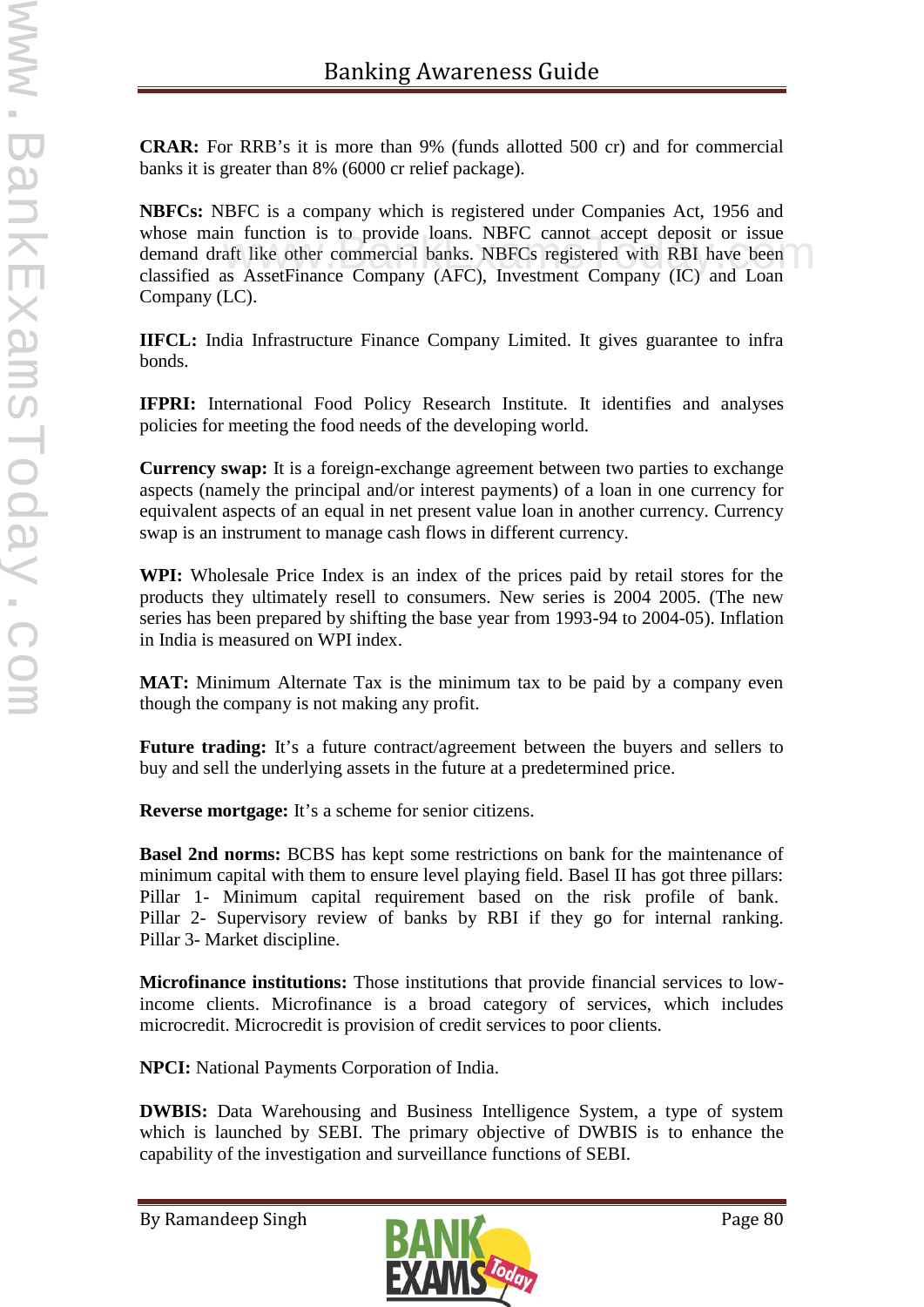**TRIPS:** Trade Related Intellectual Property Rights is an international agreement administered by the World Trade Organisation (WTO) that sets down minimum standards for many forms of intellectual property (IP) regulation as applied to nationals of other WTO Members.

**TRIMs:** Trade Related Investment Measures. A type of agreement in WTO. rade Related Investment Measures. A type of agreement in WTO.  $\bigcirc$ 

**SDR:** Special Drawing Rights, SDR is a type of monetary reserve currency, created by the International Monetary Fund. SDR can be defined as a "basket of national currencies". These national currencies are Euro, US dollar, British pound and Japanese yen. Special Drawing Rights can be used to settle trade balances between countries and to repay the IMF. American dollar gets highest weightage.

**LTD:** Loan-To-Deposit Ratio. A ratio used for assessing a bank's liquidity by dividing the bank's total loans by its total deposits. If the ratio is too high, it means that banks might not have enough liquidity to cover any fund requirements, and if the ratio is too low, banks may not be earning as much as they could be.

**CAD:** Current Account Deficit. It means when a country's total imports of goods, services and transfers is greater than the country's total export of goods, services and transfers.

**LERMS:** Liberalized Exchange Rate Management System.

**FRP:** Fair and Remunerative Price, a term related to sugarcane. FRP is the minimum price that a sugarcane farmer is legally guaranteed. However sugar Mills Company gives more than FRP price.

**STCI:** Securities Trading Corporation of India Limited was promoted by the Reserve Bank of India (RBI) in 1994 along with Public Sector Banks and All India Financial Institutions with the objective of developing an active, deep and vibrant secondary debt market.

**IRR:** Internal Rate of Return. It is a rate of return used in capital budgeting to measure and compare the profitability of investments.

**CMIE:** Centre for Monitoring Indian Economy. It is India's premier economic research organisation. It provides information solutions in the form of databases and research reports. CMIE has built the largest database on the Indian economy and companies.

**TIEA:** Tax Information Exchange Agreement. TIEA allows countries to check tax evasion and money laundering. Recently India has signed TIEA with Cayman Islands. **Contingency Fund:** It's a fund for emergencies or unexpected outflows, mainly economic crises. A type of reserve fund which is used to handle unexpected debts that are outside the range of the usual operating budget.

**FII:** Foreign Institutional Investment. The term is used most commonly in India to refer to outside companies investing in the financial markets of India. International

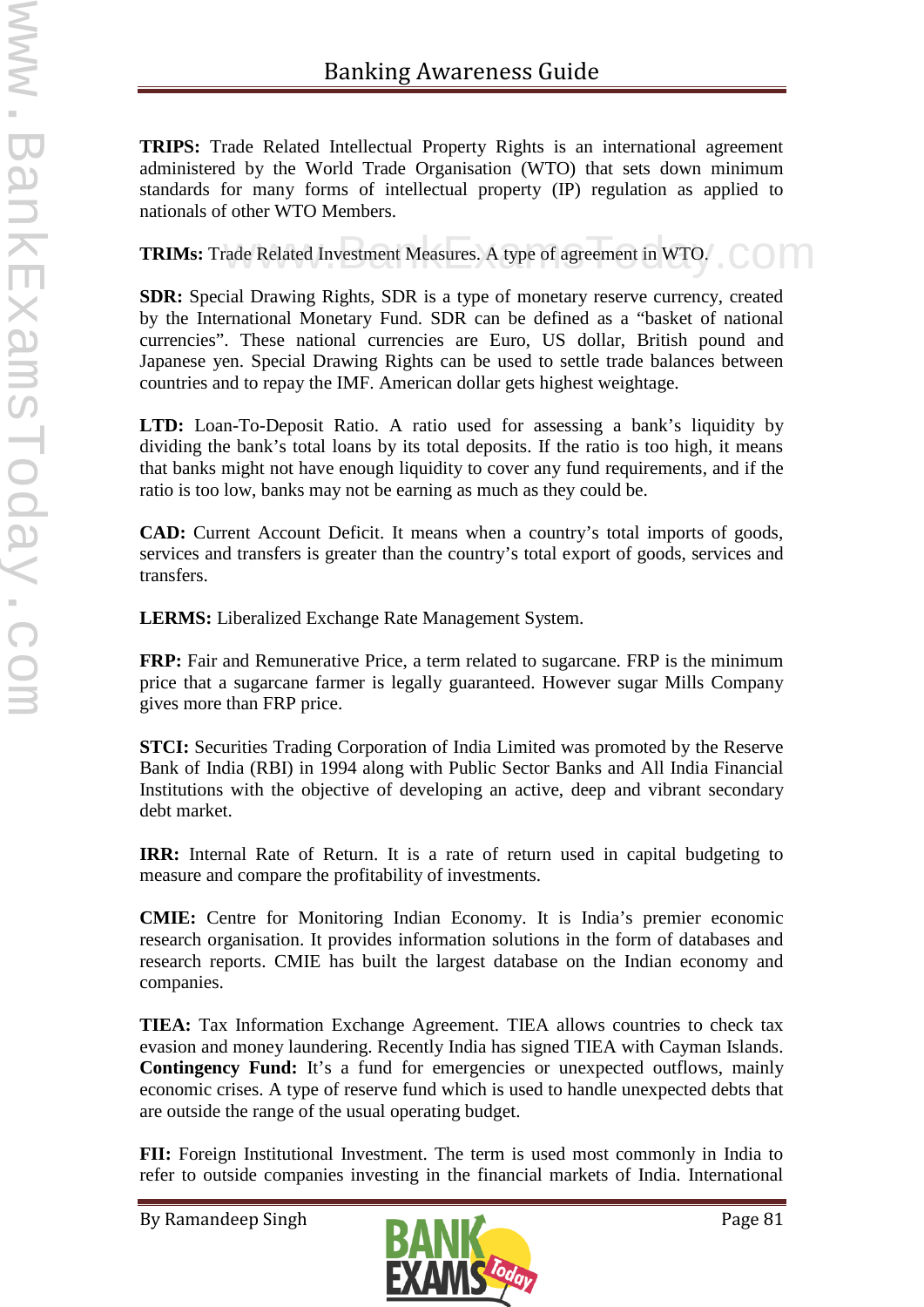institutional investors must register with the Securities and Exchange Board of India to participate in the market.

**P-NOTES:** "P" means participatory notes.

**MSF:** Marginal Standing Facility. Under this scheme, banks will be able to borrow upto 1% of their respective net demand and time liabilities. The rate of interest on the amount accessed from this facility will be 100 basis points (i.e. 1%) above the repo rate. This scheme is likely to reduce volatility in the overnight rates and improve monetary transmission. Their respective net demand and time liabilities. The rate of interest on the<br>Sessed from this facility will be 100 basis points (i.e.  $1\%$ ) above the repo

**FIU:** Financial Intelligence Unit set by the Government of India on 18 November 2004 as the central national agency responsible for receiving, processing, analysing and disseminating information relating to suspect financial transactions.

**SEBI:** Securities and Exchange Board of India. SEBI is the primary governing/regulatory body for the securities market in India. All transactions in the securities market in India are governed and regulated by SEBI. Its main functions are:

- 1. New issues (Initial Public Offering or IPO)
- 2. Listing agreement of companies with stock exchanges
- 3. Trading mechanisms 4. Investor protection
- 5. Corporate disclosure by listed companies etc.

**Note:** SEBI is also known as capital regulator or mutual funds regulator or market regulator. SEBI also created investors protection fund and SEBI is the only organization which regulates the credit rating agencies in India. (CRISIL and CIBIL).

FINANCIAL REGULATORS IN INDIA: RBI, SEBI, FMCI (Forward Market Commission of India), IRDA etc.

**ASBA:** Application Supported by Blocked Amount. It is a process developed by the SEBI for applying to IPO. In ASBA, an IPO applicant's account doesn't get debited until shares are allotted to him.

**DEPB Scheme:** Duty Entitlement Pass Book. It is a scheme which is offered by the Indian government to encourage exports from the country. DEPB means Duty Entitlement Pass Book to neutralise the incidence of basic and special customs duty on import content of export product.

**LLP:** Limited Liability Partnership, is a partnership in which some or all partners (depending on the jurisdiction) have limited liability. Balance sheet: A financial statement that summarises a company's assets, liabilities and shareholders' equity at a specific point in time.

**TAN:** Tax Account Number, is a unique 10-digit alphanumeric code allotted by the Income Tax Department to all those persons who are required to deduct tax at the source of income.

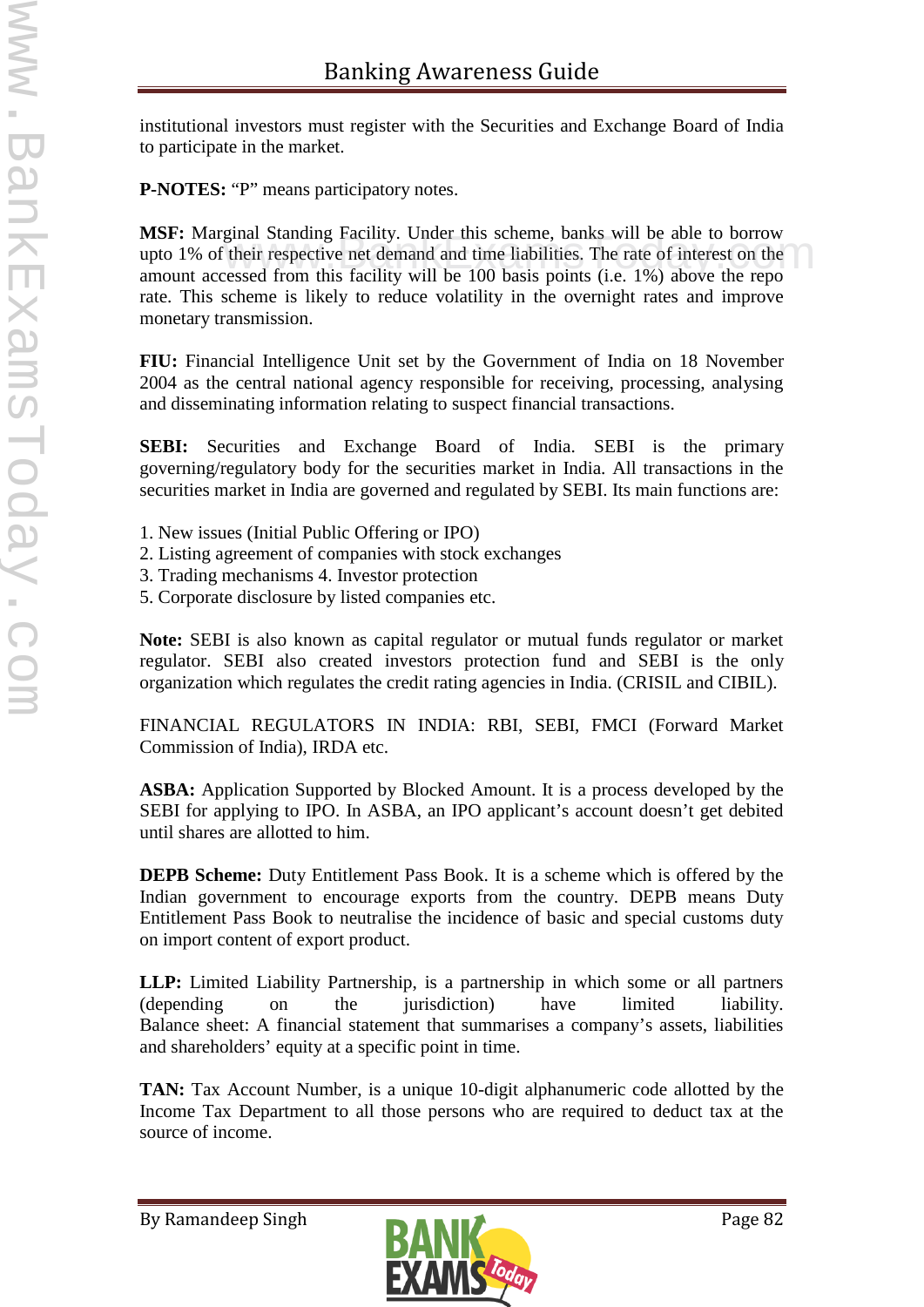**PAN:** Permanent Account Number, as per section 139A of the Act obtaining PAN is a must for the following persons:-

1. Any person whose total income or the total income of any other person in respect of which he is assessable under the Act exceeds the maximum amount which is not chargeable to tax. or which he is assessable under the Act exceeds the maximum amount which is not<br>chargeable to tax.<br>2. Any person who is carrying on any business or profession whose total sales,

turnover or gross receipts are or are likely to exceed Rs. 5 lakh in any previous year. 3. Any person who is required to furnish a return of income under section 139(4) of the Act.

**JLG:** Joint Liability Group, when two or more persons are both responsible for a debt, claim or judgment.

**REER:** Real Effective Exchange Rate.

**NEER:** Nominal Effective Exchange Rate. Contingent Liability: A liability that a company may have to pay, but only if a certain future event occurs.

**IRR:** Internal Rate of Return, is a rate of return used in capital budgeting to measure and compare the profitability of investments.

**MICR:** Magnetic Ink Character Recognition. A 9-digit code which actually shows whether the cheque is real or fake.

**UTR Number:** Unique Transaction Reference number. A unique number which is generated for every transaction in RTGS system. UTR is a 16-digit alphanumeric code. The first 4 digits are a bank code in alphabets, the 5th one is the message code, the 6th and 7th mention the year, the 8th to 10th mentions the date and the last 6 digits mention the day's serial number of the message.

**RRBs:** Regional Rural Banks. As its name signifies, RRBs are specially meant for rural areas, capital share being 50% by the central government, 15% by the state government and 35% by the scheduled bank.

**MFI:** Micro Finance Institutions. Micro Finance means providing credit/loan (micro credit) to the weaker sections of the society. A microfinance institution (MFI) is an organisation that provides financial services to the poor.

**PRIME LENDING RATE:** PLR is the rate at which commercial banks give loans to its prime customers (most creditworthy customers).

**BASE RATE:** A minimum rate that a bank is allowed to charge from the customer. Base rate differs from bank to bank. It is actually a minimum rate below which the bank cannot give loan to any customer. Earlier base rate was known as BPLR (Base Prime Lending Rate).

**EMI:** Equated Monthly Installment. It is nothing but a repayment of the loan taken. A

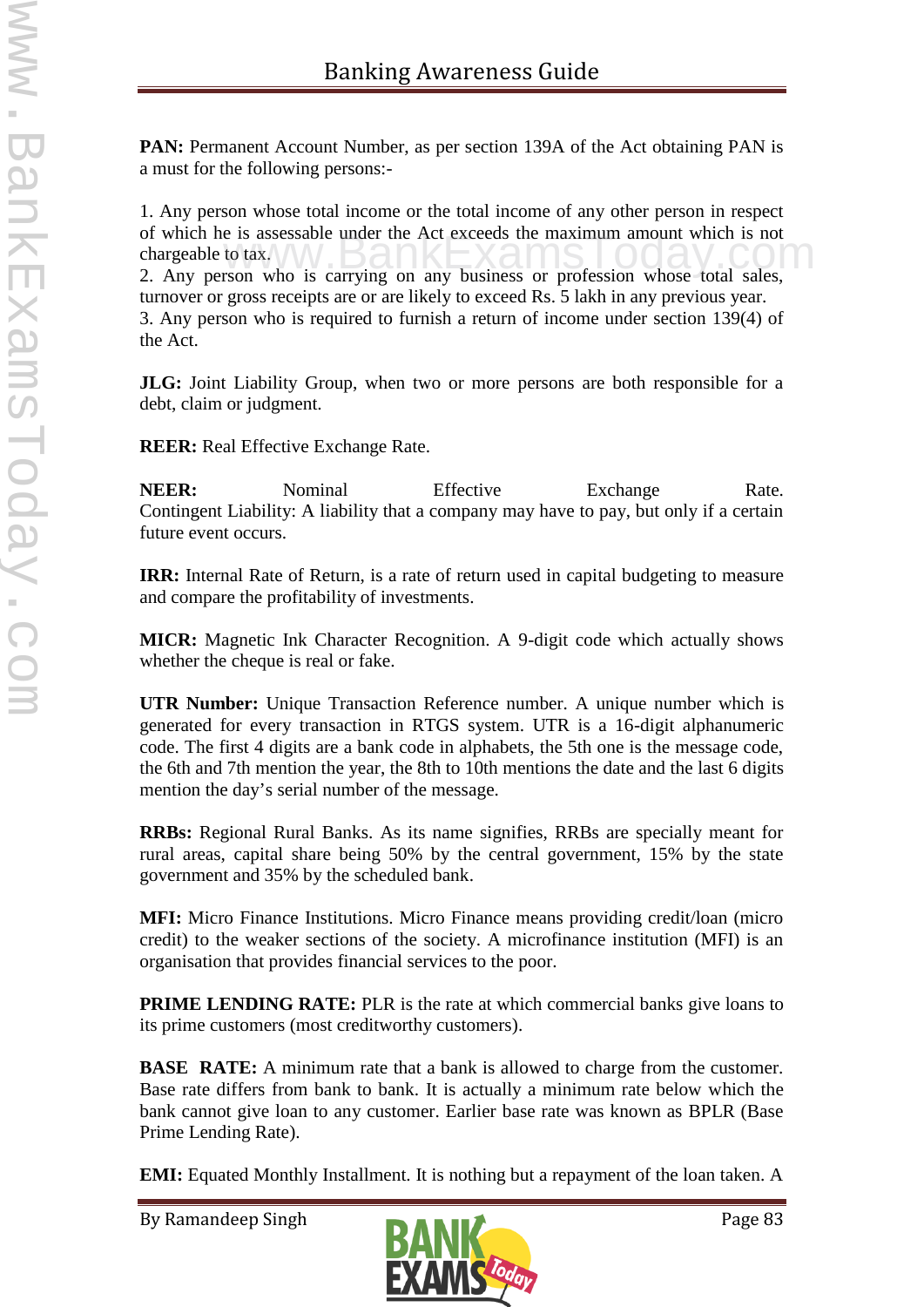loan could be a home loan, car loan or personal loan. The monthly payment is in the form of post dated cheques drawn in favour of the lender. EMI is directly proportional to the loan taken and inversely proportional to time period. That is, if the loan amount increases the EMI amount also increases and if the time period increases the EMI amount decreases.

**Basis points (bps):** A basis point is a unit equal to 1/100th of a percentage point. i.e. 1 bps = 0.01%. Basis points are often used to measure changes in or differences between yields on fixed income securities, since these often change by very small amounts. ts (bps): A basis point is a unit equal to  $1/100$ th of a percentage point. i.e.

**Liquidity:** It refers to how quickly and cheaply an asset can be converted into cash. Money (in the form of cash) is the most liquid asset.

**Certificate of Deposit (CD)** is a negotiable money market instrument and issued in dematerialised form for funds deposited at a bank or other eligible financial institution for a specified time period.

**Commercial Paper (CP)** is an unsecured money market instrument issued in the form of a promissory note. It was introduced in India in 1990. Corporates and the All-India Financial Institutions are eligible to issue CP.

# **Indian Banking Structure**

Types of banks in India

Central Bank (RBI) Specialised banks Commercial banks Development banks Co-operative banks

## **Central Bank:**

As its name signifies, a bank which manages and regulates the banking system of a particular country. It provides guidance to other banks whenever they face any problem (that is why the Central Bank is also known as a banker's bank) and maintains the deposit accounts of all other banks. Central Banks of different countries: Reserve Bank of India (INDIA), Federal Reserve System (USA), Swiss National Bank (SWITZERLAND), Reserve Bank of Australia (AUSTRALIA), State Bank of Pakistan (PAKISTAN).

## **Specialised Banks:**

Those banks which are meant for special purposes. For examples: NABARD, EXIM bank, SIDBI, IDBI.

**NABARD:** National Bank for Agriculture and Rural Development. This bank is meant for financing the agriculture as well as rural sector. It actually promotes research in agriculture and rural development.

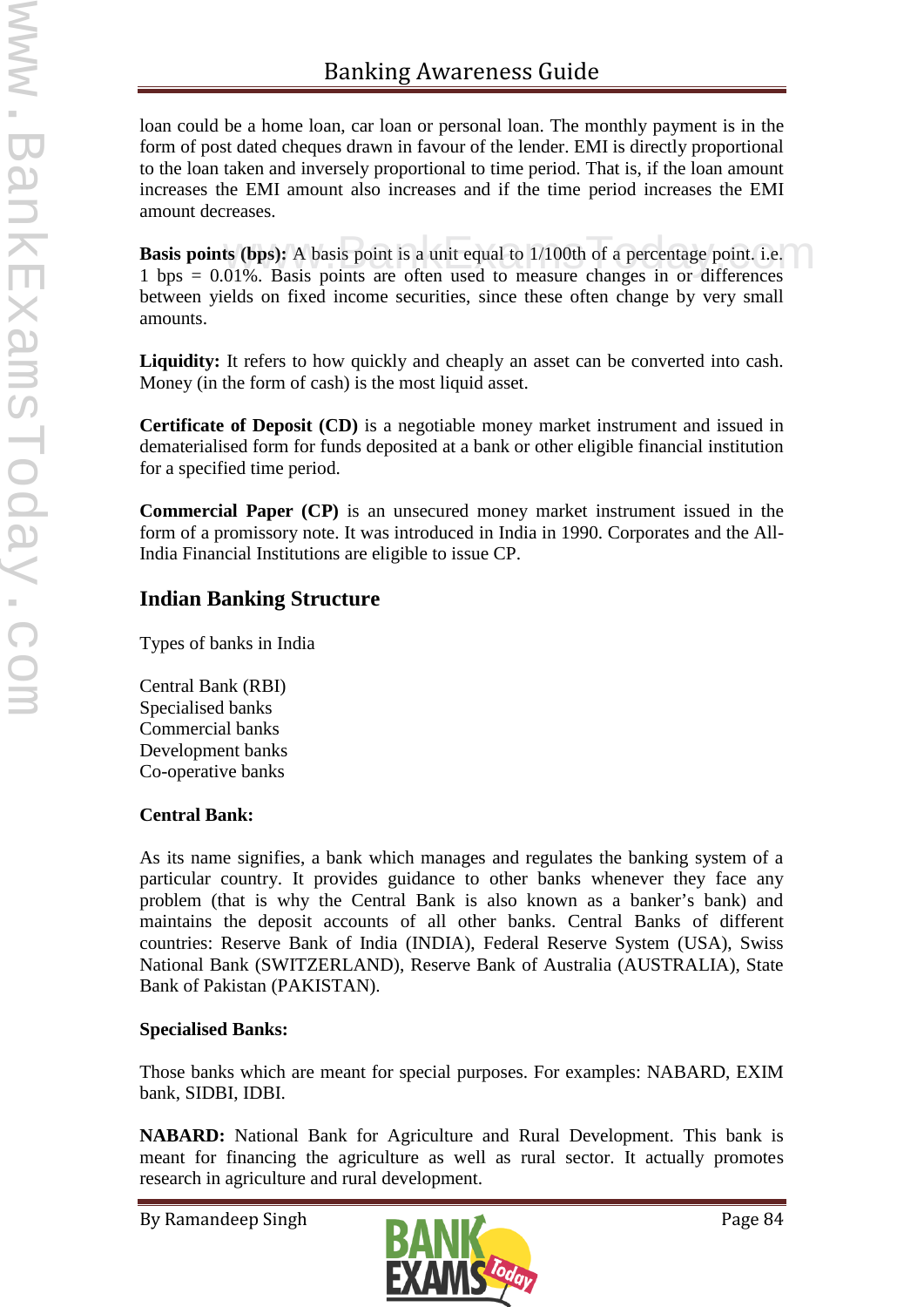**EXIM bank:** Export Import Bank of India. This bank gives loans to exporters and importers and also provides valuable information about the international market. If you want to set up a business for exporting products abroad or importing products from foreign countries for sale in our country, EXIM bank can provide you the required support and assistance.

required support and assistance.<br>**SIDBI:** Small Industries Development Bank of India. This bank provides loans to set up the small-scale business unit / industry. SIDBI also finances, promotes and develops small-scale industries. Whereas IDBI (Industrial Development Bank of India) gives loans to big industries.

#### **Commercial banks:**

Normal banks are known as commercial banks, their main function is to accept deposits from the customer and on the basis of that they grant loans. (Loans could be short-term, medium-term and long-term loans.) Commercial banks are further classified into three types.

- (a) Public sector banks (b) Private sector banks
- (c) Foreign banks

(a) Public Sector Banks (PSB): Government banks are known as PSB. Since the majority of their stakes are held by the Government of India. (For example: Allahabad Bank, Andhra Bank, Bank of Baroda, Bank of India, Bank of Maharastra, Canara Bank, Central Bank of India etc).

(b) Private Sector Banks: In these banks, the majority of stakes are held by the individual or group of persons. (For example: Bank of Punjab, Bank of Rajasthan, Catholic Syrian Bank, Centurion Bank etc).

(c) Foreign Banks: These banks have their headquarters in a foreign country but they operate their branches in India. For e.g. HSBC, Standard Chartered Bank, ABN Amro Bank.

## **Development banks:**

Such banks are specially meant for giving loans to the business sector for the purchase of latest machinery and equipments. Examples: SFCs (State Financial Corporation of India) and IFCI (Indian Finance Corporation of India).

## **Co-operative banks:**

These banks are nothing but an association of members who group together for self help and mutual-help. Their way of working is the same as commercial banks. But they are quite different. Co operative banks in India are registered under the Co operative Societies Act, 1965. The cooperative bank is regulated by the RBI. Note: Co-operative banks cannot open their branches in foreign countries while commercial banks can do this.

## **Types of bank accounts**

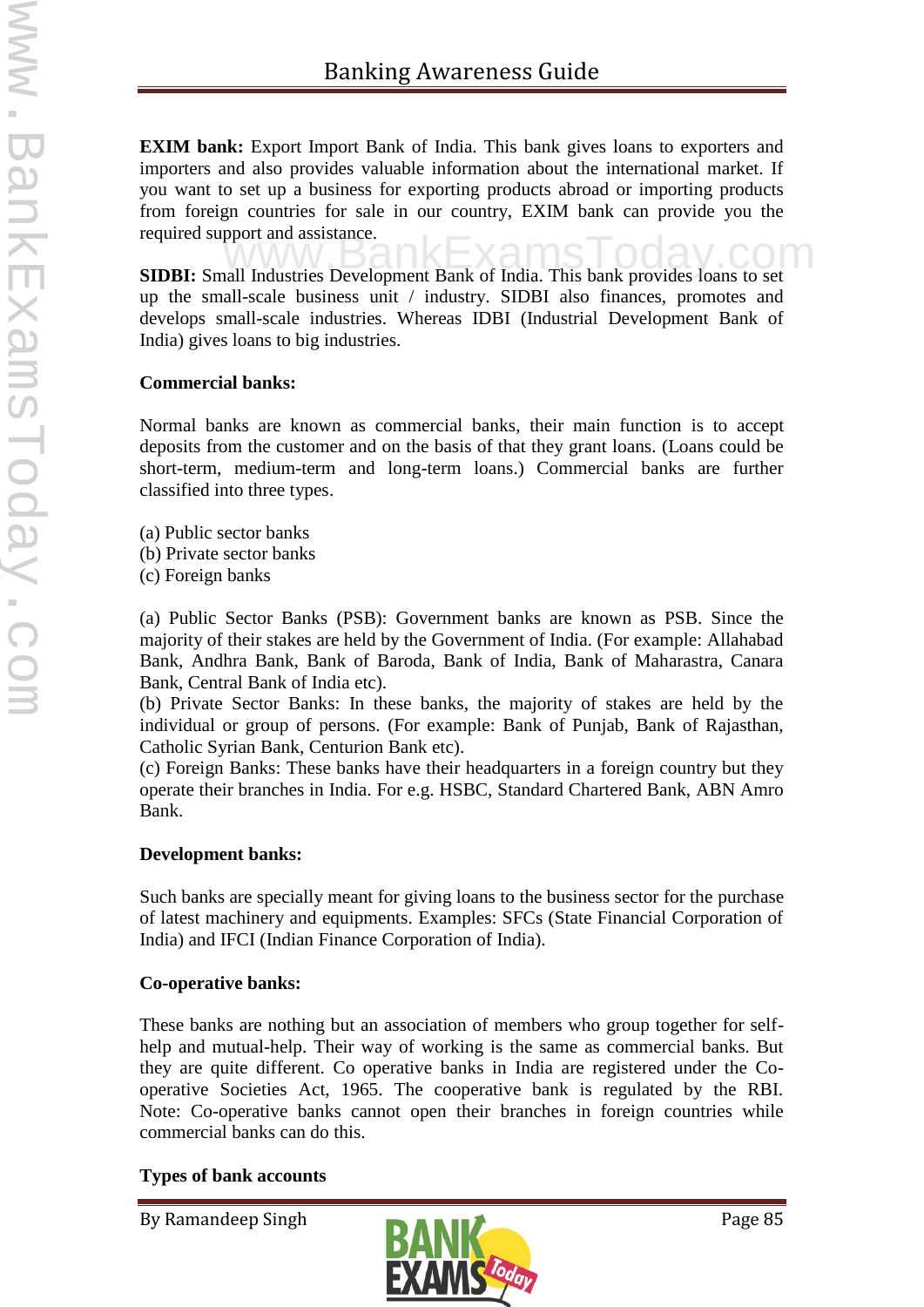Savings bank account Current account Fixed Deposit account

# ww<sup>Basic Financial Terms A-ZO day.com</sup>

**A**

**AGM** - Annual General Meeting, it is the year meeting held by every registered company. Agenda is to explain the performance during the year, presentation of annual financial statements, voting on important financial decisions. Any shareholder can participate in AGM.

**Asset turnover ratio** - This ratio can be explained as Net assets / Total turnover or sales. This ratio measures the operational efficiency of business assets. In simple terms this measures how many time total assets turned in a year and how efficiently the assets are used in a business.

**Acid test ratio** - This is one of the important ratio to measure business liquidity. Business liquidity is defined as ability of a business to pay it;s short term debts. Acid test ratio = Highly liquid assets / current liabilities

**American Depository Receipts** - This is the way non-US companies raises money from US investors. These shares can be traded in US stock exchanges and denominated in US \$.

**Amortization -** It is an accounting technique by which intangible assets are written off over a period of time. For example provision for doubtful debts or preliminary expenses are written off over a certain period of time.

**Annuity** - It is an investment scheme under which investor makes recurring investments and lump sum payment is made to him at the end. Common example is Recurring deposit account at a post office where people makes small monthly deposits and gets their money back at the end of period. Benefit of Annuity is investor gets compound interest over a period of time.

**Asset Management Company** - AMC is a company that pools and invests investor money in pre-determined goals. Pool of funds is known as Mutual fund.

**Audit** - Financial statement and physical stock is checked annually by professional auditor ( Chartered Accountant affiliated by ICAI in India )

**B**

**Book-keeping -** Recording of financial transactions in books of account.

**Bear market -** A market situation in which most of the investors thinks that markets will fall.

**Balance of Payment -** BOP is the difference between a country's exports and imports.

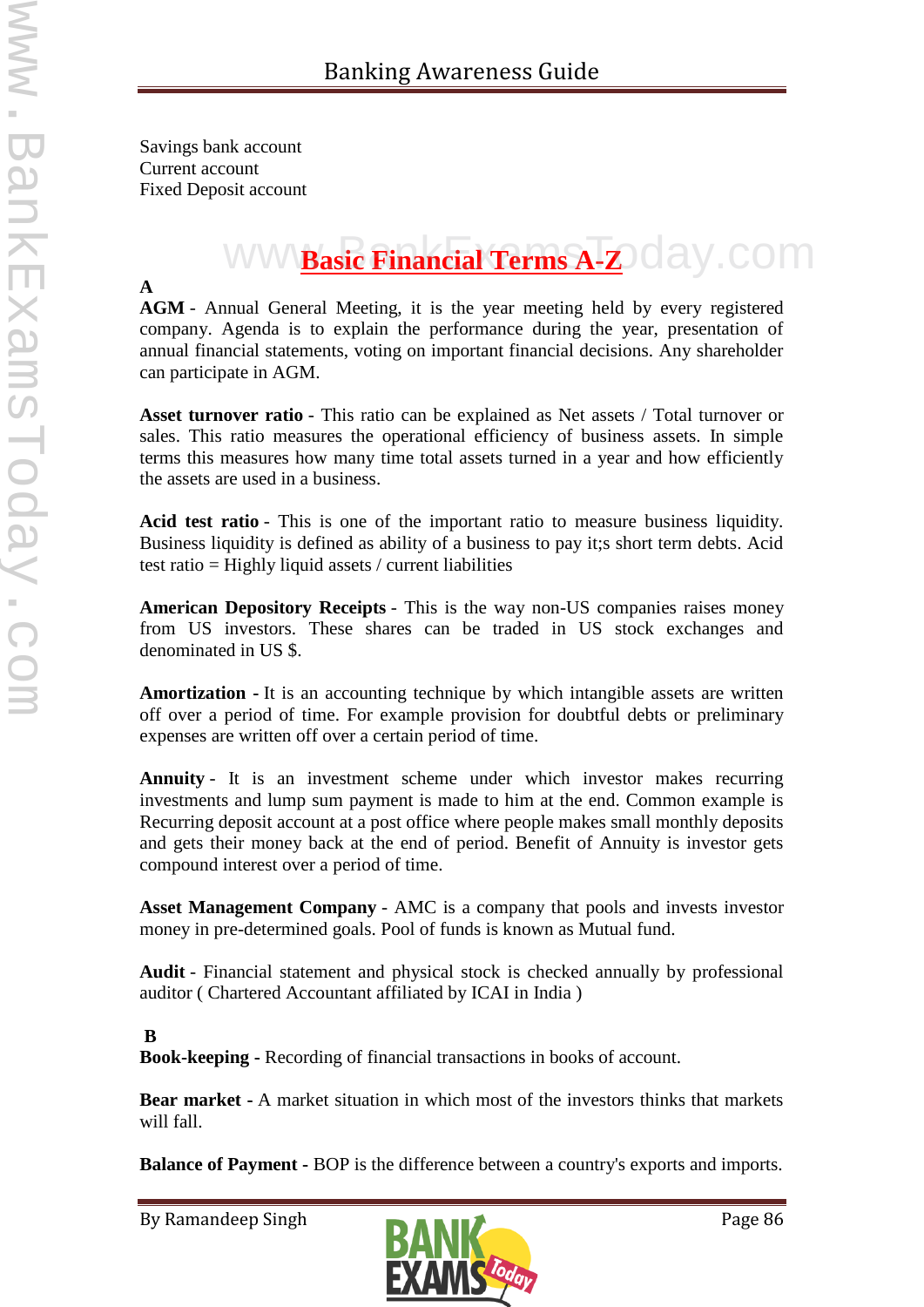# **C**

**Capital -** Wealth invested by an entrepreneur on his business. Capital = Assets - Liabilities

**Capital gain -** Gain by selling a capital asset in which a person is not doing business. Income by selling a house by a bank employee is a capital gain whereas when a builder do the same thing it is Income from business and professional. **III** - Gain by sening a capital asset in which a person is not doing business.<br>
selling a house by a bank employee is a capital gain whereas when a

**Current asset** - An asset that can be converted into cash with 12 months. For example - debtors, stock etc.

**Credit rating -** A ranking applied to an individual, business or a nation based upon its credit history and current financial position. There are various credit rating companies in India such as Crisil.

**CPI** - Consumer price index is measure to find price of a bundle of commodities. CPI is used to measure the inflation in a country.

# **D**

**Debt consolidation -** Debt consolidation is a process by which various loans and converted into a single loan to reduce interest rate and instalment value.

**Depreciation -** Depreciation is reduction in value of an asset due wear and tear over a period of time. For example a company purchased a machine in 2005 and planned to charge 20% depreciation. In 2010 the machine will be written off from the books of account.

**Dividend -** Dividend is the amount per share paid by a company to its shareholders. Dividend value is based upon company's profitability.

**Dividend payout ratio -** It is the ratio of dividend paid per share and EPS ( Earning per share )

**Double entry bookkeeping - It is a method of bookkeeping in which every** transaction is recorded two accounts. Once in debit side and once in credit side.

# **E**

**Earning per share -**Earnings made by a company in a financial year divided by number of issued shares.

**Equity -** Value of a business. Equity  $=$  Total assets  $-$  Total liabilities

**Ex-divided -** Ex-dividend means without dividend. When a seller makes a ex dividend sales contract then he is entitled to get dividend or interest payment.

**EBIT -** Earning before interest and taxes

**EBT -** Earning before tax

**EAT -** Earning after tax

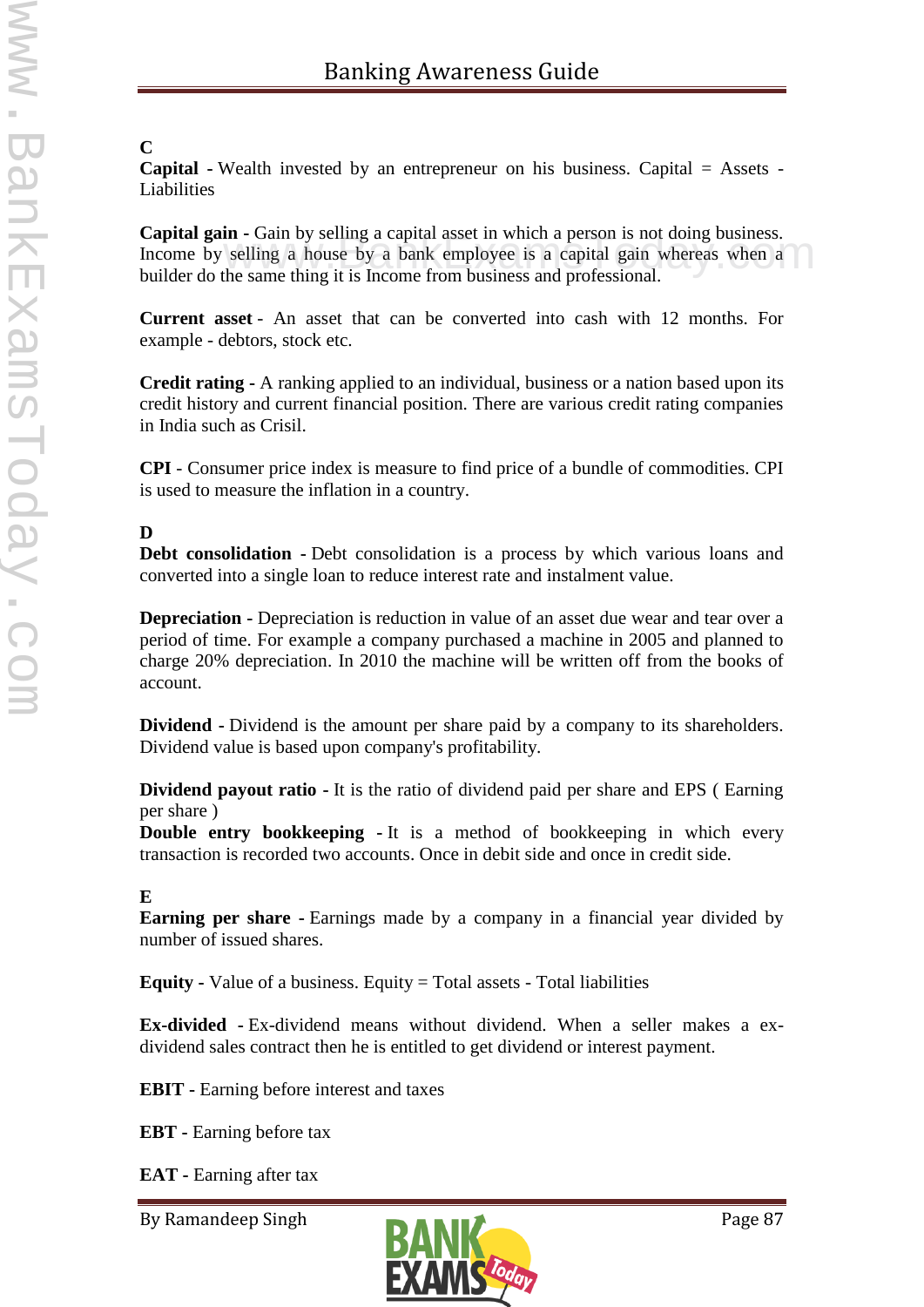#### **F**

**Face value -** The amount mentioned on face of a bond certificate.

**Fixed assets -** Assets which can be seen such as machinery

**Financial year -** A period of 12 months from 1st April to 31st march<br>Financial year - A period of 12 months from 1st April to 31st march

**Fundamental analysis -** Analysis of a company based upon financial and operational performance.

**Fiscal policy -** Income and expenses management by Government.

**Flat rate -** Rate of interest in a contract which remains same irrespective of market rate in future.

**Floating rate -** Rate of interest which changes with change in market rate.

**Fund manager -** A person who manages a mutual fund and tries to maximize fund's returns while sticking to fund's objectives.

# **G**

**Gearing** - It is the ratio of debt to equity

**Goodwill** - Intangible assets that defines firm's reputation in monetary terms.

**Gross profit** = Net sales - Net purchases - Direct expenses

**GDP** - Gross domestic product is the aggregate value of goods and services produced by every person of a nation.

**GST** - Goods and services tax is the same tax system for everything. It is proposed that GST will replace the multi tax system in India by 2015.

# **H**

**Hedging -** Hedging is a technique used by investors to protect themselves from adverse price movements. Derivatives are used for hedging in which hedgers takes the risk of price fluctuations.

**Hedge funds -** Mutual funds which invests in derivatives

# **I**

**Index -** It is statistical measure used to find price variations in market. In stock markets most dominating stocks are grouped to make an index. For example - Sensex.

## **Income statement**

A statement that represents both income and expenditure of a business during a specific period of time.

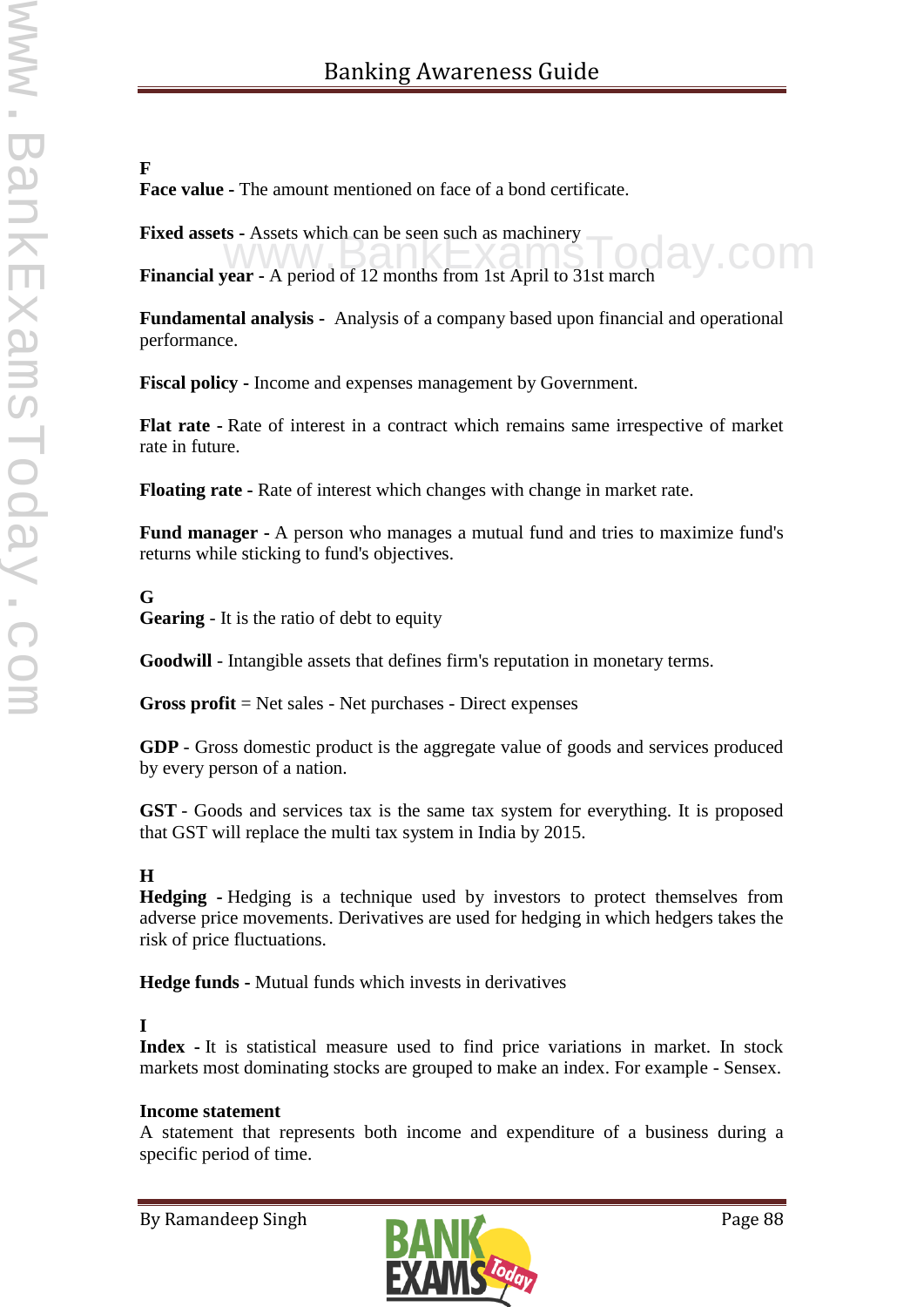**IPO -** Initial public offer is issue of stocks for the first time in the market.

**Intangible assets –** Assets which can't be seen but have value for business. For example – Goodwill.

**Indemnity** – A legal contract under which one party promises to pay another for any loses incurred to them by their acts. loses incurred to them by their acts.

**Interest rate risk –** Risk that value of financial assets will deteriorate because of fall in interest rate. For example value of bonds decreases with decrease in interest rate.

**Irredeemable stocks –** Stocks which can't be exchanged for cash in future.

**Indirect Costs -** Indirect cost is a cost incurred on product that is not directly related to its production.

# **J**

**Junk fund** – A fund which invests investor's money in junk investments means high risk investments which high returns.

# **K**

**KYC –** Know Your Customer policy is mandatory in India and every investor irrespective of his investment volume needs to furnish his identity and residence details.

# **L**

**Libor –** London

**Liquidity –** Ability of a business to pay off its short term debts with current assets. Currently NISL is facing liquidity crunch.

**Liquid assets –** Assets which can be readily converted into cash

**Liquid ratio –** Liquid assets/Current liabilities

**Limited liability –** Liability of an individual or a business up to the value of investment made in a business

# **M**

**Monopoly -** A situation in market where there are many buyers but a single seller exist.

**Money market -** Market dealing in short term lending and borrowing of funds. Also know as Cash market.

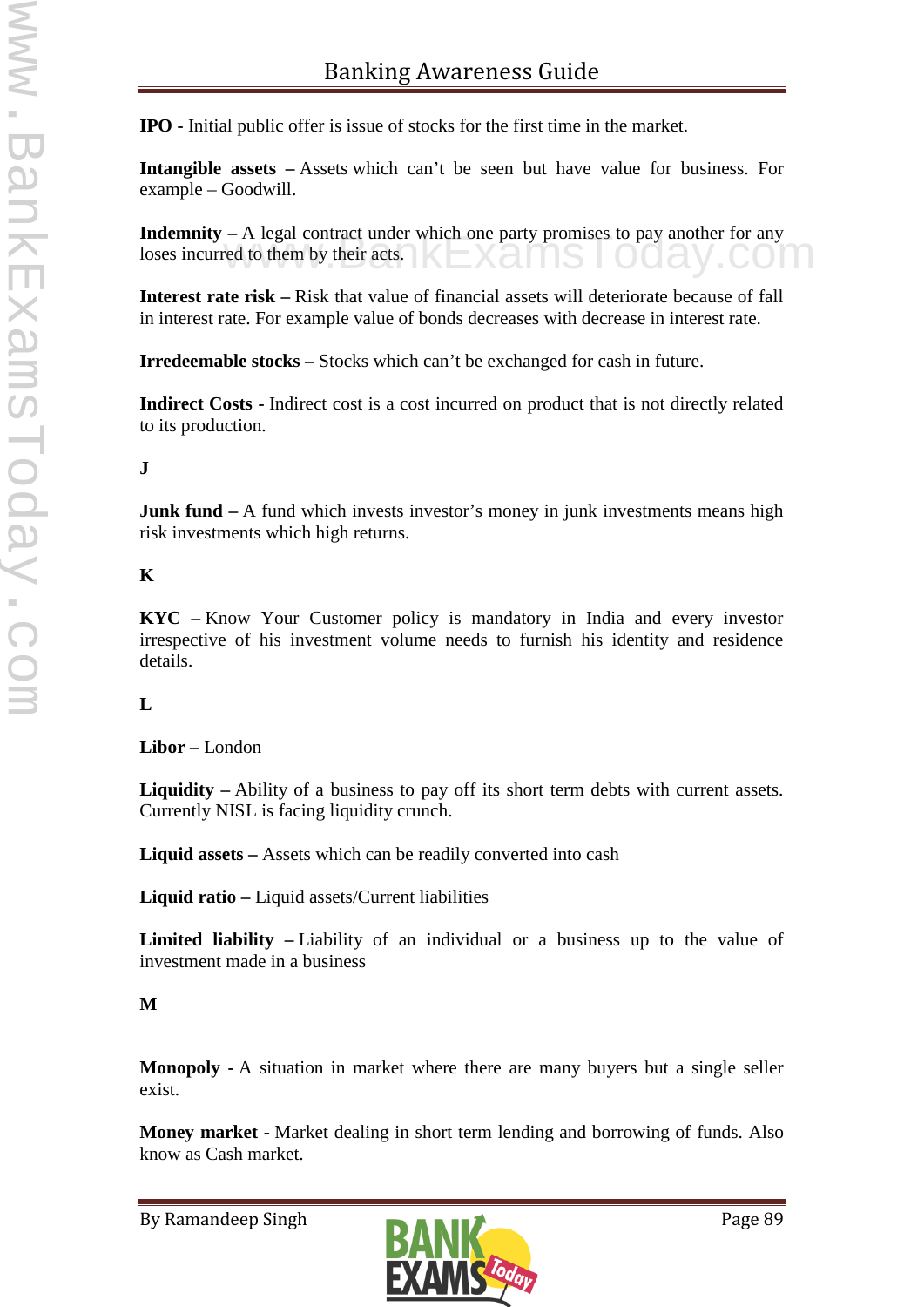**Monetary policy -** Set of actions by Central bank of a country ( RBI in case of India) to control the supply of money. These actions included increase in interest rate, open market purchases, changing commercial bank's reserve funds ratio (SLR) etc.

**Marginal cost -** Additional cost to produce an extra unit of product.

**Margin -** Amount of profit added to cost price of each unit of a product

**Margin call -** Margin call term is used in two situations. **First** - Whenever a lender gives a secured loan and loan value is a fixed percentage of loan then whenever the value of security decrease below the decided ratio then lender given a margin call to borrower to bring loan to security ratio to decided level. **Secondly** in stock exchanges traders trades in various securities by paying 20-30% of the value of securities. Whenever the value of security goes below that margin, broker gives margin call to trader to bring the margin to desired level.

**Mark-to-market** - As explained above while defining margin call, value of assets in case of securities is measured on daily basis. If the trader's asset value increased, increased value is transferred to his account. In case the value of assets decreased margin call is made to adjust the margin.

## **N**

**NPV -** Net Present Value is aggregate of future cash flows from a project minus total costs. NPV is a capital budgeting technique used to check feasibility of projects.

**Net profit -** Net profit is Gross profit minus indirect cost. See indirect costs

**Net worth -** Net assets - Total liabilities

**Nationalization -** When Government takes control of a business, this is known as nationalization.

**NAV -** Net Assets Value is mutual fund's per unit exchange traded price

# **O**

**Opportunity cost -** Additional cost in production of an addition unit of product. **Options -** Option is right to buy at pre-determined price at a future date. Option is used for hedging. Options safeguards option-holder from future price fluctuations.

**Overdraft -** Facility given by a bank which allows its customers to withdraw more money than account balance. Overdraft generally have high rate of interest as borrower can demand and return the loan anytime.

## **P**

**Preference shares -** A type of shares having no voting rights and have higher rate of dividend.